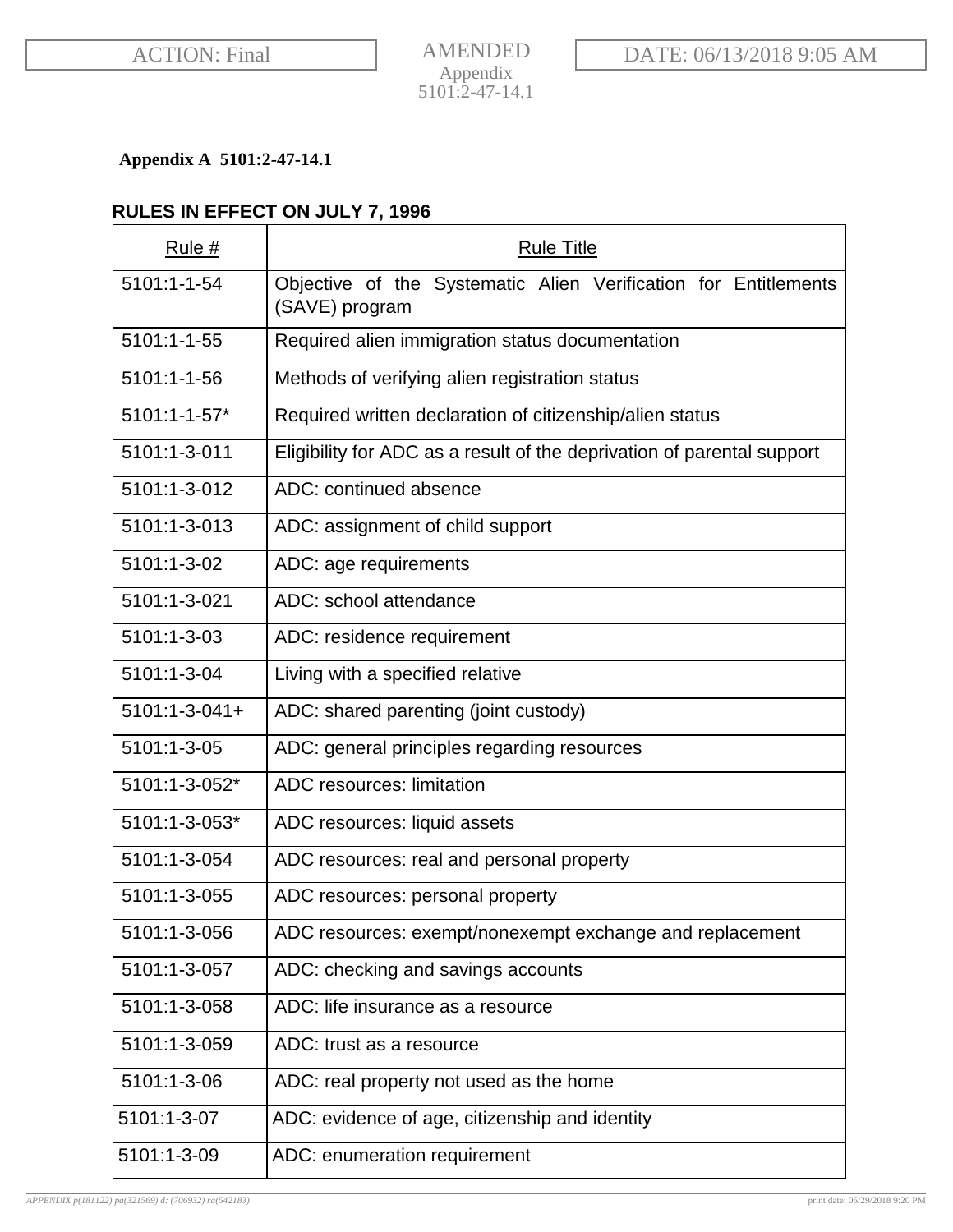| 5101:1-3-091      | ADC: enumeration verification                       |
|-------------------|-----------------------------------------------------|
| 5101:1-3-14*      | Deprivation due to incapacity                       |
| $5101:1 - 3 - 15$ | ADC-U: deprivation due to unemployment              |
| 5101:1-3-151      | ADC-U: principal earner                             |
| 5101:1-3-155      | ADC-U: refusals of offers of employment or training |
| $5101:1 - 3 - 18$ | Eligibility of sponsored aliens                     |

*APPENDIX p(28977) pa(38730) d(153864) ra(134991)* print date: 09/04/2007 3:06 PM

| 5101:1-3-19          | <b>Strikers</b>                                                                                                                                                                                                                     |
|----------------------|-------------------------------------------------------------------------------------------------------------------------------------------------------------------------------------------------------------------------------------|
| 5101:1-3-20          | <b>Need</b>                                                                                                                                                                                                                         |
| 5101:1-3-21*         | ADC: concurrent receipt of assistance                                                                                                                                                                                               |
| 5101:1-3-22          | ADC and DA: Citizenship requirements                                                                                                                                                                                                |
| 5101:1-21-01*        | ADC/GA/DA: financial need based upon size of assistance group                                                                                                                                                                       |
| 5101:1-21-011        | ADC: standard filing unit                                                                                                                                                                                                           |
| 5101:1-21-013        | ADC: establishing the assistance group                                                                                                                                                                                              |
| 5101:1-21-014        | ADC: children residing with minor parent                                                                                                                                                                                            |
| 5101:1-21-015+       | ADC: cases with SSI income and situations in which a child<br>receiving federal state, or local foster care maintenance payments or<br>federal, state, or local adoption assistance payments is placed with<br>a specified relative |
| 5101:1-21-016*       | ADC: persons excluded from the assistance group                                                                                                                                                                                     |
| 5101:1-21-017*       | ADC: assistance group composition                                                                                                                                                                                                   |
| 5101:1-21-02*        | ADC/GA/DA: individuals included in the assistance group                                                                                                                                                                             |
| 5101:1-21-04*        | ADC: computation of the budget                                                                                                                                                                                                      |
| $5101:1 - 23 - 01 +$ | ADC: availability of income                                                                                                                                                                                                         |
| $5101:1-23-011+$     | ADC: exploration of potential income                                                                                                                                                                                                |
| 5101:1-23-02         | Exempt income                                                                                                                                                                                                                       |
| 5101:1-23-021        | ADC: child support payments                                                                                                                                                                                                         |
| 5101:1-23-03*        | ADC: nonexempt income                                                                                                                                                                                                               |
| 5101:1-23-031        | ADC: unearned income                                                                                                                                                                                                                |
| 5101:1-23-032        | ADC: earned income                                                                                                                                                                                                                  |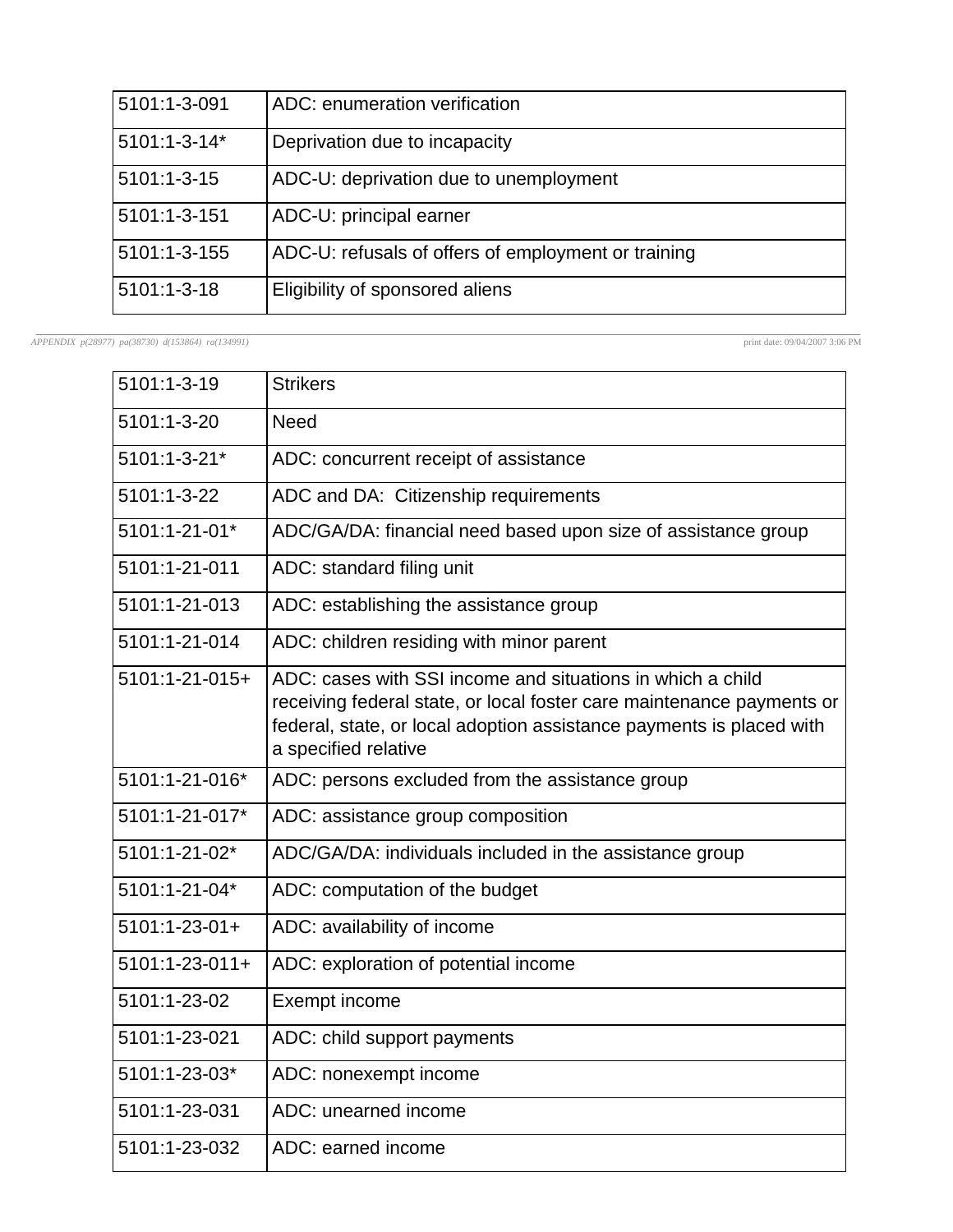| 5101:1-23-033        | ADC: disregards of earned income                                                                                                              |
|----------------------|-----------------------------------------------------------------------------------------------------------------------------------------------|
| 5101:1-23-034        | ADC: income from room and board                                                                                                               |
| 5101:1-23-035        | ADC: program eligibility for applicants                                                                                                       |
| 5101:1-23-038        | ADC: treatment of income received from participation in programs<br>established under the National and Community Service Trust Act of<br>1993 |
| 5101:1-23-04         | ADC: earned income calculation                                                                                                                |
| 5101:1-23-041        | ADC: treatment of earned income of a dependent child                                                                                          |
| 5101:1-23-042*       | ADC: minor caretaker budgeting                                                                                                                |
| 5101:1-23-043        | ADC: income of a stepparent                                                                                                                   |
| 5101:1-23-044        | ADC: budgeting methodology applicable when a parent does not<br>meet the citizenship requirement                                              |
| 5101:1-23-06*        | ADC and DA: relocation assistance                                                                                                             |
| 5101:1-23-07+        | ADC, DA and ADC-related Medicaid: nonrecurring lump-sum<br>payment                                                                            |
| $5101:1-23-071+$     | ADC: nonrecurring lump-sum period of ineligibility                                                                                            |
| 5101:1-23-073+       | ADC: shortening the period of ineligibility                                                                                                   |
| 5101:1-23-074+       | ADC: budgeting procedures to be used to determine period of<br>ineligibility resulting from the receipt of a lump-sum payment                 |
| 5101:1-23-08+        | ADC: bona fide loans                                                                                                                          |
| 5101:1-23-09+        | ADC: educational grants and scholarships for college expenses                                                                                 |
| $5101:1 - 23 - 12 +$ | ADC: contributions for shared living expenses                                                                                                 |
| 5101:1-23-13         | ADC: casual income                                                                                                                            |
| 5101:1-23-14*        | ADC and DA: income in kind                                                                                                                    |
| 5101:1-23-17         | ADC: income paid by public or private agencies, or community<br>groups                                                                        |
| 5101:1-23-20+        | ADC: earned income tax credit                                                                                                                 |
| 5101:1-23-21         | ADC: definition of self-employment and gross earnings                                                                                         |
| 5101:1-23-211        | ADC: self-employment operating expenses                                                                                                       |
| 5101:1-23-212        | ADC: establishing annual gross earned income from<br>selfemployment                                                                           |
| 5101:1-23-213*       | ADC: distributing monthly income from self-employment earnings                                                                                |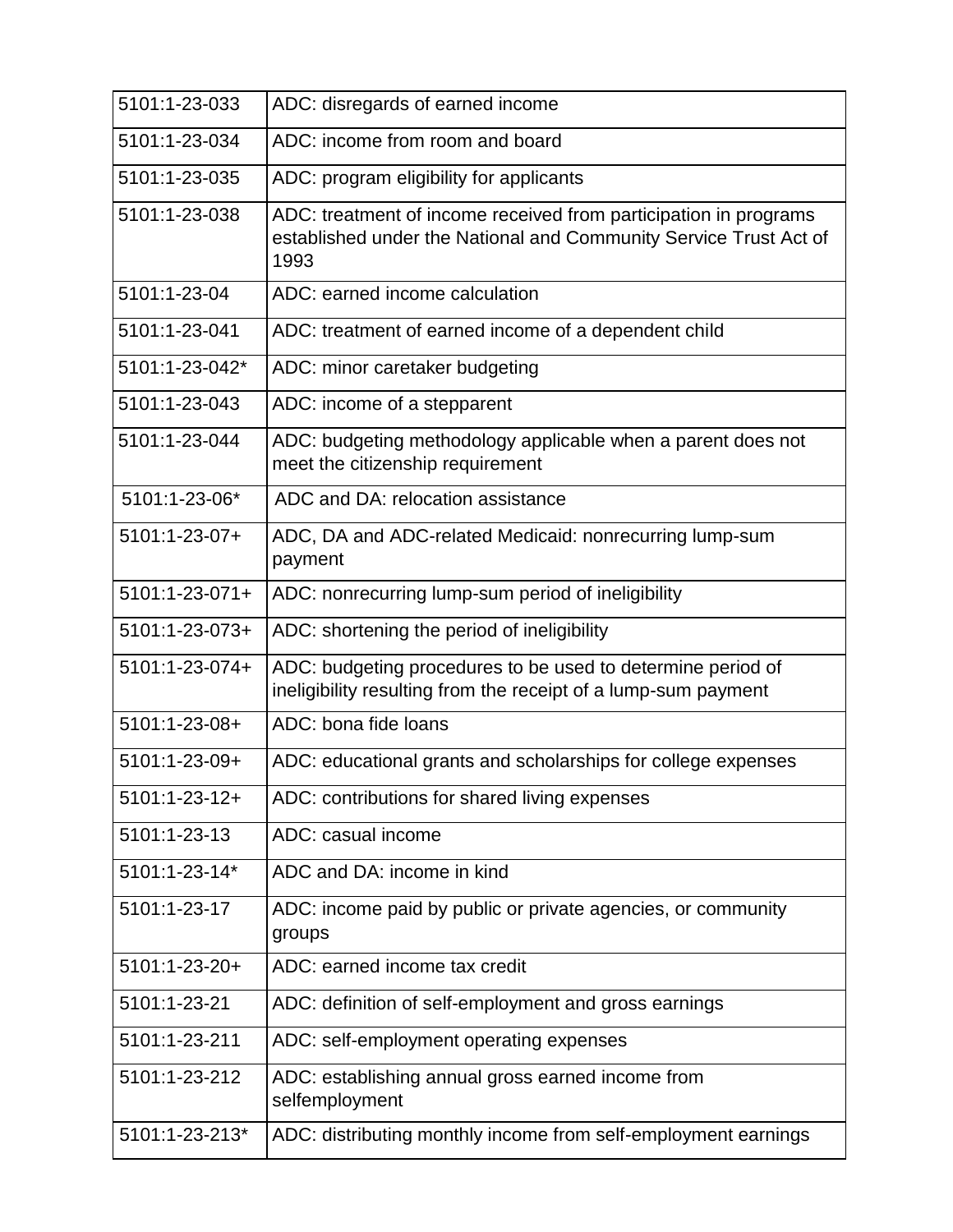| 15101:1-23-22                    | Child support income                               |  |
|----------------------------------|----------------------------------------------------|--|
|                                  | 5101:1-23-221+ Child support disregard and payment |  |
| Rule has been amended since 6/95 |                                                    |  |
| Rule to be added                 |                                                    |  |

Each OAC rule listed in the above table, can be found below.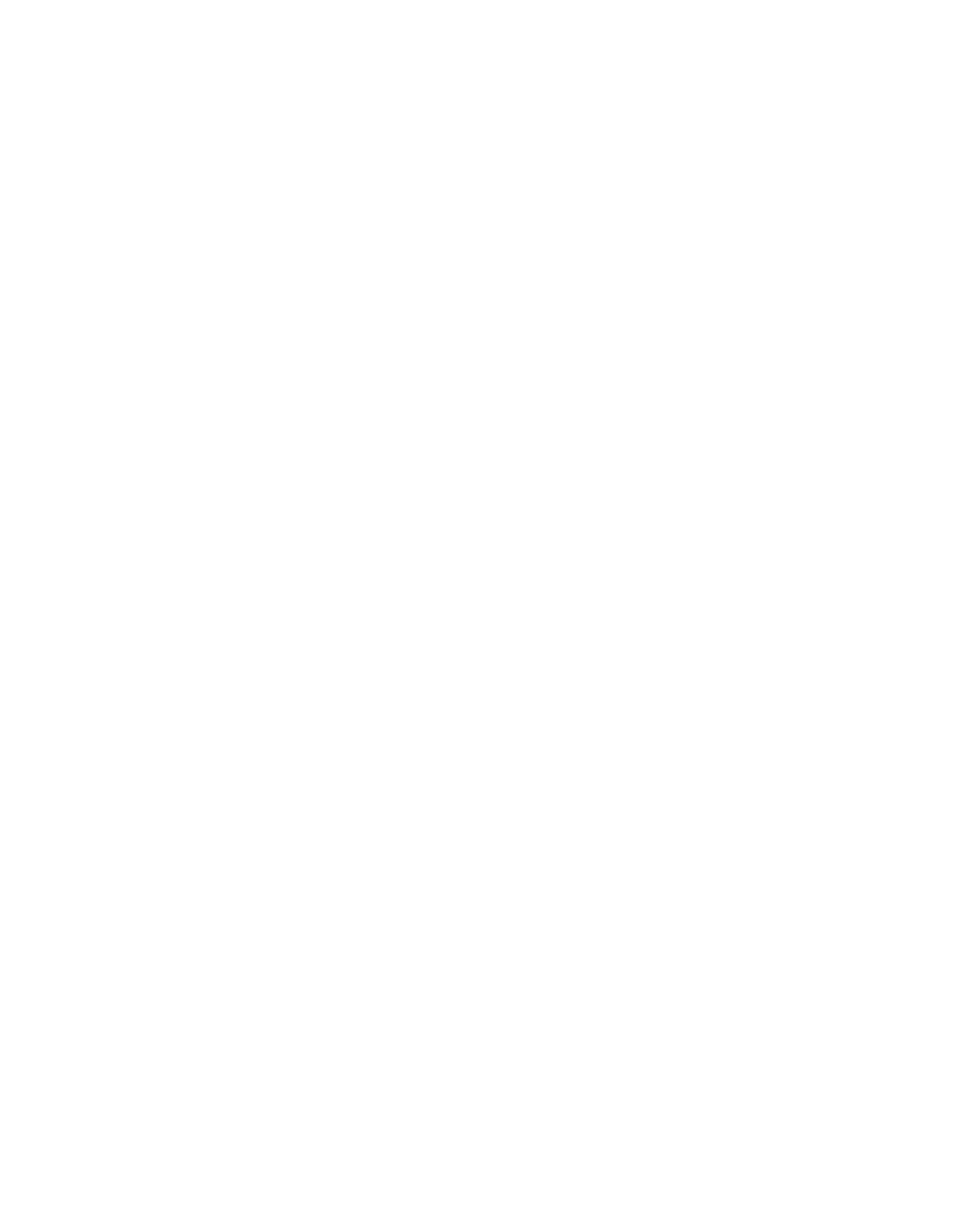#### **5101:1-1-54**

## **Objective of the Systematic Alien Verification for Entitlements (SAVE) Program.**

The Immigration Reform and Control Act (IRCA) of 1986 requires the verification of immigration status of aliens applying for federally funded entitlements. The law requires that the ADC and medicaid programs participate in a systematic verification of alien documentation. The immigration and naturalization service (INS) has developed the systematic alien verification for entitlements (SAVE) program to ensure that only lawfully admitted aliens receive federally subsidized benefits.

Each individual applying for ADC, medicaid, and ADC-related medicaid must provide a declaration in writing, under penalty of perjury, that the individual is a citizen or national of the United States, or an alien in a satisfactory immigration status. If an individual is identified as an alien, that individual shall verify current immigration status.

Effective Date: June 01 1993

Certification: Arnonld R. Tompkins

Date: May 21 1993

Promulgated Under: Revised Code Section 111.5

Statutory Authority: Revised Code Sections 5107.02, 5111.011.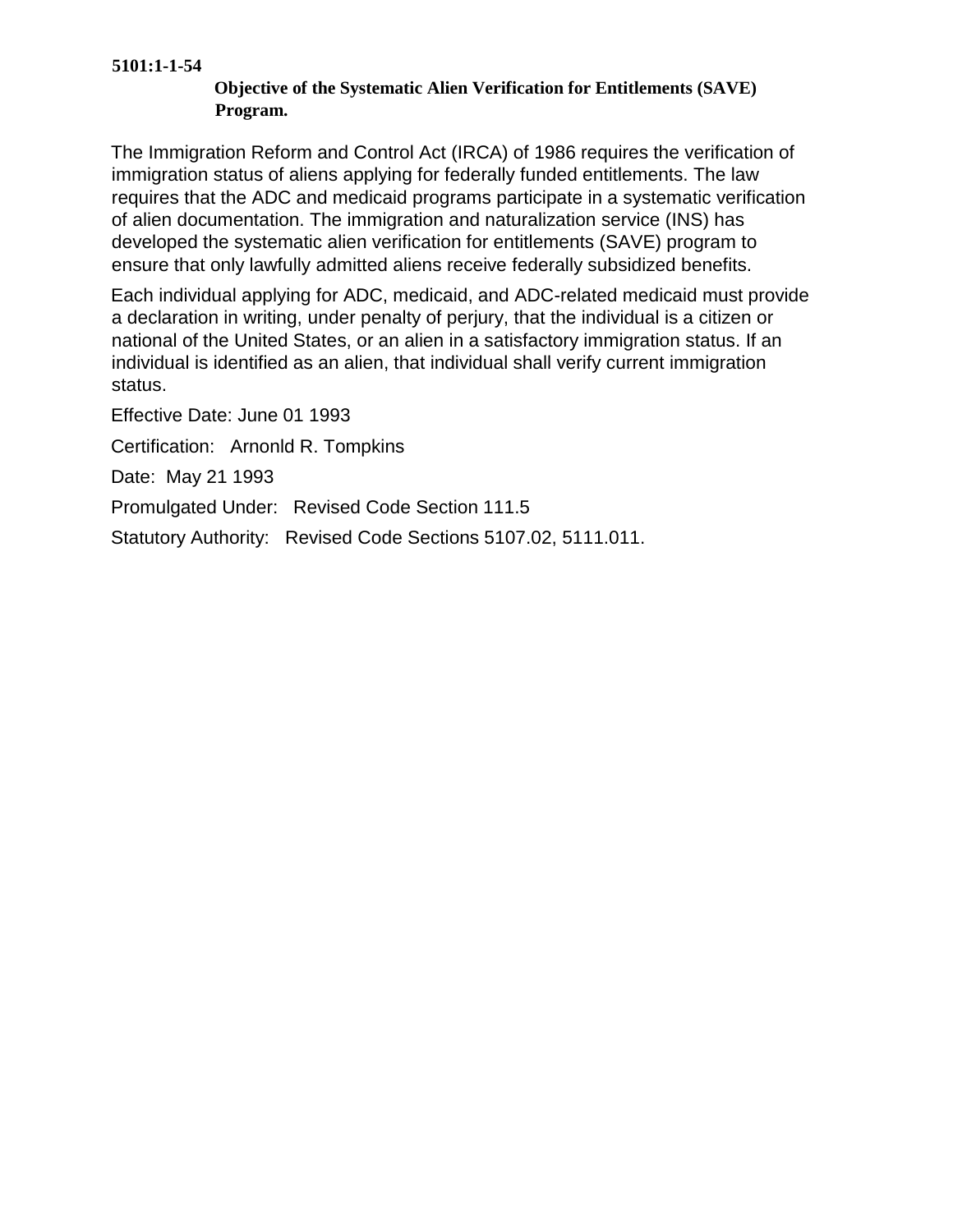### **5101:1-1-55**

### **Required Alien Immigration Status Documentation.**

- (A) Any assistance group member who is not a U.S. citizen or national must provide documentation from INS of his current alien status. Required documentation must be provided at initial application, when alien status changes, or when the original documentation becomes questionable. An assistance group member who claims to be of an ineligible alien status does not have to verify his status with the INS.
- (B) Only original documentation of alien registration status shall be considered acceptable verification of alien status. If an applicant or recipient claims to have lost the original documents, the CDHS shall refer the individual to the local INS office to request new documentation. The CDHS will use only original documents to verify alien status through the systematic alien verification entitlements system. The CDHS should request additional verification of identity if the alien status registration card does not contain a photograph of the alien.
- (C) Alien registration cards normally have an alien registration number. This number, often called the A-number, references the individual's alien file at INS. The Anumber contains seven or eight numerical digits preceded by the letter "A". The A-number is unique to the individual. Even minors and infants who are aliens will have individual A-numbers assigned.
- (D) Aliens may present other documents, such as marriage records or court orders, that indicate identity, immigration status, or U.S. residence of the holder. These documents are not considered adequate proof of current immigration status, but may be used to verify alien status through the secondary verification process.
- (E) When the applicant provides the CDHS with alien documentation which does not contain a photograph, the CDHS should request that the applicant provide some valid identification which includes a photograph. While a photo identification is not required, the CDHS should be satisfied that the applicant is properly identified.

Effective Date: Jun 01 1993

Certification : rnonld R. Tompkins

Date: May 21 1993

Promulgated Under: Revised Code Section 111.15

Statutory Authority: Revised Code Sections 5107.02, 5111.011.

# **Methods of Verifying Alien Registration Status.**

(A) There are two methods of verifying alien registration status. Primary verification is an automated process used to provide alien verification within seconds of inquiry. Secondary verification is used when the automated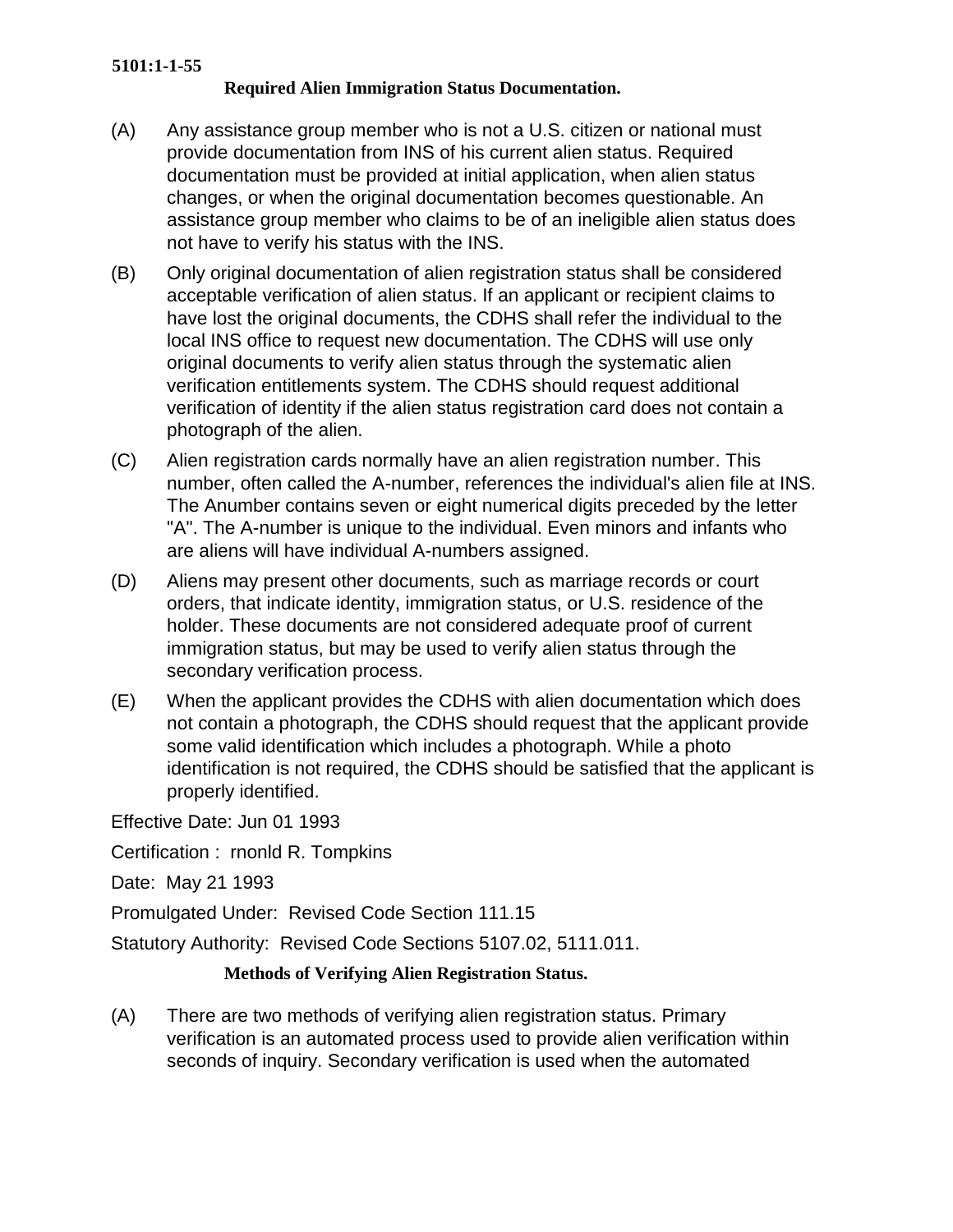### **5101:1-1-56**

process is unable to provide information and under other specified circumstances.

- (B) Regardless of the methods of verification used, an alien shall be considered presumptively eligible until proven otherwise.
- (C) For most applicants, the CDHS shall use primary verification.
	- (1) The SAVE program makes use of the alien status verification index (ASVI) database. This database contains records on aliens within the United States. The CDHS may access ASVI through touch-tone telephones. This data base may be accessed by the CDHS with the Anumber from the individual's original alien registration document.
	- (2) The CDHS shall compare the information provided through ASVI with the data provided on the alien's documentation. The CDHS shall record the ASVI verification number and date of the ASVI transaction on the copy of the alien documentation. If there are no discrepancies between the document and the information provided through ASVI, the copy shall be filed in the assistance group record.
	- (3) If instructed during primary verification, institute secondary verification or if there are material discrepancies, secondary verification methods must be pursued. Material discrepancies are defined as obvious irregularities in name, date of birth or county of birth. A slight difference in the spelling of a name would not normally be a material difference.
- (D) Secondary verification provides a more extensive validation procedure through automated and paper INS files when problems appear in the verification of alien registration status. For most alien applicants, the CDHS shall use primary verification using ASVI. Secondary verification will be necessary in the following situations:
	- (1) When any of the items presented as documentation appear to be counterfeit or altered.
	- (2) When an alien presents unfamiliar INS documentation, or a document that indicates immigration status, but does not contain an A-number.
	- (3) When a document contains an A-number in the A60 000 000 series.
	- (4) When the document contains an A-number in the A80 000 000 series.
	- (5) When the document presented is any other form of an INS fee receipt, other than an I-689.
	- (6) When the document presented is a memorandum of creation of record of lawful permanent residence (form I-181a).
	- (7) When the document presented is a foreign passport and/or an arrivaldeparture record (form I-94) that bears the endorsement "Processed for I551, Temporary Evidence of Lawful Permanent Residence" and the document is over one year old.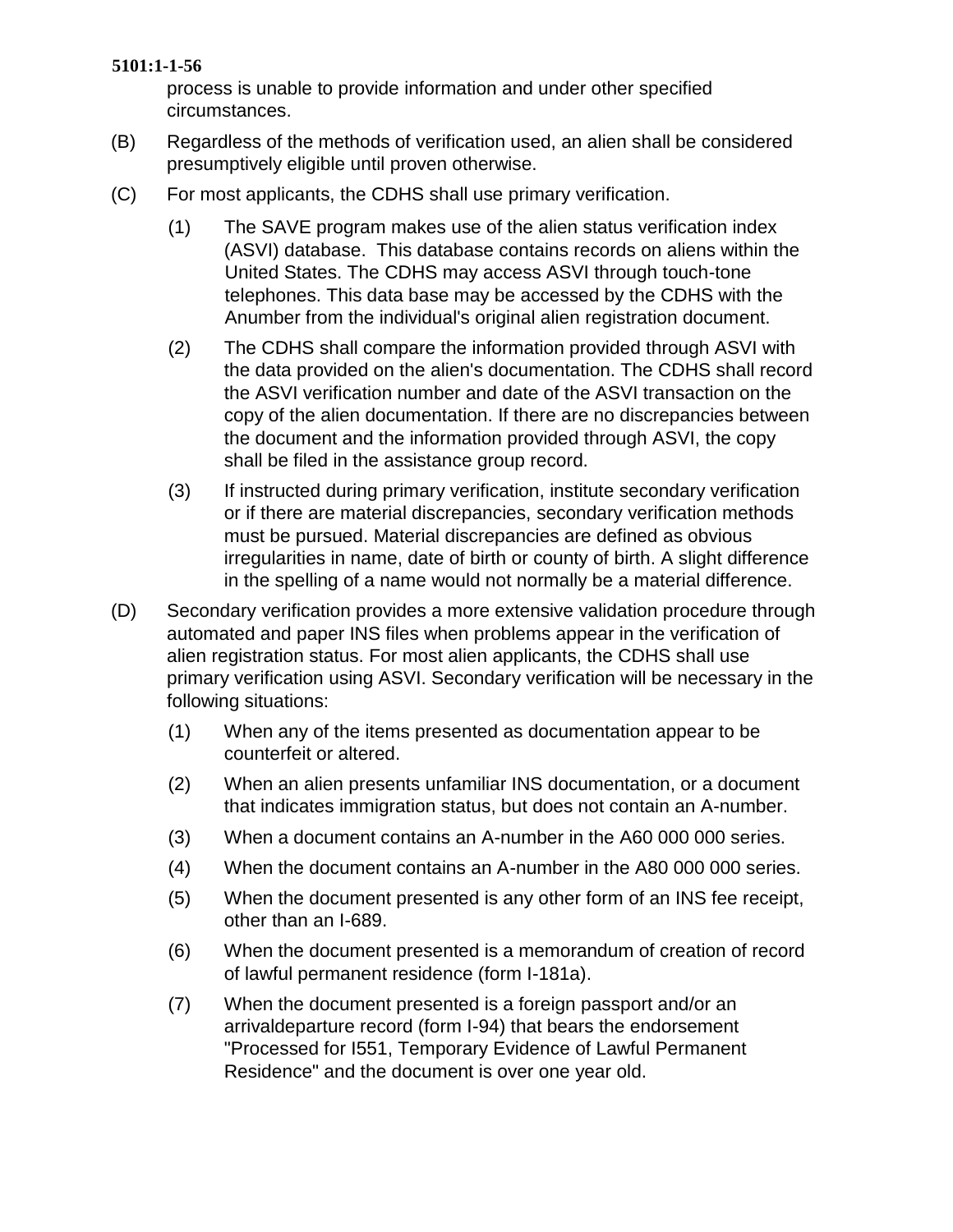- (8) Whenever an automated check through ASVI returns with a response "Institute Secondary Verification" or when there is material discrepancy between an alien's documentation and the record contained in ASVI.
- (E) Secondary verification must be completed and a response must be received before the CDHS denies, reduces, or terminates benefits because of immigration status.
- (F) Procedures for obtaining secondary request.

The CDHS shall complete a document verification request (form G-845), attach readable photocopies of original immigration documents, and forward this to the appropriate INS. A separate G-845 will be completed for each applicant.

(1) Secondary verification is a process used to verify alien status. This information may be shared routinely between INS and the CDHS. However, in addition to the G-845, an ODHS 7445 "Consent of Disclosure" is used for clients who have applied for status under the legalization (amnesty) or special agricultural worker provisions in section 245A or 210 of the Immigration Reform and Control Act of 1986.

Effective Date: Jun 01 1993

Certification: Arnonld R. Tompkins

Date: May 21 1993

Promulgated Under: Revised Code Section 111.15

Statutory Authority: Revised Code Sections 5107.02, 5111.011.

# **5101:1-1-57 Required Written Declaration of Citizenship/Alien Status.**

- (A) Each applicant for ADC, medicaid, and ADC-related medicaid must declare in writing, under penalty of perjury, whether or not the individual is a citizen or national of the United States, or an alien in a satisfactory immigration status. The applicant must also declare the status of all dependent children for whom assistance is being requested. If there is an authorized representative for the assistance group, the authorized representative may sign for the assistance group making the application.
- (B) The written declaration requirement is met when the required adult assistance group member or authorized representative has signed and dated the ODHS 7100 (CAF), ODHS 7200 (APPL) or ODHS 7216 (CPA). The declaration of citizenship/alien status shall be considered met for all members of the assistance group with this signature.
- (C) Declarations on behalf of newborn children must be provided no later than at the next scheduled reapplication. This declaration requirement is met by the assistance group member's signature on the printed copy of information (PCI) document signed at the reapplication.

Effective Date: Jan 01 1996

Certification: Arnonld R. Tompkins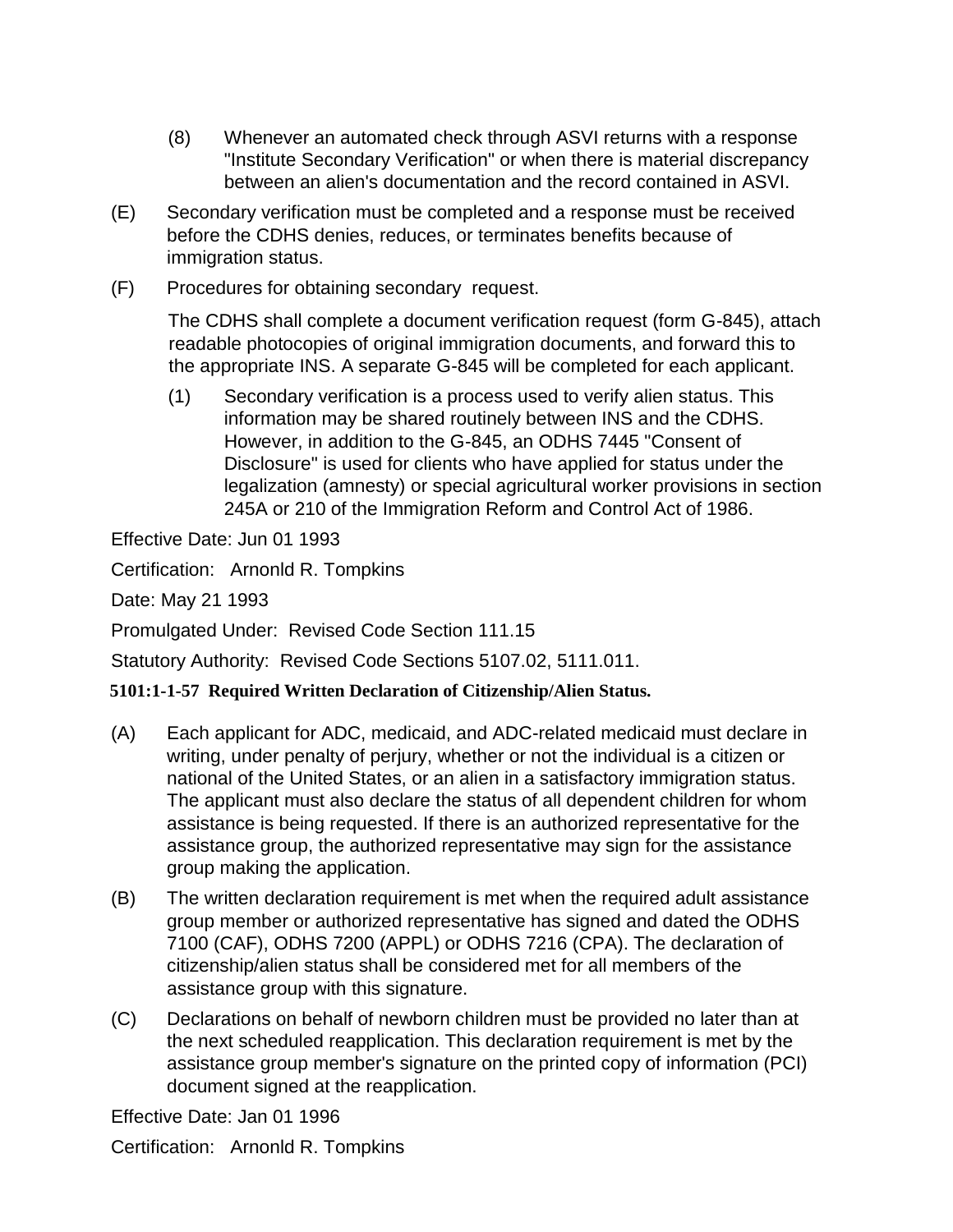Date: Dec 21 1995

Promulgated Under: Revised Code Section 111.15.

Statutory Authority: Revised Code Sections 5107.02 and 5111.011.

Rule Amplifies: Revised Code Sections 5107.02 and 5111.011.

Prior Effective Date: 6-1-93, 10-1-95

# **501:1-3-011 Eligibility for ADC as a Result of the Deprivation of Parental Support.**

Deprivation of parental support or care is a nonfinancial eligibility requirement necessary to establish eligibility for a child. Deprivation of parental support or care exists when the child has only one legal parent or when one or more of the conditions set forth in rules 5101:1-3-012, 5101:1-3-14, or 5101:1-3-15 to 5101:1-3-155 of the Administrative Code exist. A child may meet the deprivation requirement as a result of any of the conditions set forth in paragraphs (A) to (D) of this rule.

- (A) Death of one or both of the legal parents.
- (B) Absence of a continuing nature of one or more of the legal parents as set forth in rule 5101:1-3-012 of the Administrative Code.
- (C) Incapacity of one or more of the legal parents as set forth in rule 5101:1-3-14 of the Administrative Code.
- (D) Unemployment of a legal parent as set forth in rules 5101:1-3-15 to 5101:1- 3155 of Administrative Code.

Effective Date: Sep 01 1993

Certification: Arnonld R. Tompkins

Date: Aug 20 1993

Promulgated Under: Revised Code Section 111.15

Statutory Authority: Revised Code Section 5107.02

Prior Effective Dtes: 11-1-76, 5-14-77, 12-31-77, 10-26-78, 12-1-78, 5-1-79, 9-21-79, 51-82, 10-9-83, 3-1-84 (Temp.), 6-1-84, 4-1-86.

# **5101:1-3-012 ADC: Continued Absence.**

- (A) "Continued absence of the parent from the home" means that either parent or both parents are out of the home and the nature of the absence causes an interruption or a termination of the parent's functioning as a provider of maintenance, physical care, or guidance for the child.
	- (1) Continued absence does not exist when a parent is absent solely by reason of the performance of active duty in the uniform service of the United States.
	- (2) Continued absence of a parent from the home does exist when a parent has been convicted of an offense and is under a court sentence requiring the parent to perform unpaid public work or unpaid community service during working hours. The parent is permitted by the court to live at home while serving the sentence because of crowded jail conditions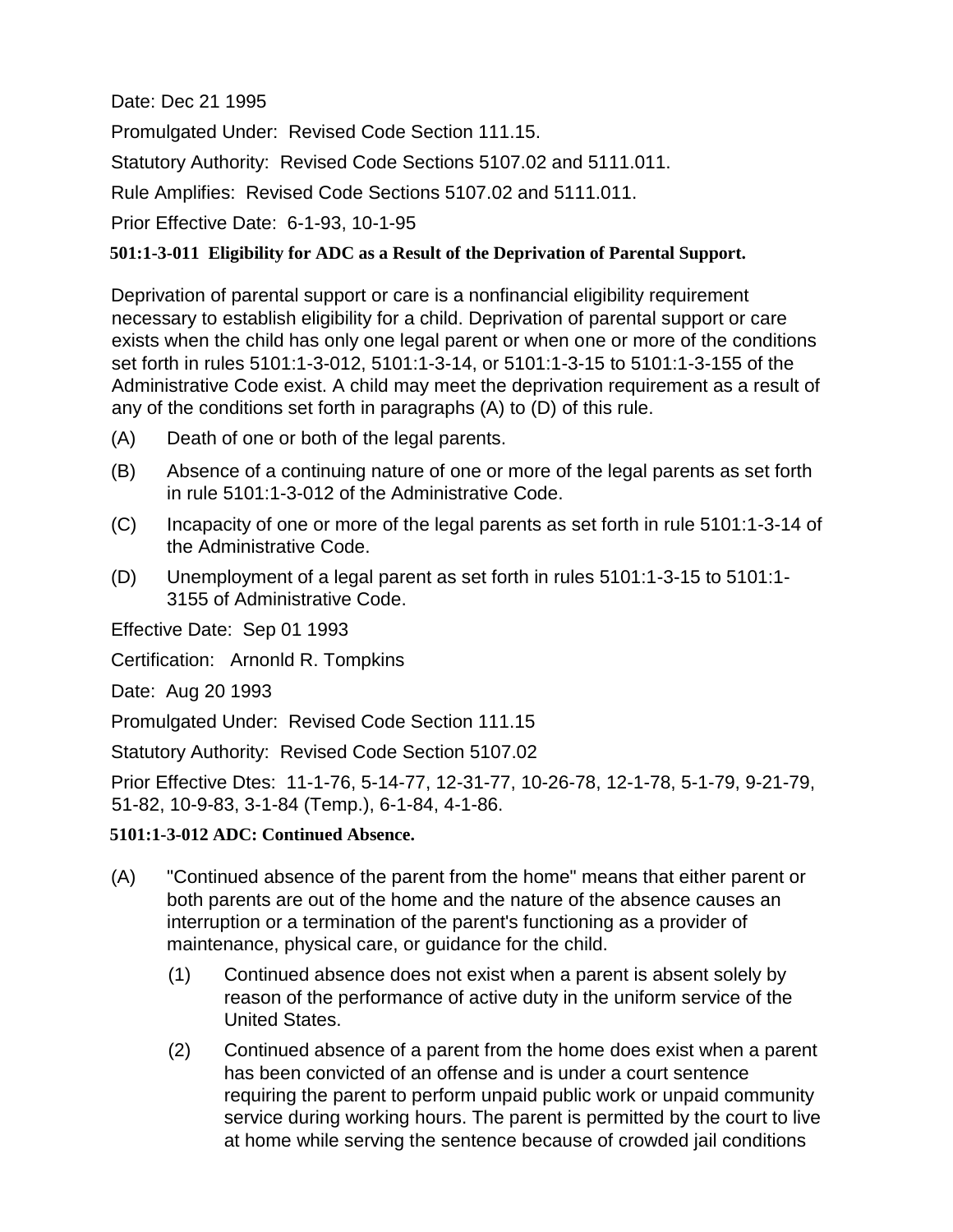or for other reasons in the public interest. In this situation, the parent is living in the home but is considered absent. The child is deprived because the parent is unable to provide support through paid employment.

- (B) When a child has two legal parents, continued absence is based upon involuntary or voluntary absence from the home or the involuntary or voluntary absence of the one legal parent from the home.
- (C) When a child has one legal parent, continued absence is based upon the presence of only the one legal parent in the home or the involuntary or voluntary absence of the one legal parent from the home.
- (D) Involuntary absence occurs when physical absence, loss of provider function, and the duration of absence is beyond the immediate control of the absent parent. For example, a child is deprived due to continued absence of one parent as a result of imprisonment or hospitalization.
- (E) Voluntary absences involve situations in which physical absences are within control of the absent parent, such as cases involving desertion, divorce, or separation.
- (F) Continued absence includes, but is not necessarily limited to, the following situations:
	- (1) The parents are unmarried and have not lived together as man and wife;
	- (2) One of the parents has been sentenced to a term of seven days or more in jail, workhouse, or penal institution;
	- (3) The parents are divorced or legally separated and are not living together;
	- (4) A parent is an inmate or patient in an institution or hospitalized due to illness or injury for as much as seven days;
	- (5) The child has been adopted by a single parent. Since the child has only one legal parent, the child is considered deprived since there is not a second parent;
	- (6) Two unrelated persons of the opposite sex live together with a child and one of the unrelated persons does not meet the definition of parent as defined in rule 5101:1-3-04 of the Administrative Code.
- (G) If the circumstances listed above are not present (e.g., the parent has been gone for less than seven days), there nevertheless may exist other factors which, if present, also establish that the absence is of a continuing nature. These

factors are as follows:

- (1) One parent has been ordered to remove himself from the home by a court and has in fact removed himself;
- (2) One of the parents has retained legal counsel for the purpose of securing a divorce or legal separation;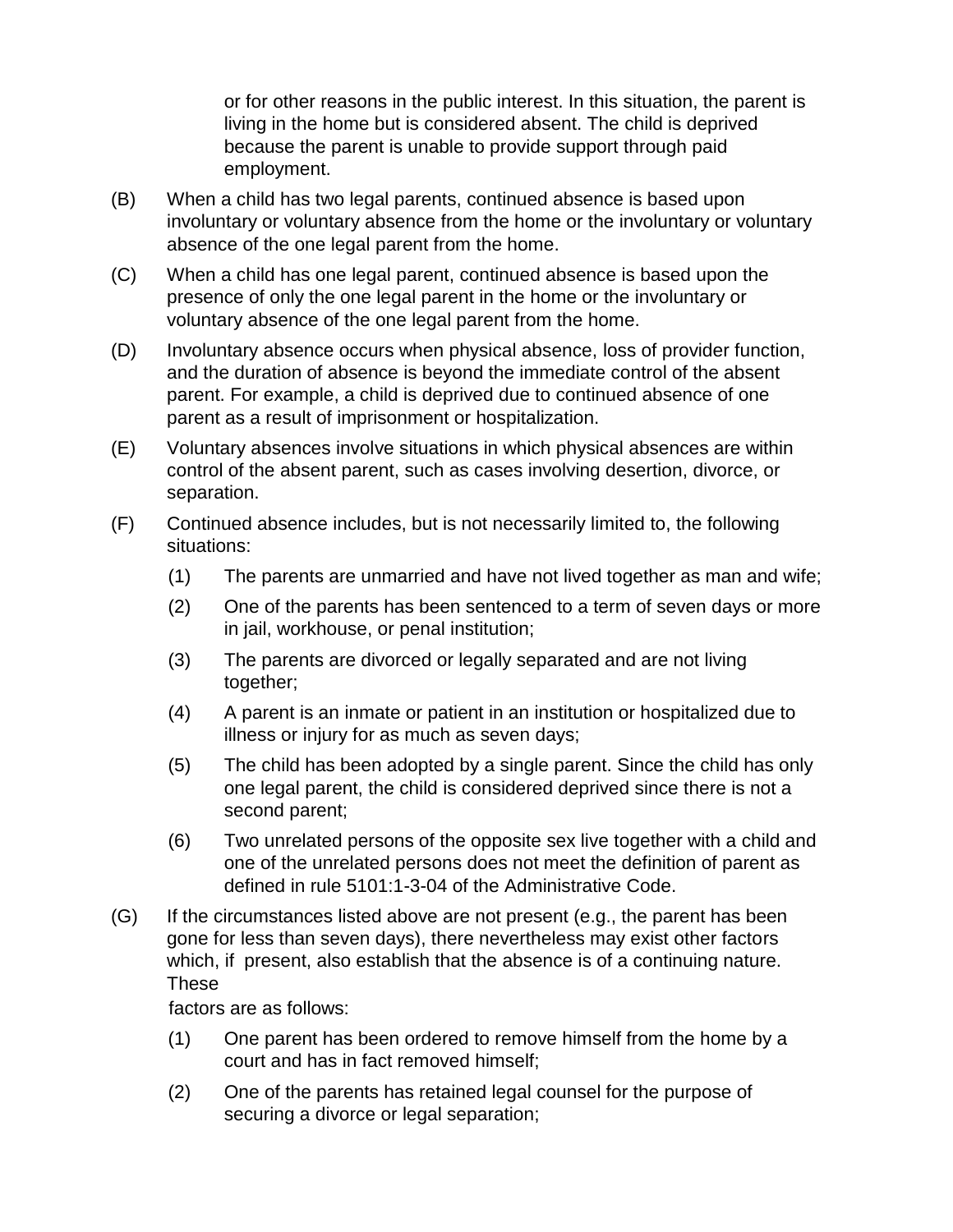- (3) One parent is in jail or detention home because of charges against him and is unable to make bail;
- (4) Any other circumstances which indicate that the nature of the absence will interrupt or terminate the parent's functioning as a provider of maintenance, physical care, or guidance for the child (e.g., one parent has left home and the remaining parent does not know when or if he will return).
- (H) Absences of less than thirty days at the point of application must be redetermined thirty days after payment is authorized. As a minimum, this redetermination must substantiate that the parent is still absent from the home. Subsequent redetermination shall be at the appropriate intervals.
- (I) Following reconciliation with the absent parent, eligibility for the family (excluding the returned parent) continues for a period of sixty days if the family continues to meet the other eligibility criteria. This sixty-day period begins the first of the following month that the change in circumstances occurred. If the returned parent causes the family to no longer meet the ADC eligibility requirements, other than the deprivation factor, the family is ineligible for the sixty-day period following reconciliation. Further eligibility is contingent upon the family meeting all criteria of ADC. If eligibility for another public assistance program (e.g., ADC to ADC-U) can be established prior to the completion of the sixty days, the county department of human services shall institute the new program at the earliest date.

Effective Date: 03 Oct 1986

Certification: Arnonld R. Tompkins

Date: Sep 23 1986

Promulgated Under: Revised Code Section 111.15.

Statutory Authority: Revised Code Section 5107.02

Prior Effective Dates: 11-1-76, 5-14-77, 12-31-77, 10-26-78, 12-1-78, 5-1-79, 9-2179, 5-1-82, 10-9-83, 3-1-84 (Temp.), 6-1-84, 4-1-86.

# **5101:1-3-013 ADC: Assignment of Child Support.**

- (A) Section 402(a)(26) of the Social Security Act requires each assistance group to assign any rights to support from any other person the assistance group may have. Section 5107.07 of the Revised Code provides that the application for and receipt of ADC is an automatic assignment of support rights to the Ohio department of human services. Support payment assigned to ODHS shall be collected by the child support enforcement agency (CSEA). The assignment of support rights includes:
	- (1) Rights to support which the assistance group has in its own behalf. When spousal support is included in the child support court order, the spousal support is assigned.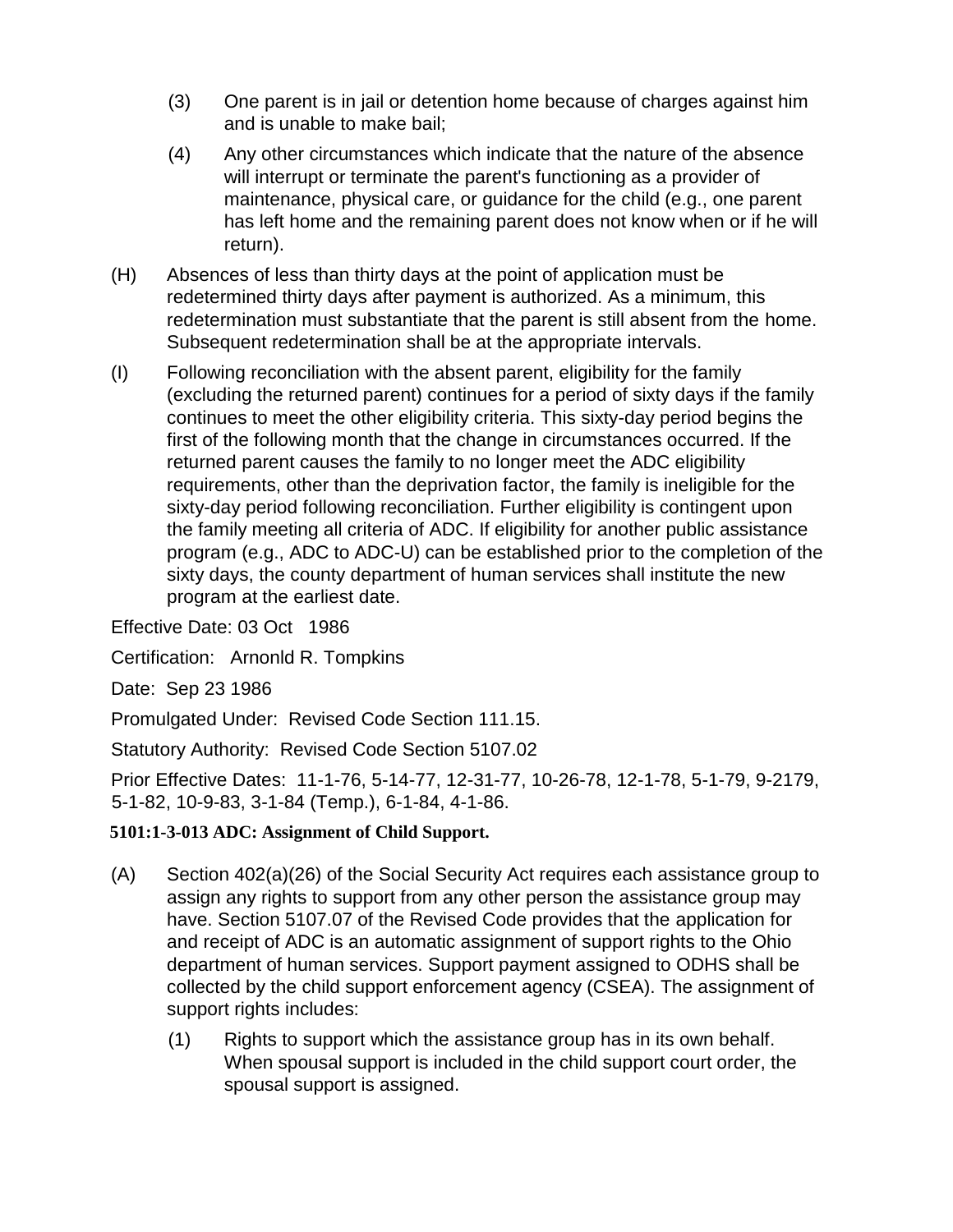- (2) Rights to support which the assistance group has in behalf of any other member of the assistance group for whom he is applying for or receiving aid. This is the assignment of ongoing monthly child support.
- (3) Rights to support which have accumulated at the time the assignment is effective. This is the assignment of the accumulated support obligation owed but unpaid for the months prior to application. While the family receives assistance, any support paid by the absent parent toward the past obligation is included in the assignment.
- (B) The application for and receipt of ADC is an automatic assignment of support rights. When the caretaker relative applies for and receives ADC, the assignment of support rights is met for everyone included in the assistance group.
- (C) The assignment of support rights is effective the first of the month following the month of approval.
- (D) When an individual is added to an existing ADC assistance group, the assignment of support rights is effective the first day of the month following the month the CDHS adds the individual to the assistance group.
	- (1) Any direct support payments received by an ADC assistance group prior to the effective date of support assignment shall be budgeted as unearned income minus the child support disregard in the grant computation.
	- (2) Once assignment of support is effective, any direct payment (including voluntary payments) by the absent parent shall be evaluated.
		- (a) If there is an existing court order for child support with an effective date prior to December 1, 1986, the direct payment must be turned over to the CSEA. If the payment is not collected by the CSEA, a potential IV-D overpayment exists.
		- (b) If a new or modified Ohio court order with an effective date on or after December 1, 1986 exists, the direct payment shall be considered a gift to the assistance group.
- (E) The IV-A unit shall notify the CSEA when the effective date of assignment is determined. This notification shall be transmitted to the CSEA within two working days of authorization of ADC payment based upon absence of a parent. When the case is terminated, the IV-A unit shall notify the CSEA of the termination and of the need to release current support payments.
- (F) The assignment of support rights is a requirement of eligibility for ADC cash payment cases. There are some situations in which the assignment requirement is not applicable. A referral from the IV-A unit to the CSEA is not required for

the following ADC cases.

(1) Cases in which the deprivation factor is due to incapacity, unemployment, or death of the natural or adoptive parent.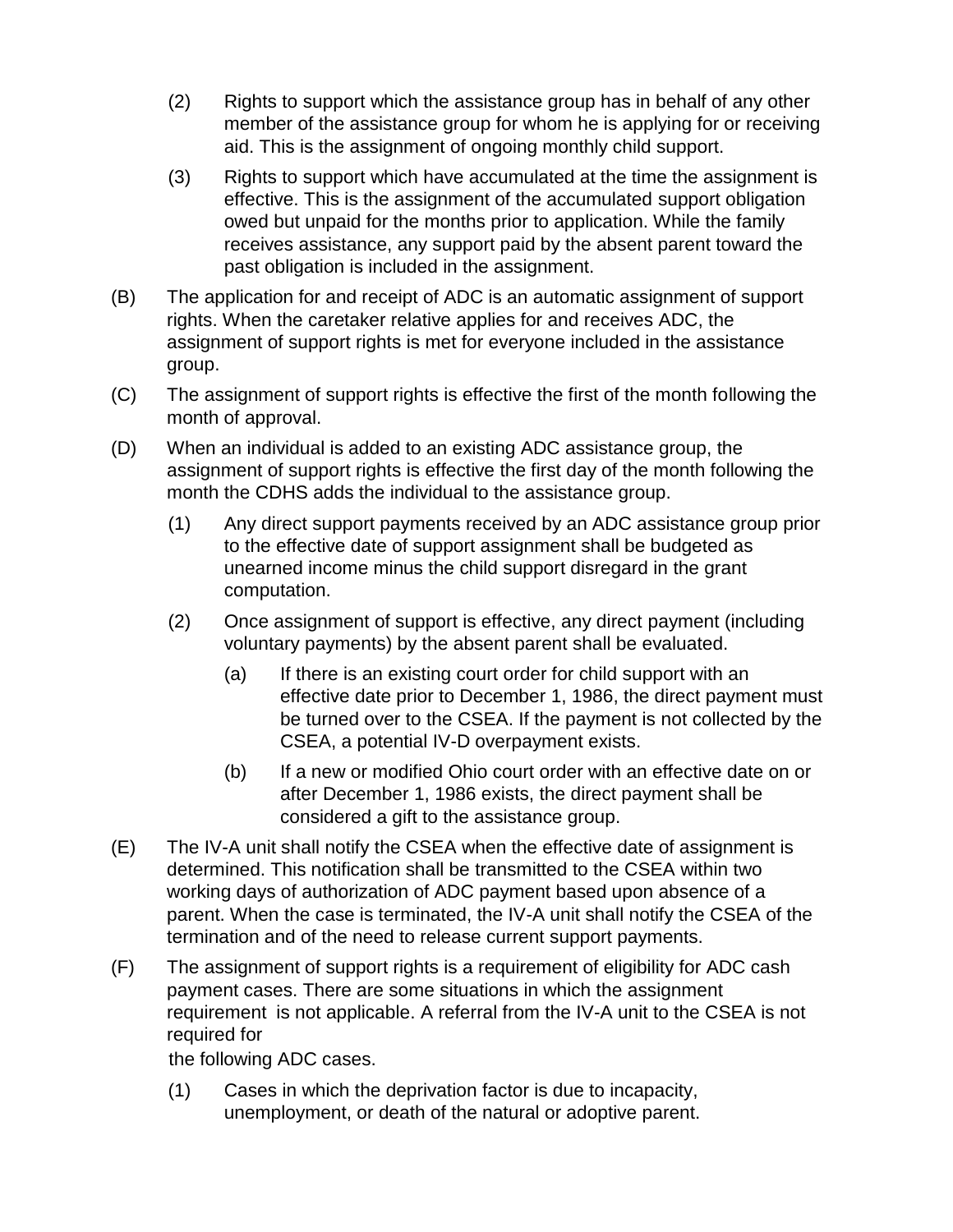- (a) The assignment of support rights is a requirement only when the deprivation factor is continued absence.
- (b) In combination cases, i.e., stepparent cases, there are two deprivations and a referral is required for those children who have eligibility for ADC cash assistance based upon continued absence. Assignment of support rights is not routinely required for cases which have the sole deprivation factor of incapacity or unemployment. However, when the CDHS becomes aware either through the application interview or through subsequent receipt of information, that a court order is pending or exists for one of the assistance group members, the CDHS must send a referral form to the CSEA to inform that agency of the situation. The CDHS must share this information with the CSEA within two working days of the disposition of the application or if the information is made known after approval of the application, two working days after the CDHS is provided with the information.
- (2) Emergency assistance.
- (3) Unborn children.
- (4) Cases in which the deprivation factor is not due to continued absence. In combination cases, there are two deprivation factors and a referral is required for those children who have ADC eligibility based upon continued absence.
- (G) The assistance group has already assigned rights to support with the completion of the application. There are some situations where the CSEA may require that a separate notice of assignment form be completed by the assistance group member. The assistance group member shall cooperate with the CSEA in completing this assignment form as a condition of eligibility.

Effective Date: May 01 1993

Certification: Arnonld R. Tompkins

Date: Apr 16 1993

Promulgated Under: Revised Code Section 111.15.

Statutory Authority: Revised Code Section 5107.02.

Prior Effective Dates: 11-1-76, 5-14-77, 12-31-77, 10-26-78, 12-1-78, 5-1-79, 9-2179, 5-1-82, 10-9-83, 3-1-84 (Temp.), 6-1-84, 4-1-86, 4-1-89, 7-1-89 (Emer.), 9-23-89, 4190, 9-1-92.

5101:1-3-02 ADC: Age Requirements.

- (A) There is no age requirement for the parent or relative with whom the child lives. The age requirement applies only to the children on whose behalf assistance is requested. If the parent's or other specified relative's age raises a question of ability to manage the ADC grant, the case shall be referred to social services. Assistance shall not be denied or delayed pending a decision from social services.
- (B) Section 3103.03 of the Revised Code states that parental duty of support to children shall continue so long as the child continuously attends on a full-time basis any recognized and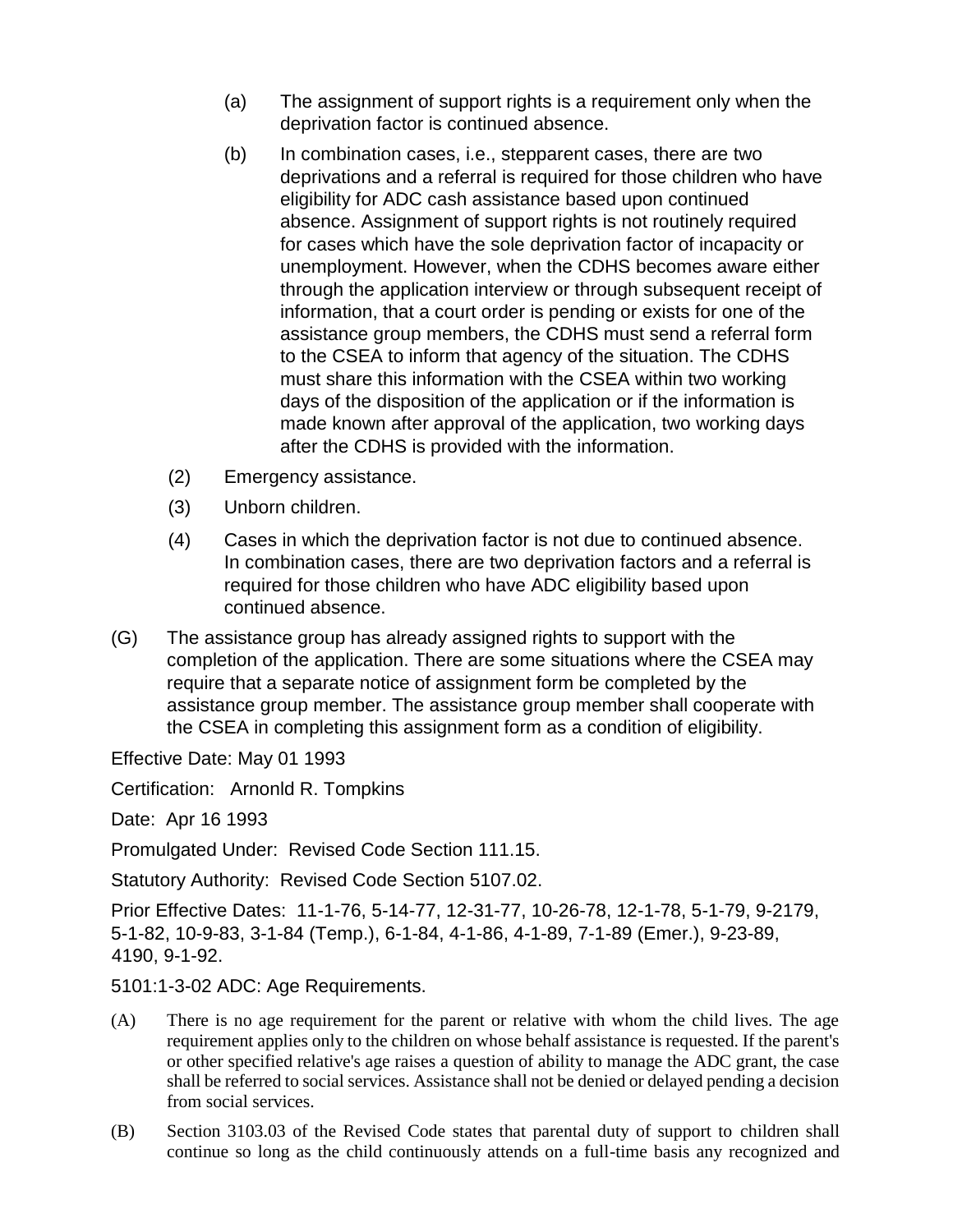accredited high school, even when such child has attained the age of majority. For purposes of ADC eligibility, parental support responsibility continues as long as the child eighteen to twentyone years of age is continuously attending, on a full-time basis, any recognized accredited high school. However, an ADC caretaker eighteen to twenty-one years of age shall not be denied assistance, pending action to obtain such support. Support recovery in such instances is not an activity reimbursable through IV-D funds. The IV-D unit may perform such recovery activities but any expenditures incurred must be handled through IV-A administrative funds.

- (C) A child may be eligible for ADC cash assistance until age eighteen, except as provided below:
	- (1) A dependent child may remain eligible for ADC cash assistance beyond his eighteenth birthday only if he is a full-time student reasonably expected to complete a program of secondary school or the equivalent level of vocational or technical training prior to his nineteenth birthday.

A child who will be nineteen the same month he completes his secondary school program, or the equivalent, is eligible for ADC through that month.

- (2) A child who completes high school prior to his eighteenth birthday and is attending college or college-level vocational or technical training is eligible for ADC cash assistance until the month after the month of his eighteenth birthday.
- (D) A child who is not reasonably expected to complete high school or equivalent training prior to his nineteenth birthday is ineligible the month following the month of his eighteenth birthday.
- (E) An eighteen-year-old child who has completed high school and is now enrolled in a technical program that he can complete before age nineteen is ineligible for ADC cash assistance.
- (F) In cases where the year and month in which the child was born can be established, but not the exact day, the first of the month is to be used as the child's birthday.
- (G) A dependent child who leaves the home is removed from the assistance group and a separate application taken and determination of eligibility made if the person is in need of financial assistance.

Effective Date: 03 Oct 1986

Certification: Patricia Barry

Date : Sep 23 1986

Promulgated Under: Revised Code Section 111.15.

Statutory Authority: Revised Code Sections 5107.02, 5107.03.

Prior Effective Dates: 8-1-75, 12-31-77, 4-1-79, 10-1-81, 5-1-82.

5101:1-3-021 ADC: School Attendance.

- (A) In certain situations, school attendance for a dependent child, aged sixteen to nineteen, must be monitored in order for ADC cash assistance to be authorized for the child. Monitoring of a child's school attendance by the CDHS is dependent upon:
	- (1) The child's age; and
	- (2) Whether the child is a teen subject to participation in the LEAP program as set forth in rule 5101:1-23-52 of the Administrative Code.
- (B) There is no school attendance requirement for a child under sixteen years of age, unless the child is subject to participation in the LEAP program.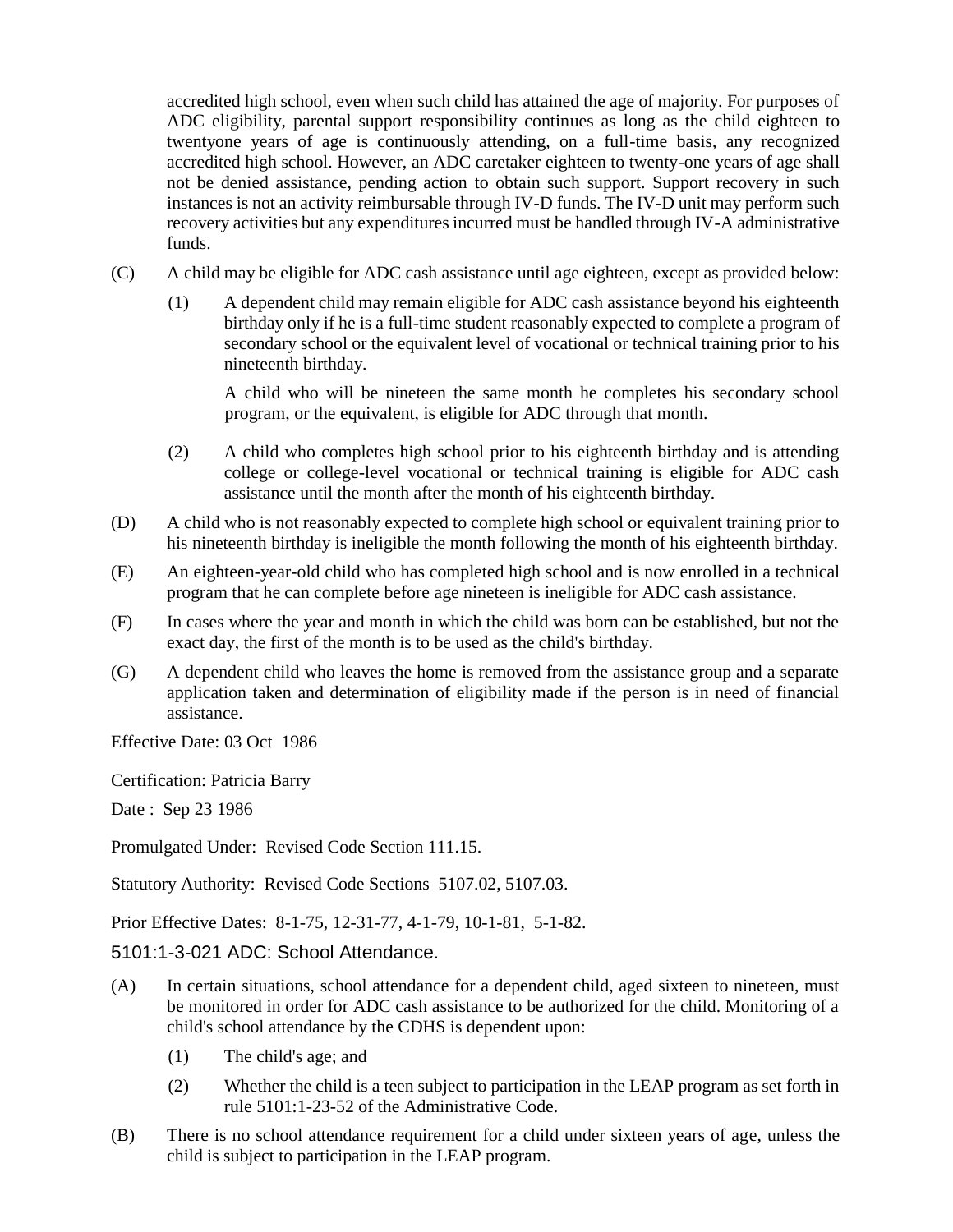- (C) General school attendance requirements, including definitions of full-time and part-time attendance, are set forth in rule 5101:1-23-041 of the Administrative Code. However, as the definitions may not apply to each individual student situation, it may be necessary for the CDHS to contact a student's school when clarification is needed about the student's attendance status.
- (D) A dependent child who is a member of an ADC assistance group and who is aged sixteen to nineteen, is required to meet the school attendance requirements set forth in rule 5101:1-23041 of the Administrative Code in order for his needs to be included in the ADC grant. A dependent child, aged sixteen to eighteen, who does not meet the school attendance requirements, is subject to participation in the JOBS program as outlined in Chapter 5101:147 of the Administrative Code. If the dependent child who is aged sixteen to eighteen is not attending school, his participation in a JOBS program (as required pursuant to Chapter 5101:147 of the Administrative Code) is a condition of eligibility for his needs to be included in the ADC assistance payment.
	- (1) Verification of school attendance for a child who is sixteen or seventeen years old must be secured and retained in the assistance group record. A child who is sixteen or seventeen years of age and who is attending school full time is exempt from participation in the JOBS program.
	- (2) A dependent child who is under eighteen years of age must be a full-time student in a high school or the equivalent level of vocational or technical training and can reasonably be expected to complete the program prior to reaching age nineteen. Verification of school attendance must be secured and retained in the assistance group record. A child who is eighteen years of age who is attending school full time is exempt from participation in the JOBS program.
- (E) Teens shall be required to participate in the LEAP program, as set forth in rule 5101:1-23-52 of the Administrative Code. As the regulations for participation in the LEAP program are necessarily specific, including special school attendance requirements, the CDHS shall apply the regulations set forth in rules 5101:1-23-52 to 5101:1-23-73 of the Administrative Code for LEAP program participants. The requirements of this rule do not apply to participants of the LEAP program.
- (F) A dependent child who is eighteen years of age may only be included in the ADC cash assistance group subsequent to reaching age eighteen, if the child is a full-time student in a high school or equivalent level of vocational or technical schooling and can reasonably be expected to complete the program prior to reaching age nineteen. Verification of school attendance for a child who is eighteen years of age must be secured and retained in the assistance group record.

Effective Date: Sep 01 1992

Certification: Terry Wallace

Date: Aug 21 1992

Promulgated Under: Revised Code Section 111.15.

Statutory Authority: Revised Code Section 5107.02.

Rule Amplifies: Revised Code Sections 5101.20, 5101.80 and 5101.801.

Prior Effective Dates: 7-1-89 (Emer.), 9-23-89, 1-1-90 (Emer.), 3-22-90, 9-1-90 (Emer.), 11-10-90.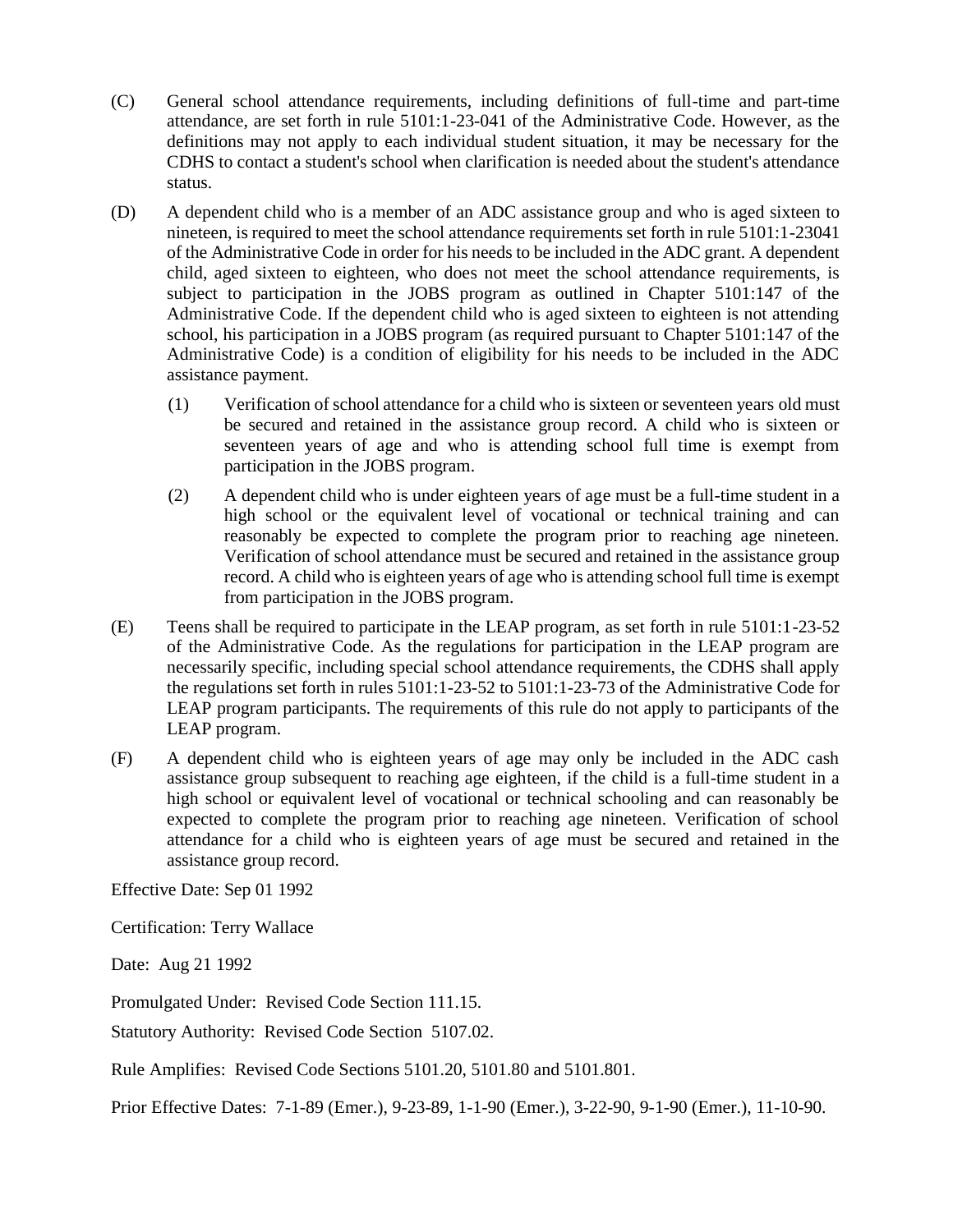### 5101:1-3-03 ADC: Residence Requirement.

- (A) Residence in the state is a requirement for aid to dependent children. Residence is established by a person who is living in Ohio voluntarily with the intention of making his home in Ohio. Residence may also be established by a person who is living in Ohio, is not receiving assistance from another state, and entered Ohio with a job commitment or seeking employment in Ohio, whether or not currently employed. A child is a resident of the state in which the caretaker is a resident.
- (B) Absence from the state for more than thirty days constitutes evidence of intent to establish residence elsewhere, unless a written statement has been submitted to indicate intent to return to Ohio. The written statement must be retained in the case record. The county department of human services shall consider such written statement as acceptable proof of intent to return to Ohio if the statement includes the reason for the absence and the expected date of return. A statement is not considered acceptable proof of intent to return to Ohio when the applicant/recipient contradicts the statement by giving up Ohio living arrangements, applying for public assistance in another state, or securing long-term housing arrangements in another state.
- (C) Individuals/families must have an independent living arrangement and must not be residents in a county home, city infirmary, jail, or other public institution. Effective Date: Apr 01 1990 Certification: Roland T. Hairston

Date: Mar 21 1990

Promulgated Under: Revised Code Section 111.15.

Statutory Authority: Revised Code Section 5107.02, 5107.03

Prior Effective Dates: 8-1-75, 12-28-79, 6-1-82, 8-1-86 (Emer.), 10-3-86.

# 5101:1-3-04 Living With a Specified Relative.

To be eligible for ADC, a child's home must be with a specified relative. The relative must meet the definition of "specified relative" and the relative and child must share the same home except for temporary absence.

A "specified relative" is one who is responsible for the care and control of the child. This means actually responsible for the support, education, and maintenance of the child; supervising the child; and making the application for assistance on behalf of the child.

- (A) The term "specified relative" is limited to the following:
	- (1) A blood relative, including those of half blood:
		- (a) Parent, grandparent and other direct ancestors through great-great-great grandparent;
		- (b) Other relationships prefixed by "great", "great-great", "grand", or "greatgrand";
		- (c) Aunt or uncle;
		- (d) Nephew or niece;
		- (e) Brother or sister;
		- (f) First cousin; or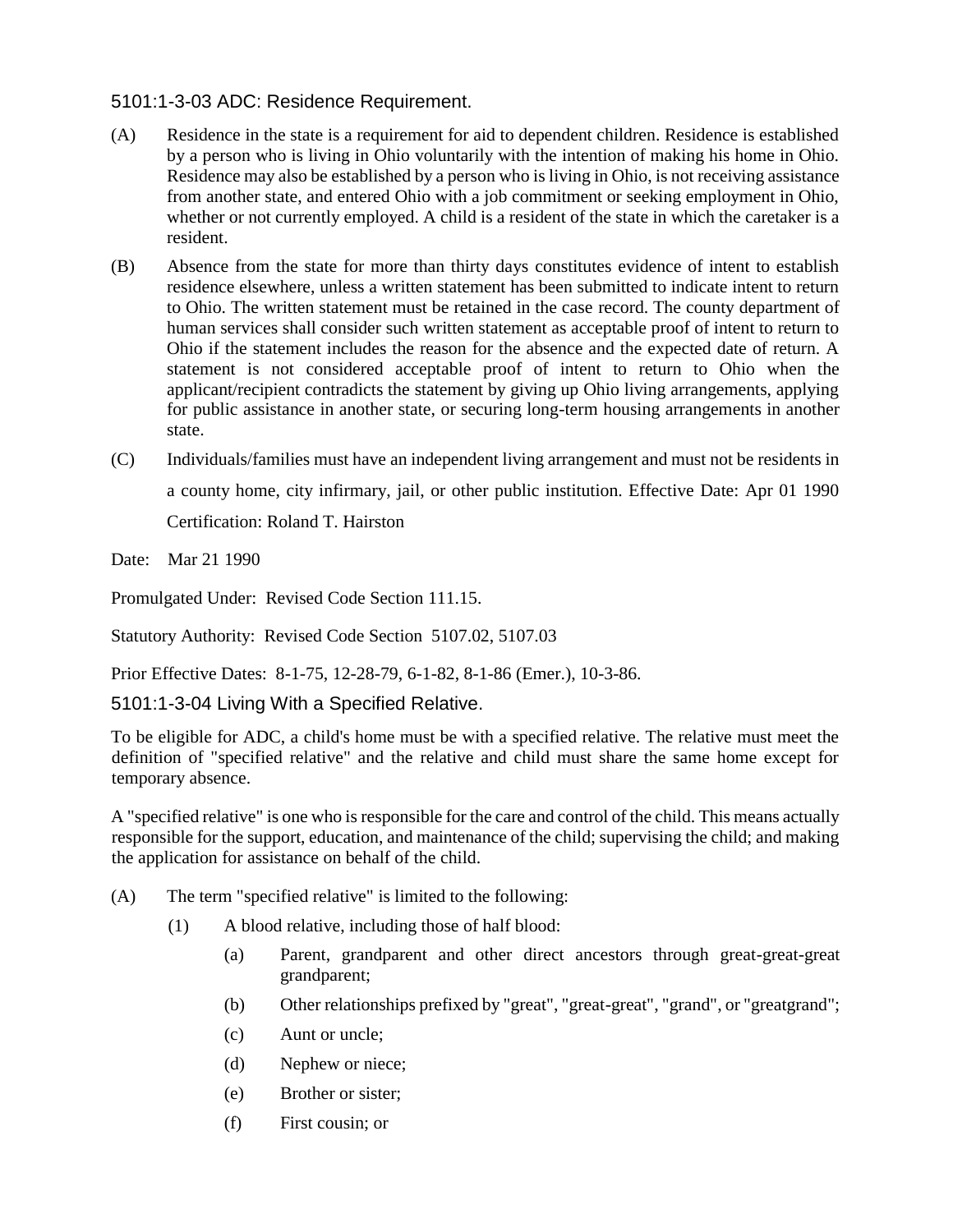- (g) First cousin once removed (i.e., the child of one's first cousin or the first cousin of one's own parent).
- (2) Any person named above who is related to the child by adoption, for example, the person who legally adopted the child or adopted the child's parent, or the natural children of other adopted children of such person. Although adoption severs the legal relationship between parent and child, it does not sever the biological relationship. A biological parent may be a specified relative if the child returns to share a home with the biological parent.
- (3) A stepfather, stepmother, stepbrother, or stepsister.
- (4) Spouses of any person named above, even though the marriage has been terminated by death, separation or divorce.
- (5) Paternal relatives of an out-of-wedlock child are relatives for public assistance purposes, provided that the father meets one of the definitions of a parent.
- (B) The term "living with" shall include persons who would be physically in the home but are absent due to certain circumstances.
	- (1) Examples of temporary absence are hospitalization, detention in a juvenile home until a court commitment, attendance at school, visiting, vacationing, and trips made in connection with current or prospective employment.
	- (2) Assistance may be granted to the relative up to thirty days prior to the child's arrival in the relative's home from placement in a foster family home or institution, provided that no payment was made for the same period to another relative or to foster care for that child.
	- (3) The absence of a member of the ADC assistance group is temporary if all of the following conditions are met.
		- (a) The location of the absent person is known.
		- (b) There is a definite plan for the return of the absent person to the home.
		- (c) The absent person shared the home with the ADC group prior to the onset of the absence.
	- (4) When a child is absent from the specified relative's home because of a placement by a court or public or private agency, temporary absence does not exist.
- (C) For ADC purposes, "parent" means one who has a legal duty to support the child. A legal parent includes the following individuals as long as their parental rights are not legally terminated.
	- (1) The biological mother and father of the child.
	- (2) Any person who is adjusted by a court of competent jurisdiction to be parent of the child and/or under legal duty to support the child.
	- (3) An individual who has legally adopted the child.
- (D) In Ohio, a legal marriage may be ceremonial or one which meets the requirements of Chapter 3101. of the Ohio Revised Code or which meets the requirements of valid common-law marriage.

Effective October 10, 1991, common-law marriages are prohibited in the state of Ohio. Commonlaw marriages that occurred in Ohio prior to the effective date and have not been terminated by death, divorce, dissolution of marriage, or annulment remain valid on or after this effective date.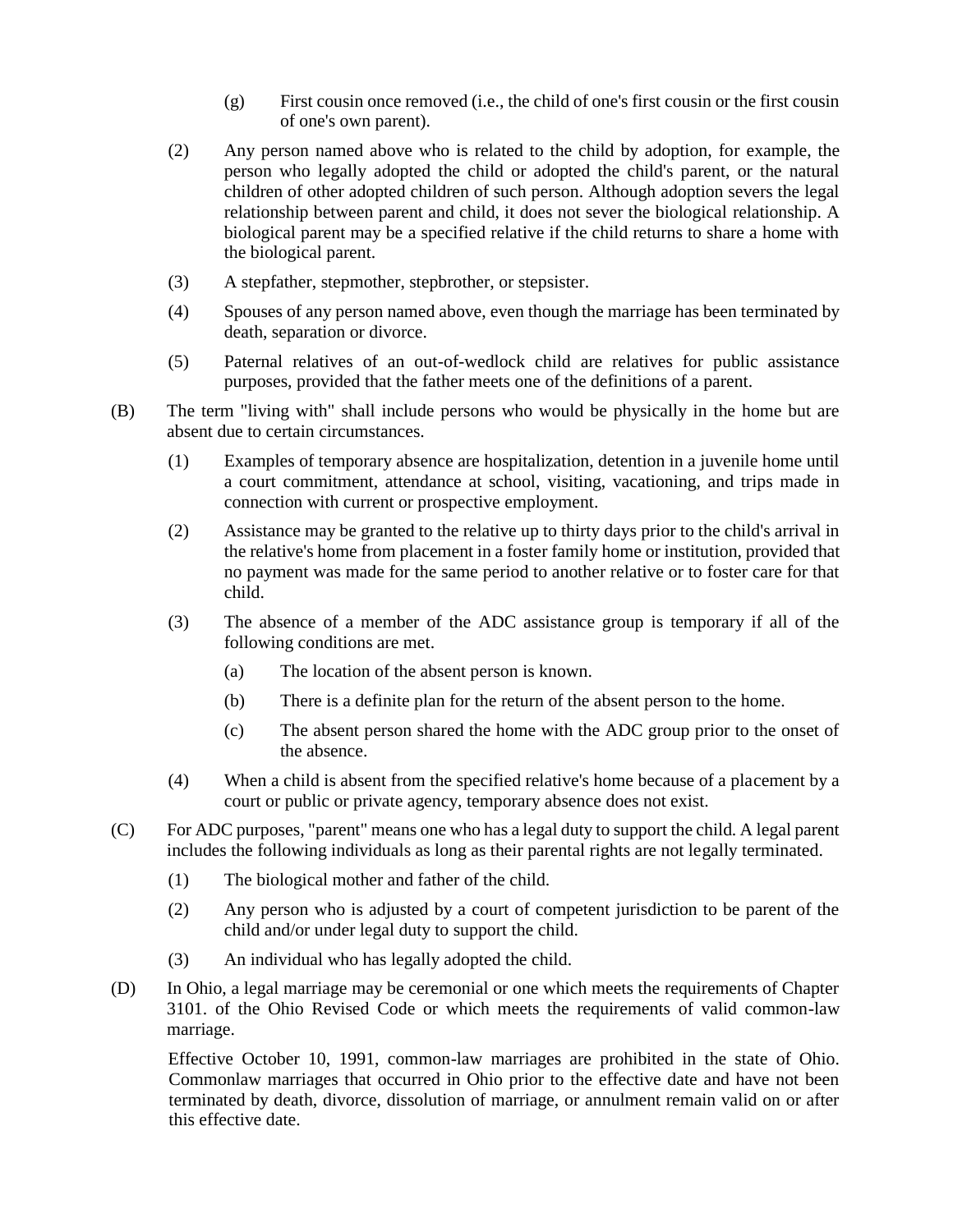Common-law marriages that satisfy all of the following remain valid on and after the effective date:

- (1) They came into existence prior to the effective date, or come into existence on or after that date, in another state or nation that recognizes the validity of common-law marriages in accordance with all relevant aspects of the law of that state or nation. An individual's or couple's statement that they have a common-law marriage is not controlling. Any alleged common-law marriage must be evaluated in accordance with the factors set forth below.
- (2) They have not been terminated by death, divorce, dissolution of marriage, annulment or other judicial determination in this or another state or nation.
- (E) A valid common-law marriage may be established only if the marriage has all the following five elements:
	- (1) At some point, the couple must have a present agreement, i.e., a written or verbal contract, to be husband and wife. They must both regard and accept their relationship as a present marriage and cannot simply intend to marry in the future.
	- (2) They must be mentally and legally competent to make such an agreement. Neither can be presently married to another person.
	- (3) They must have cohabited as husband and wife subsequent to the agreement.
	- (4) They must have held themselves out to the community as husband and wife.
	- (5) At least some members of the community where the individuals live must regard them as husband and wife.
- (F) Custody is not a factor in determining eligibility for ADC. Although another individual or agency may hold legal custody of a child, a specified relative may receive ADC assistance.
- (G) ADC may not be denied either at initial application or at any subsequent time due to the conditions of the home in which the child is residing. If, at any time, the condition of the home is considered to be detrimental to the health or well-being of the child, the eligibility determiner shall make a referral to the social services unit. Effective Date: May 01 1995

Certification: Arnonld R. Tompkins

Date: Apr 21 1995

Promulgated Under: Revised Code Section 111.15.

Statutory Authority: Revised Code Section 5107.02

Rule Amplifies: Revised Code Section 5107.02

Prior Effective Dates: 3-1-67, 5-1-82, 6-1-83, 10-1-83, 4-1-92, 9-1-92.

5101:1-3-041 ADC: Shared Parenting (Joint Custody).

(A) For purposes of ADC eligibility, a child can only have one home and cannot be considered to be "temporarily absent" from another home (i.e., both of the child's parents cannot receive ADC benefits concurrently for the same child in the same month.) A dependent child can only be considered to be "sharing a home" with one caretaker relative parent despite a shared parenting/joint custody order permitting the child to reside with each parent for a part of the month. For this reason, the following process set forth in paragraphs (B) to (C) of this rule shall be utilized by the CDHS in determining ADC eligibility for a dependent child in a shared parenting arrangement.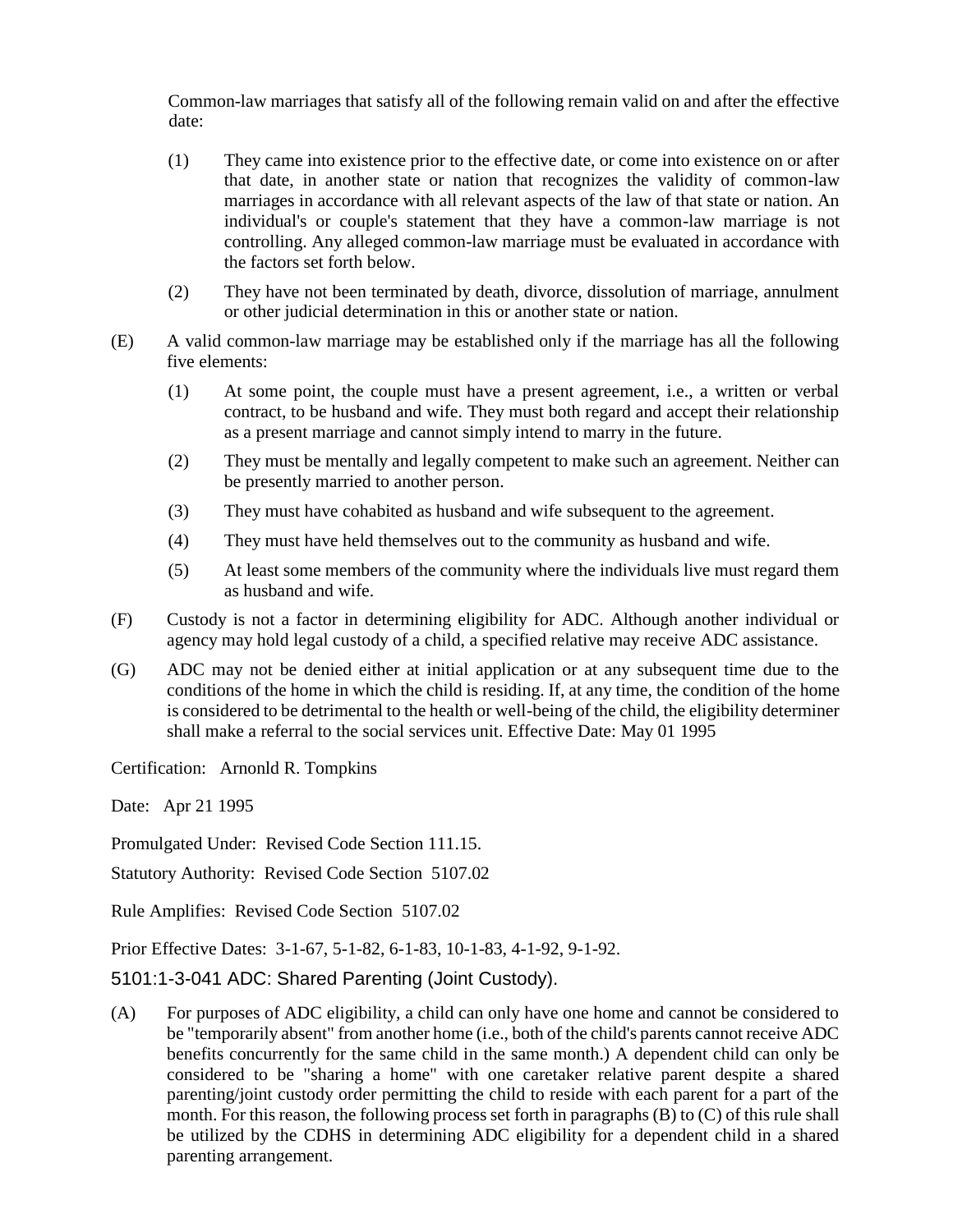- (B) When only one parent applies for assistance, determine if the child resides with the parent who submits the application for assistance. This issue is resolved at the point of application (provided that the requirements of rule 5101:1-3-04 of the Administrative Code are met), if the other parent is not currently receiving ADC benefits for the child, and the other parent is not also concurrently applying for ADC benefits for the child. If there is no application submitted by the other parent, nor is there an existing ADC assistance group containing the other parent and the child, the child shall be considered to be living and sharing a home with the parent who submitted the application for public assistance. In this situation, the deprivation factor of absence of a parent (i.e., the parent who has not applied for public assistance benefits for the child) is met.
- (C) When both parents apply for assistance for the child and both parents claim that the child is living with and sharing a home with them, the CDHS must first determine whether each applicant is maintaining a home for the child pursuant to rule 5101:1-3-04 of the Administrative Code. If both parents are maintaining a home for the child, the CDHS must first determine if both parents can agree which one of them will withdraw their application for ADC, since both of them cannot concurrently receive assistance for the same child.
	- (1) If both parents agree, and one of the applications is withdrawn, the CDHS shall proceed to determine if the other parent is otherwise eligible for ADC.
	- (2) If the parents cannot agree and neither application is withdrawn, the CDHS shall review the following list of parental activities and responsibilities. This is not an all-inclusive list; there may be additional criteria that may apply generally or in individual case scenarios.
		- (a) Is there a court order granting sole custody to one parent, or designating one of the parents' residences as the child's home for public assistance purposes?
		- (b) If the parents reside in different school districts, where does the child attend school? Who selected the school?
		- (c) Who assists the child with homework or school-related tasks?
		- (d) Who attends parent/teacher conferences and who works with the school regarding the child's educational progress?
		- (e) If the child is enrolled in day care, who makes the day care arrangements?
		- (f) Who takes the child to and from school and/or day care?
		- (g) Which parent is listed as the contact for emergencies at the child's school or day care provider? If both parents are listed, who is the one to be contacted first?
		- (h) Who arranges and transports the child to medical and dental appointments? Who selects the physician and dentist? Who maintains the child's medical records?
		- (i) Who initiates decisions regarding the child's future?
		- (j) Who responds to medical or law enforcement emergencies involving the child? If both parents are to be contacted, who is the one to be contacted first?
		- (k) Who arranges for food, clothing, and other household necessities on an ongoing basis?
		- (l) Who disciplines the child?
		- (m) Who plays with the child and arranges for entertainment?
		- (n) Which parent supervises the child's daily dressing and personal hygiene tasks?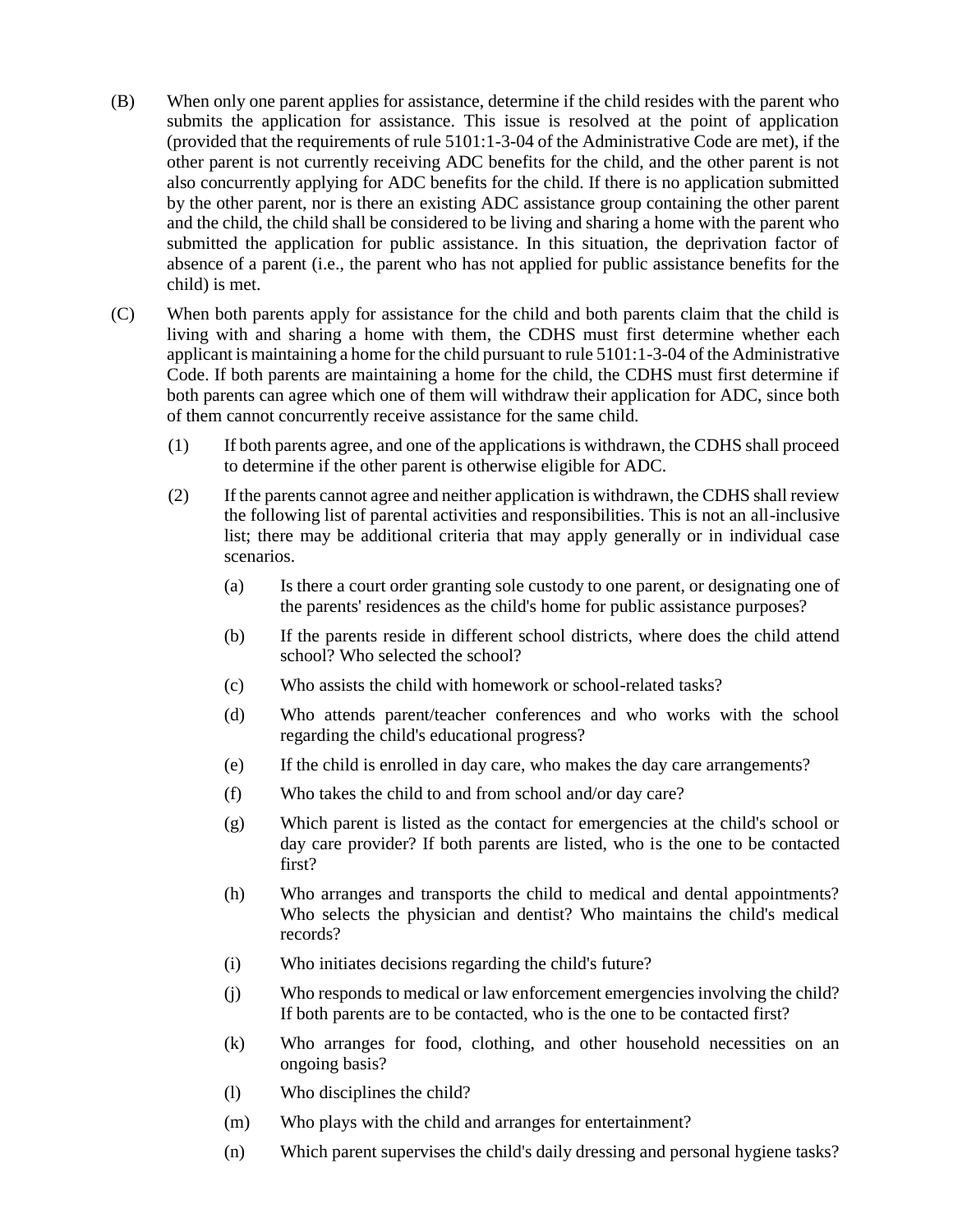As stated previously, the list of parental activities contained in paragraphs  $(C)(2)(a)$  to  $(C)(2)(n)$  is not an all-inclusive list, and various other factors may need to be examined in making this determination. Obviously, there will be situations in which these questions will be answered positively for both parents. However, in reviewing parental activities, one parent is often identified more than the other. The parent most often identified is the parent who is considered to be sharing a home with the child, and the parent with whom the child's ADC eligibility shall be explored.

- (3) In the event that the exploration set forth in paragraph (C) reveals that this parent is not otherwise eligible for ADC assistance, ADC eligibility for the other parent must also be explored if that parent has a pending application.
- (D) The CDHS must document the decision and the basis for the decision in the assistance group record(s), as well as in running record comment in CRIS-E. Effective Date: Nov 01 1995 Certification: Arnonld R. Tompkins

Date: Oct 20 1995

Promulgated Under: Revised Code Section 111.15.

Statutory Authority: Revised Code Section 5107.02

Rule Amplifies: Revised Code Section 5107.02

5101:1-3-05 ADC: General Principles Regarding Resources.

- (A) "Resources" are those possessions belonging to members of an assistance group that may be used for their support. Resources include personal property, real property, and liquid assets as well as assets not in a liquid form. All resources belonging to members of an assistance group must be considered in order to determine their value and availability. Additionally, the resources of certain individuals whose needs are not included in the assistance group are also considered and applied toward the resource limit, as defined in rule 5101:1-3-052 of the Administrative Code. Specifically, the resources of the following individuals are counted: individuals who are sanctioned due to failure without good cause to participate in JOBS or for noncooperation with child support, individuals who are undocumented aliens, and individuals who are disqualified due to intentional program violations.
- (B) A resource owned solely by a member of the assistance group, or by any of the excluded individuals described in paragraph (A) of this rule, is regarded as available in its entirety to all members of the assistance group.
- (C) A resource owned in common with an individual other than a member of the assistance group is considered to be available on a prorated basis unless the assistance group provides documentation to the contrary. Additionally, a resource owned in common with an individual other than the specifically excluded individuals described in paragraph (A) of this rule, is considered available on a prorated basis unless the assistance group provides documentation to the contrary.
- (D) For a resource to be considered in determining ADC eligibility, it must be available to the assistance group. Available is defined as accessible. A resource is considered to be available to the assistance group as long as the owner of the resource (who is a member of the assistance group), or any other member of the assistance group (or any of the specifically excluded individuals identified in paragraph (A) of this rule) is aware, or has reason to be aware of the resource. If the recipient convinces the CDHS that all members of the assistance group were unaware of the resource and had no reason to be aware of the resource, then the resource shall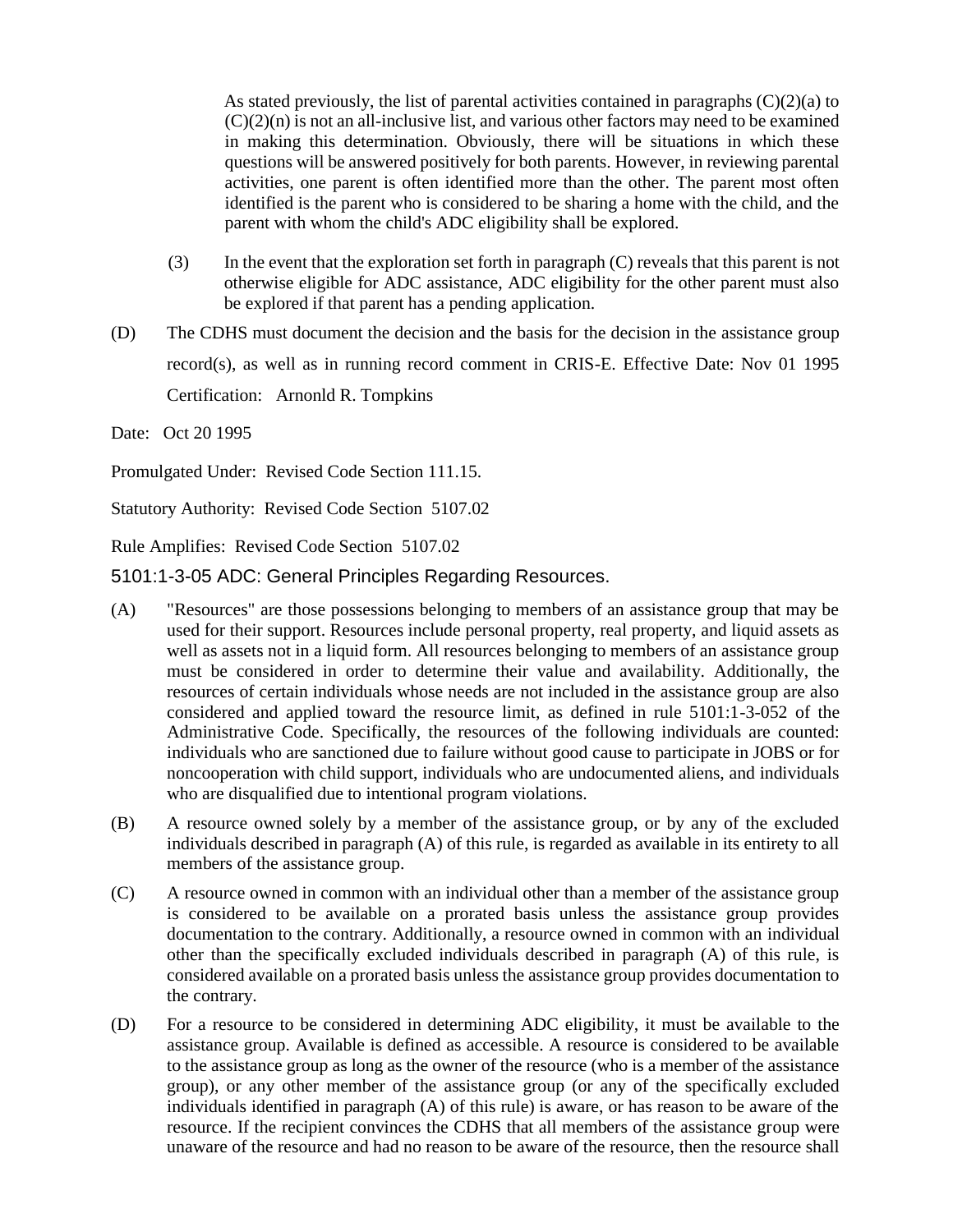be considered to have been unavailable. The assistance group has the burden of proving that each member of the assistance group (including the specifically excluded individuals identified in paragraph (A) of this rule) was unaware of, and had no reason to be aware of the resource. The resource will be considered to have been unavailable only for the period of time the assistance group can demonstrate that they had no reason to be aware of the resource. Once any member of the assistance group (or any of the individuals identified in paragraph (A) of this rule) becomes, or has reason to become aware of the existence of the resource, the resource will be considered available to the assistance group. The assistance group must have the legal right to control and dispose of the property for it to be counted as a resource.

- (E) Ownership of a resource must clearly be established to evaluate availability.
	- (1) A resource owned solely by a member of the assistance group (or by any of the specifically excluded individuals identified in paragraph (A) of this rule) is considered to be available in its entirety to the assistance group.
	- (2) A resource owned in common with an individual other than a member of the assistance group (or any of the specifically excluded individuals identified in paragraph (A) of this rule) is considered to be available to the assistance group on a prorated basis unless documentation is provided to the contrary.
- (F) A resource must be both liquid and available to be considered in determining eligibility for assistance.
- (G) The assistance group must have the legal right to control and dispose of the resource being considered.
- (H) When evaluating any resource, the availability of the resource must be determined.
	- (1) Only resources in which the assistance group has a legal interest and the legal ability to use or dispose of are to be counted.
	- (2) If the ownership of the resource is shared, the assistance group's ability to use or dispose of the resource must be determined.
	- (3) When a member of the assistance group shares ownership of a resource with another person who is a member of the assistance group, it is assumed that the ability to use and dispose of the resource exists unless the assistance group can provide documentation to the contrary. If the owner who is not the assistance group member, or one of the specifically excluded individuals identified in paragraph (A) of this rule, indicates the intention of blocking the assistance group's use or disposal of the resource, the assistance group should be referred to available legal services to determine if they can be of assistance. If legal means of pursuit are available, the assistance group is required to take any and all necessary action to make the resource available. If the assistance group is unwilling to take action to make the resource available, the application must be denied or the assistance terminated. If the assistance group is unable to make the resource available because one of the owners cannot be located, the cost of legal action is prohibitive, etc., the resource is not considered to be available to the assistance group. When there is good cause for being unable to obtain all necessary verification related to availability, an application must be approved pending the receipt of the verifications. Availability of the resource must be reviewed at each reapplication.
	- (4) When ownership of a resource is shared, it is assumed that ownership is on a prorated basis unless otherwise shown by the assistance group. When ownership is shared unequally, the CDHS must determine the amount of the resource that is available to the assistance group.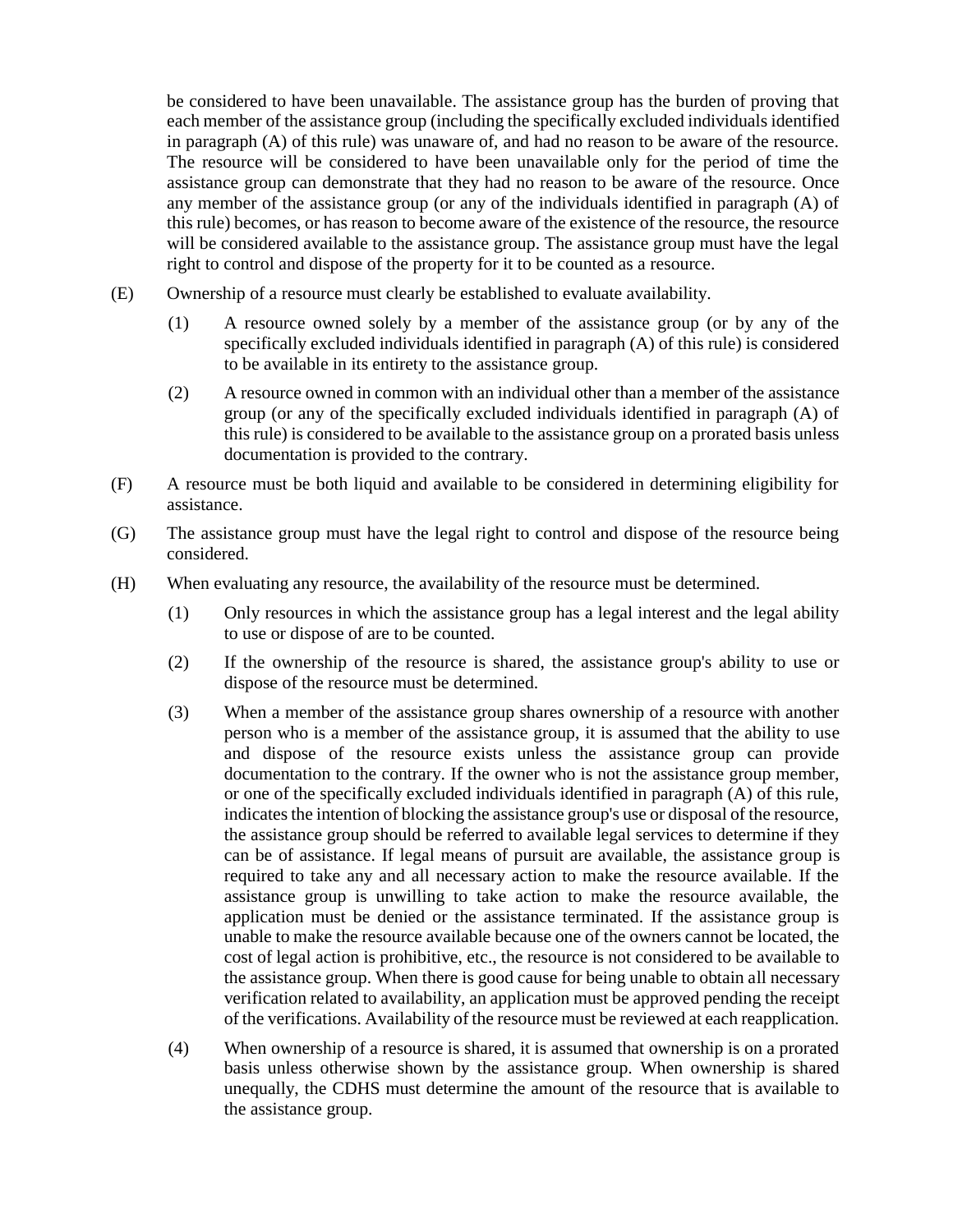- (I) The resources of a parent who is living in the home but is not included in the assistance group are counted against the resource limitation on the following basis:
	- (1) All resources held by the natural parent are available to the children in their entirety.
	- (2) All resources owned solely by the stepparent are not considered available to the natural parent and/or children.
	- (3) If a resource is jointly owned and listed with the names connected by "and," the resource is divided equally between the couple. If a resource is jointly owned but is listed with the names connected by "or," the resource is considered available in its entirety to the natural parent. All of the resource is then available to the natural parent's children.
- (J) On rare occasions an assistance group cannot liquidate nonexempt personal property which causes ineligibility because of legal technicalities, general economic conditions in the community, or the inability to find a buyer. When a bona fide effort is made to dispose of a resource and evidence shows there is not a current market for the personal property, then the personal property is not counted.
	- (1) Unavailability of the personal property must be reevaluated at every reapplication.
	- (2) When personal property has been declared unavailable due to a lack of purchase offers, the assistance group must continue attempts to sell the personal property.
	- (3) When personal property has been declared unavailable due to a specified condition, the CDHS must confirm from the assistance group that the specified condition which made

the personal property unavailable still exists. Effective Date: Sep 01 1994

Certification: Arnold R. Tompkins

Date: Aug 22 1994

Promulgated Under: Revised Code Section 111.15.

Statutory Authority: Revised Code Sections 5107.02, 5107.05

Prior Effective Dates: 6-1-76, 12-31-77, 2-3-80, 5-29-80, 1-1-81, 10-1-81, 5-7-82, 7-15-84, 4-1-88 (Emer.), 6-30-88.

5101:1-3-052 ADC Resources: Limitation.

- (A) The total equity value of all countable real property, personal property, and liquid assets owned by members of the assistance group cannot exceed one thousand dollars for the assistance group of any size. "Equity value" means fair market value minus liens or encumbrances (legal debts). "Fair market value" means the price an item of a particular make, model, size, material, or condition will sell for on the open market in the geographic area involved.
- (B) The one-thousand-dollar resource limit does not include:
	- (1) Homestead property which is the usual residence of the assistance group.
		- (a) Homestead property includes one home and all adjoining land.
		- (b) "Adjoining land" means land which is not separated by intervening property owned by someone else. Land which is separated by roads, rivers, streams, etc., is considered to be adjoining.
	- (2) One motor vehicle, the value of which does not exceed one-thousand-five-hundred dollars with consideration of liens or encumbrances.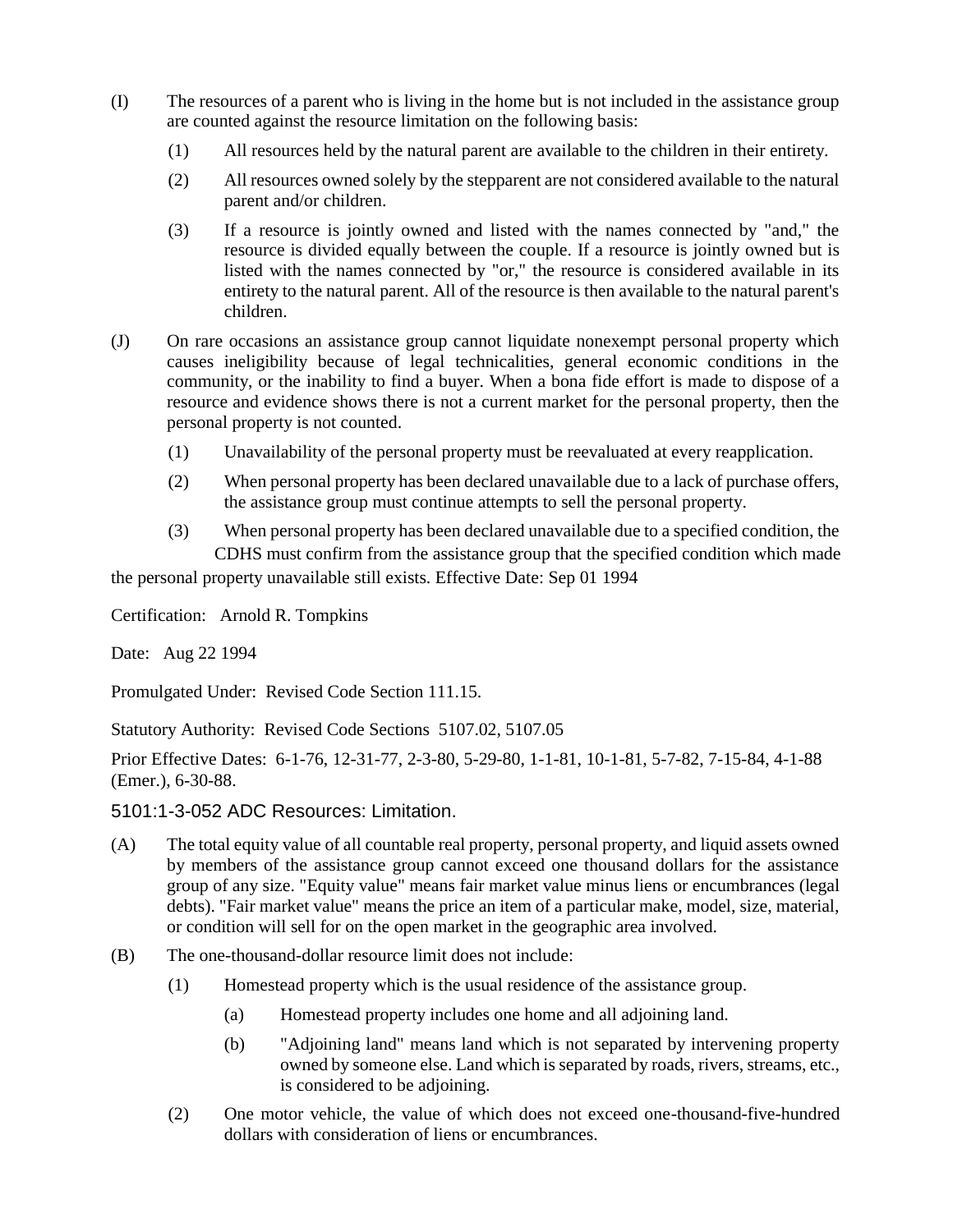- (a) If this vehicle has any excess value over the one-thousand-five-hundred-dollar limit, the excess is applied to the overall one-thousand-dollar resource limitation.
- (b) The value of all other motor vehicles, with consideration of liens or encumbrances, is counted toward the one-thousand dollar resource limitation.
- (3) Items or personal property owned by members of the assistance group that are considered as household goods and personal effects.
- (4) The resources of an SSI recipient, and, effective February 28, 1994, the resources of an individual for whom federal, state or local foster care maintenance or adoption assistance payments are made.
- (5) Funeral agreements valued at one thousand five hundred dollars or less for each member of the assistance group. Equity value for funeral agreements that exceed onethousandfive-hundred dollars per assistance group member shall be counted toward the onethousand-dollar resource limitation.
- (6) One burial space for each member of the assistance group.
- (7) Bona fide loans from any source.
- (8) Educational grants and scholarships from any source for undergraduate and graduate college expenses.
- (9) Payments received by individuals of Japanese ancestry under section 105 of Public Law 100-383, and payments received by Aleuts under section 206 of Public Law 100383.
- (10) Payments received under the provisions of the Agent Orange Compensation Exclusion Act (Public Law 101-201) received on or after January 1, 1989.
- (11) Earned income tax credit (EITC) payments received after December 31, 1990, in the form of a refund of federal income taxes or in the form of an advance payment by an employer must be disregarded in the month of receipt of such payment and in the month following. When an applicant has received the EITC refund in the month prior to application, any remaining portion of the EITC payment will be considered an exempt resource in the month of application.
- (12) Effective May 1, 1991, the resources of an individual on whose behalf federal, state or local foster care maintenance payments are made.
- (13) Effective May 1, 1991, the resources of an individual who is excluded from the ADC standard filing unit on whose behalf federal, state or local adoption assistance payments are made.
- (14) Payments received under the provisions of the Radiation Exposure Compensation Act (Public Law 101-426) received on or after October 15, 1990.
- (15) Payments received under the provisions of the Maine Indian Claims Settlement Act of 1980 (Public Law 96-420) received on or after October 10, 1980.
- (16) Payments received under the provisions of Aroostook Band of Micmacs Act (Public Law 102-171) received on or after November 26, 1991.
- (17) Payments received under the provisions of the Child Care and Development Block Grant (Section 5082 of Public Law 101-508).
- (18) Escrow accounts established and credited as the direct result of the assistance group's involvement in the family self-sufficiency program on or after May 13, 1992. These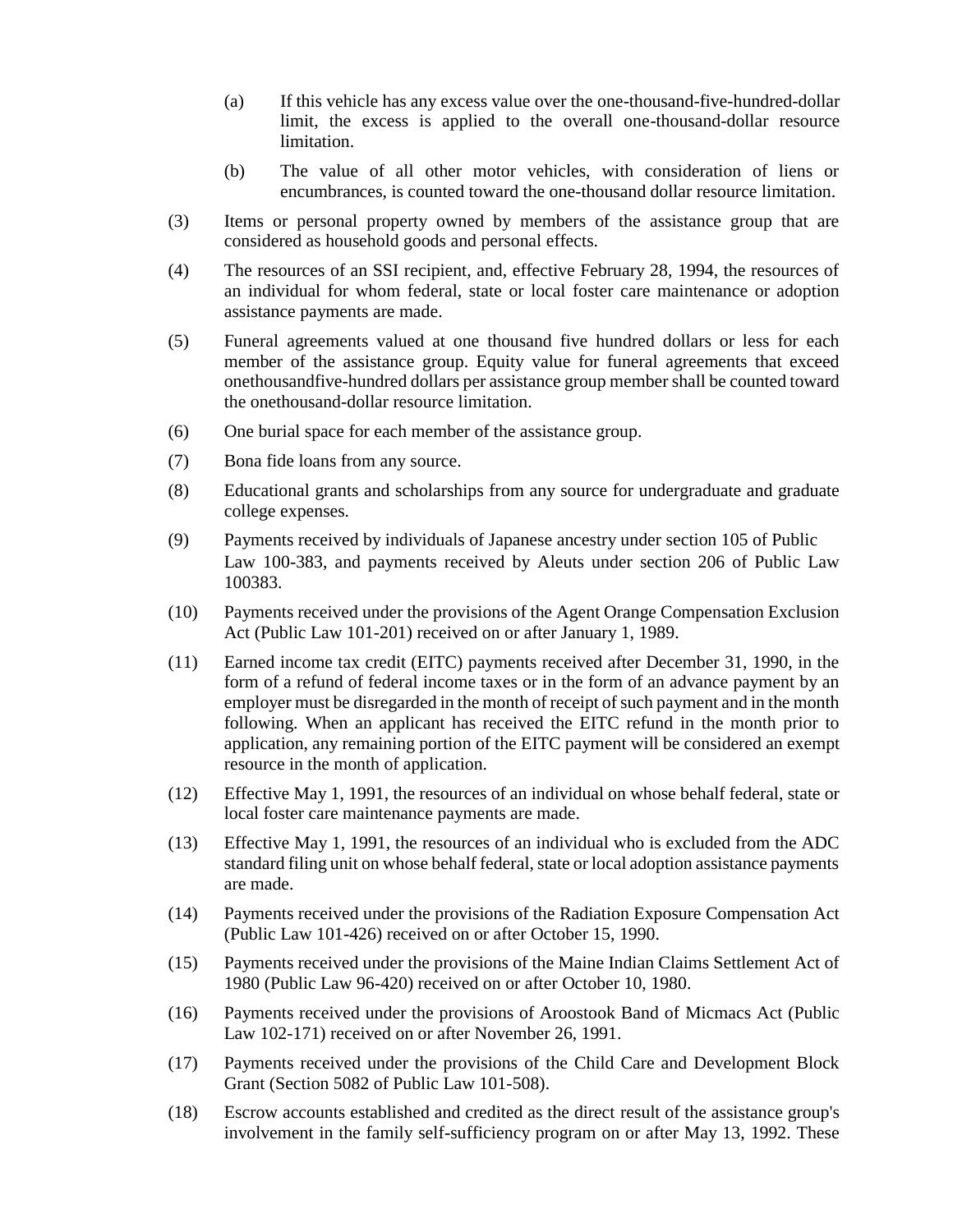escrow accounts are only considered available when the assistance group is no longer receiving any federal, state, or other public assistance for housing.

- (19) Payments received under the provisions of the Seneca Nation Settlement Act of 1990 (Public Law 101-503) received on or after November 3, 1990.
- (C) The one-thousand-dollar resource limit does include:
	- (1) The equity value of real property not used as the residence of the assistance group, assessed according to its equity value. Any income received from income-producing property is counted as income to the case.
	- (2) The equity value of any burial spaces in excess of one per person.
	- (3) The cash value of life insurance policies.
	- (4) Household goods and personal effects not considered as exempt resources. Effective Date: Sep 01 1995

Certification: Arnold R. Tompkins

Date: Aug 22 1995

Promulgated Under: Revised Code Section 111.15.

Statutory Authority: Revised Code Sections 5107.02.

Prior Effective Dates: 6-1-76, 12-31-77, 2-3-80, 5-29-80, 1-1-81, 10-1-81, 5-7-82, 7-15-84, 10-1-84 (Emer.), 12-27-84, 1-1-85 (Emer.), 4-1-85, 12-1-89 (Emer.), 3-2-90, 6-1-90, 5-1-91 (Emer.), 7-11-91, 712-91 (Emer.), 9-22-91, 4-1-92, 9-1-92, 10-1-92 (Emer.), 12-21-92 .

5101:1-3-053 ADC resources: liquid assets.

- (A) "Personal property" consists of those resources that are available for the support or maintenance of a person's needs. It consists of those items which are easily transported and stored, such as cash, bonds, life insurance, motor vehicles, etc.
- (B) All liquid assets are countable resources. "Liquid assets" are those resources which are in cash or payable in cash upon demand. The most common types of liquid assets are cash on hand, savings accounts, checking accounts, trusts, stocks, and mortgages. The value of such items must be assessed, combined with the value of all other countable resources, and counted toward the onethousand-dollar resource limitation.
- (C) The value of a stock is determined by the demand for it when it is bought and sold. As the result of constant trading, the value of stocks frequently varies from day to day. The value of stock is the closing price in a newspaper. The value of stocks traded over the counter is expressed on a "bid" and "asked" basis. The bid price is used to determine the value of a stock. If the closing or bid price of a stock is not shown, a local securities firm must determine its value. If the ownership of the stock is shared, i.e., more than one name is on the face of the stock certificate, it is jointly owned and each person's share is equal.

Shares of stock in an Alaskan native regional or village corporation are exempted from resources.

(D) A U.S. savings bond is an obligation of the federal government but unlike other government bonds, it is not transferrable; that is, it can only be sold back to the government. Several series of U.S. savings bonds, e.g., I, J, H, can be quickly converted into cash at local banks. However, some bonds, including Series E bonds, must be held at least sixty days from the date of issuance before they can be cashed. Other than those bonds which must be held at least sixty days from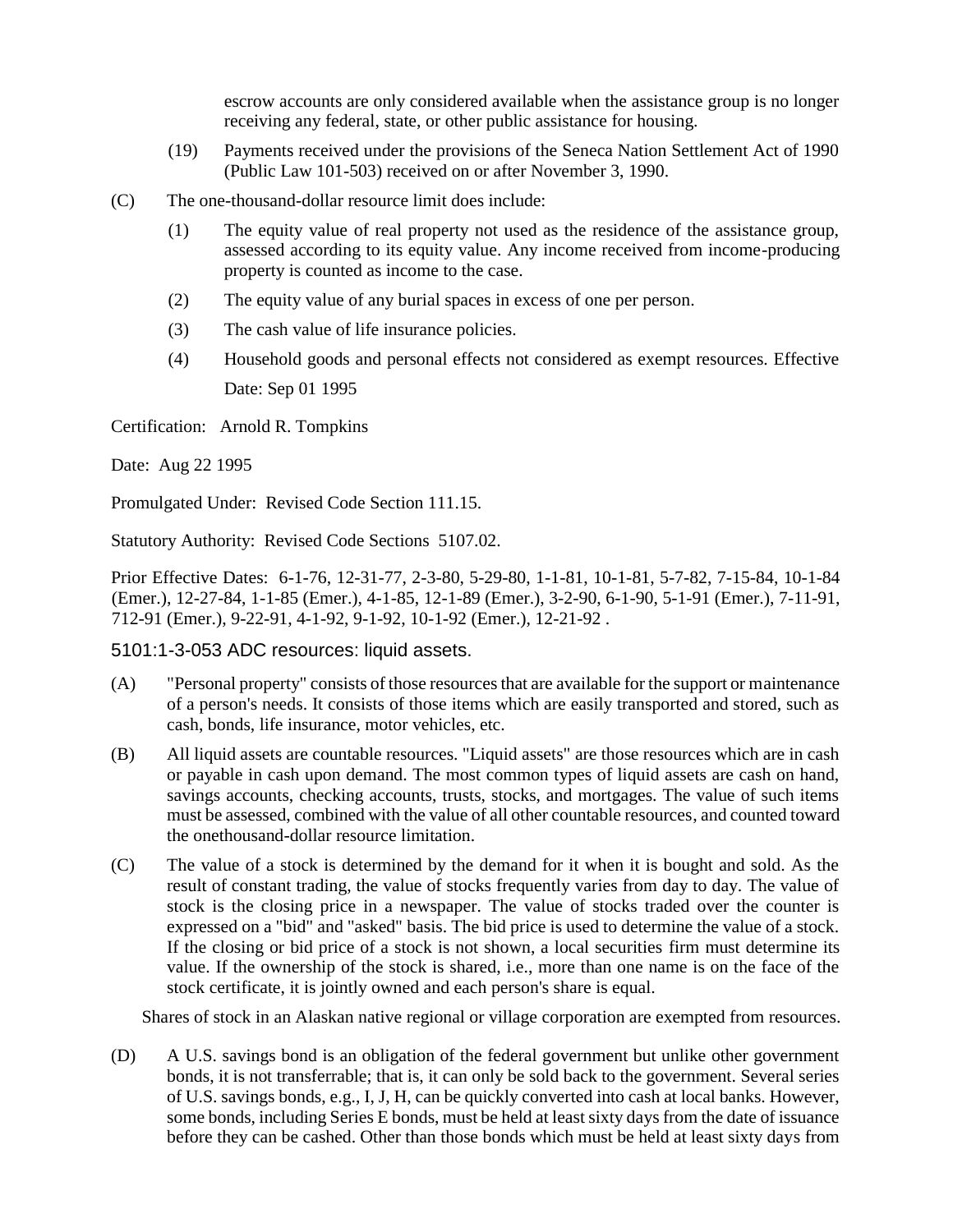the date of issuance before being converted into cash, most savings bonds are convertible within one to two days.

- (1) U.S. savings bonds are usually registered in the name of the owner(s) shown on the front of the bond and may be redeemed by the owner by completing a form on the back of the bond. If ownership of the bond is shared (more than one name is on the face of the bond), it is jointly owned and each person's share is equal, but any one of them can dispose of the bond.
- (2) In establishing the value of a U.S. savings bond, the date of issuance on the face of the bond is controlling. The value of the bond depends on the time elapsed from the date of issue. Although many U.S. savings bonds have a table of values on the reverse of the bond, this table is often inaccurate since the interest rate on U.S. bonds may have changed since the bond was issued. A bank can determine the current value. The CDHS must document the name and title of the person from the bank who provided the information, and the current value of the bond.
- (E) A mortgage is a pledge of a particular property for the payment of a debt or the performance of some other obligation within a prescribed time period. A mortgage may generally be discounted or sold. The amount for which the mortgage could be discounted or sold is the amount of the countable resources. A bank, savings and loan company, or real estate broker is contacted to determine whether a mortgage can be discounted or sold and the amount for which it can be discounted or sold.
- (F) Accrued dividends and interest on savings accounts, certificates, stocks, bonds, etc., are added to the principle and the total evaluated as a liquid asset. Dividends and interest which are paid directly to the family and are not added to the value of the resource are unearned income.
- (G) The amount of funds which an assistance group member is able to withdraw from KEOGH plans, 401K Plans, individual retirement accounts (IRAs), or the Ohio deferred compensation program shall be considered as resources. No portion of the funds withheld for payment of any penalty for early withdrawal (such as taxes, fees, interest, charges, etc.) shall be considered as part of the resource. The funds shall be considered as a resource as of the date that the assistance group member actually receives the funds.
- (H) The cash value of all life insurance of any member of the assistance group is a resource. In order for the value of any life insurance policy to be considered in the total amount of resources, it is necessary that the policy be owned by the applicant/recipient or a member of the assistance group. The cash value of any life insurance must be assessed, combined with the value of all other countable resources, and counted toward the one-thousand-dollar resource limitation.
- (I) Motor vehicles include automobiles, trucks, campers, buses, vans, motorcycles, trailers, boats, snowmobiles, and airplanes. One motor vehicle is exempt as a resource if its value does not

exceed one thousand five hundred dollars with consideration of liens and encumbrances. If this vehicle has any excess value over the one-thousand-five-hundred-dollar limit, the excess value is applied to the overall one-thousand-dollar resource limitation.

(1) The "net value of a motor vehicle" is its current market value minus any liens or encumbrances. The market value is determined from the current month's "NADA Official Used Car Book," using the column headed "Average Trade In," for the particular year and model, taking into consideration all options on the vehicle and its high or low mileage. Verification of the vehicle's description (year, make, model) and of liens or encumbrances must be secured. For vehicles not listed in the "NADA Official Used Car Book," the county shall assist the client in obtaining an appraisal of current market value from a recognized dealer.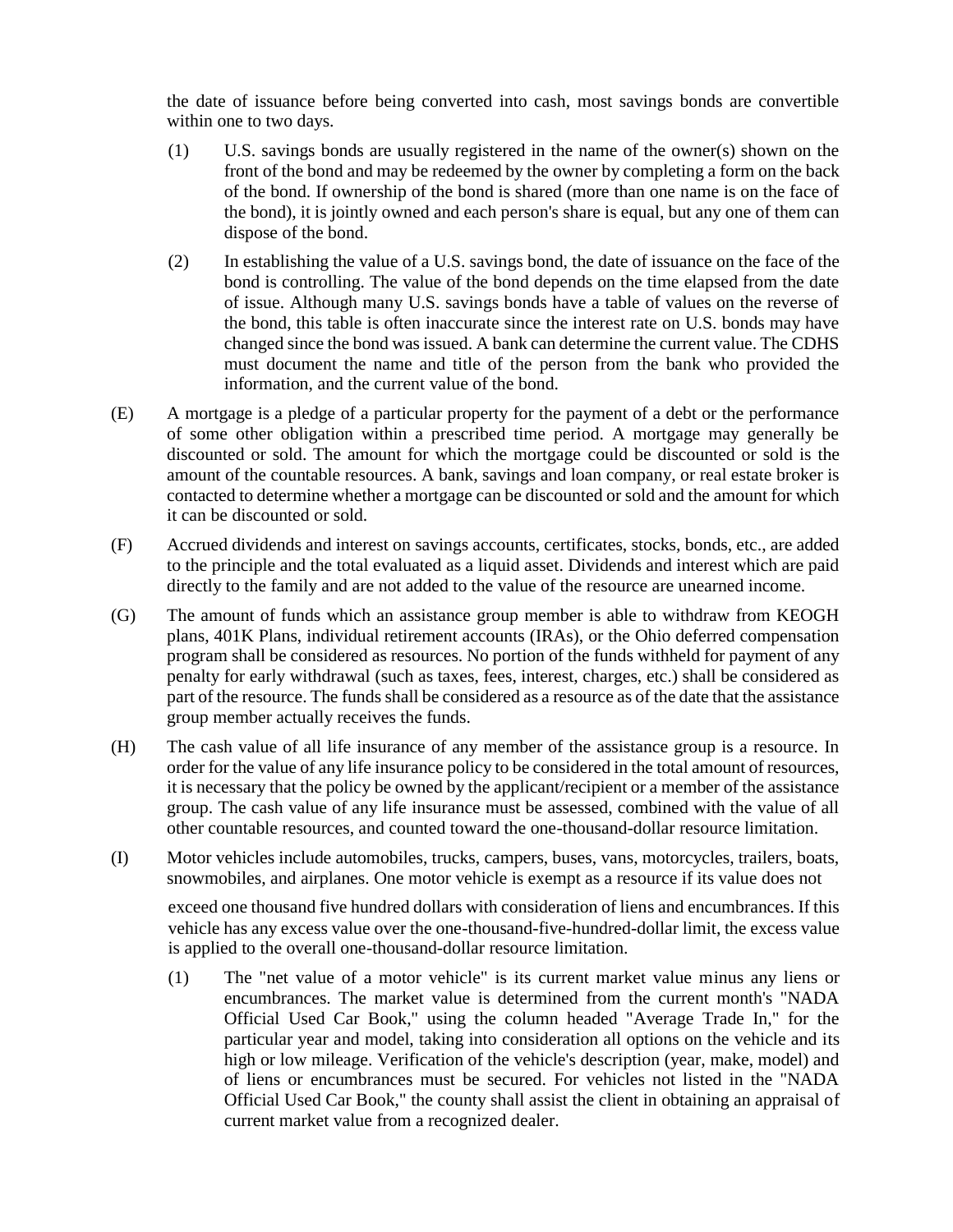- (2) There may be instances when an applicant/recipient will dispute the blue book value of the vehicle for some reason, such as damage or inoperability. In these situations, the individual shall be given the opportunity to acquire an independent verification of the value, at his own expense, from a recognized dealer. The individual shall be advised that the county's final determination of value is not bound by such an appraisal but that it will be considered in the evaluation.
- (3) If a vehicle is no longer listed in the blue book, the applicant/recipient's independent estimate of the value shall be accepted, unless there is reason to believe that the estimate is incorrect. In this case, if it appears that the vehicle's value will affect eligibility, the individual shall obtain an appraisal or produce other evidence of its value, such as tax assessment, insurance company estimate, or newspaper advertisement indicating the sale price of similar vehicles. An applicant/recipient shall provide verification of the value of licensed antique, custom-made, or classic vehicles.
- (J) A "funeral agreement" is defined as preneed (prepaid) funeral contracts, written agreement, contract or series of contracts to provide funeral services and/or funeral goods to be used in connection with the funeral or final disposition of human remains. Payment for these goods or services is made outright or on an installment basis prior to the death of the person so purchasing them or for whom they are purchased.
	- (1) All payments for funeral goods and services made under a preneed funeral contract remain intact as a fund held by a financial institution or in a common or pooled trust fund until the death of the person for whose benefit the agreement is made or until the goods or services are delivered.
	- (2) Any deposit may be released upon demand of the person for whose benefit such deposit was made or upon the demand of the seller for its share of the deposited funds and earned interest if the contract has been canceled.
	- (3) Funeral agreements with equity value of fifteen hundred dollars or less for each family member are excluded from the resource limitation. If the equity value of funeral agreements exceeds fifteen hundred dollars, the excess value is counted toward the onethousand-dollar resource limitation. Prior to determining whether the excess value is available to the applicant/recipient, the contract will have to be reviewed to determine whether it is revocable or irrevocable.
- (K) The value of burial space held for the purpose of providing a place for burial for each member included in the assistance group is excluded and does not count toward the resource limitation.

The equity value of any burial spaces in excess of one per person is countable toward the resource limitation.

- (L) "Household goods" are all personal property customarily found in the home and used in connection with the maintenance, use, and occupancy of the premises.
- (M) "Personal effects" are other items of personal property normally held and recognized as incidental items intended for personal use by one or more household members. Effective Date: Oct 30 1995

Certification: Arnold R. Tompkins

Date: Oct 20 1995

Promulgated Under: Revised Code Section 111.15.

Statutory Authority: Revised Code Section 5107.02.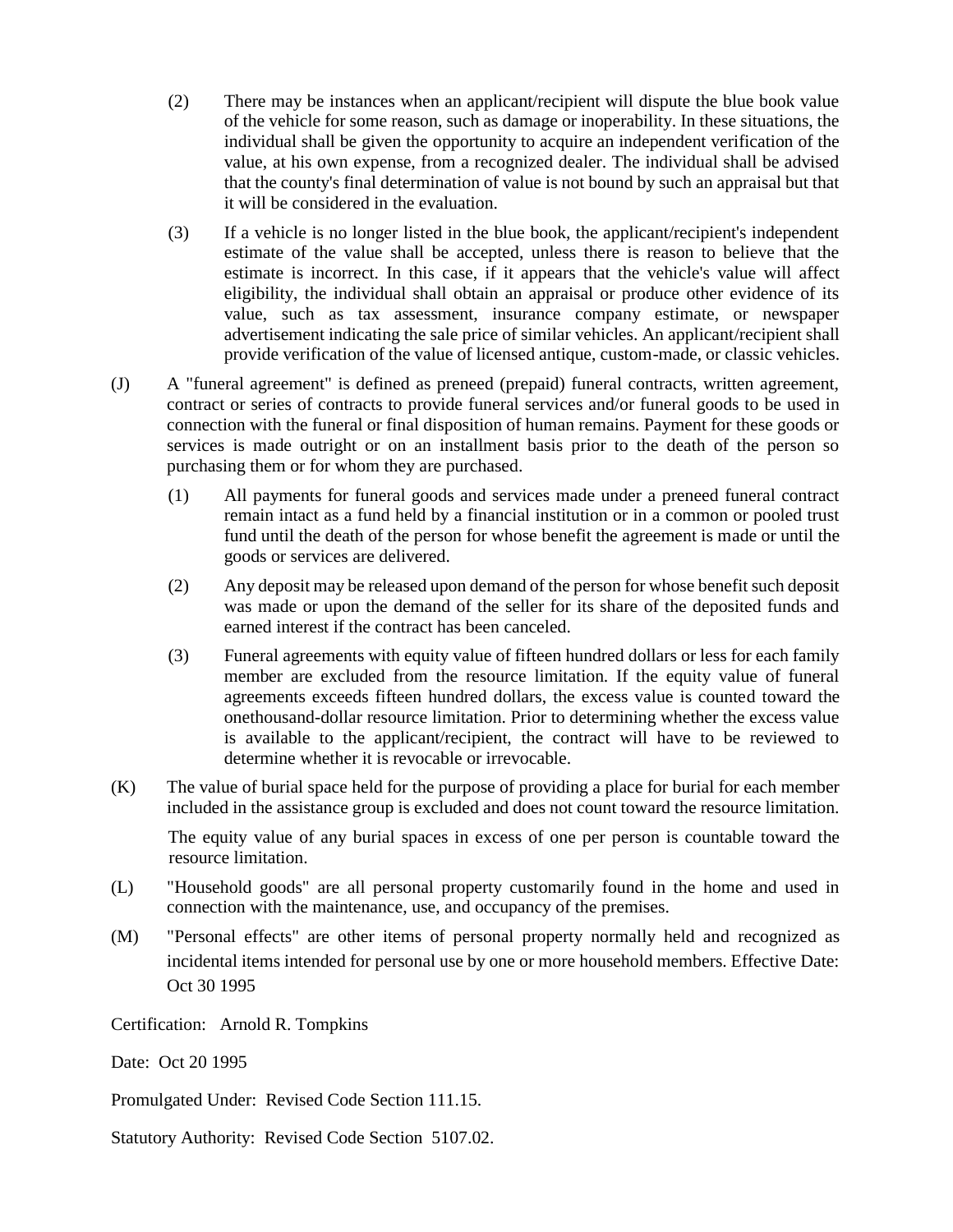Prior Effective Dates: 6-1-76, 12-31-77, 2-3-80, 5-29-80, 1-1-81, 10-1-81, 5-7-82, 7-15-84, 10-1-84 (Emer.), 12-27-84, 1-1-85 (Emer.), 4-1-85, 1-2-86, 10-1-90, 1-1-94, 8-1-95 (Emer.).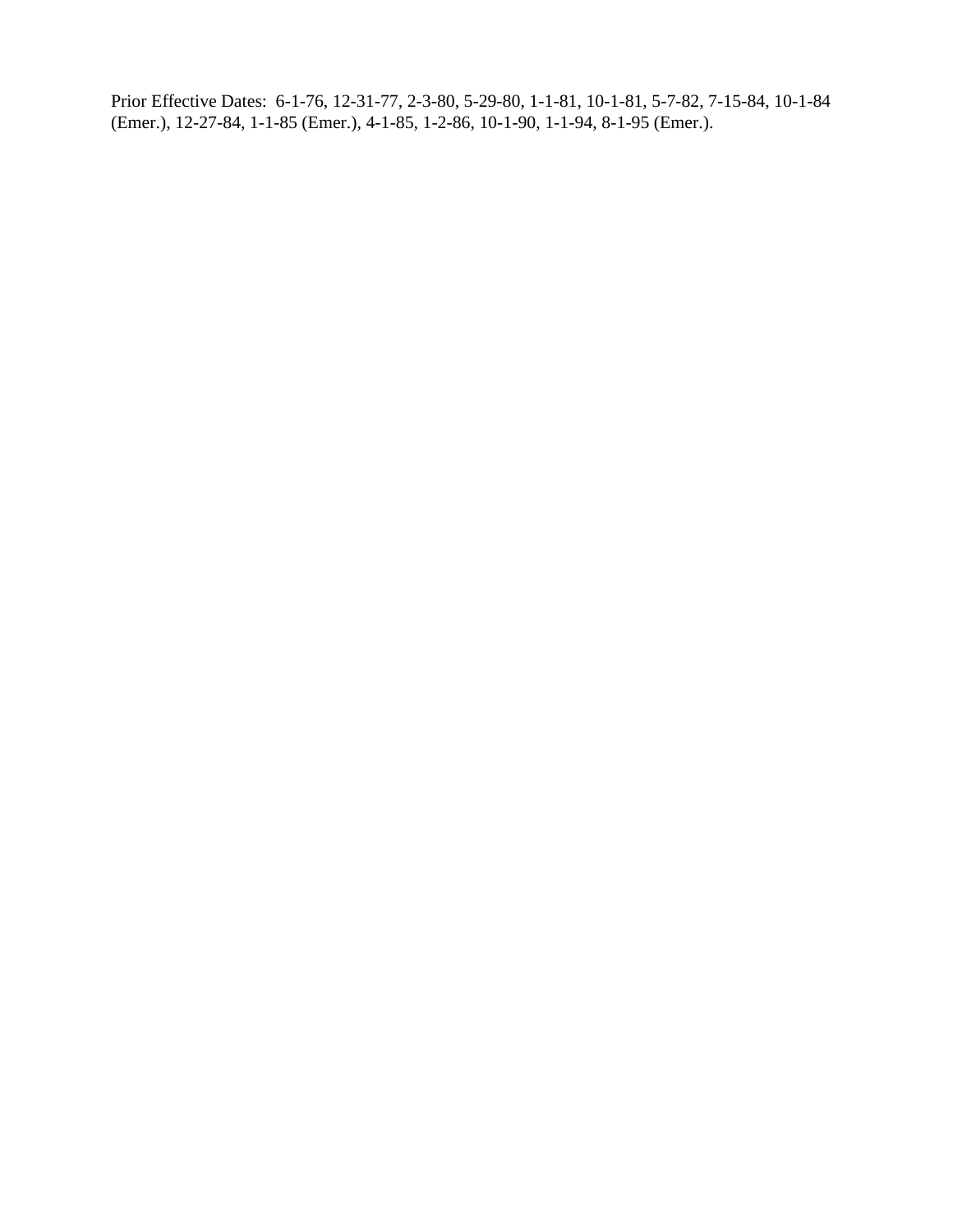#### 5101:1-3-054 ADC resources: real and personal property.

- (A) "Real property" includes all rights in land and objects affixed to the land, such as buildings, fences, crops, trees, etc.
	- (1) The current market value of all types of real property including homestead is calculated by determining the assessed value used for property taxes. The CDHS shall determine the assessed value by using the local county auditor's procedures.
	- (2) The county auditor's assessment of value is presumed to be reasonably accurate as the market value. If the county auditor's value is unreasonable or inaccurate to a prudent person, an appraisal secured from a licensed real estate broker may be submitted as the market value of the real property.
	- (3) For all nonhomestead real property which an assistance group owns or is part owner, the current market value and equity value of nonhomestead real property is a countable resource.
- (B) Real property that is owned by a member of an assistance group and is used by the assistance group as their residence is exempt as a resource. Regardless of its value, the homestead property of the assistance group is not counted toward the one-thousand-dollar resource limitation. The homestead includes one home and all adjoining land in accordance with rule 5101:1-3-052 of the Administrative Code.
	- (1) The assistance group must use the homestead property as their home on a permanent basis. In case of temporary absence, they must return to live in the home within a reasonable amount of time, not to exceed six months.
	- (2) A mobile home or trailer owned by a member of the assistance group is exempt as a resource if it is used by the assistance group as their residence. If a mobile home or trailer is owned by a member of the assistance group and is not used as the home, it is a resource. Its value must be assessed toward the one-thousand-dollar resource limitation.
- (C) Real property may be used as the home and as income-producing property. If an assistance group uses the homestead property as stated in rule 5101:1-3-052 of the Administrative Code and rents part of that property, the property is not counted as a resource. The net income received from renting the property is counted as income to the assistance group. Effective Date: May 01 1994

Certification: Arnonld R. Tompkins

Date: Apr 21 1994

Promulgated Under: Revised Code Section 111.15.

Statutory Authority: Revised Code Section 5107.02.

Rule Amplifies: Revised Code Sections 5107.02 and 5111.11

Prior Effective Dates: 6-1-76, 12-31-77, 2-3-80, 5-29-80, 1-1-81, 10-1-81, 5-7-82, 7-15-84 (Temp.), 831-84, 4-1-88 (Emer.), 6-30-88.

5101-3-055 ADC resources: personal property.

(A) When nonexempt personal property cannot be liquidated due to legal technicalities, general economic conditions in the community, or the inability to find a buyer, a bona fide effort on the part of the assistance group may be sufficient to determine that the personal property is not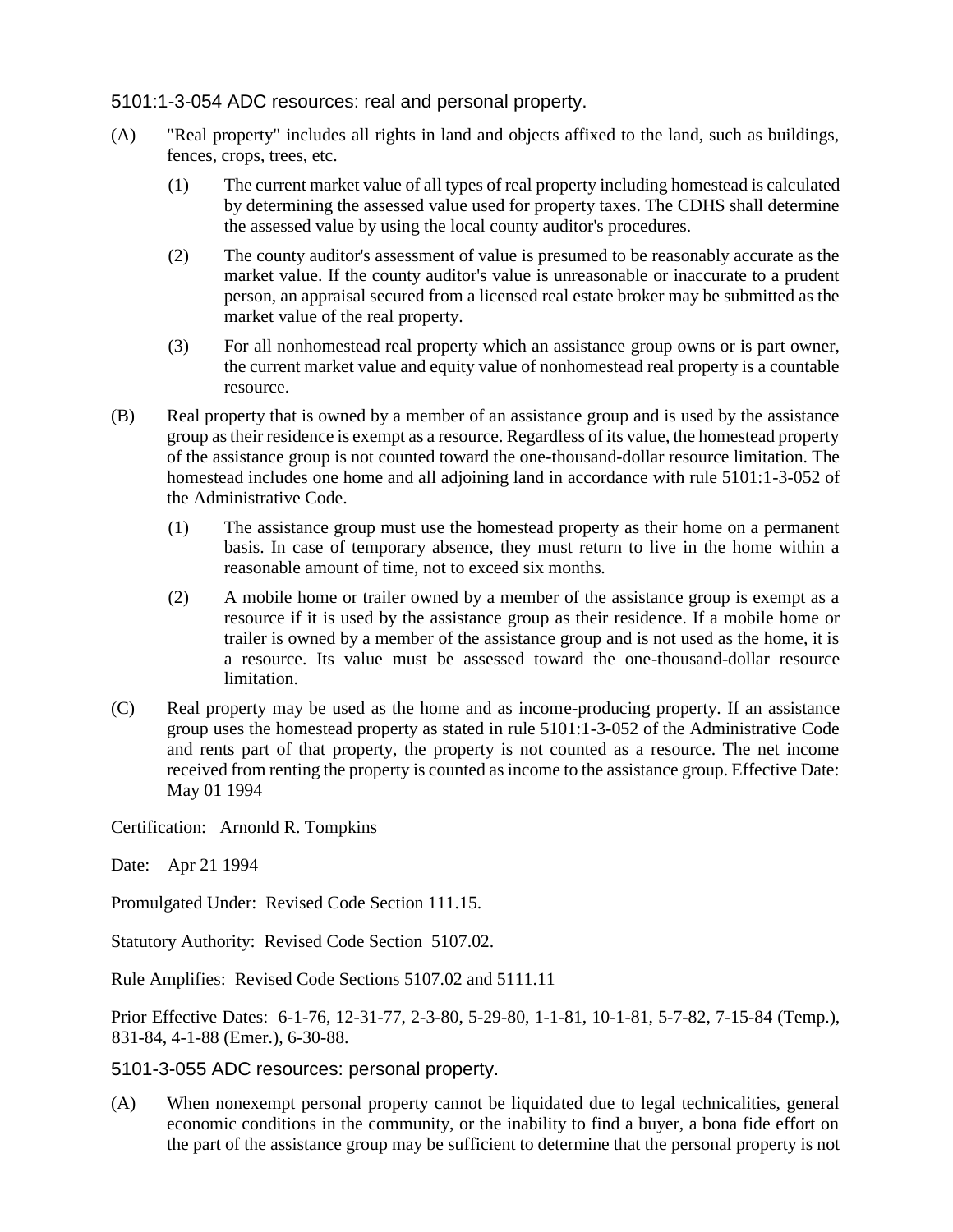countable. A bona fide effort to sell personal property exists when evidence establishes one of the following:

- (1) A knowledgeable source in the geographic area states that the personal property is not salable due to a specified condition of the property; or
- (2) An actual sale attempt at a price not more than the current market value was made in the geographic area within six months of an application or reapplication, and no offer to purchase was received.
- (B) Information about attempts at sale or statements about inability to sell must be verified and placed in the assistance group record. Such information may include copies of sale listings and newspaper advertisements. When sale is attempted, the assistance group record must contain documentation to show whether any offer to purchase is made, regardless of the amount of the offer. This documentation may include a statement from an intermediary involved regarding whether any offer is received and the date, amount, and name of the party making the offer. A statement from the assistance group may be used if no third party is involved in the attempted sale.
- (C) The inability to dispose of nonexempt personal property must be reevaluated at every reapplication.

Effective Date: Sep 23 1989

Certification: Roland T. Hairston

Date: Sep 13 1989

Promulgated Under: Revised Code Section 111.15.

Statutory Authority: Revised Code Sections 5107.02, 5111.02.

Prior Effective Dates: 6-1-76, 12-31-77, 2-3-80, 5-29-80, 1-1-81, 10-1-81, 5-7-82, 7-15-84 , 4-1-88 (Emer.), 6-30-88, 4-1-89 (Emer.), 5-28-89, 7-1-89 (Emer.).

5101:1-3-056 ADC resources: exempt/nonexempt exchange and replacement.

- (A) When an exempt resource is exchanged for another resource of equal value, the resulting resource is exempt. When an exempt resource is exchanged for a nonexempt resource of any value, the nonexempt resource is a countable resource.
- (B) When an exempt resource is sold, the resulting cash is an exempt resource for six months only if it will be used to purchase an exempt resource.
- (C) A payment of disaster assistance, casualty insurance, or other settlement specifically designated to replace a resource lost due to a disaster is considered as a resource in the same manner as the exempt resource for a period of six months. When the recipient intends to replace or repair the exempt resource but circumstances beyond his control prevent replacement or repair within the six-month period, an extension of up to an additional six months may be granted. Any portion of the payment not used within the applicable period to make replacement or repair of the item is considered to be a liquid asset subject to the resource limitation of one thousand dollars.
- (D) When a nonexempt resource is replaced because of loss due to theft, accident, or disaster, the replacement amount or the replacement item is considered to be a nonexempt resource and is counted toward the one-thousand-dollar resource limitation.
- (E) If a nonexempt resource is exchanged for another resource of the same type and of equal value, the new resource remains nonexempt. If a nonexempt resource is sold, the amount received can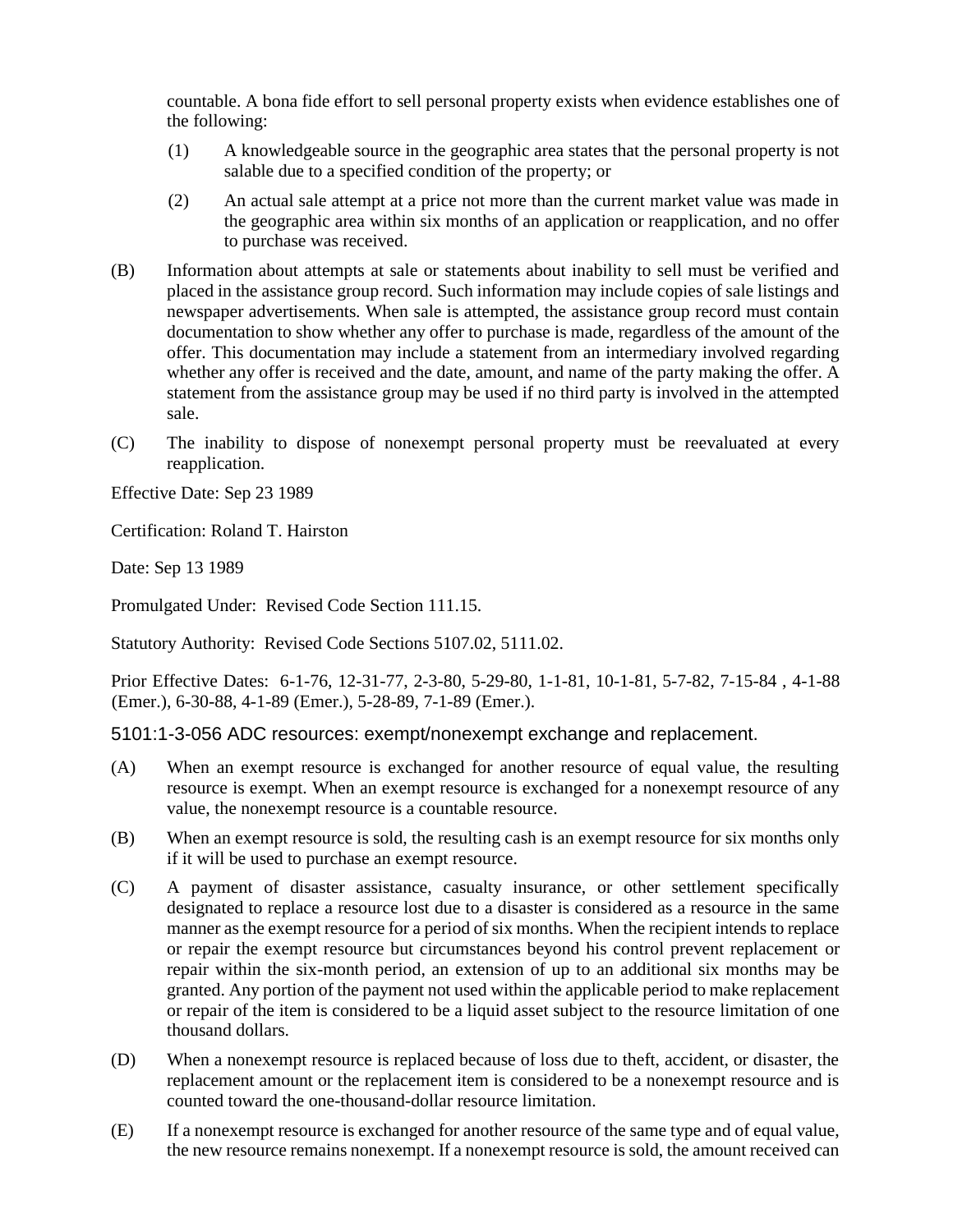be considered as a nonexempt resource only if it is used to purchase the same type of resource of equal value within a thirty-day period of the sale. Otherwise, the amount received from the sale of the nonexempt resource is considered as income.

Effective Date: Jul 15 1984

Certification: Janinne Allen

Date: Jul 02 1984

Promulgated Under: Revised Code Section 111.15.

Statutory Authority: Revised Code Section 5107.02.

Prior Effective Dates: 6-1-76, 12-31-77, 2-3-80, 5-29-80, 1-1-81, 10-1-81, 5-7-82.

510l:1-3-057 ADC: checking and saving accounts.

- (A) Checking or savings accounts are considered as cash because deposits are payable on demand. In a joint account all funds in the account are a resource of the applicant/recipient if he has unrestricted access to the funds.
- (B) In situations where an account is shared with others and the amount of funds have an effect on the applicant/recipient's eligibility, the CDHS shall inform the client that if he is restricted access to the account by the contract with the financial institution (depository account/signature card, statement provided by the financial institution) or if a substantial portion of the account was contributed by another person, the applicant/recipient must provide documentation to support his contention.
	- (1) The depository account/signature card will show who has access to the funds. This is the contract with the financial institution, and it shows who has access to the account and whether or not the signatures of more than one owner of the account are needed to withdraw funds. In the absence of the depository account/signature card, a statement from the financial institution is acceptable documentation.
		- (a) If the applicant/recipient provides documentation that access is restricted to the account through the need for the signature of other owners, then the account is considered to be owned by the recipient in proportion to the number of other owners.
		- (b) If the applicant's signature is all that is needed to access the account, then the account is his in its entirety unless documentation is provided that indicates the other person deposited a substantial portion of the funds.
	- (2) When an applicant/recipient provides documentation that shows the other person has a substantial interest in the account, then only the portion the applicant/recipient contributed shall be considered as a resource. Interest accrued on the account shall be allocated according to the portions of ownership. Documentation necessary to show that the applicant/recipient does not own all the funds in the account includes:
		- (a) A statement of the applicant/recipient giving his allegation regarding ownership of the funds, the reason for establishing the joint account, who made deposits to and withdrawals from the account, how withdrawals were spent, etc.; and
		- (b) Corroborating statements from other account holder(s); and
		- (c) Where ownership for prior periods needs to be established, the evidence must include a financial institution record, income statement or work record. An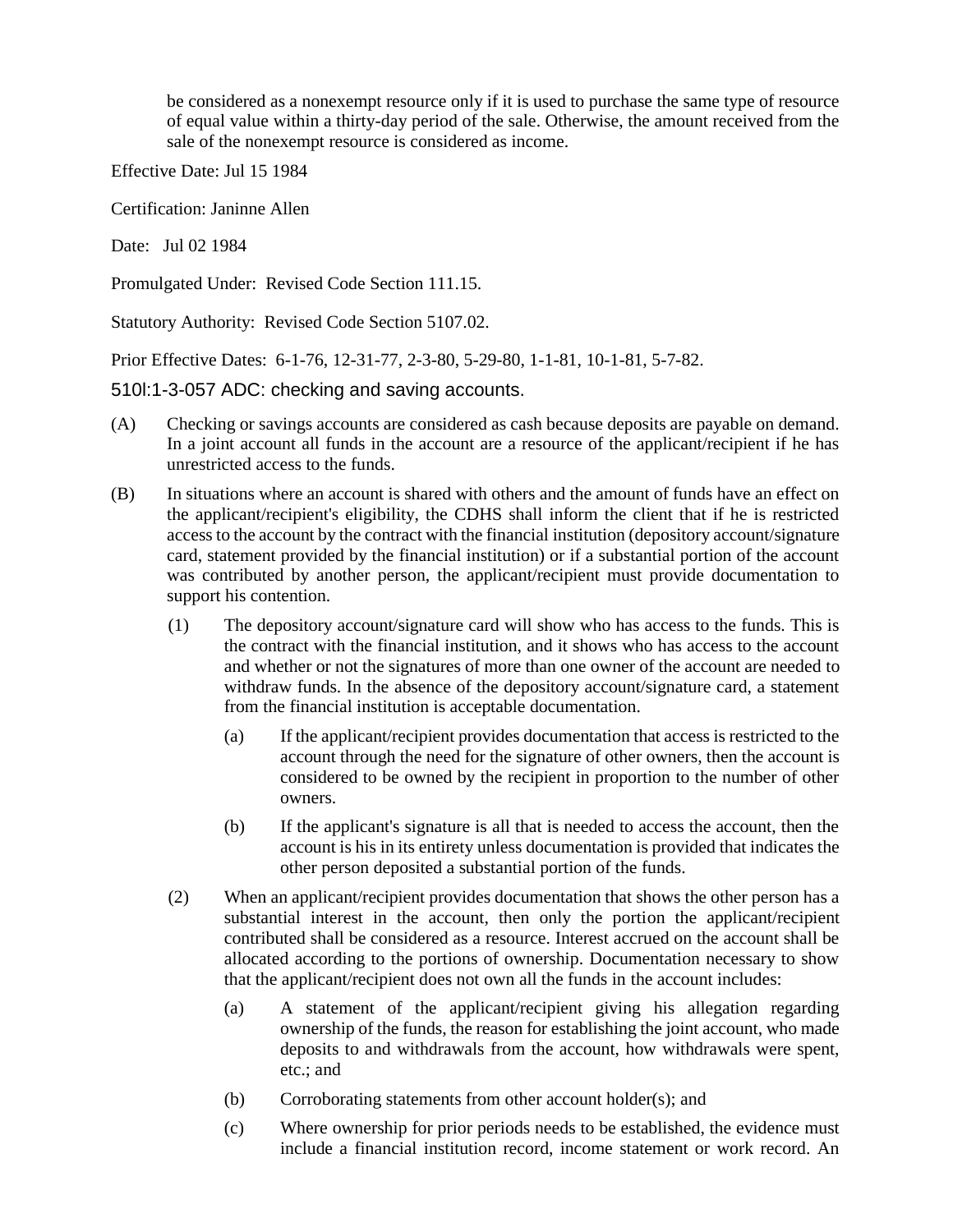example of financial institution records is a passbook, which shows deposits, withdrawals, and interest for the period in question. This may result in determinations showing the recipient owned varying dollar amounts for the prior period.

- (3) If following the evaluation of ownership it is determined that the applicant/recipient's share of the resource is within the allowable limit, assistance can be approved or continued. The applicant/recipient shall be required to remove his assets from the joint account within sixty days from the date his eligibility is determined. The applicant/recipient shall provide documentation that the change has been made.
- (4) If the co-holder of the joint account is incompetent or a minor, it is unnecessary to obtain a corroborating statement from that individual. That person's incompetency or age may be the reason why the claimant is listed as a joint account holder. In the event that this occurs, obtain a corroborating statement from a third party who has knowledge of the circumstances surrounding the establishment of the joint account. If there is no third party, then the CDHS shall make the decision without a corroborating statement and explain why no corroborating statement was obtained. The CDHS shall document the basis for its decision.
- (C) A checking account is verified by examining the last monthly bank statement and the checkbook record to arrive at the current bank balance. A photocopy of the monthly bank statement should be made for the file. If the statement shows deposit and withdrawal activity or cash flow inconsistent with the applicant/recipient's stated financial situation, the case is investigated carefully to establish his source of income. The eligibility determiner discovers whether large withdrawals or checks written actually transferred funds to another person or whether such funds are still available to the applicant/recipient. If the bank statement or checkbook is not available or there is some reason to doubt the accuracy of the checkbook record, verification is obtained by contact with the bank after obtaining the individual's written authorization.
- (D) For passbook savings, the current balance of the savings account is verified by examining the passbook. The eligibility determiner photocopies the page(s) which show activity in the last sixty days. If the passbook shows deposit and withdrawal activity inconsistent with the individual's stated financial situation, he investigates fully to establish the source of income. If the passbook is not available or appears to have been materially altered, the eligibility determiner obtains verification by contact with the institution after securing the individual's written authorization. All the information obtained is recorded in the case record. For nonpassbook savings, the most recent statement or other record of the account in the individual's possession is photocopied. Effective Date: Aug 01 1985

Certification: Patricia Barry

Date: Jul 22 1985

Promulgated Under: Revised Code Section 111.15.

Statutory Authority: Revised Code Section 5107.02.

Prior Effective Date: 5/3/85 (Emer.).

5101:1-3-058 ADC: life insurance as a resource.

(A) The cash value of all life insurance of any member of the assistance group or of the natural or adoptive parent with whom the ADC children live is a resource.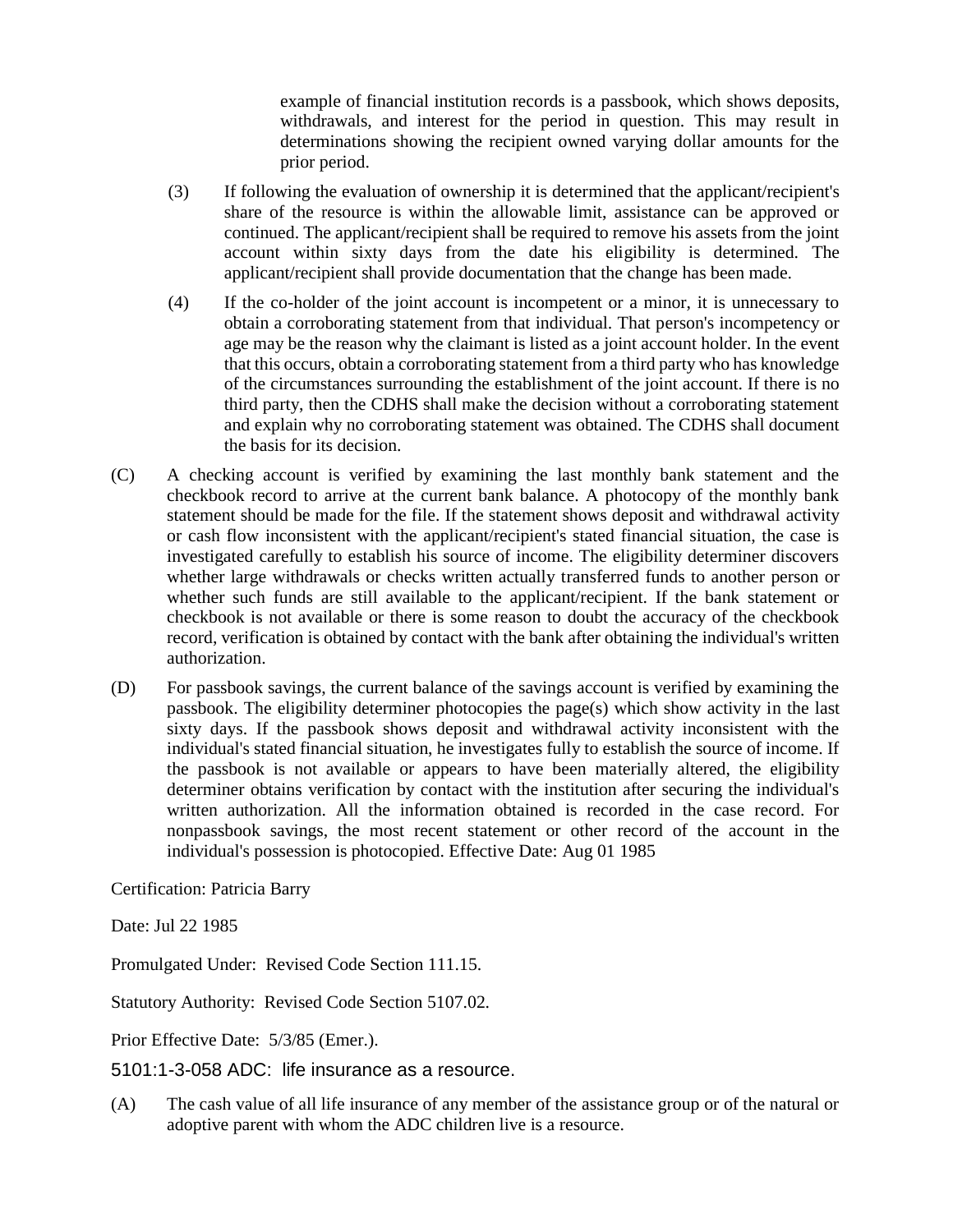- (B) In order for the value of any life insurance policy to be considered in the total amount of liquid assets, it is necessary that the policy be owned by the applicant/recipient or by a member of the assistance group.
- (C) The cash value of any life insurance must be assessed, combined with the value of all other countable resources, and counted toward the one-thousand-dollar resource limitation.
- (D) The following are definitions of terms contained within life insurance policies.
	- (1) "Insured" is the individual whose life is insured.
	- (2) "Beneficiary" is the individual or entity named in the contract to receive the policy proceeds upon the death of the insured.
	- (3) "Owner" is the person who has the right to change the policy. This is normally the person who pays the premium.
	- (4) "Insurer/assurer" is the company or association which contracts with the owner.
	- (5) "Face value or amount" is the basic death benefit or maturity amount of the policy, which is specified on its face. This amount may be decreased by loans. The face value does not include dividends, additional amounts payable because of accidental death, or other special provisions.
	- (6) "Cash surrender value" is the amount which the insurer will pay upon cancellation of the policy before death or maturity. The value usually increases with the age of the policy. Loans taken against the policy and still outstanding must be deducted to determine the cash surrender value.
- (E) The eligibility determiner must verify the cash value of all life insurance by examining the policies and recording all pertinent information in the case record.
	- (1) The life insurance policy itself generally provides all the information needed to determine whether it must be counted as a resource and the amount to be counted. The policy contains such information as the type of policy involved, the name of the insured person, name of the beneficiary, face value, and date policy was issued.
	- (2) If the policy does not provide needed information, the eligibility determiner must contact the insurance company, local agent, or in the case of group insurance, the employer's payroll office. However, the insurance company, agent, or employer is only contacted when absolutely necessary, such as when the policy does not furnish sufficient information to evaluate the value of the life insurance. Effective Date: Nov 01 1987

Certification: Patricia Barry

Date: Oct 22 1987

Promulgated Under: Revised Code Section 111.15.

Statutory Authority: Revised Code Section 5107.05.

5101:1-3-059 ADC: trust as a resource.

- (A) A trust is a right of property held by one party for the benefit of another. The person who holds the legal title to property for the benefit or use of another is the trustee.
- (B) The CDHS should not automatically consider a trust unavailable. In some instances the beneficiary may petition the court to have funds released early in order to meet current needs. The applicant/recipient must attempt to make the resource available by consulting a legal aid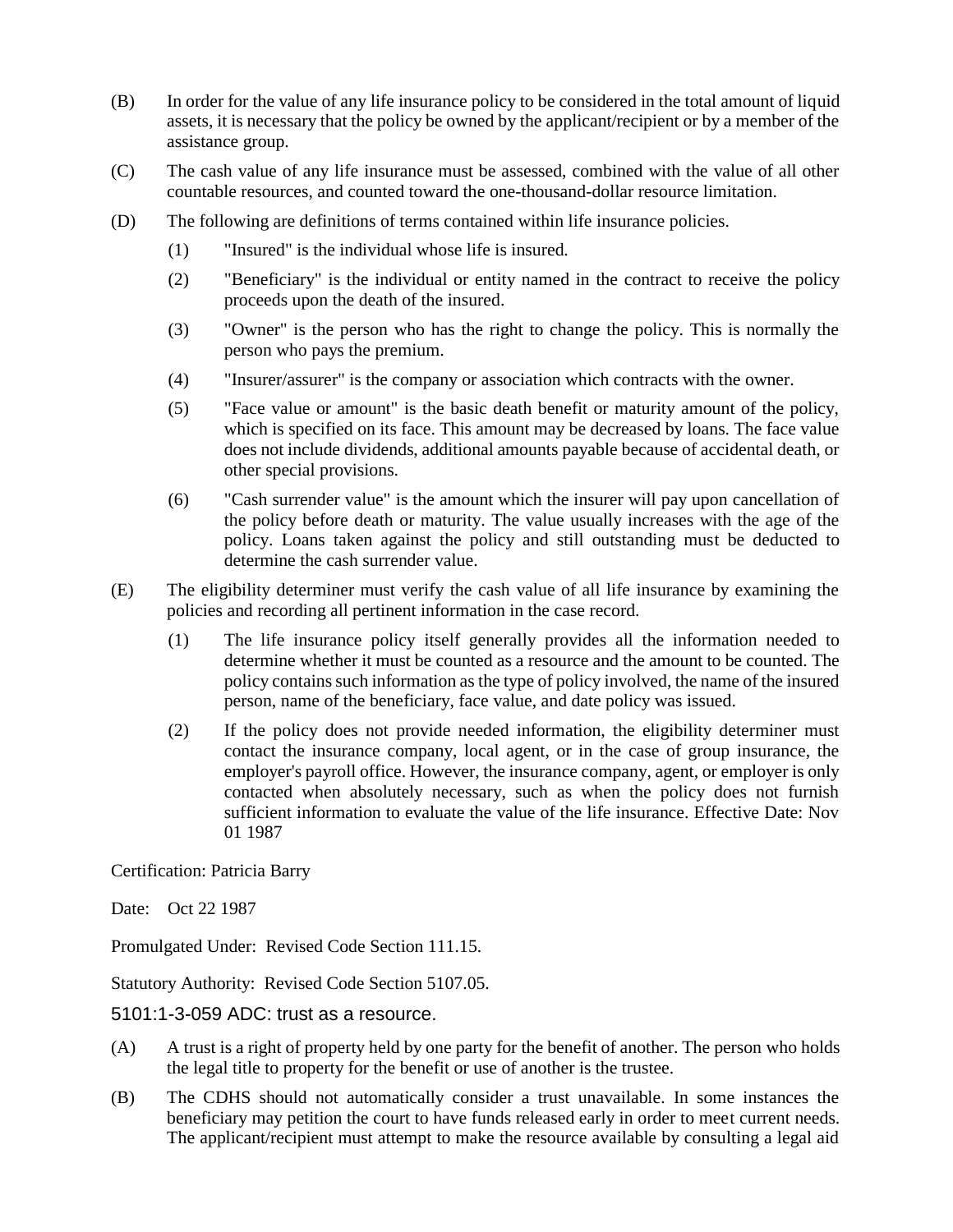service or the county prosecutor's office. If the applicant/recipient is unable to make the resource available or the cost of legal action is prohibitive, the trust is considered unavailable. Unavailability must be reviewed at each reapplication.

- (C) If the person who created the trust is the eligible applicant/recipient, the trust is considered a resource if he has the legal ability to dissolve it and to use the money.
- (D) If an eligible applicant/recipient is a beneficiary of a trust, the trust is not considered as a resource to him when he cannot convert it to cash. Any payment he receives from the trust is unearned income.
- (E) A person who is appointed a trustee generally cannot use any of the funds within the trust for his own benefit. Therefore, an individual may be a trustee of a valuable trust and not be able to receive money from it since he has no access to the funds for his personal use. Under such circumstances, it is not a resource to him. If an individual is acting as a trustee for a trust he created, the trust is a resource. Effective Date: Feb 01 1995

Certification: Arnonld R. Tompkins

Date: Jan 20 1995

Promulgated Under: Revised Code Section 111.15.

Statutory Authority: Revised Code Section 5107.02

Rule Amplifies: Revised Code Section 5107.02

5101:1-3-06 ADC: real property not used as the home.

- (A) Real property that is owned by a member of the assistance group but is not used by the assistance group as their residence is a resource. This includes any income-producing land or nonliquid property which provides rental or other income or is used as part of a trade or business. Such things as an apartment house or other structures separate from the homestead property which produce rental income are real property that are resources.
- (B) Any income received from the rental or lease of such items of real property is income to the ADC assistance group.
- (C) Any real property not used as the home must be assessed according to its "equity value," which is the fair market value less legal debts. If the equity value of the real property, not used as the home, in combination with the total value of the assistance group's countable resources is equal to or less than the one-thousand-dollar ADC resource limit, then resource eligibility exists. Resource eligibility for the assistance group must be carefully reevaluated at each reapplication or at any time when a change in the assistance group's resources occurs which may affect eligibility. However, if the equity value of the real property, not used as the home, in combination with the assistance group's countable resources exceeds the one-thousand-dollar resource limit, the assistance group may be conditionally eligible for a limited time, subject to the provisions set forth in paragraph (D) of this rule.
- (D) Assistance groups who own nonexempt real property may be conditionally eligible for a ninemonth disposal period subject to the provisions described herein. The following conditions for conditional eligibility are applicable in situations where the assistance group's equity value in the nonexempt real property, in combination with the total value of the assistance group's countable resources, exceeds the one-thousand-dollar resource limit. The conditional eligibility provisions are:
	- (1) The assistance group must agree to sell the real property as set forth in rule 5101:1- 3061 of the Administrative Code.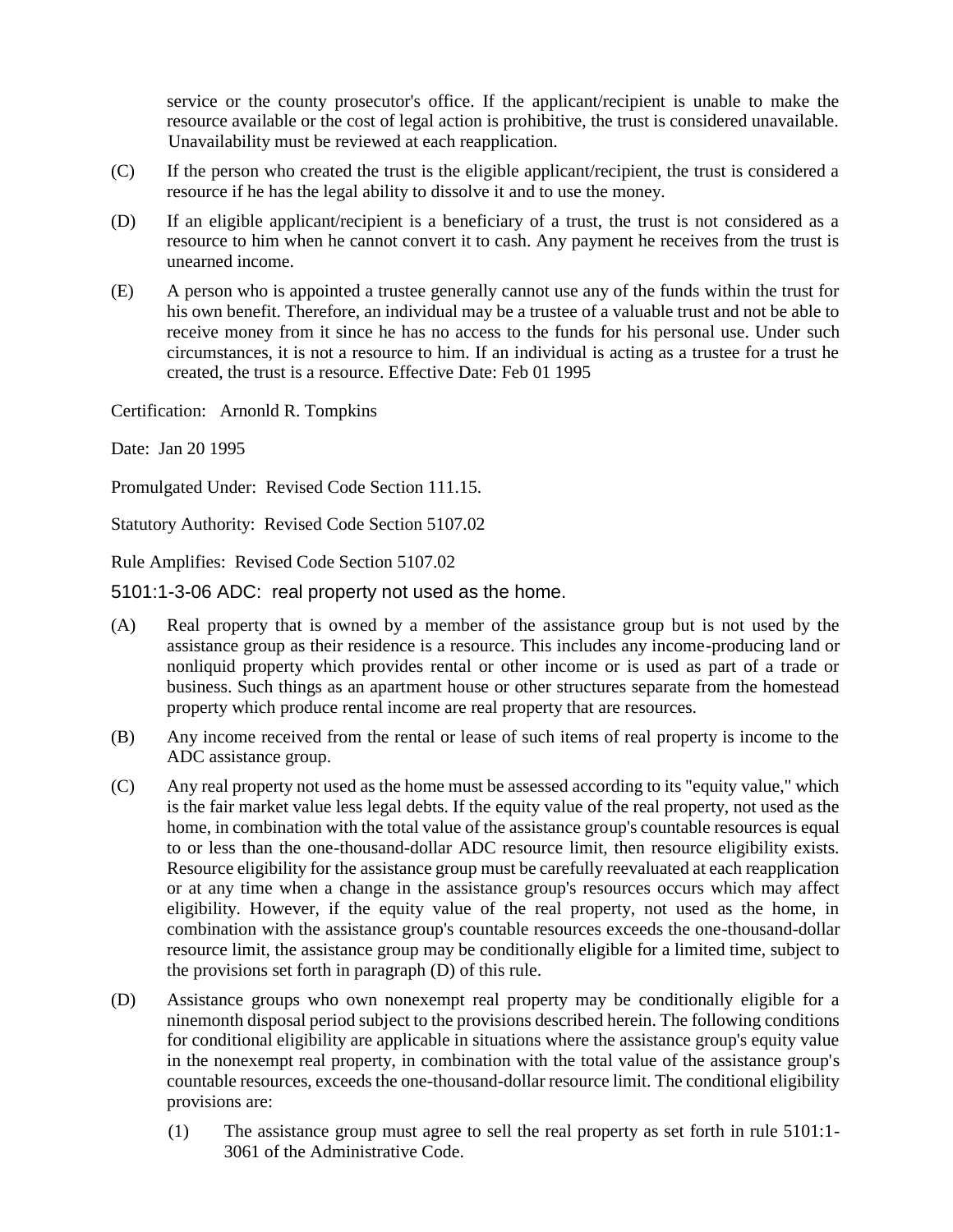- (2) The assistance group must agree to repay any ADC payments made during the disposal period at the time of disposal, to the extent that payments would not have been made had the disposal occurred at the beginning of the period, as set forth in rule 5101:1- 3062 of the Administrative Code.
- (3) The assistance group must maintain a good faith effort to sell the real property as set forth in rule 5101:1-3-064 of the Administrative Code.
- (4) The assistance group must sign the ODHS 7339 "Agreement for Disposal of Real Property and Repayment of Assistance" as set forth in rule 5101:1-3-065 of the Administrative Code.
- (5) The assistance group must be advised that if the real property is not disposed of within the nine-month disposal period, an ADC overpayment for the amount of assistance paid during the nine-month disposal period will be computed, and recovery initiated, when the property is sold. The amount of the ADC overpayment shall not exceed the net proceeds from the sale of the property. Prior to the sale of the property, no ADC overpayment shall be computed, nor may recovery be initiated.
- (6) The assistance group must be advised that ADC benefits must be terminated at the end of the nine-month period if the real property has not been sold as set forth in rule 5101:1-3067 of the Administrative Code.
- (7) The assistance group must be advised that if the assistance group becomes ineligible for any other reason during the disposal period, while making a good faith effort to sell the property, eligibility for continued payments ceases. The assistance group must be advised that, when the property is sold, an ADC overpayment for the amount of assistance paid during the portion of the disposal period, prior to termination, will be computed and recovery initiated. The amount of the ADC overpayment shall not exceed the net proceeds from the sale of the property. Prior to the sale of the property, no ADC overpayment shall be computed, nor may recovery be initiated.

Effective Date: Oct 01 1991

Certification: Terry Wallace

Date: Sep 20 1991

Promulgated Under: Revised Code Section 111.15.

Statutory Authority: Revised Code Section 5107.02

Prior Effective Dates: 4-1-88 (Emer.), 6-30-88, 7-1-89 (Emer.), 9-23-89.

5101:1-3-07 ADC: evidence of age, citizenship, and identity.

- (A) Verification of age, citizenship, and identity must be completed before any individual, adult or child, is eligible to be included in the assistance group.
- (B) Evidence of age must be provided to support the given date of birth.
	- (1) A civil birth record or a church record of birth or baptism established before age five are primary documents used to verify age.
	- (2) Alternate documents are acceptable and must be used to avoid delaying assistance to an otherwise eligible individual. Examples of alternate documents are school records, insurance policies, draft card, and official hospital records. To qualify as valid documents of age verification, the alternate document must show the applicant's name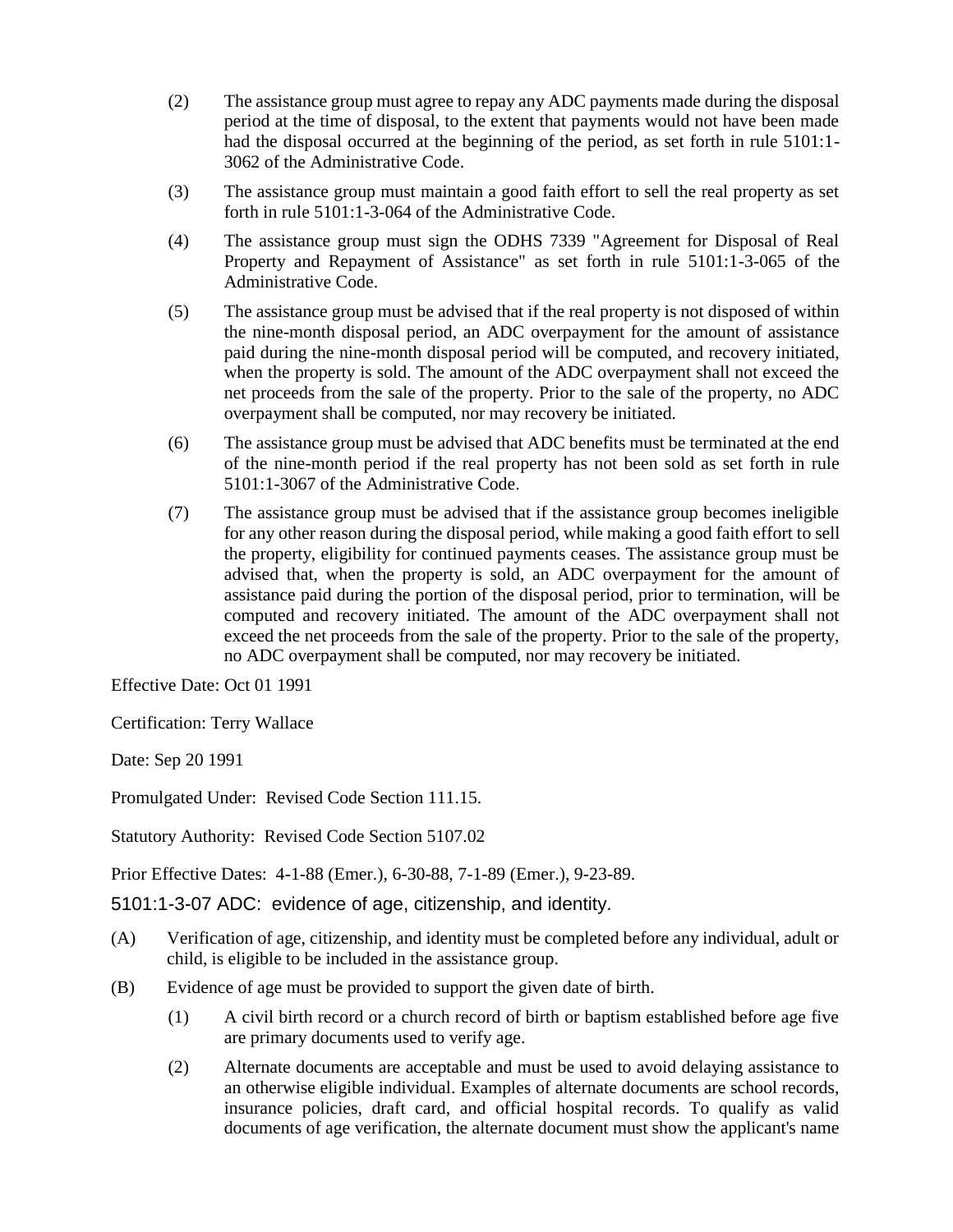and date of birth or age and should be at least one year old (unless it is for a child under age one).

- (C) Evidence of identity must be provided to support that the individual is who he claims to be.
	- (1) Documents used to identify an individual are driver's license, day care or nursery school records, voter's registration, insurance policies, military papers, U.S. passport, and vaccination certificates.
	- (2) The eligibility determiner must be able to compare the information on the documentation with the information on the ADC application or with the individual to ensure identification.
	- (3) A birth or baptismal certificate is not evidence of identity. Children under age seven will generally have some type of evidence of identity in addition to a birth certificate. However, if such a child (e.g., a newborn infant) has absolutely no other documentary evidence, the birth certificate alone will be acceptable as long as the eligibility determiner has no reason to doubt that the child actually exists.
- (D) Every applicant/recipient is required to establish U.S. citizenship or legal alien status, and must submit at least one document showing U.S. birthplace or in some way indicating U.S. citizenship. "U.S.-born" refers to an individual born in one of the fifty states, District of Columbia, Puerto Rico, Guam, U.S. Virgin Islands, or American Samoa.
	- (1) If the applicant is a U.S.-born citizen, a civilian birth, baptismal, or church certificate specifically displaying a U.S. birthplace may be used as verification.
	- (2) If the applicant is a foreign-born U.S. citizen, a citizen certification, U.S. passport, consulor's certification of birth, or certificate of naturalization, Form I-197 residents' card may be used for verification.
	- (3) If the applicant is an alien, his status may be verified by forms issued through the immigration and naturalization service, INS Form 151 or I-94. Effective Date: Nov 16 1986

Certification: Patricia Barry

Date: Nov 06 1986

Promulgated Under: Revised Code Section 111.15.

Statutory Authority: Revised Code Section 5107.02

Prior Effective Dates: 3-1-76, 12-31-77, 7-18-78, 2-1-79, 4-19-79, 6-15-85, 9-1-86 (Emer.).

5101:1-3-09 ADC: enumeration requirement.

- (A) As a condition of eligibility for the ADC program, each assistance group member shall furnish or apply for a social security number.
- (B) The CDHS is required to refer the individual who does not possess a social security number to the local social security office to apply for a social security number and is prohibited from denying, delaying, or terminating ADC pending the issuance or verification of the social security number if the applicant or recipient has complied with the requirement of furnishing or submitting verification of making an application for a social security number.
- (C) Specific sanctions apply to assistance groups of ADC who do not cooperate with the enumeration process.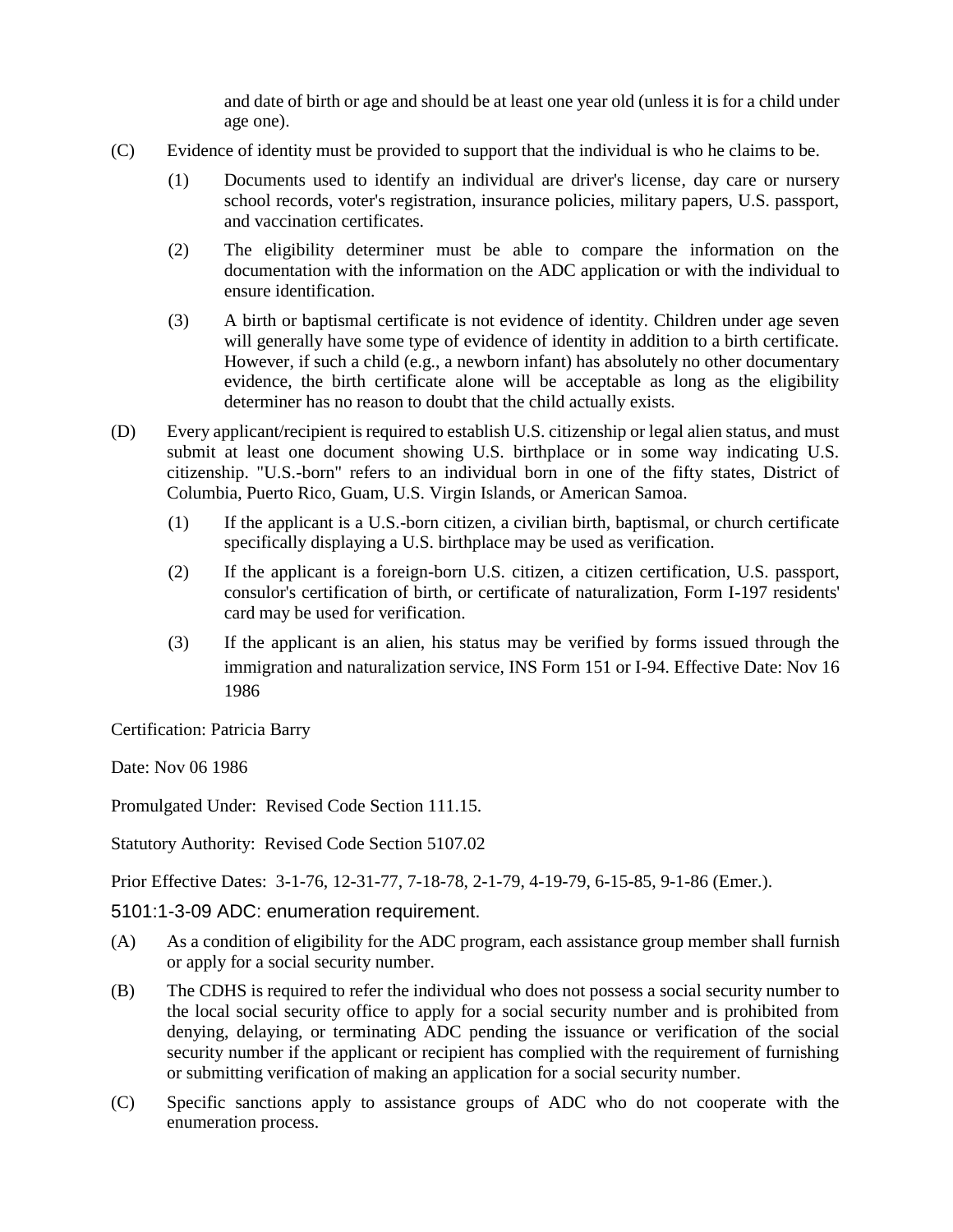- (1) The caretaker relative who refuses to furnish a social security number, or to apply for one for himself under the ADC program, will be excluded from the ADC payment. However, those children for whom a social security number has been furnished or applied for, may have the caretaker relative as payee.
- (2) The caretaker relative who supplies his own number or cooperates in applying for one but refuses to furnish or apply for a social security number for his child/children will remain in the assistance group. However, the child/children will be removed from the ADC payment. In some cases, the only other remaining member of the assistance group may be the caretaker relative. In these cases, ADC assistance shall be denied. Effective Date: May 01 1995

Certification: Arnonld R. Tompkins

Date :Apr 21 1995

Promulgated Under: Revised Code Section 111.15.

Statutory Authority: Revised Code Section 5107.02

Prior Effective Dates: 3-1-76, 12-31-77, 7-18-78, 2-1-79, 4-19-79, 6-15-85, 9-1-86 (Emer.), 11-16-86 (Emer.), 1-1-87 (Emer.), 3-20-87, 9-1-88 (Emer.), 11-3-88, 7-1-89.

5101:1-3-091 ADC: enumeration verification.

- (A) For each assistance group member who physically possesses a social security card, the CDHS shall retain a photocopy of the social security card in the assistance group record. If photocopying the card is an impossibility, the individual must be requested to present the social security card at the next reapplication for photocopying. The social security number must be entered into CRIS-E.
- (B) If the assistance group member does not possess a social security card or verification that he has recently applied for a social security number, the CDHS shall refer the individual by completing the top portion of the ODHS 7355 "Notice of Application for Social Security Number." The assistance group member shall take the ODHS 7355 to the local social security district office. The local social security district office will complete the bottom portion of the ODHS 7355 and return the ODHS 7355 to the CDHS by mail.
- (C) For the purposes of the beginning date of aid, the social security number eligibility requirement will be considered met the date the social security administration employee certifies that the individual applied for a social security number.
- (D) For newborns, if the social security number is applied for no later than the first day of the second month following birth or the mother's discharge from the hospital, the social security requirement is considered met on the child's date of birth.
- (E) When a deceased newborn or a newborn who is surrendered at birth for adoption is added for ADC-related medicaid coverage only, an ODHS 7355 shall not be sent to the social security office. The code "DA" shall be added to the appropriate CRIS screen or the ODHS 2109.
- (F) When the ODHS 7355 is returned to the CDHS, the CDHS shall enter the "SS-5 Date" in CRISE.

Effective Date: May 01 1995

Certification: Arnonld R. Tompkins

Date :Apr 21 1995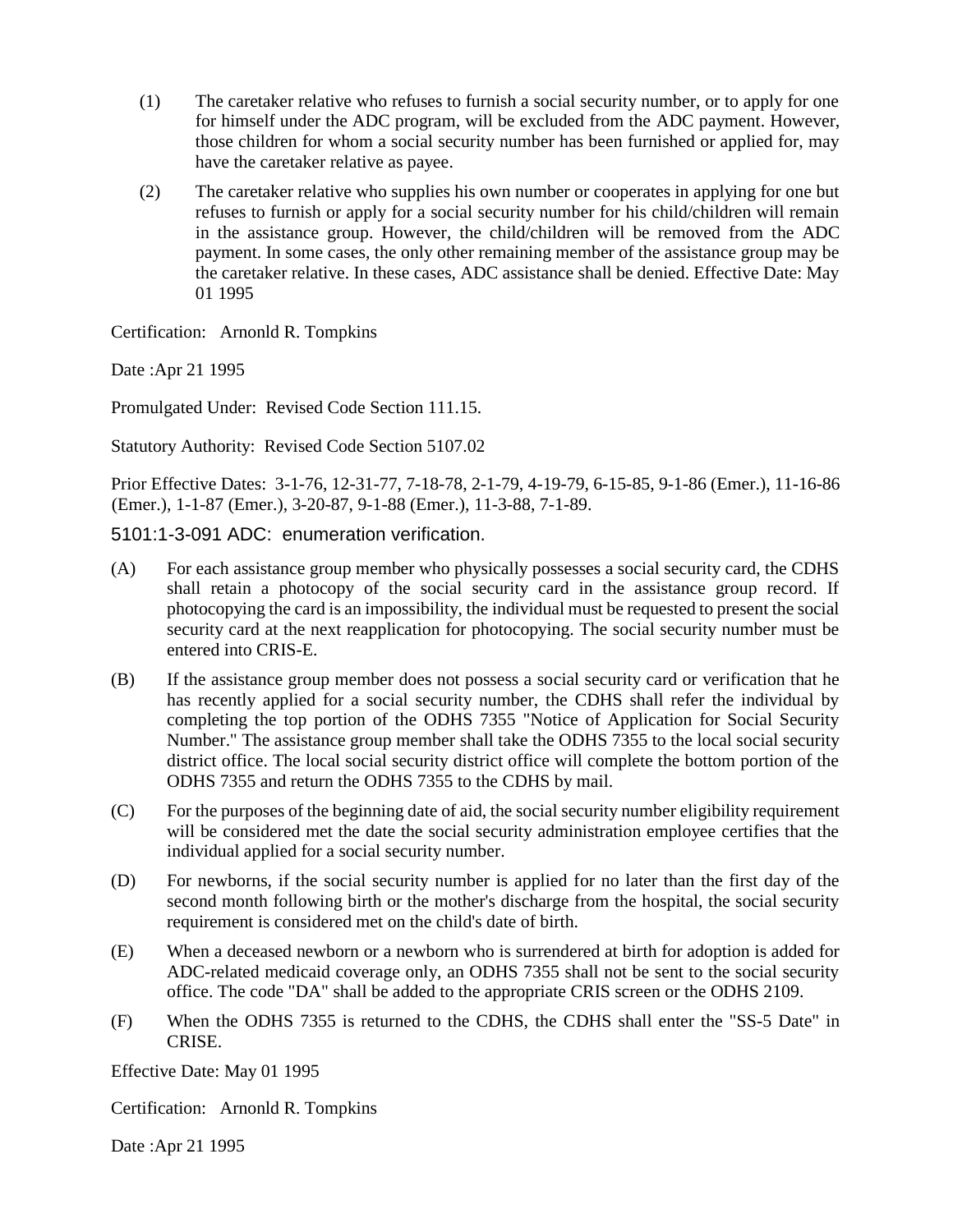Promulgated Under: Revised Code Section 111.15.

Statutory Authority: Revised Code Section 5107.02

Prior Effective Dates: 3-1-76, 12-31-77, 7-18-78, 2-1-79, 4-19-79, 6-15-85, 9-1-86 (Emer.), 11-16-86 , 1-1-87 (Emer.), 3-20-87, 9-1-88 (Emer.), 11-3-88, 7-1-89.

5101:1-3-14 Deprivation due to incapacity.

- (A) Deprivation of parental support or care exists when at least one of the parents is incapacitated. The incapacity of one or more of the natural or adoptive parents exists when all of the provisions set forth in paragraph (B) of this rule exists. "ADC-I" is financial assistance to a child (children) due to the incapacity of one of the parents.
- (B) Incapacity exists when all of the following conditions are met:
	- (1) One of the parents has a physical or mental defect, illness, or impairment;
	- (2) The child meets the deprivation factor of incapacity because the parent's physical or mental defect is considered to be a debilitating condition that substantially reduces or eliminates the parent's ability to support or care for the otherwise eligible child (children). In making the determination of the parent's ability to support, the CDHS must take into account the limited employment opportunities that may be available to incapacitated individuals;
	- (3) The debilitating condition is expected to last for at least thirty days.
- (C) Physical incapacity is established by:
	- (1) Certification of disability by another public agency as evidenced by receipt of supplemental security income and/or social security disability benefits, workers' compensation benefits, or VA disability benefits; or
	- (2) Written verification of participation in an approved program with the Ohio rehabilitation services commission (ORSC); or
	- (3) A basic medical examination form (ODHS 7302) or other equivalent medical records completed by a physician (or other appropriate medical professional such as an optometrist), hospital, health department, medical institution, or other appropriate licensed authority substantiating a physical incapacity. "Equivalent medical record" is defined as a written statement of prognosis and diagnosis, hospital summary, etc.; and
	- (4) An ODHS 7004 "Social Summary for Disability Determination" only if the basic medical examination is not conclusive enough to support the determination of physical incapacity. For example, excess weight must be taken into consideration with the person's work history, educational level, age, etc.
- (D) Mental incapacity is established by:
	- (1) An ODHS 7004 which indicates a behavioral disorder which is characterized by deviate [sic] social behavior which prevents the applicant from securing and holding employment or carrying out normal relationships at home, in the community, or in employment relationships. Examples of behavior include, but are not limited to, the following: alcoholism, drug addiction, or criminal activity; and/or
	- (2) A psychological examination, including a psychiatric evaluation or psychometric test, completed by a psychiatrist, psychologist, or mental health clinic.
- (E) At the time of application, ADC-I applicants shall be informed that a referral to the ORSC will be made on their behalf if eligibility for ADC-I is established. This referral is automatically generated as a result of the assistance group member's participation status on CRIS-E screen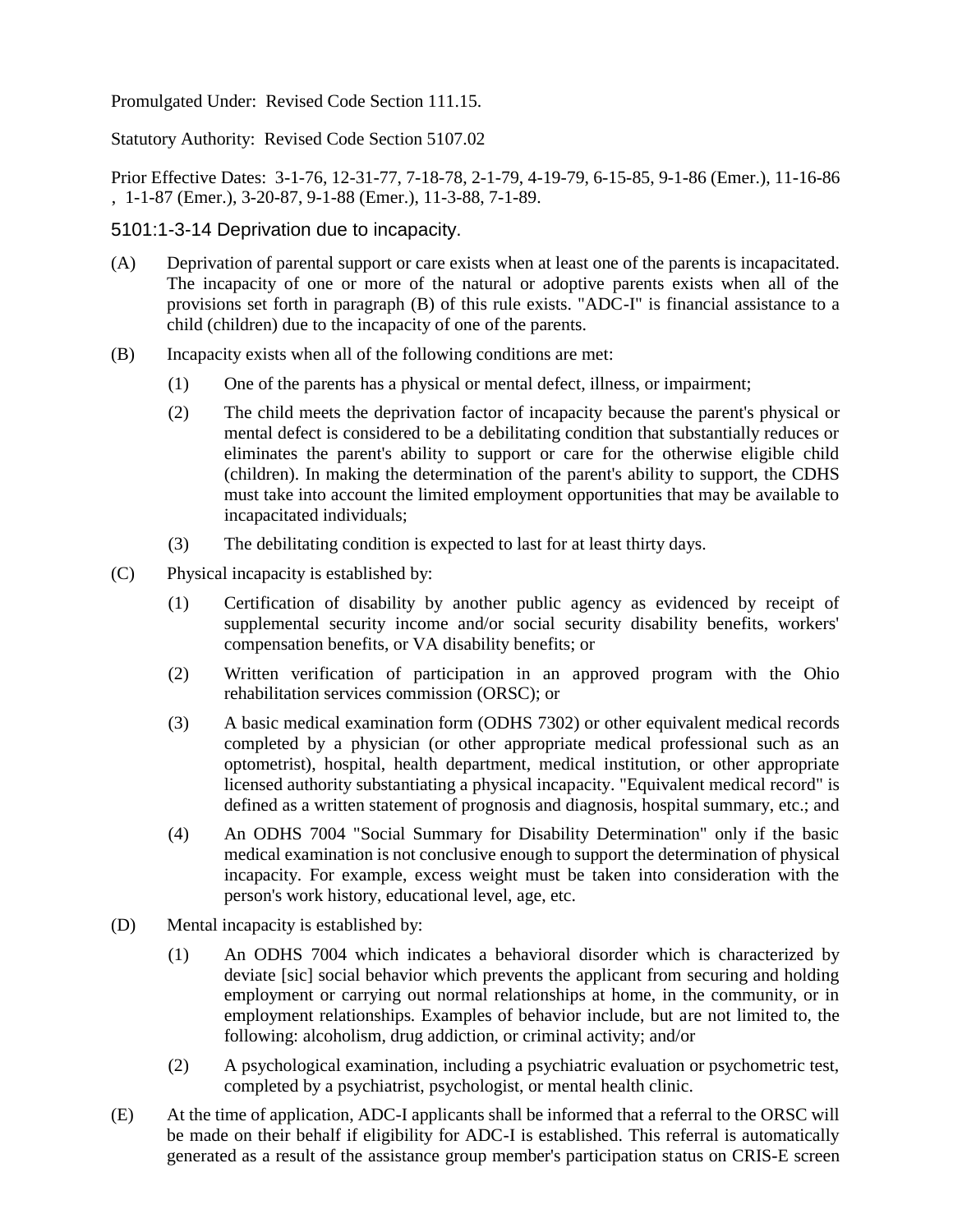AEIWP being entered as exempt due to incapacitation. The assistance group member's cooperation with a referral to ORSC is not an eligibility requirement for ADC-I.

- (F) The frequency of redetermining medical eligibility is based upon the nature of the incapacity. If the incapacity is permanent, i.e., not subject to change, then no medical redetermination is necessary.
	- (1) The following situations fall into this category and require no medical redeterminations:
		- (a) Persons receiving SSI and/or social security disability benefits;
		- (b) Persons with a permanent incapacity when documented on the ODHS

7302.

- (2) For all other cases, the redetermination of medical eligibility shall be completed at least every six months, but earlier if indicated by the expected duration of the incapacity.
- (3) If the incapacity is expected to be of short duration (i.e., the injury or illness is minor and is expected to last for at least thirty days but less than ninety days), the case file and running record comments should indicate the date that the incapacity shall be reviewed.
- (4) When incapacity has been established at application on the basis of participation with the OSRC, written verification of continuing participation with ORSC must be secured at the point of reapplication. If participation has ceased, medical information must be obtained to determine continued ADC-I eligibility.

Effective Date: Jan 01 1996

Certification: Arnonld R. Tompkins

Date: Dec 21 1995

Promulgated Under: Revised Code Section 111.15.

Statutory Authority: Revised Code Sections 5107.02, 5107.03

Rule Amplifies: Revised Code Sections 5107.02, 5107.03

Prior Effective Dates: 11-1-76, 5-14-77, 12-31-77, 10-26-78, 12-1-78, 5-1-79, 9-21-79, 5-7-80 , 5-1- 82 , 1-1-90 (Emer.), 3-22-90, 9-1-92.

5101:1-3-15 ADC-U: deprivation due to unemployment.

- (A) Deprivation of parental support of care due to unemployment exists when the parent who is the principal earner is determined to be unemployed in accordance with the provisions set forth in this rule and rules 5101:1-3-151 to 5101:1-3-155 of the Administrative Code and is the parent with whom the child is living.
- (B) "Principal earner" is defined as whichever of the dependent child's parents, in a two-parent household, earned the greater amount of income over the twenty-four-month period immediately preceding the month in which an application is made for ADC-U assistance. There is no minimum amount which the parent must have earned to meet this criteria. Effective Date: Sep 01 1993

Certification: Arnonld R. Tompkins

Date: Aug 20 1993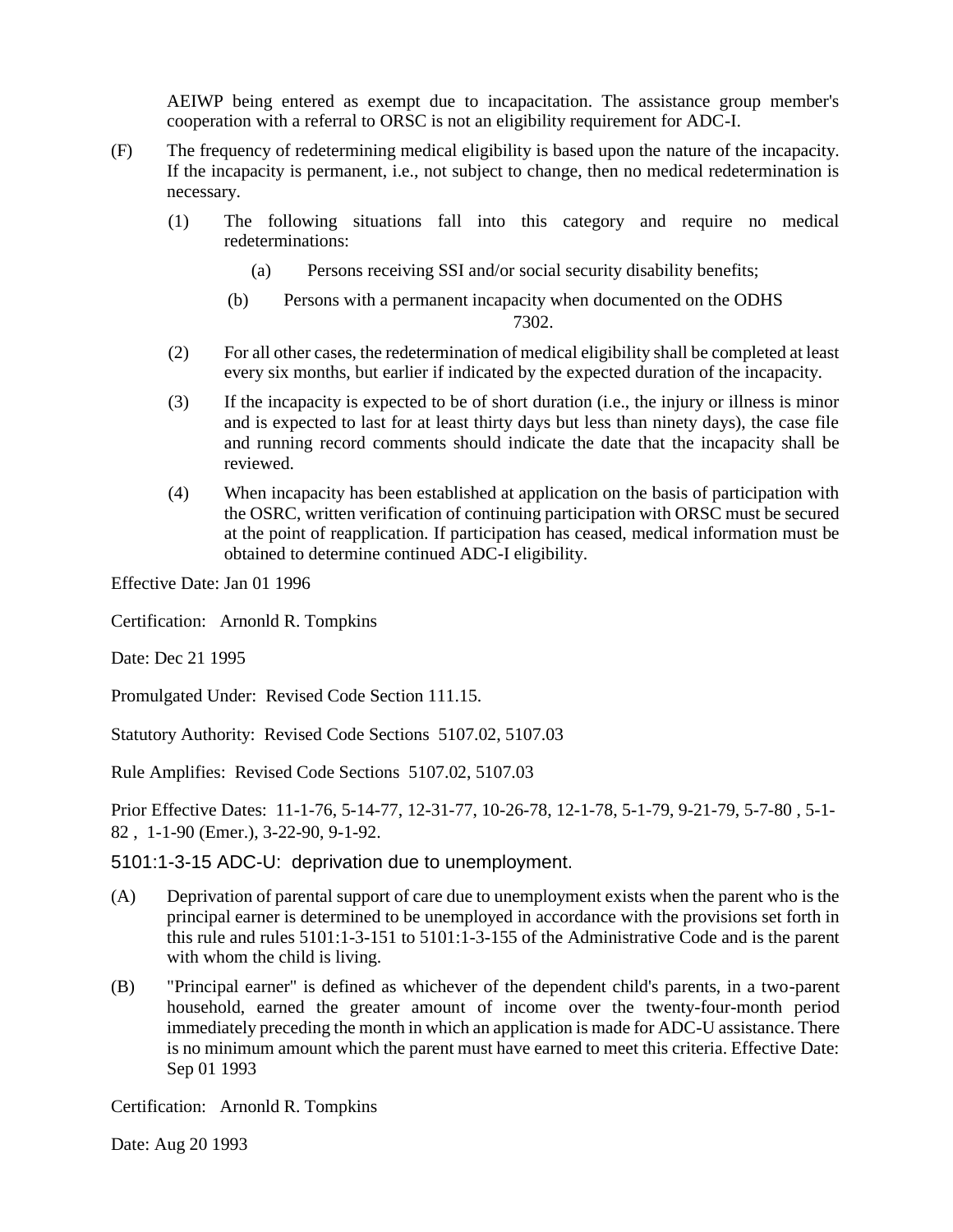Promulgated Under: Revised Code Section 111.15.

Statutory Authority: Revised Code Section 5107.03

Prior Effective Dates: 11-1-76, 5-14-77, 12-31-77, 10-26-78, 12-1-78, 5-1-79, 9-21-79, 10-1-81 , 5-1- 82, 6-1-83, 6-15-83 (Temp.), 10-1-83, 7-16-84.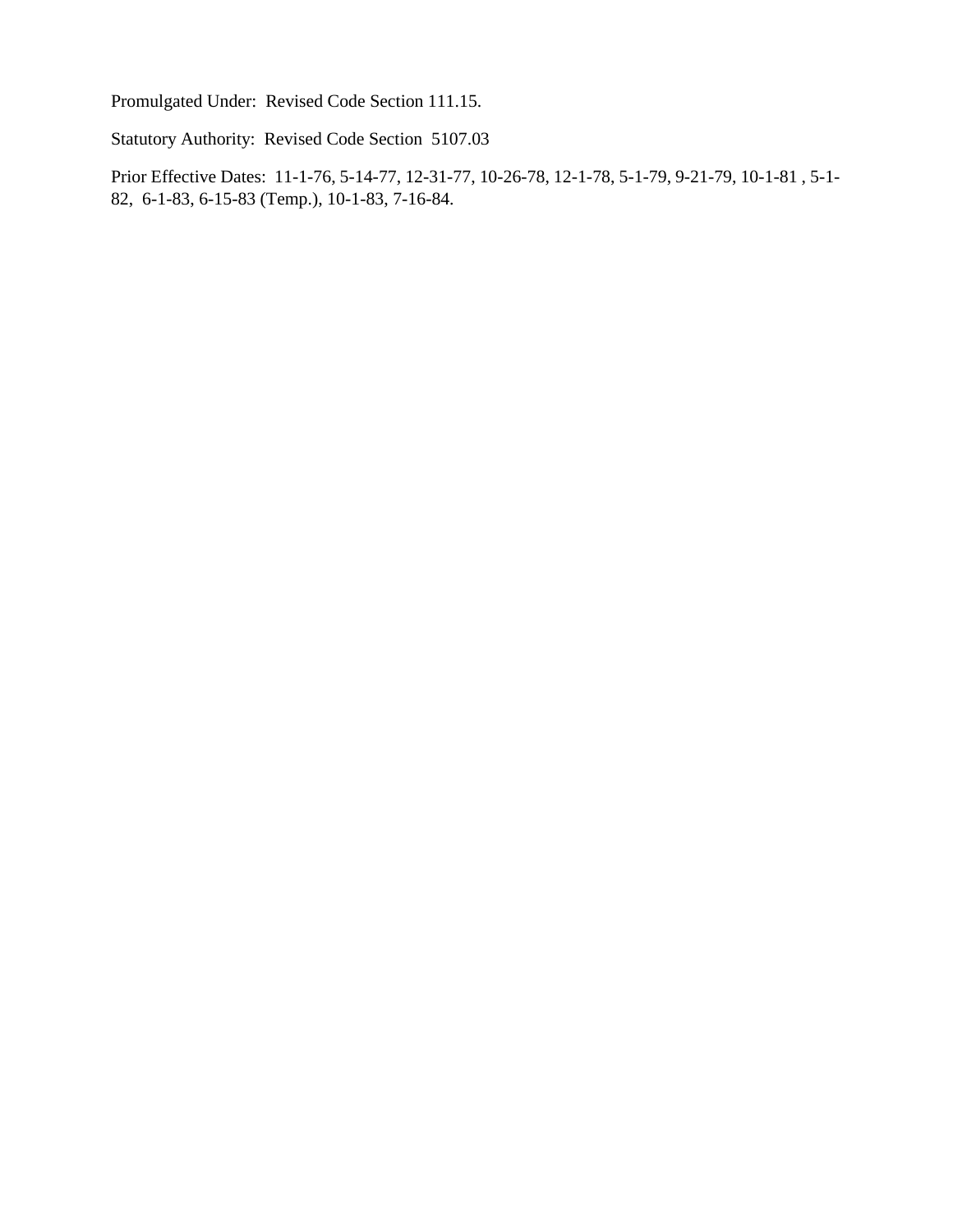151 ADC-U:principal earner.

- (A) The designation of principal earner remains effective for each consecutive month for which the family receives ADC-U cash benefits. If there is a break in cash eligibility (excluding suspensions) and a new application is filed, a designation of the principal earner shall be based on the twenty-four-month period which immediately precedes the month in which the new application is filed. The principal earner must also meet the work history requirement.
- (B) The principal earner must meet all of the following criteria:
	- (1) Is employed less than one hundred hours a month; or is employed and the hours of employment exceed the one hundred hour per month standard for a particular month, if his work is intermittent and the excess is of a temporary nature as evidenced by the fact that he worked less than the one-hundred-hour standard for the prior two calendar months and is expected to work less than than the one-hundred-hour standard during the next month. In a prospective determination of whether the principal earner meets the onehundred-hour requirement, the CDHS shall use the actual number of hours the individual expects to work each month.
	- (2) The principal earner must be unemployed by the preceding standard for at least thirty days prior to the receipt of aid.
	- (3) The principal earner has not, without good cause, within that thirty-day period prior to receipt of aid, refused a bona fide offer of employment or training for employment. If it has been determined that a bona fide offer was refused, or employment was terminated by the principal earner without good cause, the entire assistance group is ineligible for thirty days from the actual date of refusal or termination. Once initial eligibility is established and payment is issued, the principal earner's refusal, without good cause, of a bona fide offer of employment or training, shall be handled in accordance with the provisions set forth in rule 5101:1-47-39 of the Administrative Code.
	- (4) The principal earner must be the parent with the greatest amount of verified earned income in the twenty-four-month period immediately prior to the month of application.
		- (a) In determining which parent will be the principal earner, it does not matter when their relationship started or whether, during the twenty-four-month period prior to the date of application, the father and mother were married to each other or living together. This is solely a test of the amount of earned income each had over the prior twenty-four-month period.
			- (i) If neither parent has earnings in the twenty-four months prior to application, i.e., both have zero earnings, the applicants may choose which of the parents is the designated principal earner. The decision as to which parent is the principal earner should include consideration of work history in order to ensure that the designated principal earner will have sufficient work quarters.
			- (ii) In some situations both parents have earnings in the twenty-four-month period prior to application but only one parent's earnings can be verified. In order to determine the principal earner in this case, it is necessary to verify the earnings. When only one parent's earnings can be verified, the principal earner has been established as that person, even though the other parent may claim to have more earnings.
		- (b) If both parents earned an equal amount of income in the twenty-four-month period, then the principal earner is by both applicants' choice.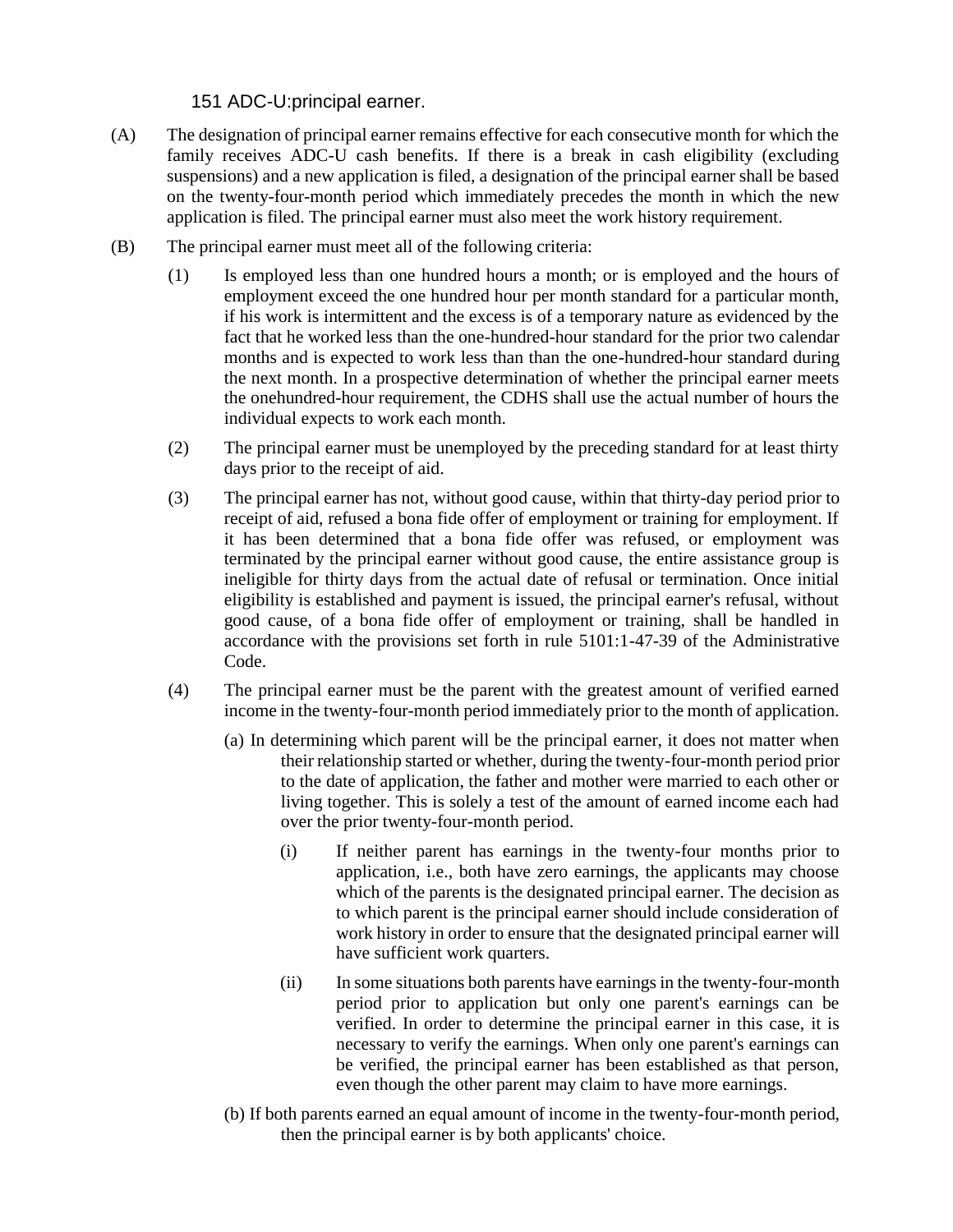5101:1-3-

- (5) The principal earner has a prior connection to the labor force as verified by established work history.
- (6) The principal earner is required to apply for and accept any unemployment compensation benefits to which he is entitled (Public Law 94-466). When these benefits are actually received, they are subtracted from the ADC-U money payment. Effective Date: Sep 01 1993

Certification: Arnonld R. Tompkins

Date: Aug 20 1993

Promulgated Under: Revised Code Section 111.15.

Statutory Authority: Revised Code Sections 5107.02, 5107.03

Prior Effective Dates: 11-1-76, 5-14-77, 12-31-77, 10-26-78, 12-1-78, 5-1-79, 9-21-79, 10-1-81 , 5- 182, 6-1-83, 6-15-83 (Temp.), 10-1-83, 7-16-84, 8-1-86 (Emer.), 10-3-86, 7-1-89 (Emer.), 9-23-89.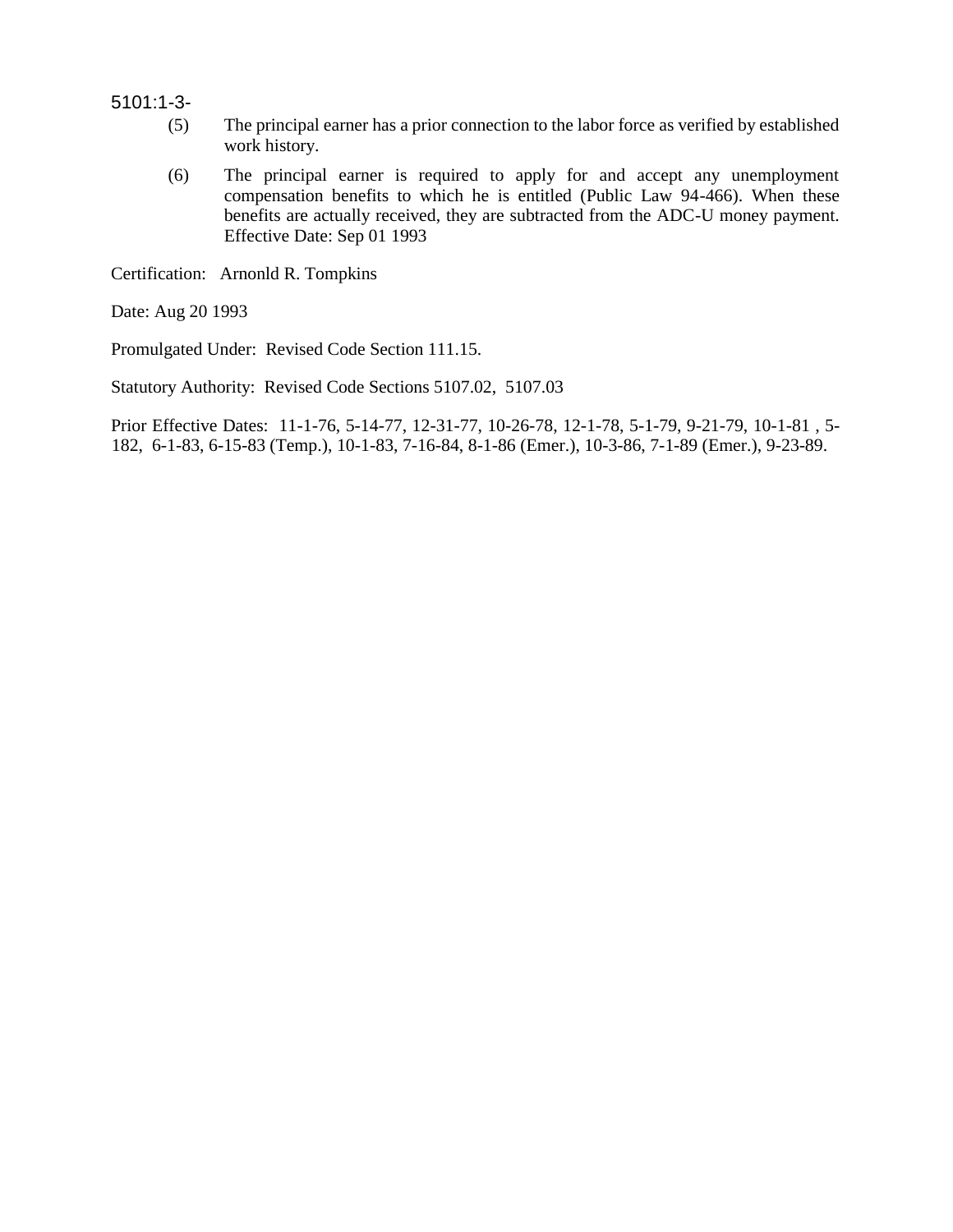## 155 ADC-U: refusals of offers of employment or training.

In accordance with the provisions set forth in paragraph (B)(3) of rule 5101:1-3-151 of the Administrative Code, the assistance group's principal earner must not, without good cause, have refused a bona fide offer for employment or training for employment, or have terminated employment without good cause.

- (A) Before it is determined that the assistance group's principal earner has refused a bona fide offer of employment or training without good cause, the agency must make a determination that such an offer was actually made.
- (B) When an offer of employment or training is made through a public employment or manpower agency, the determination of whether the offer was bona fide or whether there was good cause to refuse it must be made by that office or agency.
- (C) The assistance group's principal earner must be given an opportunity to explain why the offer was not accepted.
- (D) In determining whether the offer was bona fide or if there was good cause for refusing it, the following questions must be resolved:
	- (1) Whether there was a definite offer of employment at wages meeting any applicable minimum wage requirements and which are customary for such work in the community.
	- (2) Whether there were any questions as to the ability of the principal earner to engage in such employment for physical reasons. When there is doubt about the physical or mental capabilities of the principal earner, an ODHS 7302 "Basic Medical Examination" is required and is an allowable administrative expense.
	- (3) Whether there were any questions of working conditions such as risks to health, safety, or lack of workers' compensation protection.
	- (4) Whether the principal earner had a way to get to or from the particular job.
	- (5) Whether, as a condition of being employed, the principal earner would be required to join a company union, or to resign from or refrain from joining any bona fide labor organization, or would be denied the right to retain membership in and observe the lawful rules of any such organization.
	- (6) Whether the position offered is vacant due directly to a strike, lockout, or other labor dispute.
	- (7) Whether the work is at an unreasonable distance from his residence, considering the type of the work the principal earner has been accustomed to do, and travel to the place of work involves expenses substantially greater than that required for his former work, unless the expense is provided.
	- (8) Whether the remuneration, hours, or other conditions of the work offered are substantially less favorable to the individual than those prevailing for similar work in the locality.
- (E) Once eligibility is established and payment is issued, the principal earner's refusal, without good cause, of employment or training shall be handled in accordance with the provisions set forth in rule 5101:1-47-39 of the Administrative Code. Effective Date: Sep 01 1993 Certification: Arnonld R. Tompkins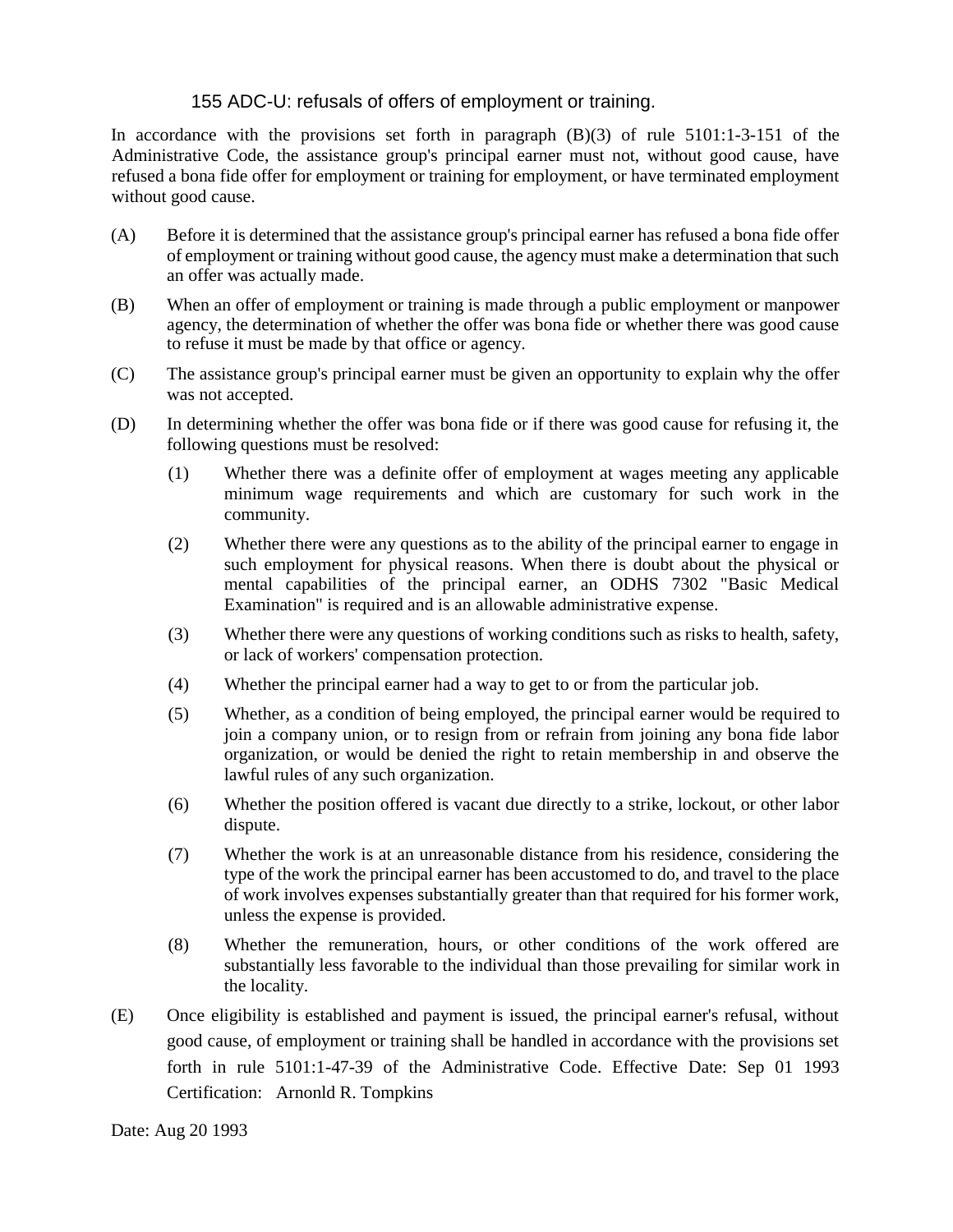5101:1-3- Promulgated Under: Revised Code Section 111.15.

Statutory Authority: Revised Code Section 5107.03

Prior Effective Dates: 11-1-76, 5-14-77, 12-31-77, 10-26-78, 12-1-78, 5-1-79, 9-21-79, 10-1-81 , 5-1- 82, 6-1-83, 6-15-83 (Temp.), 10-1-83, 7-16-84, 10-1-84.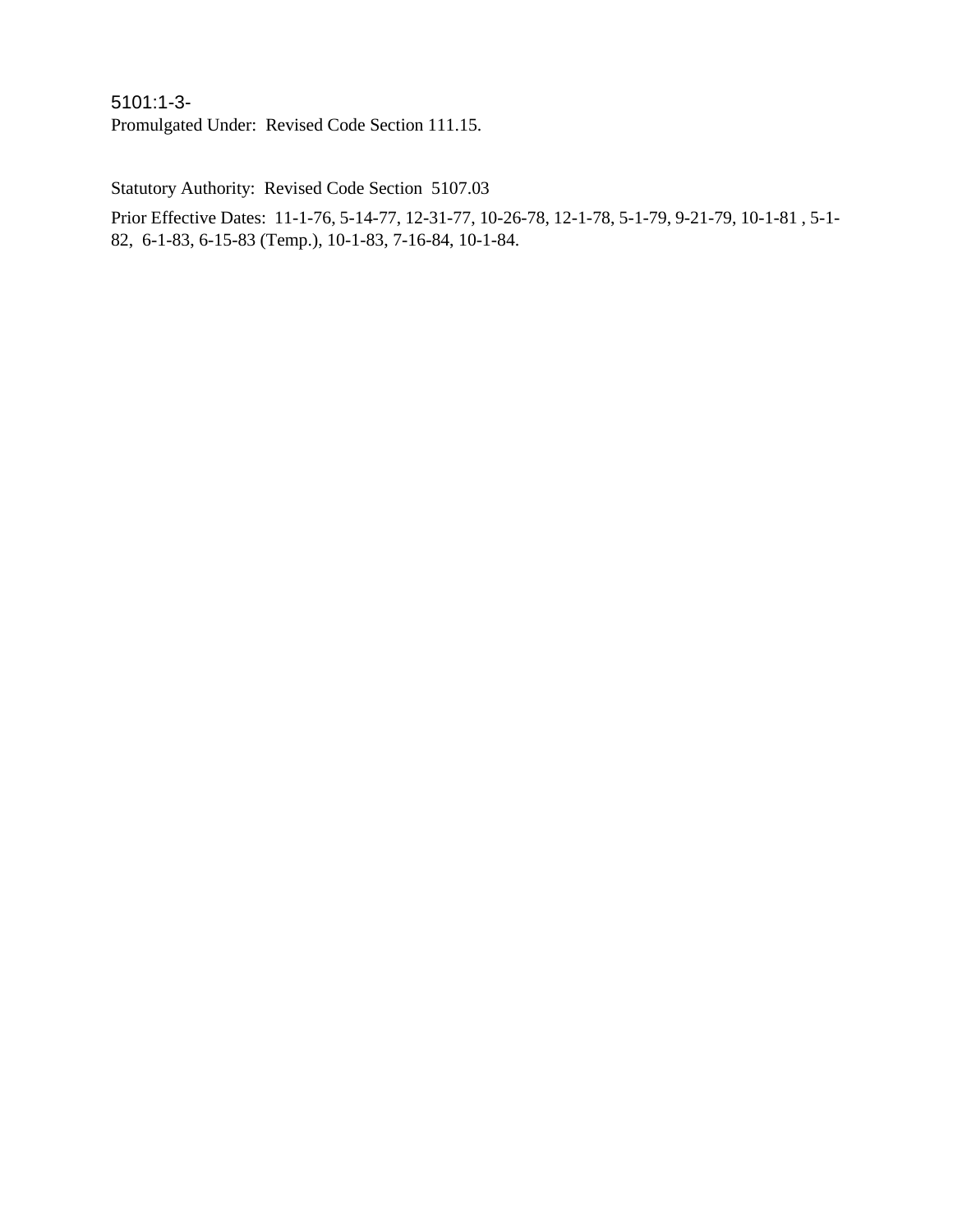### 18 Eligibility of sponsored aliens.

- (A) A "sponsor" is defined as any person who, or any public or private agency or organization that, executed an affidavit(s) of support or similar agreement on behalf of an alien (who is not the child of the sponsor or the sponsor's spouse) as a condition of the alien's entry into the United States.
- (B) For a period of three years following entry for permanent residence into the United States, a sponsored alien who is not exempt pursuant to paragraph (B)(3) of this rule shall provide the CDHS with any information and documentation necessary to determine the income and resources of the sponsor and the sponsor's spouse (if applicable and if living with the sponsor) that can be deemed available to the alien, and obtain any cooperation necessary from the sponsor.
	- (1) Deeming income of a sponsor.
		- (a) Income of a sponsor and the sponsor's spouse shall be deemed to be the unearned income of an alien for three years following the alien's entry into the United States.
		- (b) No income may be deemed from a sponsor or a sponsor's spouse who is receiving ADC or SSI.
		- (c) The total monthly unearned and earned income of the sponsor and the sponsor's spouse shall be reduced by twenty per cent of the total (not to exceed one hundred seventy-five dollars) of the total amounts received by them in the month as wages or salary or as net earnings from self-employment. From the remainder the following shall also be deducted:
			- (i) The one hundred per cent need standard for a family of the same size and composition as the sponsor and those other people living in the same household as the sponsor who are or could be claimed by the sponsor as dependents to determine his or her federal income tax but whose needs are not taken into consideration in determining eligibility for assistance.
			- (ii) Any amounts actually paid by the sponsor or the sponsor's spouse to people not living in the household who are or could be claimed by them as dependents to determine their federal personal income tax.
			- (iii) Actual payments of alimony or child support, with respect to individuals not living in the household.
			- (iv) In any case where a person is the sponsor of two or more aliens, the income of the sponsor and the sponsor's spouse, to the extent they would be deemed the income of any one of the aliens shall be divided equally among the sponsored aliens.
			- (v) Income which is deemed to a sponsored alien shall not be considered in determining the need of other unsponsored members of the alien's family except to the extent the income is actually available.
	- (2) Deeming resources of a sponsor.
		- (a) Resources of a sponsor and the sponsor's spouse (if applicable and if living with the spouse) shall be deemed available for a period of three years following the alien's entry into the United States. Monthly resources deemed available to an alien from the sponsor or the sponsor's spouse shall be the total amount of their resources determined as if they were applying for ADC, less one thousand five hundred dollars.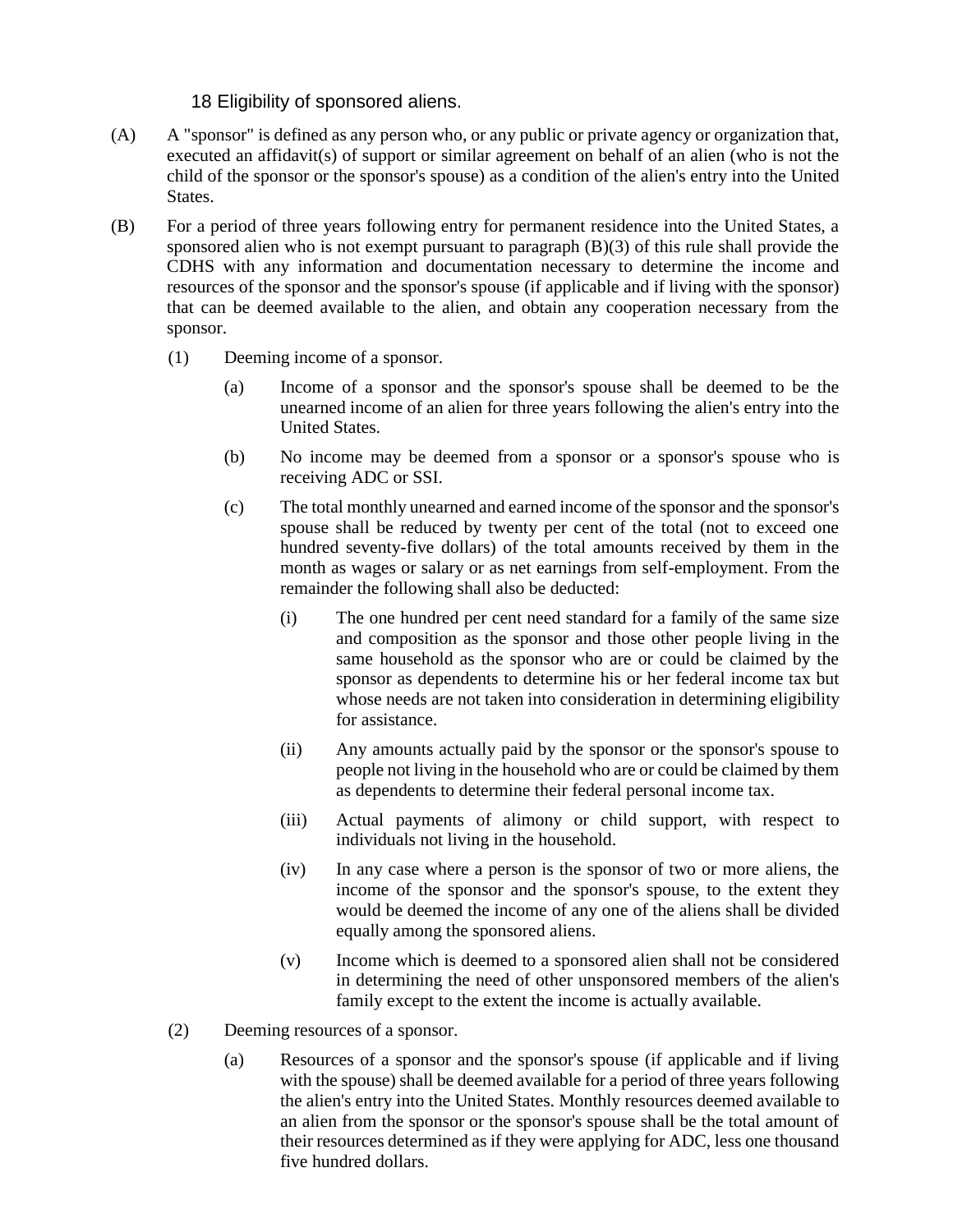#### 5101:1-3-

- (b) In the case where a person is the sponsor of two or more aliens, the resources of the sponsor and sponsor's spouse, to the extent they would be deemed resources as determined here, shall be divided equally among the sponsored aliens.
- (c) Resources which are deemed to a sponsored alien shall not be considered in determining the need of other unsponsored members of the alien's family except to the extent the resources are actually available.
- (3) Deeming of income and resources of a sponsor these provisions shall not apply to any alien who is:
	- (a) Admitted as a conditional entrant refugee to the United States prior to April 1, 1980 under section 203(a)(7) of the Immigration and Nationality Act;
	- (b) Admitted as a refugee to the United States after March 31, 1980 under section 207(c) of the Immigration and Nationality Act;
	- (c) Paroled into the United States as a refugee under section 212(d)(5) of the Immigration and Nationality Act;
	- (d) Granted political asylum by the attorney general under section 208 of the Immigration and Nationality Act.
	- (e) Admitted as a Cuban or Haitian entrant, as defined in section 501(e) of the Refugee Education Act of 1980. (Public Law 422); or
	- (f) The dependent child of the sponsor or sponsor's spouse.
- (4) Aliens who are sponsored by a public or private agency or organization after October 1, 1984.
	- (a) For a period of three years following entry for permanent residence into the United States, any alien who is not exempt under paragraph (B)(3) of this rule and has been sponsored by a public or private agency or organization, shall be ineligible for assistance unless the CDHS determines that the sponsor no longer exists or has become unable to meet the alien's needs.
	- (b) If the sponsoring agency/organization indicates financial inability to meet the alien's needs, the CDHS shall request a statement from the agency certifying its financial inability. The statement is to be signed by an agency official and it shall include an explanation of the circumstances affecting the agency's inability to meet the alien's needs, i.e., increased expenses, decreased income.
	- (c) Verification that a sponsoring agency or organization no longer exists shall be documented by the CDHS in one of the following ways:
		- (i) Receipt of undeliverable returned mail;
		- (ii) Previous listing but no current listing in the city or telephone directory;
		- (iii) For profit and nonprofit corporation, contact the secretary of state; or
		- (iv) For nonprofit and charitable organizations, contact the attorney general; or
		- (v) On-site inspection at most recent address known for sponsoring organization.

Effective Date: Jan 01 1994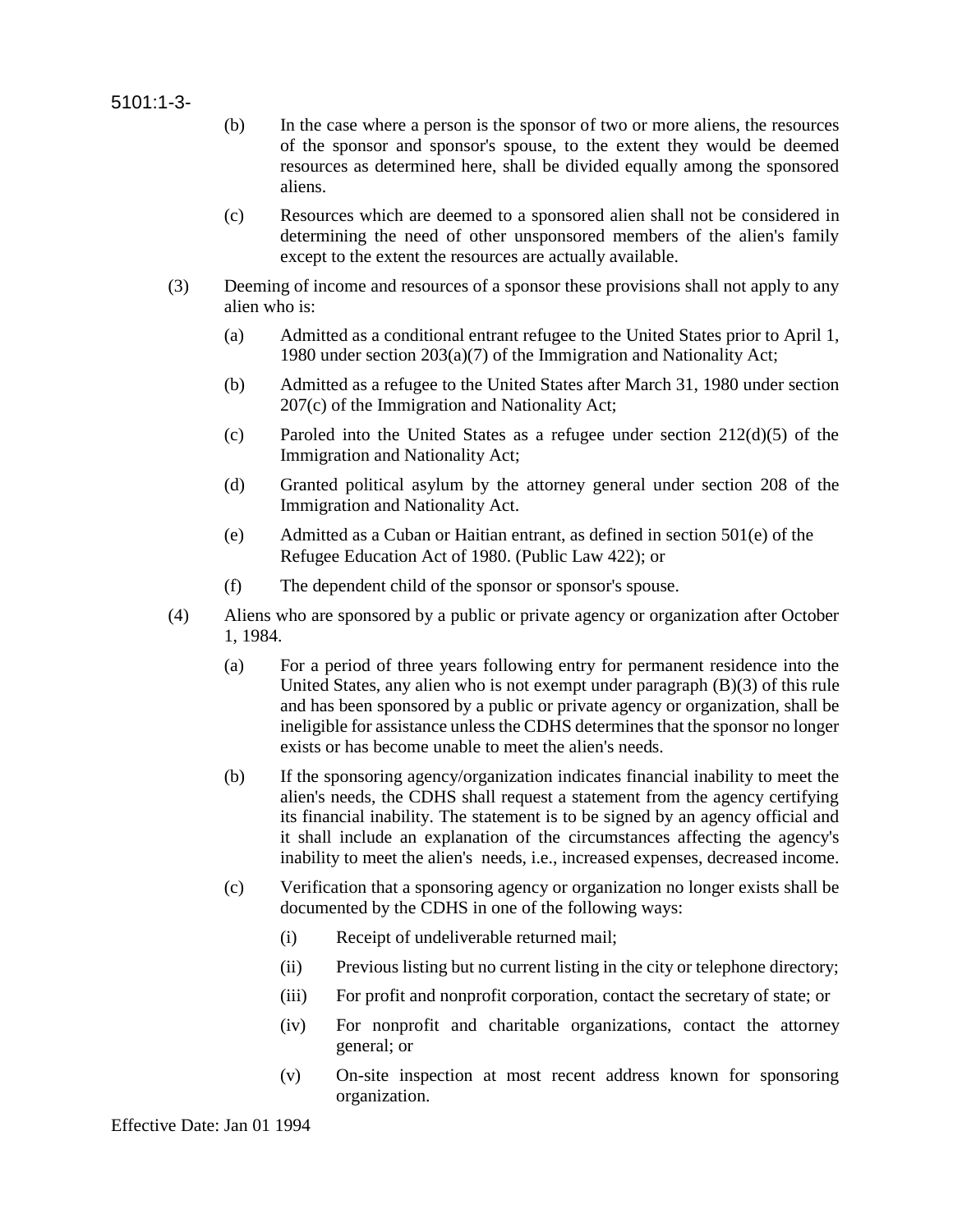Certification: Arnonld R. Tompkins

Date: Dec 22 1993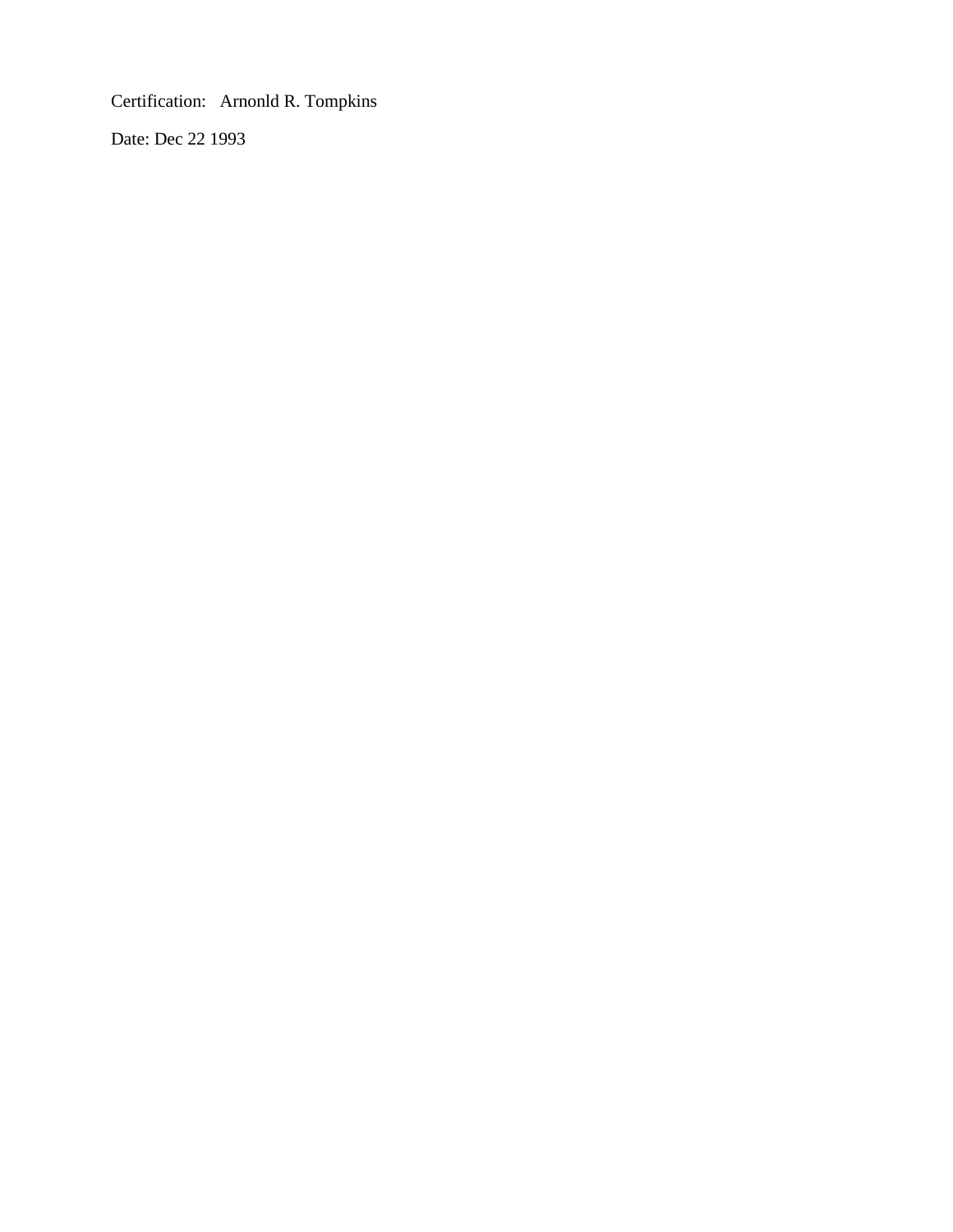Promulgated Under: Revised Code Section 111.15.

Statutory Authority: Revised Code Sections 5101.20, 5107.02

Prior Effective Dates: 10-1-81 , 12-1-82, 10-1-84 (Emer.), 12-27-84, 10-1-87 (Emer.), 12/24/84.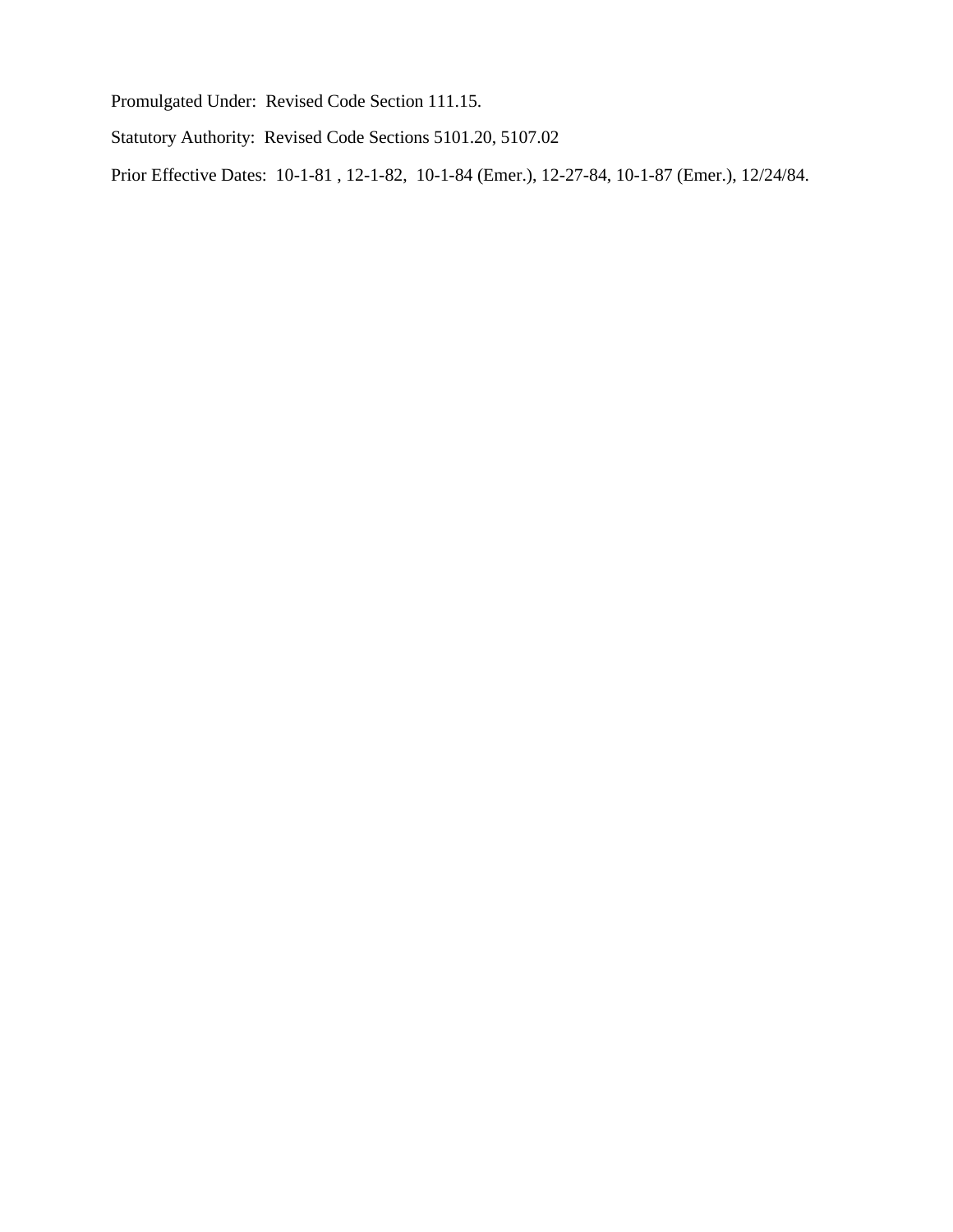(A)

### Strikers.

By definition, a "strike" is any jointly agreed upon action by employees to stop, interrupt, or slow down the performance of their services to their employer.

- (B) Participation in a strike is not good cause to leave, refuse to seek, or refuse to accept employment.
	- (1) An individual member of the striking union who refuses to cross the picket line is considered a striker.
	- (2) An individual who engages in a strike activity due to sympathy of another strike action is considered a striker.
	- (3) An individual out of work due to a strike action in another section of the place of employment or at another location is not considered to be a striker.
	- (4) An individual who is on strike at the end of the next month and the strike continues through part of the next month when settlement is reached may receive a partial month payment from the date the strike ends.
	- (5) Any employee who is not a member of the striking union but who cannot go to work due to an employer lockout shall not be considered a striker.
- (C) An ADC-R or ADC-U family is totally ineligible in any month that either parent living with the children is participating in a strike on the last day of the month. This is true regardless of whether the parent is included in the assistance grant.
- (D) A child or caretaker relative other than the parent is ineligible for ADC for any month in which he is participating in a strike on the last day of the month.
- (E) When the only dependent child in an ADC case is on strike the last day of the month, the whole case is ineligible for that month. Effective Date: May 01 1982

Certification: Kenneth B. Creasey

Date: Apr 21 1982

Promulgated Under: Revised Code Section 111.15. Statutory

Authority: Revised Code Section 5107.05

Prior Effective Date: 10-1-81.

### Need.

As a condition of eligibility, an individual or family must be in financial need in order to be eligible for ADC. "Need" is the deficit between the financial requirement of the individual or family according to the ADC state payment standard, for the individual or family, and the income immediately available to the family or individual.

- (B) A person or family in need, but not meeting all other ADC requirements, is not eligible for ADC.
- (C) A person or family otherwise eligible for ADC, but not in need, is not eligible for ADC. Effective Date: May 01 1982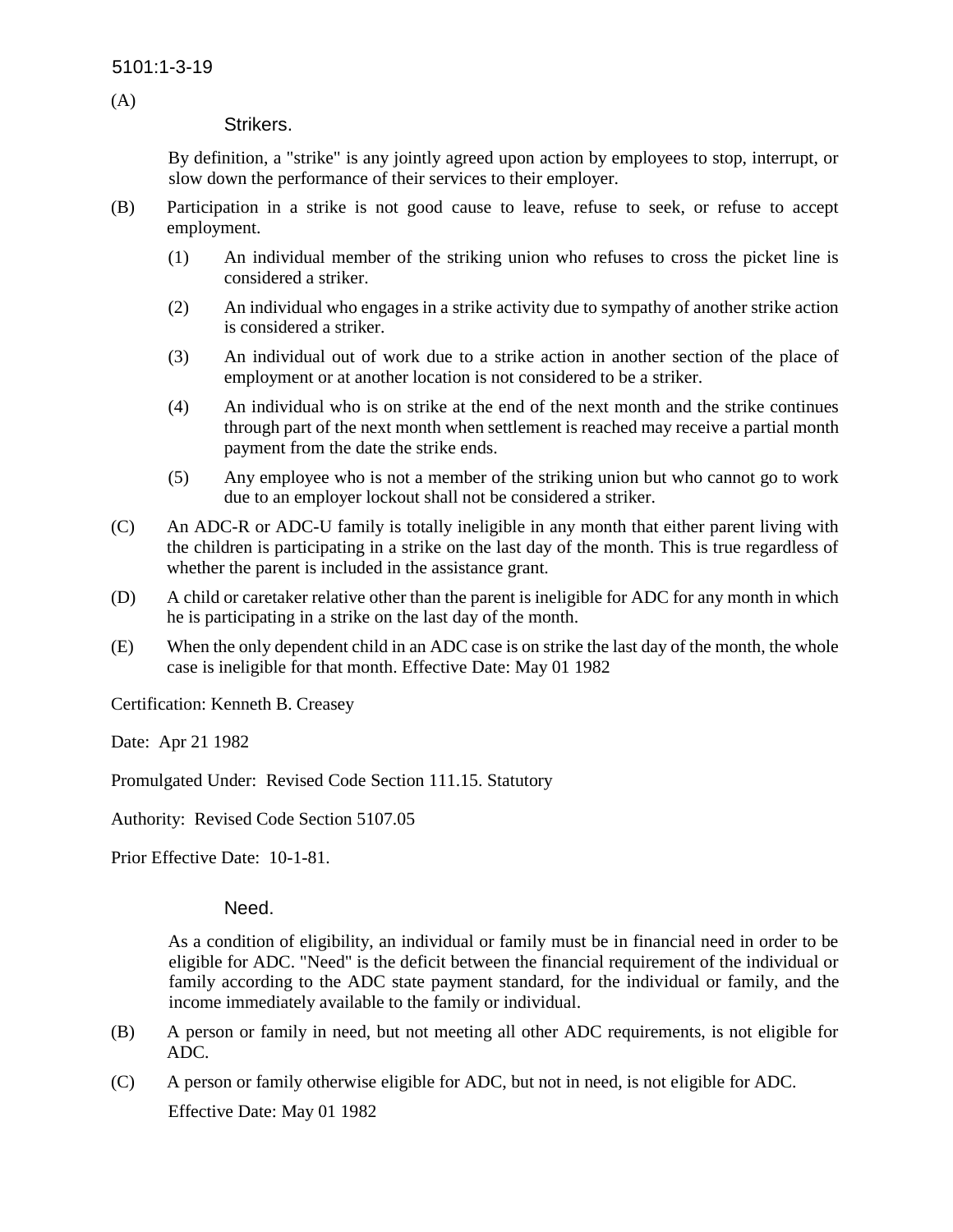5101:1-3-20

(A) Certification: Kenneth B. Creasey

Date: Apr 21 1982

Promulgated Under: Revised Code Section 111.15.

Statutory Authority: Revised Code Section 5107.03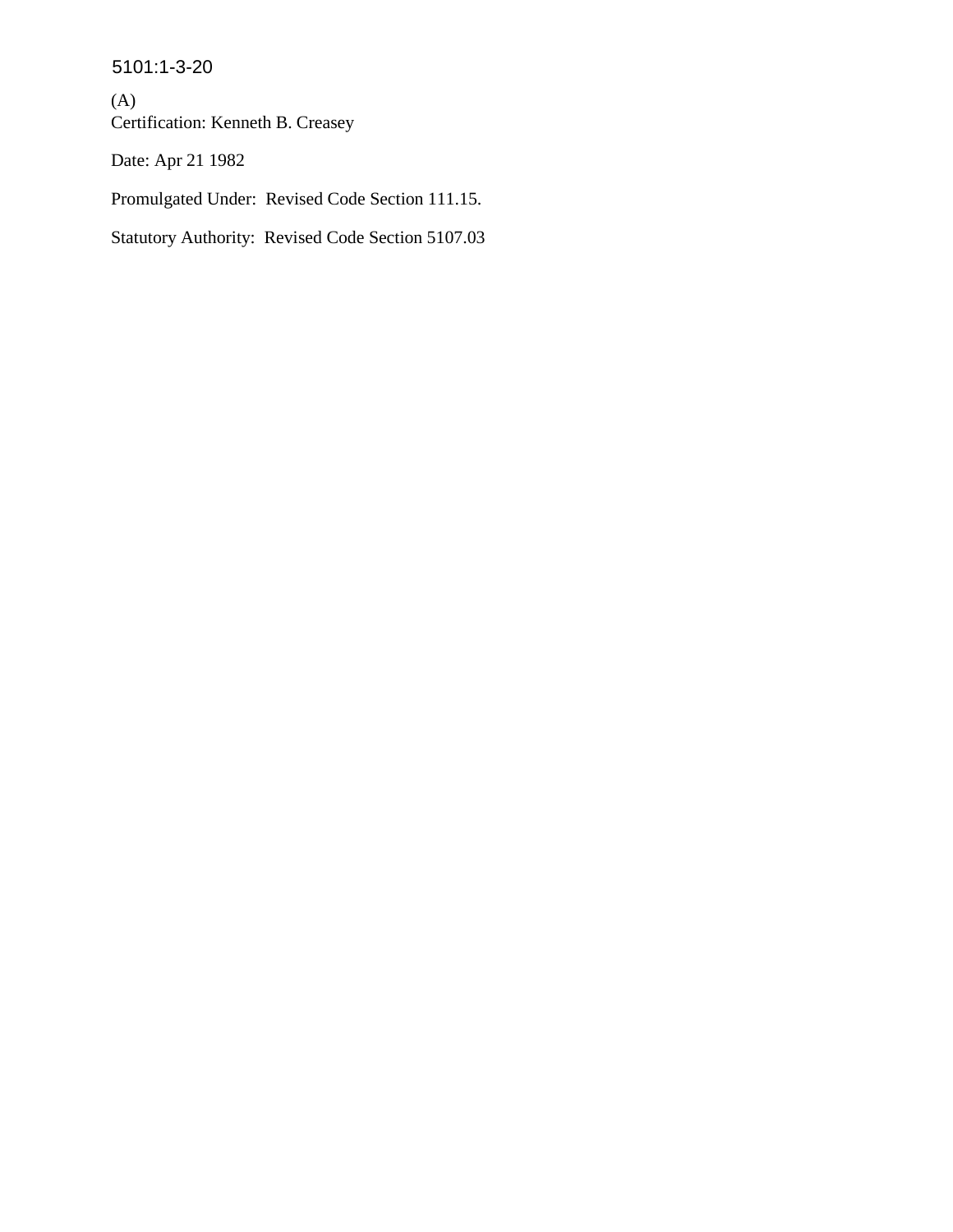(A)

## ADC concurrent receipt of assistance.

"Concurrent receipt of assistance" is defined as the receipt of assistance by an assistance group under more than one public assistance money grant in the same month. The receipt of public assistance, from two or more different states, for a duplicate time period, also constitutes concurrent receipt of assistance.

- (B) An individual or family is not eligible to receive financial assistance under more than one federal categorical program in the same month. An ADC assistance group may receive ADC cash assistance in the same month that disability assistance (DA) benefits are issued provided that the amount of DA benefits received is deducted from the ADC grant amount.
- (C) An ADC assistance group member shall not be eligible to receive or have his needs covered by ADC cash assistance in more than one assistance group or more than one county in any given month.
- (D) It is not appropriate to determine that an assistance group member is ineligible for inclusion in a new ADC assistance group solely because the assistance group member's needs are still included in a former ADC assistance group. Rather, the CDHS must determine at what point the assistance group member became ineligible for inclusion in the first assistance group. After this determination is made, the CDHS shall determine eligibility and authorize assistance for the new assistance group. The fact that the assistance group member's needs have not been removed from the former assistance group shall not preclude eligibility or delay the beginning date of assistance for the new assistance group.
- (E) An individual whose needs are met by the supplemental security income (SSI) program shall not be eligible to have his needs included in an ADC assistance group concurrently.
- (F) If the applicant ADC assistance group is receiving or is believed to be receiving ADC cash assistance from another state, the CDHS must determine at what point the assistance group became ineligible for benefits in the former state prior to approving assistance in Ohio. Prior to the approval of assistance, the CDHS must contact the other state to verify when the assistance group became ineligible and the time period for which assistance was last authorized. Contact with the other state may be a telephone call or a written inquiry. In either situation, details of the contact must be carefully documented in the assistance group record.
- (G) If an assistance group notifies the CDHS that it is moving to another state and will still be requiring aid, assistance may be authorized out of state for one month when it is verified and documented that no assistance will be issued in the new state of residence for that month. Effective Date: Jan 01 1996

Certification: Arnold R.Tompkins

Date: Dec 21 1995

Promulgated Under: Revised Code Section 111.15.

Statutory Authority: Revised Code Sections 5107.02 and 5107.03

Prior Effective Dates: 5-1-82, 11-1-83 (Temp.), 1-1-84, 8-1-86 (Emer.), 10-3-86, 7-1-90. ADC

and DA: citizenship requirement.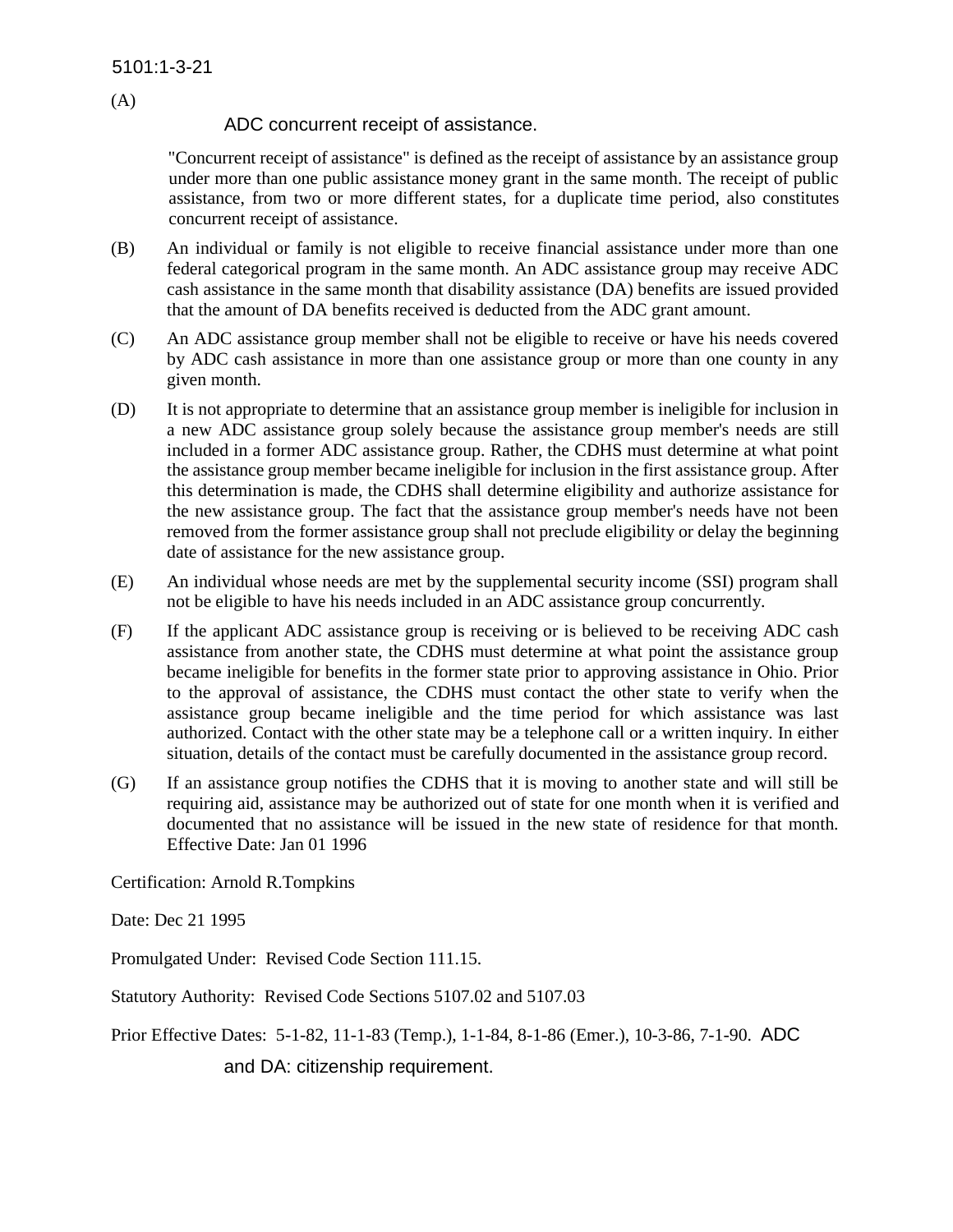An otherwise eligible resident must be either a citizen of the United States, or an alien lawfully admitted for permanent residence or otherwise permanently residing in the United States under (A) color of law, including certain aliens lawfully present in the United States as the result of the application of provisions within the following Acts:

(1) Immigration and Nationality Act

Aliens lawfully admitted includes certain aliens lawfully present in the United States as a result of the application of certain provisions of the Immigration and Nationality Act (INA):

- (a) Section 207 (C), in effect after March 31, 1980 "Aliens Admitted as Refugees."
- (b) Section  $203(A)(7)$ , in effect prior to April 1, 1980 "Individuals who were Granted Status as Conditional Entrant Refugees."
- (c) Section 208 "Aliens Granted Political Asylum by the Attorney General."
- (d) Section 212(D)(5) "Aliens Granted Temporary Parole Status by the Attorney General."
- (2) Immigration Reform and Control Act of 1986
	- (a) All alien granted lawful temporary resident (LTR) status pursuant to section 201, 302, or 303 of the Immigration Reform and Control Act of 1986 (IRCA) who is either:
		- (i) A Cuban or Haitian entrant as defined in paragraph  $(1)$  or  $(2)(A)$  of Section 501(E) of Public Law 96-422, as in effect April 1, 1983; or
		- (ii) An individual who is not a Cuban and Haitian applicant as defined in this section who was adjusted to LTR status more than five years prior to application.
	- (b) All other aliens granted lawful temporary or permanent resident status, pursuant to sections 201, 302, and 303 of IRCA were disqualified for five years from the date LTR status was granted. This includes:
		- (i) Aliens who has been in the U.S. illegally prior to January 1, 1982 were given the opportunity to apply for LTR status under the section 245A of the INA between May 5, 1987 and May 4, 1988. Once LTR status was granted, an alien was required to apply for permanent resident status within forty-two months of the date the LTR status was granted. Failure to file within this timeframe resulted in loss of the LTR status under the 245A section of IRCA.
		- (ii) Aliens who performed seasonal agricultural services for certain periods could apply for LTR status between June 1, 1987 and November 30, 1988 under Section 210 of the INA. These "special agricultural workers" (SAWS) automatically became lawful permanent residents one or two

years after the effective date of the LTR status.

- (3) Family Unity Provisions of the Immigration Act of 1990
	- (a) The family unity provisions in section 301 of the Immigration Act of 1990 granted certain eligible immigrants a temporary stay of deportation and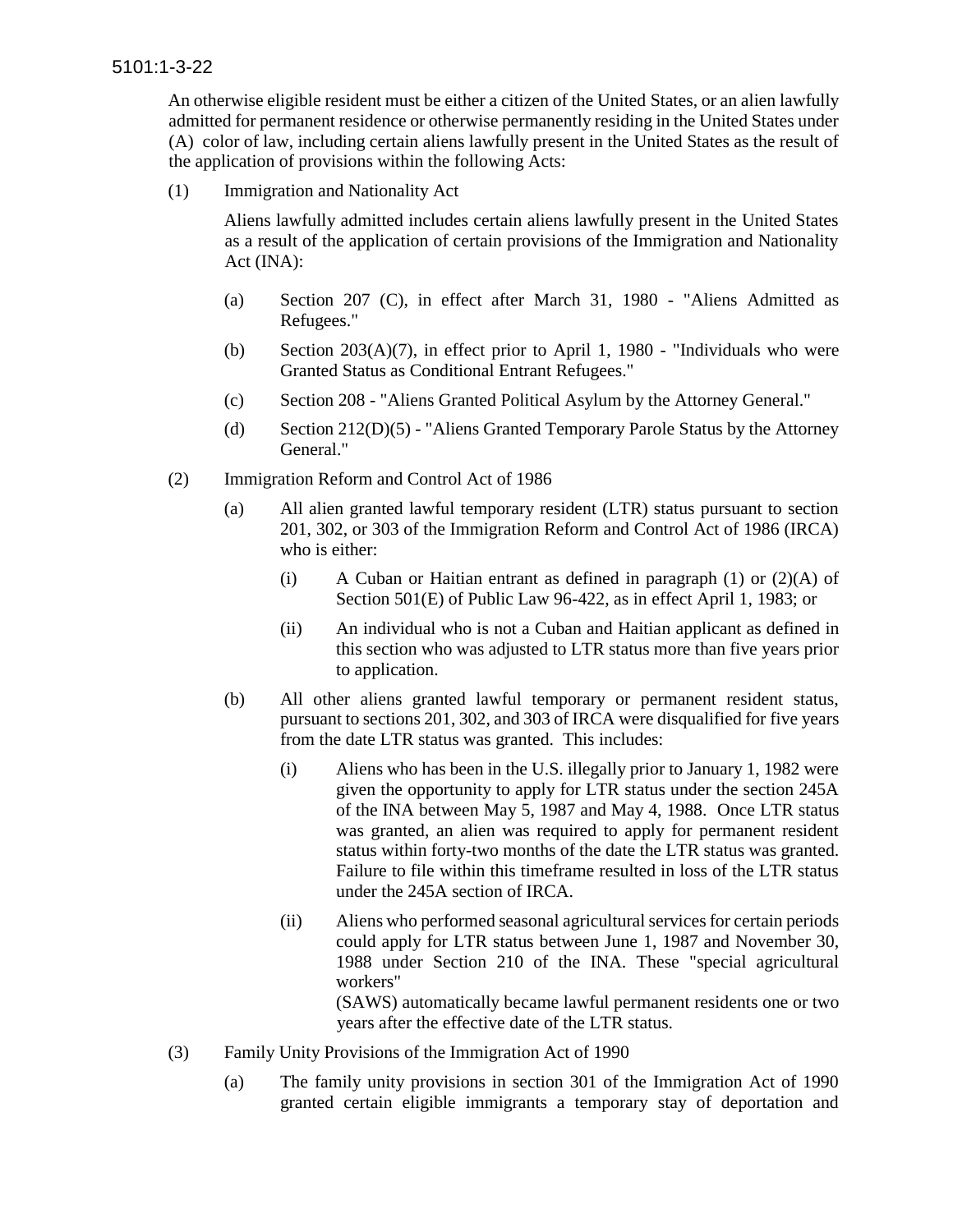authorization to engage in employment in the United States. To quality, the individual had to be: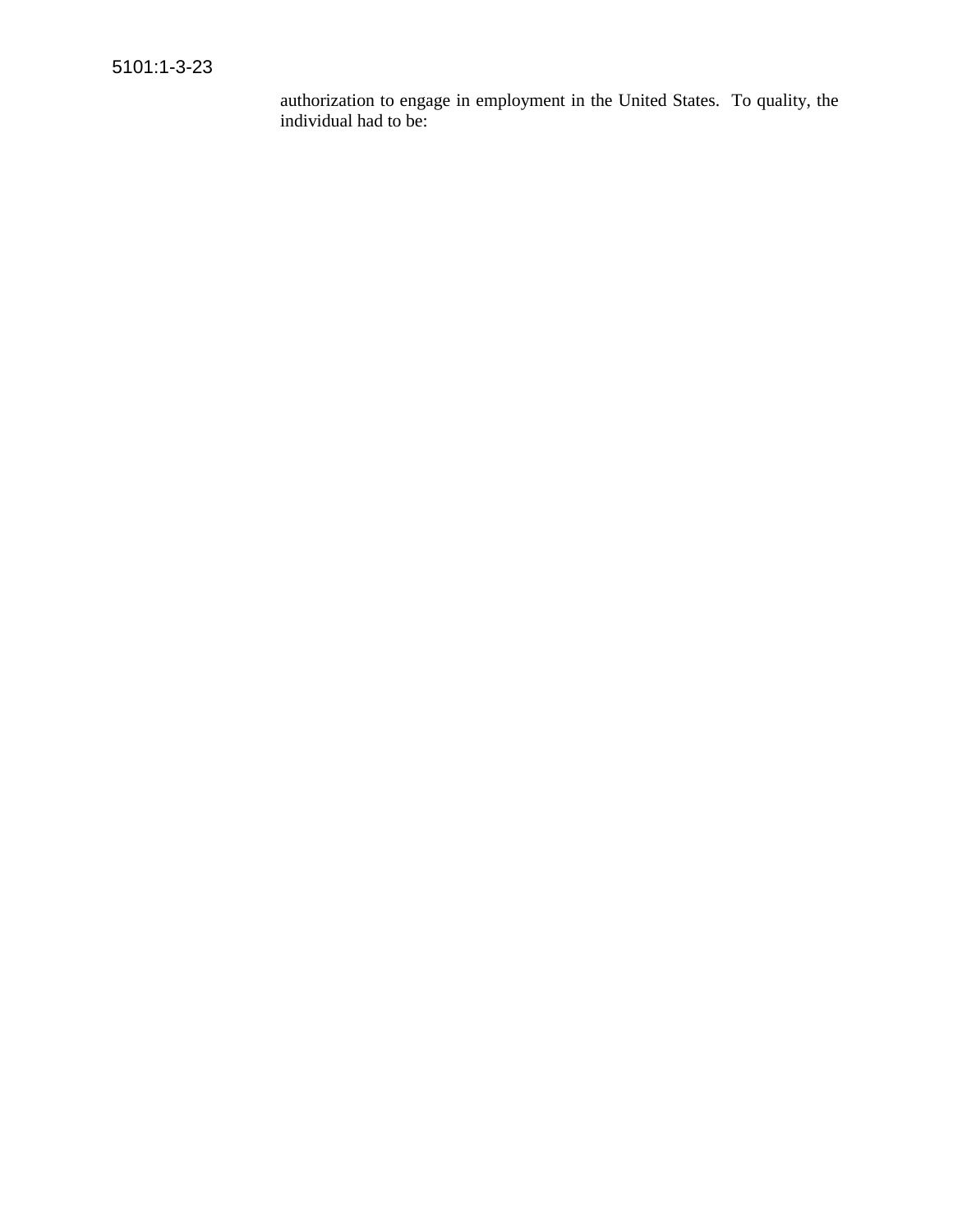# 5101:1-3-23

(A)

(i) An immigrant who is the spouse or unmarried child of an alien legalized in accordance with the provisions of IRCA; and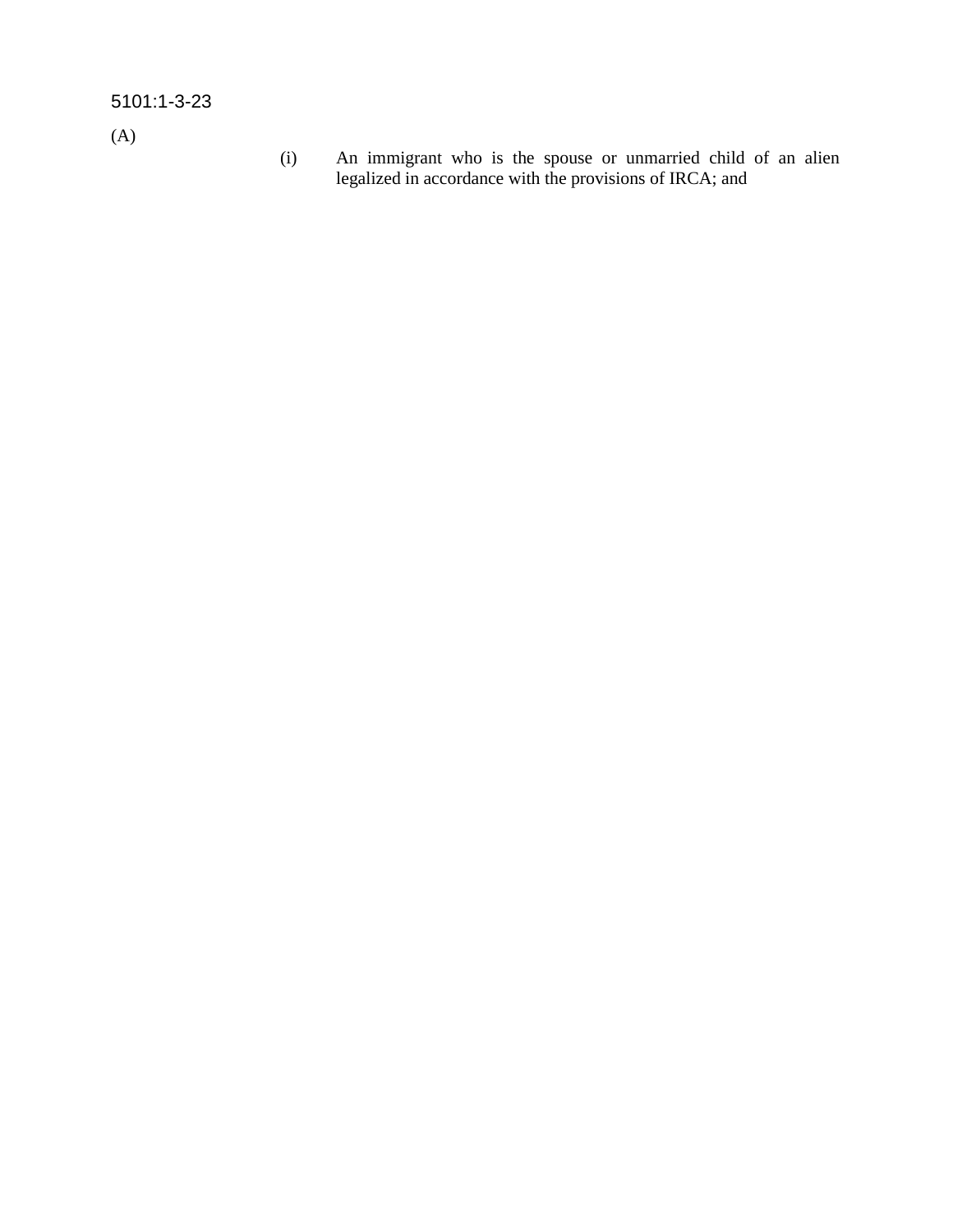- (ii) An immigrant who entered the United States before May 5, 1988, resided in the United States on that date, and not lawfully admitted for permanent residence.
- (b) The family unit provisions provided that these identified individuals are disqualified from receiving ADC in the same manner and for the same period as the legalized alien is ineligible. However, individuals who applied under the family unity provisions and were granted a temporary stay of deportation are considered to be permanently residing in the United States under color or law (PRUCOL) once the five-year ineligibility period has expired.
- (B) In the event that the evidence of alien status is not available, the individual can cite reasons for nonavailability and present convincing evidence.

Cuban or Haitian entrants are considered to be permanently residing in the United States under color of law and meet the citizenship requirement if they have an INS status of "Cuban/Haitian entrant (status pending)."

(C) Reference rule 5101:1-15-05 of the Administrative Code for documentation relating to alien/refugee status.

Effective Date: Oct 30 1995

Certification: Arnold R.Tompkins

Date: Oct 20 1995

Promulgated Under: Revised Code Section 111.15.

Statutory Authority: Revised Code Sections 5107.02 5115.05

Rule Amplifies: Revised Code Sections 5107.02, 5115.05

Prior Effective Dates: 8-1-75, 12-28-79, 6-1-82, 7-1-95, 8-1-95 (Emer.).

5101:1-21-01 ADC: financial need based upon size of assistance group.

The amount of financial assistance to be issued depends upon the number of eligible persons. The basic procedure used in computing the amount of assistance is:

(A) Determine the need according to state standard;

(B) Determine the amount of income to be deducted from the state standard; (C) Authorize

the difference between the need and the amount of income. Effective Date: Oct 30 1995

Certification: Arnold R. Tompkins

Date: Oct 20 1995

Promulgated Under: Revised Code Section 111.15.

Statutory Authority: Revised Code Section 5107.02

Rule Amplifies: Revised Code Section 5107.02

Prior Effective Dates: 1-1-74, 12-31-77, 10-26-78, 5-1-79, 9-21-79,10-1-81, 10-1-84 (Emer.), 12-27-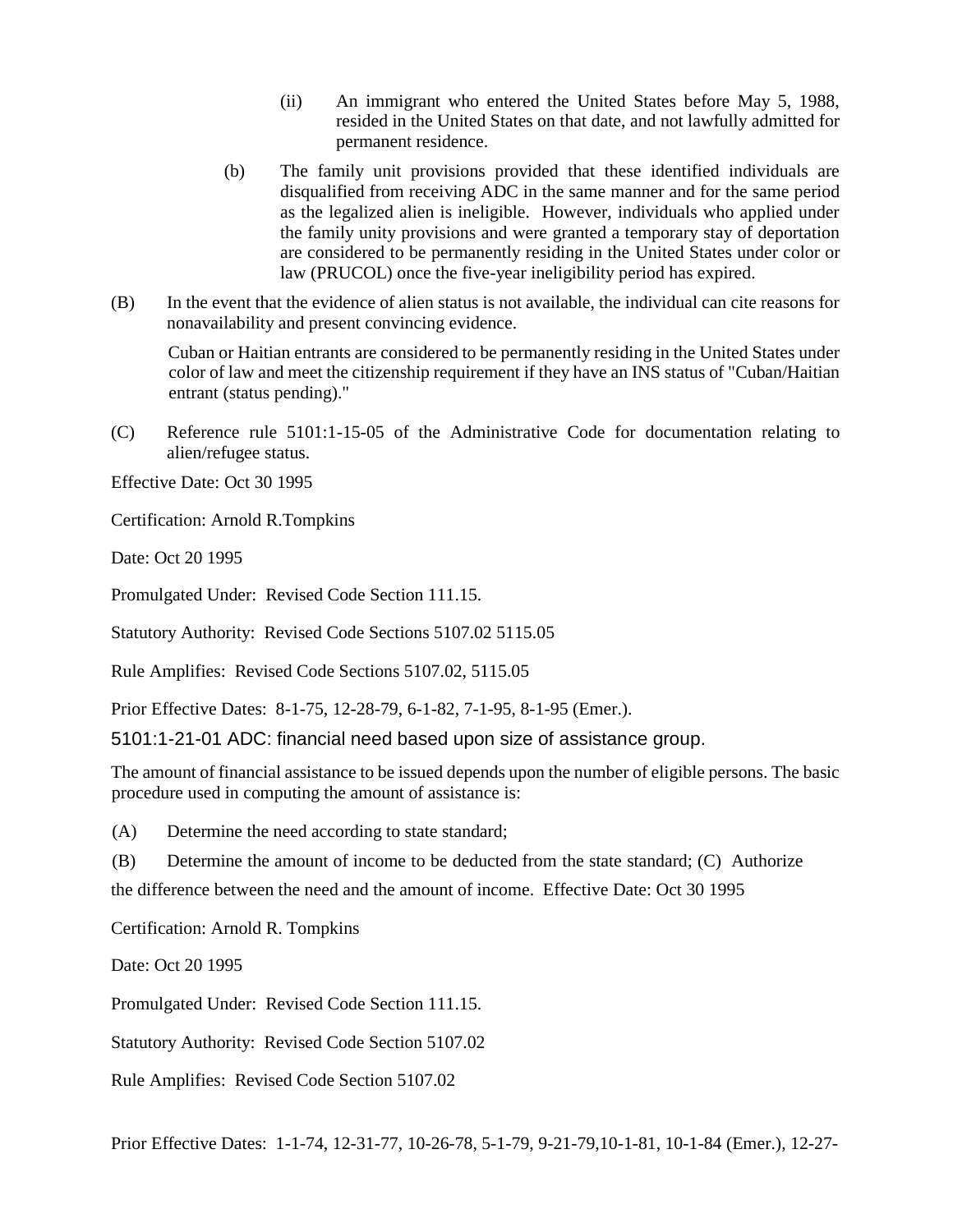84, 10-1-91 (Emer.), 12-20-91, 8-1-95 (Emer.).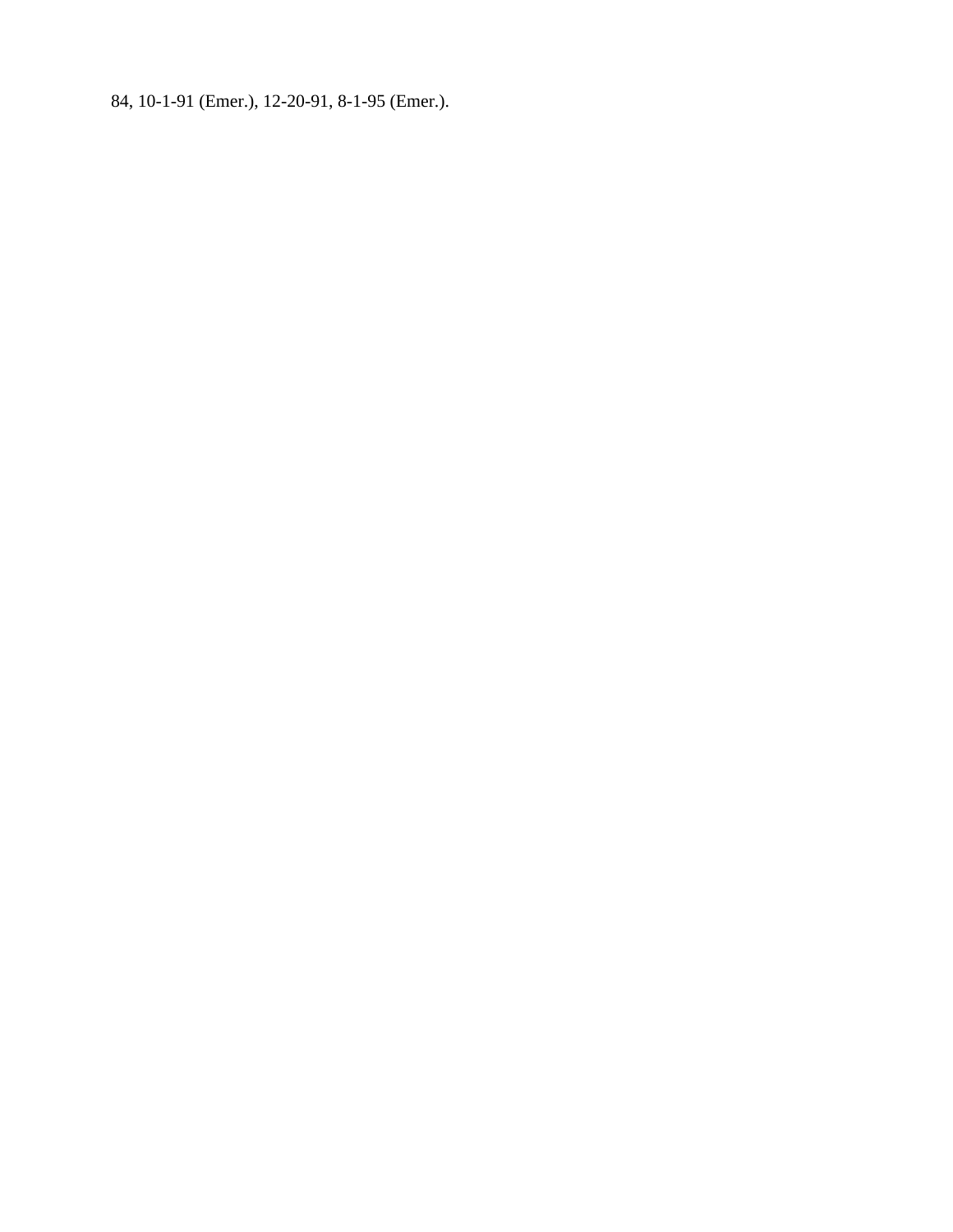# 5101:1-21-011 ADC: standard filing unit.

The ADC standard filing unit (assistance group) shall include the natural or adoptive parent(s) and all minor siblings living with a dependent child who applies for and receives ADC. The standard filing unit (SFU) provision only applies to those individuals residing in the same household. One case shall be established for a standard filing unit.

- (A) Excluded from the standard filing unit are:
	- (1) Parents or children receiving SSI.
	- (2) Aliens who fail to meet the citizenship requirement.
	- (3) Aliens ineligible due to sponsor income.
	- (4) Sanctioned individuals.
	- (5) Individuals ineligible due to the prior receipt of lump-sum payments.
	- (6) Stepbrothers and stepsisters.
	- (7) Effective May 1, 1991, parents or children for whom federal, state or local foster care maintenance payments are being made.
	- (8) Effective May 1, 1991, parents or children for whom federal, state or local adoption assistance payments are being made, as long as the exclusion of the individual in whose behalf the payments are being made, does not result in lower benefits to the ADC assistance group than the benefits that the family would receive if the individual and his income (and resources) were included in the filing unit.
	- (9) Individuals disqualified from the ADC program due to intentional program violation for as long as the disqualification period is applied (i.e., six months, twelve months, or permanently as set forth in Chapter 5101:6-20 of the Administrative Code).
- (B) When the child's own parent is not the caretaker and not in the home and the caretaker is in need, the caretaker (grantee relative) may be included in the standard filing unit.
- (C) A person whose needs are met by either supplemental security income, or federal, state or local foster care maintenance payments is excluded from the standard filing unit and neither the income nor the resources of the SSI recipient or the federal, state or local foster care maintenance payments recipient are considered in determining the family's ADC eligibility.
- (D) A person who does not meet the citizenship requirement is excluded from the standard filing unit. If the individual who does not meet the citizenship requirement is a parent of the children for whom ADC benefits are received, though the individual is excluded from the filing unit, his income, after application of the budgeting methodology set forth in rule 5101:1-23-044 of the Administrative Code, is counted in the determination of eligibility and level of benefits for the remaining assistance group.
- (E) A person who is sanctioned due to his failure to fulfill an eligibility requirement is excluded from the standard filing unit. Effective February 25, 1991, though the individual is excluded from the filing unit, his income, after application of the earned income disregards that are set forth in rule

5101:1-23-033 of the Administrative Code is counted. In addition, if the remaining assistance group subsequently loses ADC cash eligibility due to an increase in hours of or income from employment, or due to the expiration of one of the time limited earned income disregards, the assistance group (excluding the sanctioned individual) is eligible for transitional benefits as set forth in rule 5101:1-39-736 of the Administrative Code.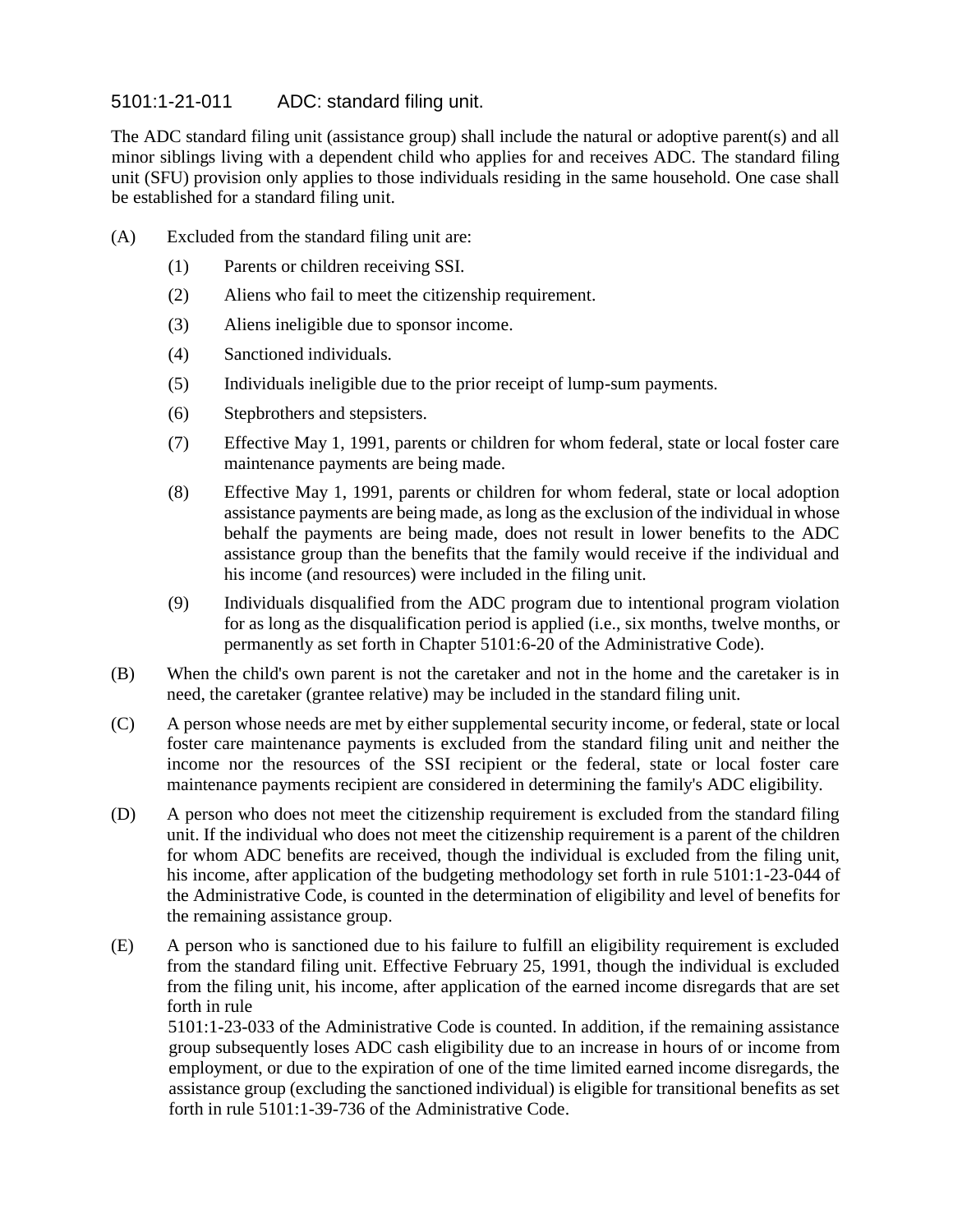(F) An individual who is disqualified for intentional program violation is excluded from the standard filing unit for as long as the disqualification penalty period is applied. Though the individual is excluded from the filing unit, his income, after application of the disregards set

forth in rule 5101:1-23-033 of the Administrative Code is counted. In addition, if the remaining assistance group subsequently loses ADC cash eligibility due to an increase in hours of or income from employment, or due to the expiration of one of the time limited disregards, the assistance group (excluding the sanctioned individual) is eligible for transitional benefits as set forth in rule 5101:1-39-736 of the Administrative Code.

- (G) An additional group required to be part of an assistance group are those individuals who fail to cooperate with an eligibility requirement for which there is no sanction. This group includes those who fail to provide information about a family member required to be included in an assistance group and applicants who fail to comply with an initial eligibility requirement, such as enumeration. Continued eligibility for ADC is dependent upon whether there is enough information to determine continued eligibility. If there is insufficient information available, it is necessary to deny an application or terminate assistance. If sufficient information is available to determine ongoing eligibility, then the CDHS must do so. Though the member is required to be a part of the SFU, his failure to meet an eligibility requirement will make only that individual ineligible for ADC. That person is part of the SFU for purposes of determining eligibility as his resources and income are countable to the SFU, but his needs are not included.
- (H) Effective May 1, 1991, a person for whom federal, state or local foster care maintenance payments are made shall be excluded from the standard filing unit and neither the income nor the resources of the individual are considered in determining the eligibility of the remaining assistance group members.
- (I) Effective May 1, 1991, a person for whom federal, state or local adoption assistance payments are made shall be excluded from the standard filing unit and neither the income nor the resources of the individual are considered in determining the eligibility of the remaining assistance group members, as long as the exclusion of the individual on whose behalf the payments are being made, does not result in lower benefits to the ADC assistance group. If the exclusion of the individual for whom adoption assistance payments are made, results in lower benefits to the ADC assistance group, the individual shall be included in the ADC standard filing unit, and his income and resources shall be included in the determination of eligibility and level of benefits calculations.
- (J) The following steps are used in determining the standard filing unit:
	- (1) The standard filing unit is determined by first deciding for which child(ren) assistance is requested. The child for whom assistance is requested must be considered eligible by meeting the age and deprivation requirements of ADC eligibility. Income is not a factor at this point.
	- (2) Add to the standard filing unit siblings living in the household who also meet the age (as set forth in rule 5101:1-3-02 of the Administrative Code) and one or more of the deprivation requirements (as set forth in rule 5101:1-3-011 of the Administrative Code). "Sibling" means any and all blood-related or adoptive brothers and sisters who are not specifically excluded. Income is not a factor at this point.
	- (3) Add to the standard filing unit the parent(s) living in the household who are not specifically excluded. A parent must not be added to the standard filing unit unless his/her child(ren) meets the age and deprivation requirements. "Parents" mean any and all natural and adoptive parents who live in the household and are not specifically excluded. When the child resides with someone other than the natural or adoptive parents, and the caretaker (i.e., grandparent, grantee relative) requests to be part of the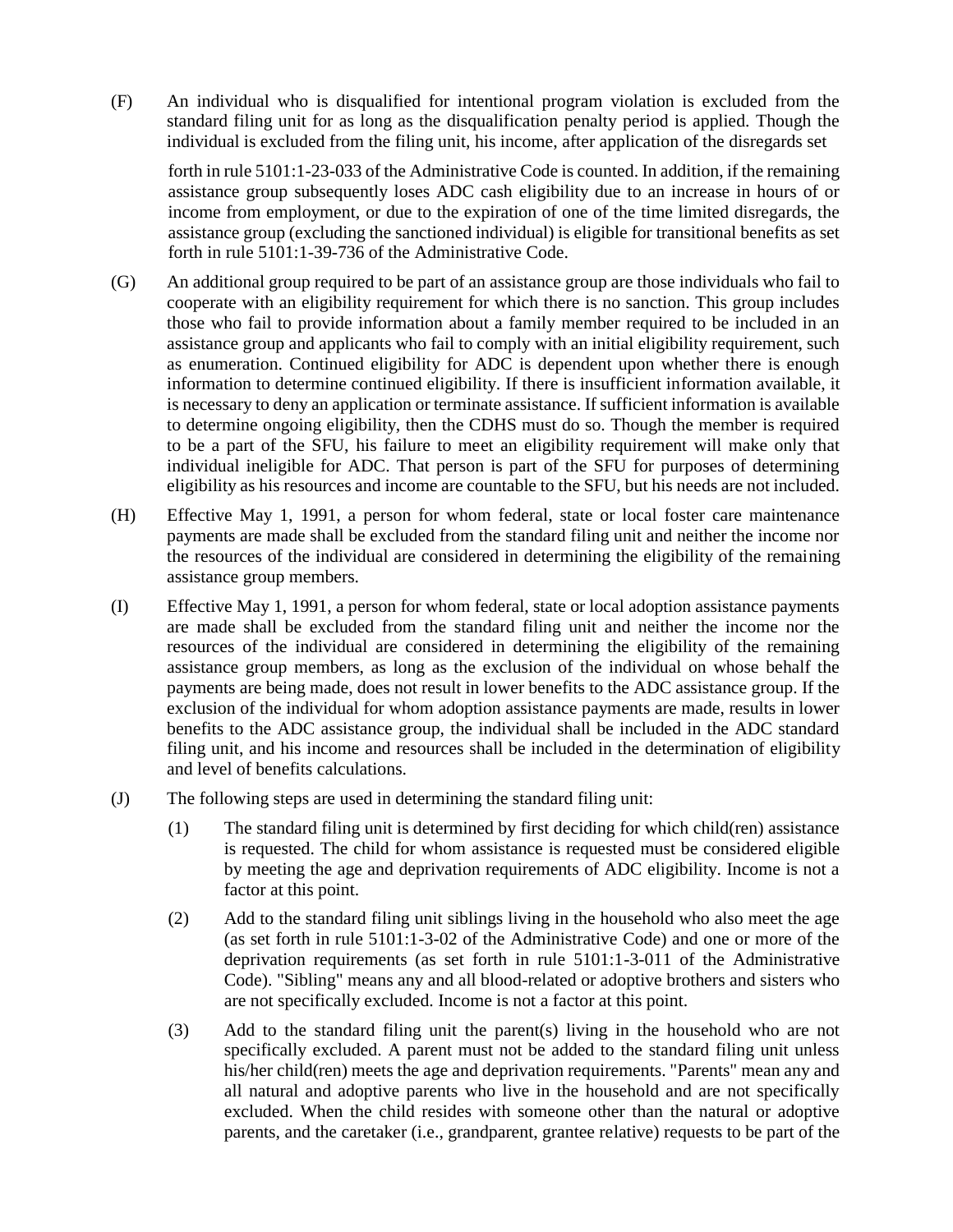assistance group, add to the filing unit the caretaker in need. Income is not a factor at this point.

- (4) This group is considered to be the standard filing unit or the assistance group. If a person or persons are required to be in more than one standard filing unit within the same household, then the standard filing units must be combined.
- (5) ADC eligibility is determined for the standard filing unit as a whole. The income and resources (unless exempt or disregarded through policies set forth in rules promulgated under 5101:1 of the Administrative Code) of all people included in the assistance unit are used in determining eligibility for ADC and the amount of the ADC assistance payment.

Effective Date: Sep 01 1994

Certification: Arnold R.Tompkins

Date: Aug 22 1994

Promulgated Under: Revised Code Section 111.15.

Statutory Authority: Revised Code Section 5107.02

Prior Effective Dates: 1-1-74, 12-31-77, 10-26-78, 5-1-79, 9-21-79,10-1-81, 10-1-84 (Emer.), 12- 2784, 8-1-86 (Emer.), 10-3-86, 10-1-89 (Emer.), 12-16-89, 7-12-91 (Emer.), 9-22-91, 9-1-93.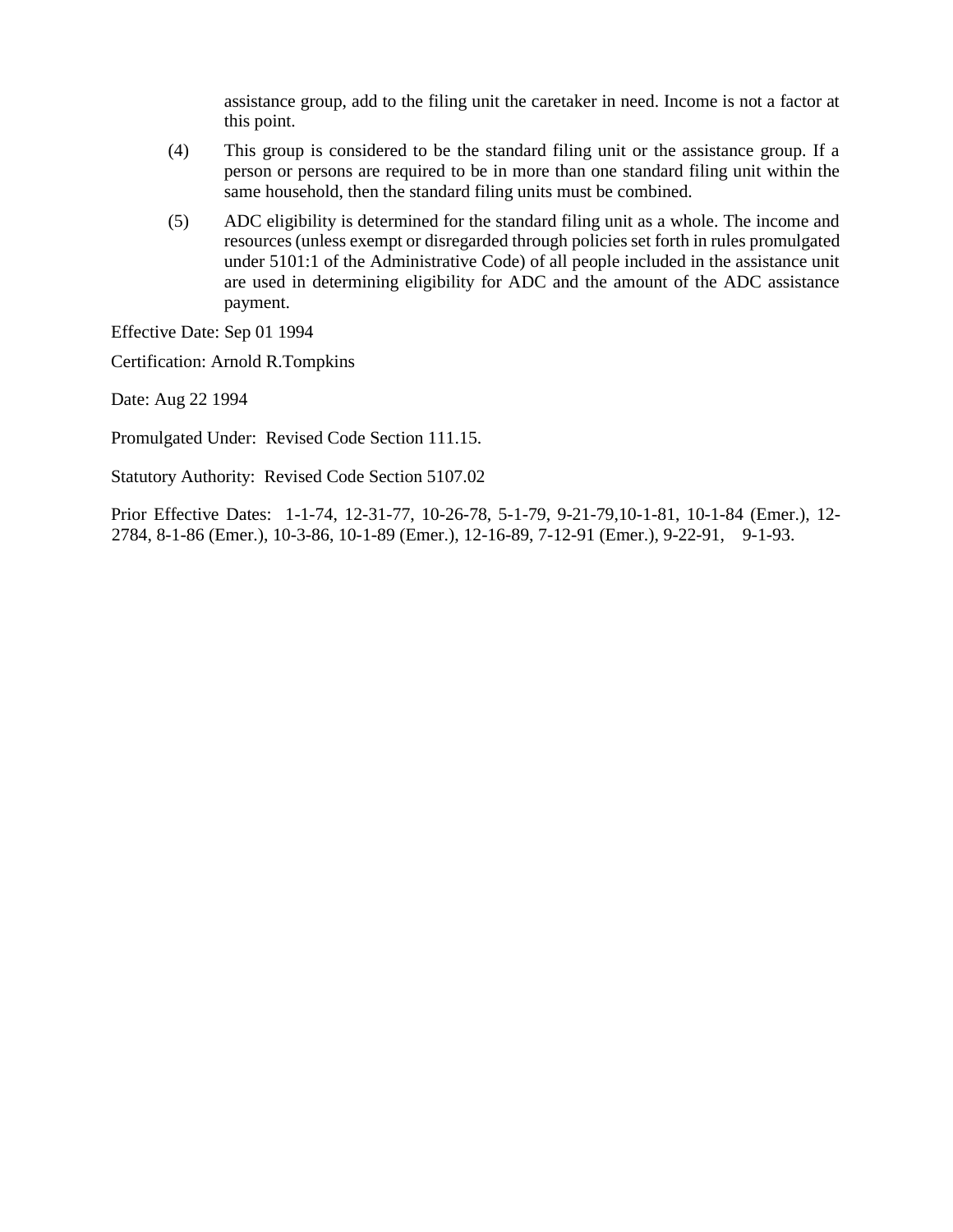## 5101:1-21-013 ADC: establishing the assistance group.

- (A) When the deprivation factor is incapacity as set forth in rule  $5101:1-3-14$  of the Administrative Code or unemployment as set forth in rules 5101:1-3-15 to 5101:1-3-155 of the Administrative Code, of either parent, both parents and all eligible children will be included in one assistance group. All income which is not considered to be exempt will be deducted from the ADC uniform payment standard to determine the money payment.
- (B) When otherwise eligible children are living with a parent and a stepparent, the parent must be included in the assistance group. The income of the stepparent must be considered in determining the eligibility of the assistance group. The stepparent shall not be included in the assistance group with the parent and the dependent children. If the stepparent becomes unemployed or incapacitated and in need of assistance, ADC-U or ADC-I is not available unless the stepparent and the parent have a common child.
- (C) When the grantee relative requests assistance for himself and the eligible children, his need must be verified and his resources counted in the same manner as the children's own parent. If the grantee relative's own resources or prorated share of resources owned with a nonrecipient individual (such as a spouse) exceed the ADC resource limit, the grantee relative shall not be eligible to be included in the assistance group.
- (D) When the grantee relative has a spouse, the income of that spouse must be evaluated to determine the spouse's ability to support the grantee relative. If the countable income is sufficient to meet the need of the grantee relative, the grantee relative shall not be eligible to be included in the assistance group. If the countable income is not sufficient to meet the need of the grantee relative, the grantee relative may be included in the ADC assistance group and no portion of the spouse's income is deducted from the payment standard for the assistance group.
- (E) The grantee relative's need is the difference between the ADC grant amount including and excluding the grantee relative. The amount of the spouse's income considered available to meet the grantee relative's need is determined by doing a one hundred per cent need budget for the spouse and all of his other legal dependents.
- (F) If the grantee relative's spouse is in need, the spouse cannot be included in the ADC assistance group. However, if the grantee relative's spouse is in need and the grantee relative and the spouse have a common child, ADC eligibility for the additional assistance group shall be determined separately and independent of the assistance group containing the already eligible children (whose parents are absent). Effective Date: Sep 01 1993

Certification: Arnold R.Tompkins

Date: Aug 20 1993

Promulgated Under: Revised Code Section 111.15.

Statutory Authority: Revised Code Section 5107.02

Prior Effective Dates: 1-1-74, 12-31-77, 10-26-78, 5-1-79, 9-21-79,10-1-81, 10-1-84 (Emer.), 12- 2784, 7-1-88 (Emer.), 9-25-88, 10-1-90.

5101:1-21-014 ADC: children residing with minor parent.

(A) A minor caretaker living on her own with her eligible child shall be included as part of the ADC assistance group. If the age of the minor parent raises a question concerning the ability to manage the money payment, a protective payee may be necessary.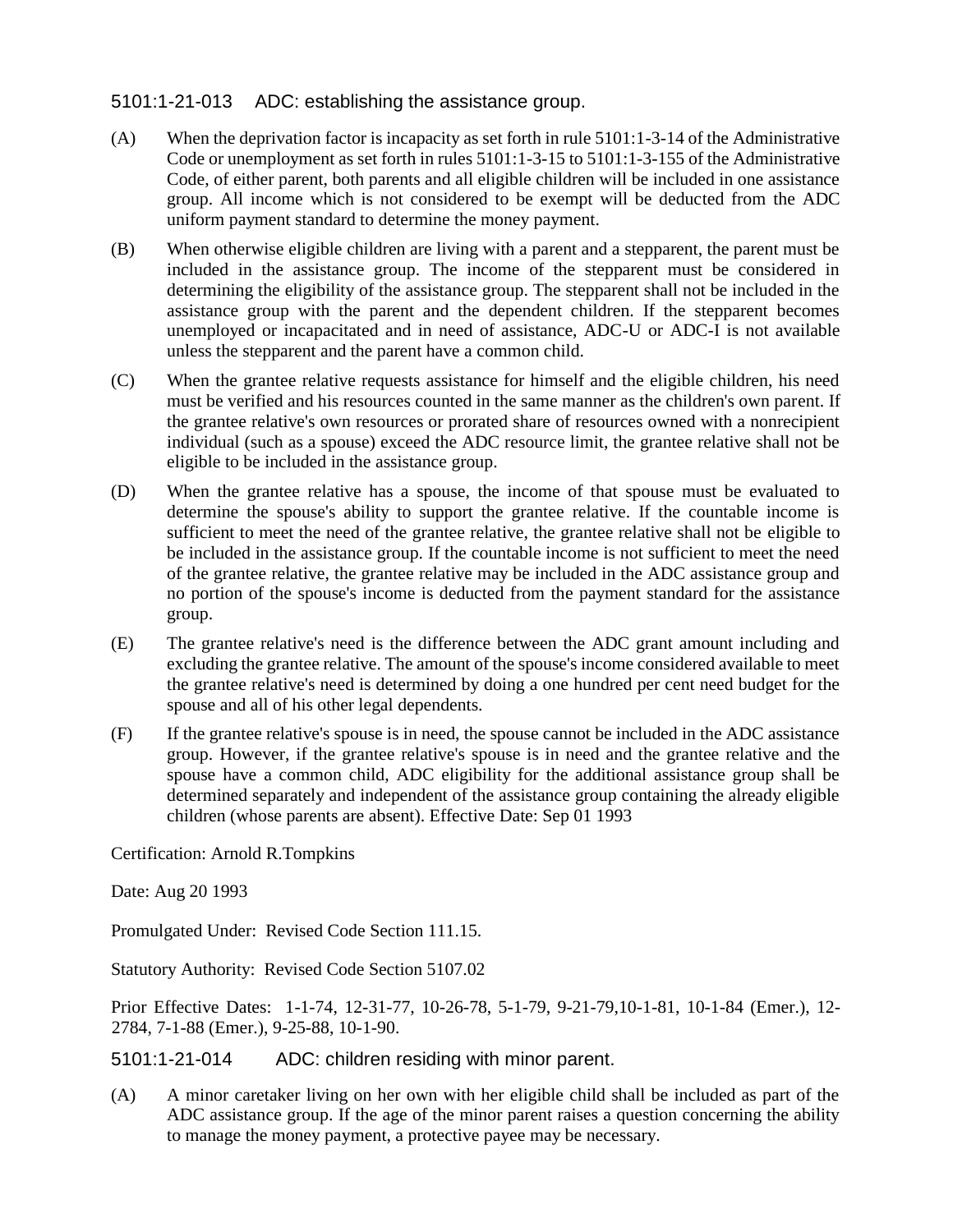- (B) When a minor caretaker and her eligible child reside with the minor caretaker's parents who are an ADC assistance group, there shall be one ADC assistance group. The assistance group shall consist of the eligible child, minor caretaker, and parents and dependent siblings of the minor caretaker.
- (C) When a minor caretaker and her eligible child reside with the minor caretaker's parents who are self-sufficient, the income of the minor caretaker's parents is counted as available when determining eligibility for the assistance group. The method used to allocate the income is set forth in rule 5101:1-23-042 of the Administrative Code.

Effective Date: Sep 25 1988

Certification: Patricia Barry

Date: Sep 15 1988

Promulgated Under: Revised Code Section 111.15.

Statutory Authority: Revised Code Section 5107.02 and 5113.04.

Prior Effective Dates: 1-1-74, 12-31-77, 10-26-78, 5-1-79, 9-21-79,10-1-81, 10-1-84 (Emer.), 12-27- 84, 7-1-88 (Emer.).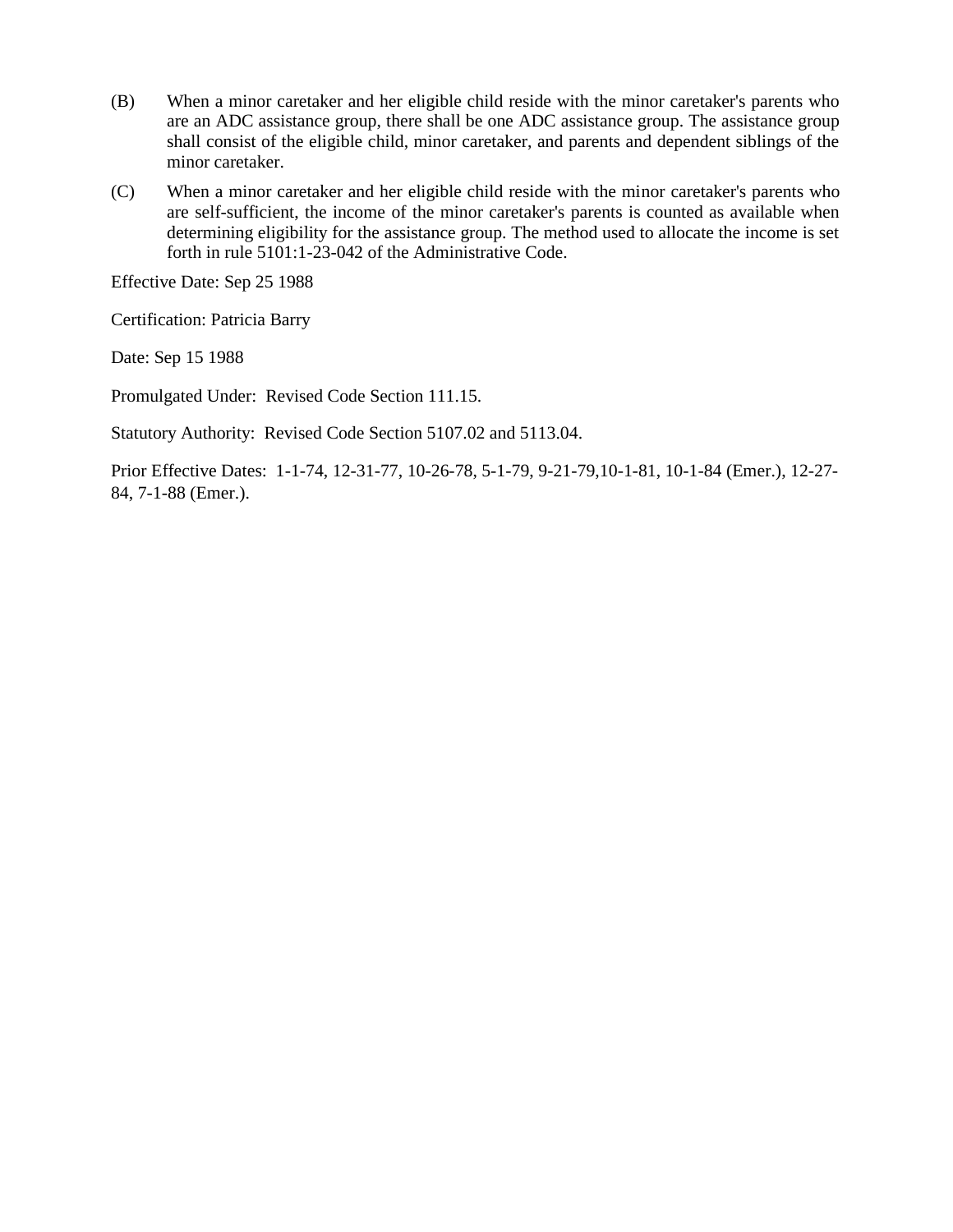5101:1-21-015 ADC: cases with SSI income and situations in which a child receiving federal, state, or local foster care maintenance payments, or federal, state, or local adoption assistance payments is placed with a specified relative.

- (A) When an eligible child is living with his own parent or a grantee relative who is an SSI, recipient, the ADC assistance group shall only include the eligible children. The medicaid eligibility for the parent or grantee relative shall be established by a separate application and be determined based on the medicaid requirements. The parent, if determined eligible for medicaid, shall have a separate medicaid assistance group record.
	- (1) The income and resources of an SSI recipient are excluded when determining ADC eligibility for the child.
	- (2) An SSI recipient shall have the choice of receiving ADC, if eligible, or continuing to receive SSI, but may not receive both at the same time.
- (B) When one or more of the dependent children who would be required assistance group members are receiving SSI benefits, or, effective February 28, 1994, federal, state, or local foster care maintenance payments, or federal, state, or local adoption assistance payments, they are determined to be "needy" for the purposes of making the ADC assistance group eligible because SSI, foster care maintenance, and adoption assistance are means-tested programs. The determination of the assistance payment is based on the need of all of the other eligible individuals in the assistance group, taking into consideration their income and resources. (The income and resources of the SSI recipient or, effective February 28, 1994, the child for whom federal, state or local foster care maintenance payments, or federal, state, or local adoption assistance payments are made are not counted in determining the eligibility of the assistance group.) In some cases, the only other eligible individual whose needs are to be met may be the caretaker relative. In such instances, the ADC payment would be for the caretaker only. Effective Date: Sep 01 1995

Certification: Arnold R.Tompkins

Date: Aug 22 1995

Promulgated Under: Revised Code Section 111.15.

Statutory Authority: Revised Code Section 5107.02.

Prior Effective Dates: 1-1-74, 12-31-77, 10-26-78, 5-1-79, 9-21-79,10-1-81, 10-1-84 (Emer.), 12- 2784, 7-1-88 (Emer.), 9-25-88, 9-1-94.

5101:1-21-016 ADC: persons excluded from the assistance group.

Some persons are automatically excluded from being in the assistance group. Exclusions are of three types:

- (A) A basic eligibility requirement, outlined in Chapters 5101:1-3 to 5101:1-19 of the Administrative Code, is not met. Each assistance group member must meet all requirements of a program to be eligible for financial assistance.
- (B) An eligibility factor affecting the individual rather than the assistance group is not met and results in the individual's needs being excluded such as:
	- (1) An individual required to register under rule 5101:1-3-08 of the Administrative Code and who refuses without good cause.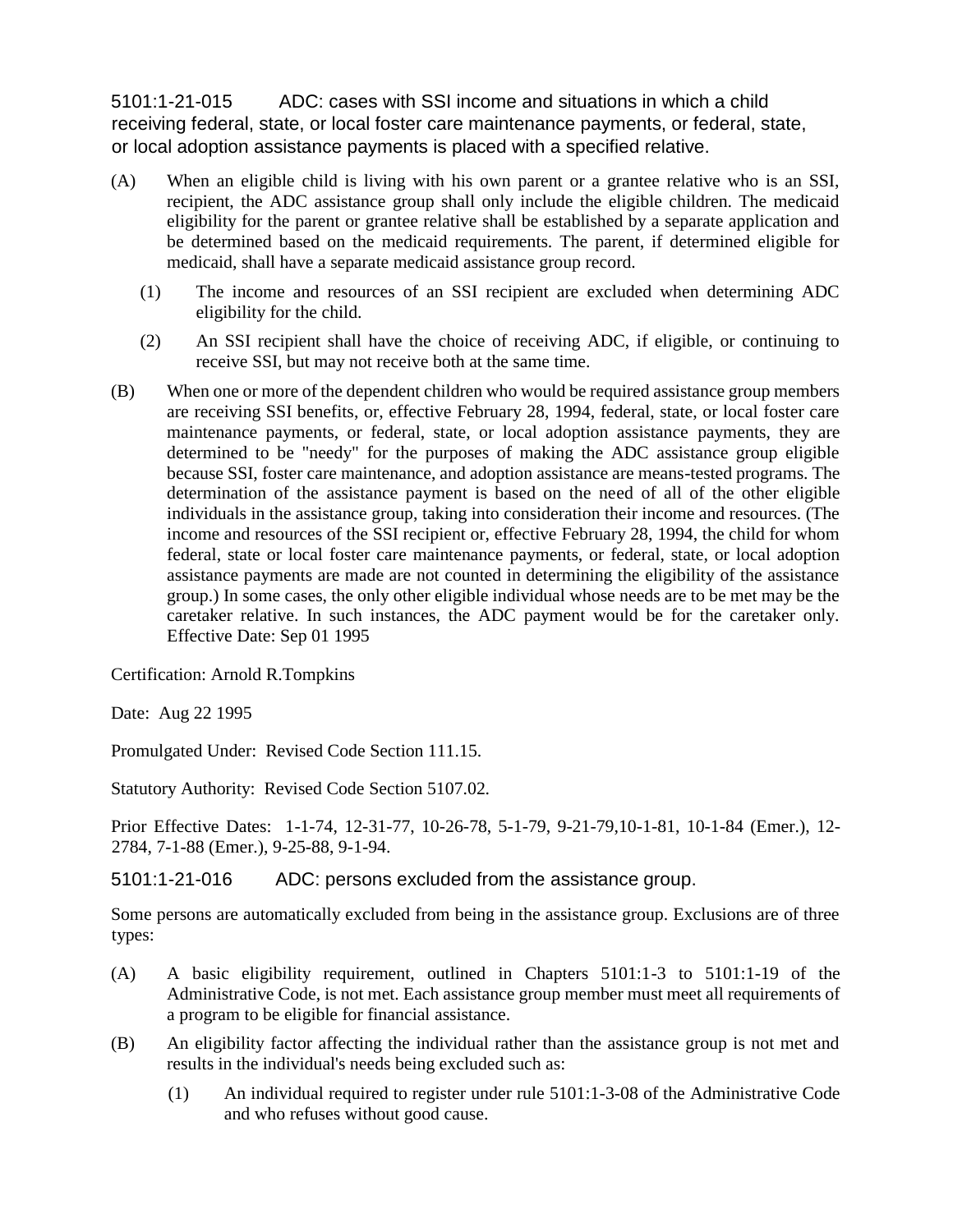- (2) An individual required to participate in the registration process (e.g., OBES appraisal interviews), work relief project, or JOBS assignments and who refuses without good cause.
- (3) An individual who refuses to furnish/apply for a social security number, to assign support rights, to cooperate in securing support.
- (4) An individual is disqualified from the ADC program due to an intentional program violation as set forth in Chapter 5101:6-20 of the Administrative Code.
- (5) In any of the situations set forth in paragraphs  $(B)(1)$  to  $(B)(4)$  of this rule, though the individual who fails without good cause to meet an eligibility requirement is excluded from the filing unit, his income, less the applicable earned income disregards set forth in rule 5101:1-23-033 of the Administrative Code, are counted in the determination of eligibility and level of benefits for the remaining assistance group members.
- (6) An individual does not meet the citizenship requirement. If the individual who does not meet the citizenship requirement is a parent, his income is countable toward the needs of the remaining assistance group members, after application of the income disregards set forth in rule 5101:1-23-044 of the Administrative Code.
- (7) The father of a pregnant woman's unborn child and who is living with the pregnant woman who has no other children eligible for ADC, is not eligible for ADC cash assistance or ADC-related medicaid until the child is born. Deprivation must be met for the assistance group which shall consist of all individuals who would be required to be in the assistance group when the child is born, and must be based on unemployment of a parent or incapacity of a parent. The income and resources of all individuals who would be required to be in the assistance group when the child is born must be considered in determining the pregnant woman's ADC cash eligibility as set forth in rule 5101:1-26-06 of the Administrative Code.
- (C) The receipt of certain types of income causes an individual to be excluded.
	- (1) Receipt of earnings as a result of full-time employment (one hundred hours per month) by the qualifying parent, regardless of the budget deficit, renders the entire assistance group ineligible where the deprivation factor was unemployment of the qualifying parent (ADC-U).
	- (2) A parent's OASDI income must be pooled unless he is an SSI recipient.
	- (3) Receipt of income based upon need, e.g., supplemental security income. An ADC assistance group member may choose between benefits from the ADC or SSI program. A person whose needs are met by supplemental security income, or, effective February 28,

1994, federal, state or local foster care maintenance payments, or federal, state or local adoption assistance payments is to be excluded from the assistance group and neither his income nor his resources are considered in determining the assistance group's ADC eligibility.

- (4) Effective May 1, 1991, receipt of federal, state or local foster care maintenance payments requires the exclusion of the individual for whom the payment is made.
- (5) Effective May 1, 1991, receipt of federal, state or local adoption assistance payments requires the exclusion of the individual for whom the payment is made, unless excluding the individual and his income will result in lower benefits to the family than the benefits that the assistance group would receive if the individual and his income were included in the assistance group. If excluding the individual (and his income) would result in lower benefits to the family than the benefits that the assistance group would receive if the individual and his income were included in the assistance group,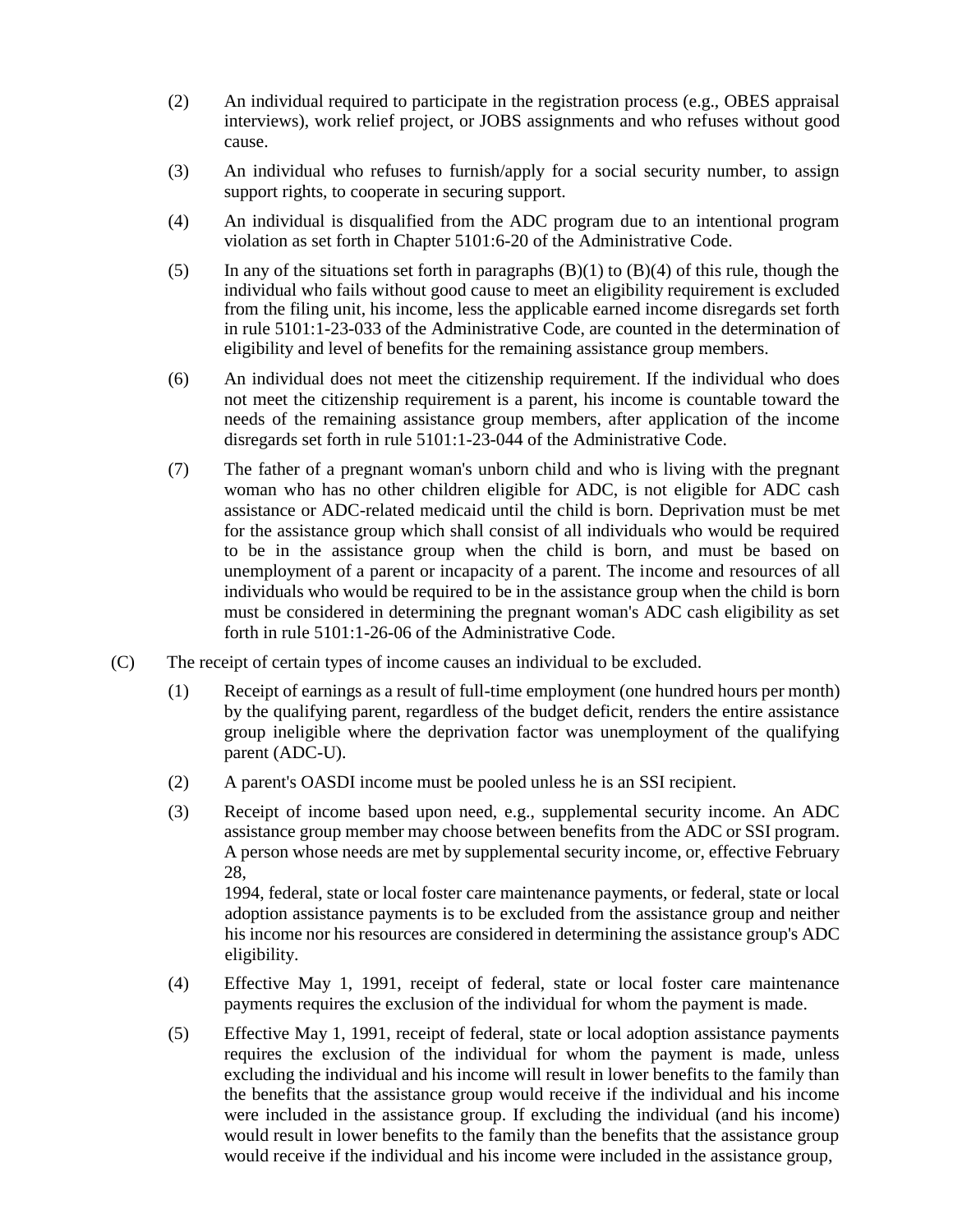then the individual, for whom the adoption assistance payment is made, and his income shall be included in the filing unit. Effective Date: Sep 01 1995

Certification: Arnold R.Tompkins

Date: Aug 22 1995

Promulgated Under: Revised Code Section 111.15.

Statutory Authority: Revised Code Sections 5107.03, 5107.05.

Prior Effective Dates: 8-1-75, 5-14-77, 10-26-78, 5-1-79, 9-21-79,10-1-81, 12-10-82, 12-29-82, 1- 1383,

10-1-84 (Emer.), 12-27-84, 8-1-86 (Emer.), 10-3-86, 1-1-89 (Emer.), 4-1-89, 7-12-91 (Emer.), 9- 2291, 9-1-94.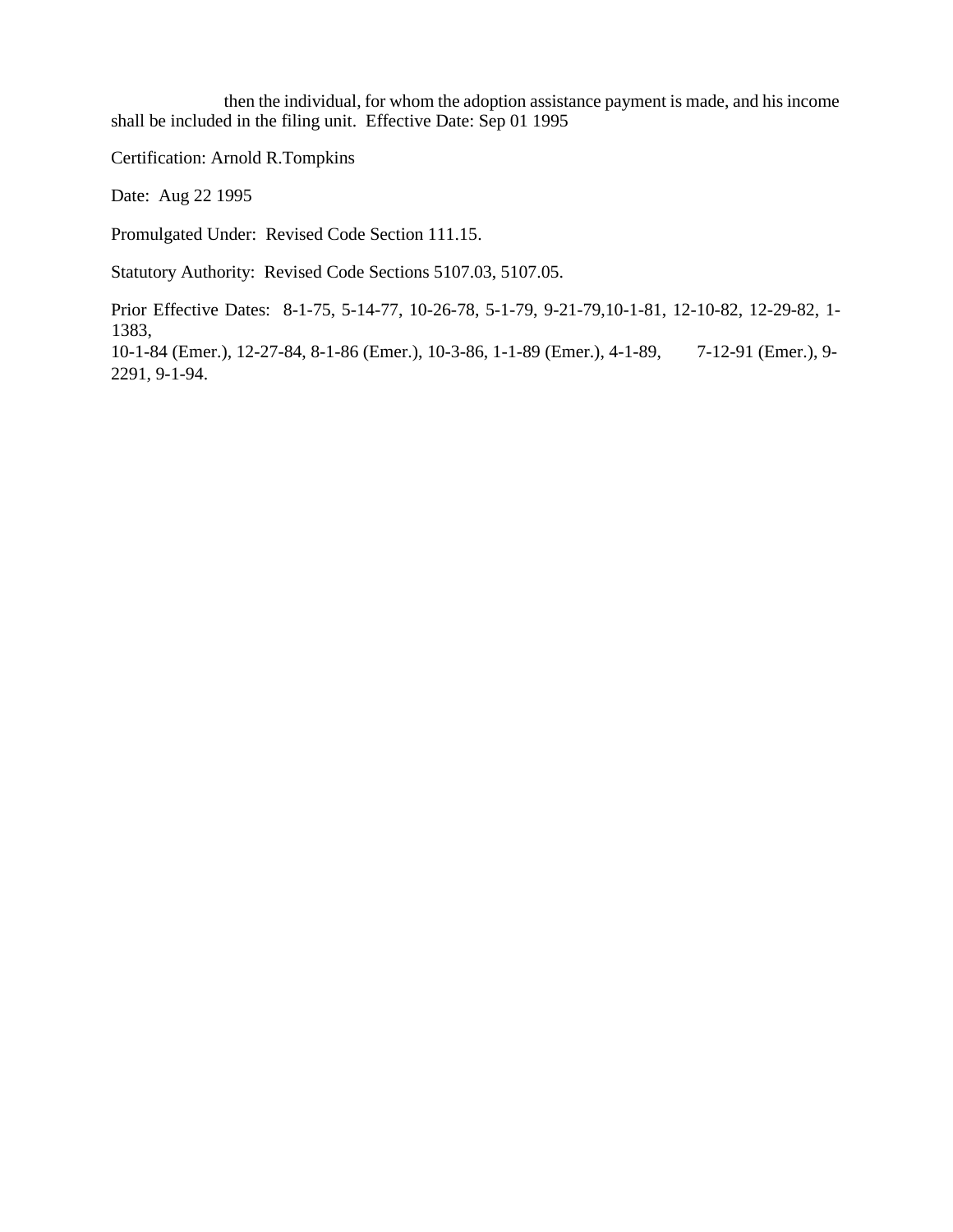### 5101:1-21-017 ADC: assistance group composition.

- (A) The assistance group shall be designated to be ADC-R if all of the children included in the assistance group meet the deprivation factor of absence of one or both of the legal parents (as set forth in rule 5101:1-3-012 of the Administrative Code) including the absence of one or both parents due to death. When there are children, each eligible for ADC but with different deprivation reasons, but at least one child's only deprivation reason is unemployment of a parent, (as set forth in rule 5101:1-3-15 of the Administrative Code) and there is at least one common child of the parents, the ADC-U assistance group shall include all eligible persons and shall be designated as an ADC-U assistance group. If the assistance group becomes ineligible for one category of ADC (ADC-R, ADC-I or ADC-U), eligibility for other categories must be explored for the assistance group in accordance with the provisions set forth in rule 5101:1-21-011 of the Administrative Code. If there are no common children and each adult has children, there shall be two ADC-R cases, even if the parent of some of the children is unemployed.
- (B) Additionally, when there are children who meet both the deprivation factors of unemployment and incapacity, the assistance group shall be designated as an ADC-U assistance group in order to preserve ADC-U work history. If the principal wage earning parent is also temporarily incapacitated, the principal wage earning parent can be excused from JOBS participation (in accordance with rules set forth in Chapter 5101:1-47 of the Administrative Code) during the period for which the principal wage earner is temporarily incapacitated. Also, in order to preserve the ADC-U work history in an ADC-U assistance group when a JOBS sanction is imposed on the principal earner or spouse, the assistance group will continue to be designated as ADC-U despite the imposition of the sanction. The exception to this policy occurs when one of the parents in a two-parent family is receiving SSI benefits. In these situations, an ADC-U assistance group will not be created, an ADC-I assistance group will be created instead.
- (C) When eligible children live with both parents in the home, the deprivation factor will be incapacity or unemployment of either parent. Both parents and all eligible children will be included in one assistance group. All income which is not considered to be exempt will be deducted from the ADC uniform need standard to determine the money payment.
- (D) When otherwise eligible children are living with a parent and a stepparent, the parent must be included in the standard filing unit. The income of the stepparent must be considered in determining the eligibility of the assistance group. The stepparent shall not be included in the standard filing unit with the parent and the dependent children unless the parent considers the stepparent to be an essential person. If the stepparent becomes unemployed or incapacitated and in need of assistance, ADC-U or ADC-I is not available unless the stepparent and the parent have a common child.
- (E) When the grantee relative requests assistance for himself and the eligible children, his need must be verified and his resources counted in the same manner as the child's own parent. If the grantee relative's own resources, or prorated share of resources owned jointly with a nonrecipient individual (such as a spouse) exceed the ADC resource limit, the grantee relative shall not be eligible to be included in the assistance group. When the grantee relative has a spouse, the income and resources of that spouse must be evaluated to determine the spouse's ability to support the grantee relative. If the countable income is not sufficient to meet the need of the grantee relative, the grantee relative may be included in the ADC assistance group and no portion of the spouse's income is deducted from the need allowance of the assistance group. The grantee relative's need is the difference between the ADC grant amount including and excluding the grantee relative. The amount of the spouse's income considered available to meet the grantee relative's need is determined by doing a one hundred per cent need budget for the spouse and all his other legal dependents. If the spouse of the grantee relative is in need, he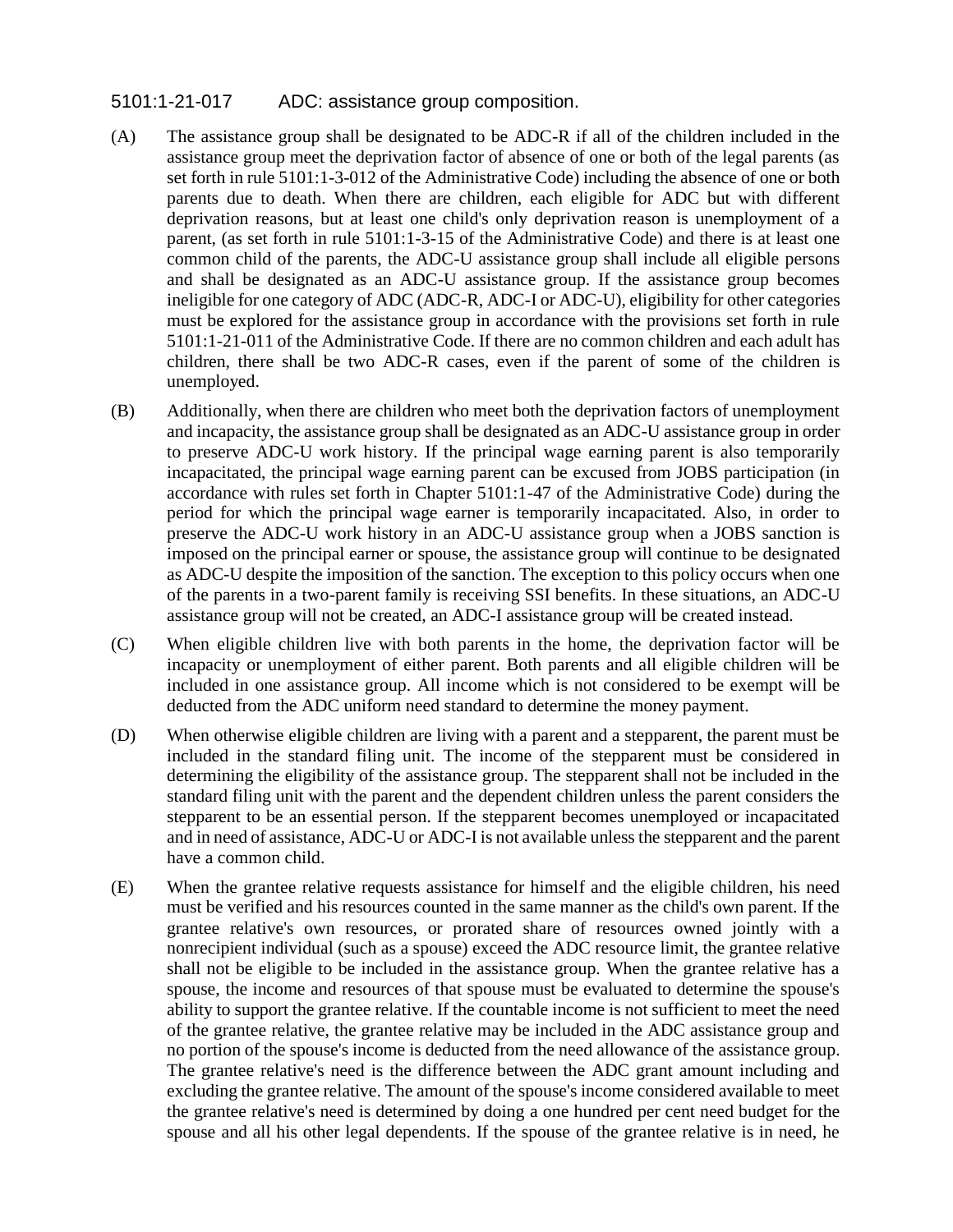cannot be included in the standard filing unit unless the spouse and grantee relative have common children. Effective Date: May 30 1996

Certification: Arnold R.Tompkins

Date: May 17 1996

Promulgated Under: Revised Code Section 111.15.

Statutory Authority: Revised Code Section 5107.02.

Rule Amplifies: Revised Code Section 5107.02

Prior Effective Dates: 1-1-74, 12-31-77, 10-26-78, 5-1-79, 9-21-79,10-1-81, 10-1-84 (Emer.), 12-27- 84, 1-1-85 (Emer.), 4-1-85, 8-1-86 (Emer.), 10-31-86, 9-1-93, 3-1-96 (Emer.).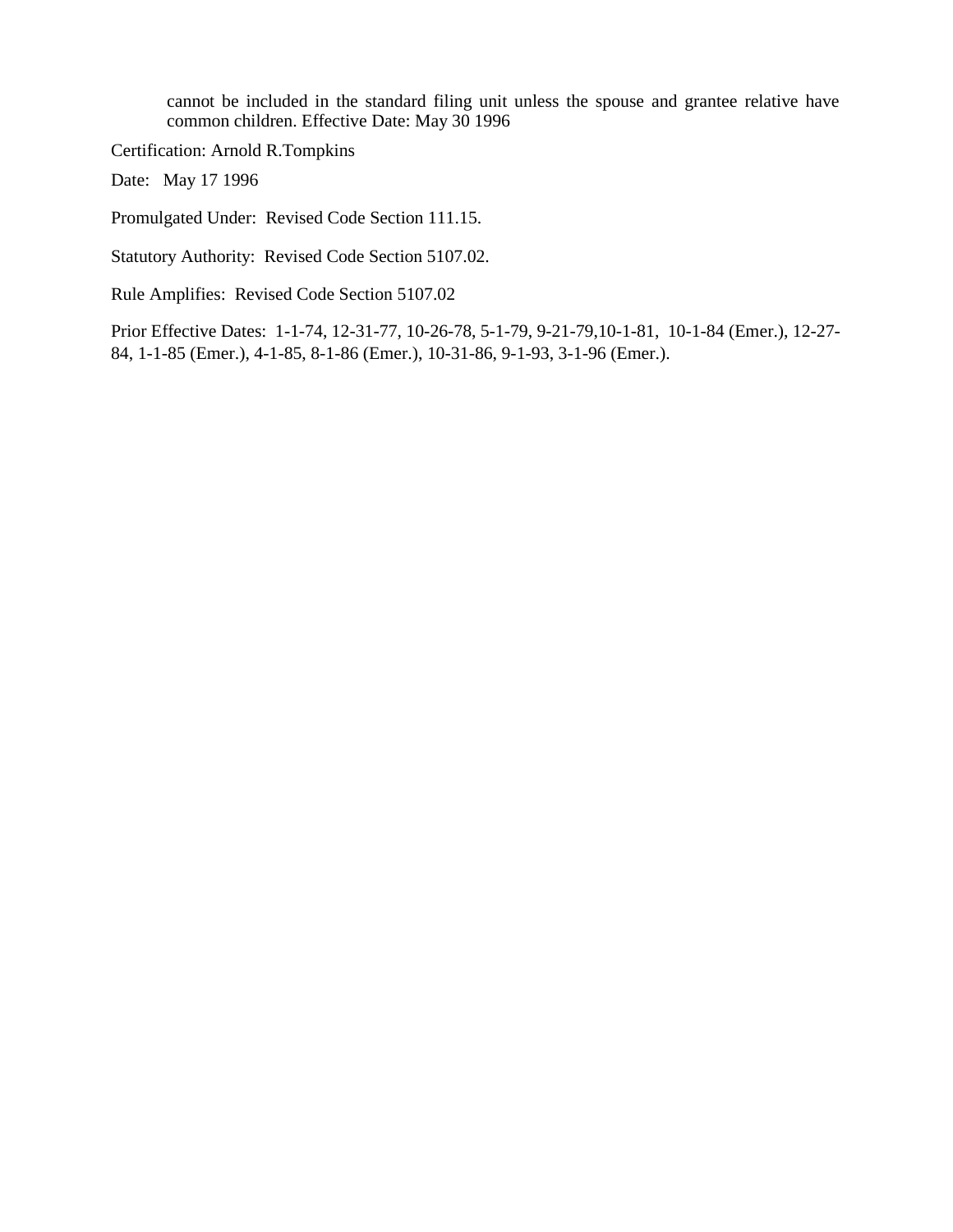### 5101:1-21-02 ADC: individuals included in the assistance group.

- (A) The assistance group consists of those individuals eligible to be included in the computation of the maximum amount of financial assistance that can be issued to meet the minimum requirements for food, clothing and shelter.
	- (1) The amount varies according to the number of individuals eligible to be included.
	- (2) To be included in the assistance group, the individuals must meet the eligibility criteria set forth in Chapters 5101:1-3 to 5101:1-19 of the Administrative Code and have income/resources less than the need standard.
- (B) There are two groups of individuals who may be included in the assistance group:
	- (1) An individual under eighteen or an eighteen-year-old meeting the requirements of paragraph (B)(1) of rule 5101:1-3-02 of the Administrative Code who is not in foster care must be living with at least one of the relatives specified in the following paragraph in a place of residence maintained as his or their home and must not have his needs met by another source of financial assistance (e.g., supplemental security income).
		- (a) The term "relative" is limited to the following:
			- (i) Father, mother, grandfather, grandmother, brother, sister, stepfather, stepmother, stepbrother, stepsister, uncle, aunt, nephew, niece, half brother, half sister, first cousin, or anyone of preceding generation denoted by prefix of grand, great, or great-great. "Paternal relatives of a child born out of wedlock" are relatives for public assistance purposes provided that the father meets one of the definitions of parent in paragraph (A)(4) of rule 5101:1-3-04 of the Administrative Code;
			- (ii) Any individual who legally adopted the child or adopted the child's parent, or the natural children or other adopted children of such individual;
			- (iii) Legally married spouse of any individual named above, even though the marriage has been terminated by death or divorce.
		- (b) The term "living with" shall include individuals who would be physically in the home except for circumstances:
			- (i) That require temporary absence, such as hospitalization, attendance at school, visiting, vacationing, trips made in connection with current or prospective employment;
			- (ii) That require granting assistance to the relative up to thirty days prior to the child's arrival in the relative's home from placement in a foster family home or institution provided that no payment was made for the same period to another relative or to foster care for that child.
	- (2) Any other individual must not have his needs met by another source of financial assistance and must be one of the following:
		- (a) The natural or adoptive parent of the individual under eighteen.
		- (b) An adult relative (other than the parent), as specified in paragraph (B)(1) of this rule, whose presence is required to provide care and supervision, and whose income/resources are less than the amount needed for an assistance group size of one.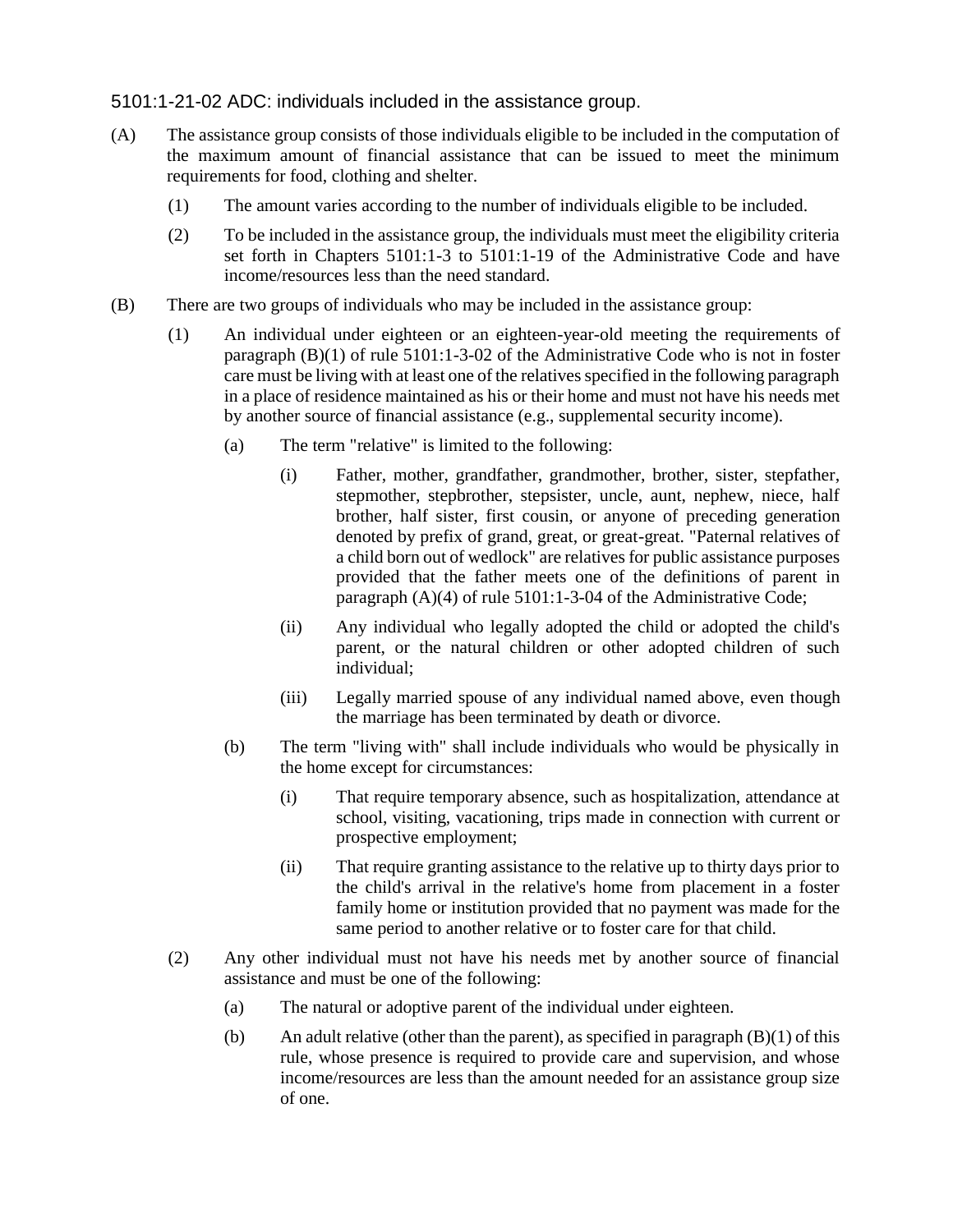(c) A pregnant woman with no other children eligible for ADC if it has been medically verified that the child is expected to be born in the month the payment is made or within the following three months, and who, if the child

had been born and was living with her in the month of payment, would be eligible for ADC. A pregnant woman with other children under eighteen living with her is eligible for an ADC payment throughout her pregnancy.

- (d) A pregnant woman who is living with the father of her unborn child, with no other children eligible for ADC, is potentially eligible for ADC cash assistance.
	- (i) It must be medically verified that the child is expected to be born in the month the payment is made or within the following three months, and who, if such child had been born and was living with her in the month of payment, would be eligible for ADC-I or ADC-U.
	- (ii) Deprivation must exist and must be based upon unemployment of a parent or incapacity of a parent, even though the father is not potentially eligible for assistance until the child is born.
- (e) The natural or adoptive parents or caretaker relative, as specified in rule 5101:13-04 of the Administrative Code, who is otherwise eligible for ADC except that the needy child or children are recipients of supplemental security income, federal, state, or local foster care maintenance, or federal, state, or local adoption assistance payments.
- (f) A pregnant woman who is ineligible for ADC is potentially eligible for disability assistance if she meets all other DA eligibility requirements, as set forth in Chapter 5101:1-5 of the Administrative Code.
- (3) A stepparent cannot be included in the ADC assistance group if his spouse, the natural parent, is present in the home unless he (or she) is designated as an essential person by the natural/adoptive parent as set forth in rule 5101:1-21-08 of the Administrative Code. However, if the natural parent is not present, the stepparent may stand in place of the natural parent and be included in the budget as a caretaker relative if he is in need. See rule 5101:1-3-04 of the Administrative Code and paragraph (B)(1) of this rule. Effective Date: Oct 30 1995

Certification: Arnold R.Tompkins

Date: Oct 20 1995

Promulgated Under: Revised Code Section 111.15.

Statutory Authority: Revised Code Section 5107.02.

Prior Effective Dates: 3-1-76, 5-14-77, 12-31-77, 10-1-81, 5-1-82, 10-1-84 (Emer.), 12-27-84, 1-189 (Emer.), 4-1-89, 10-1-91 (Emer.), 12-20-91, 8-1-95 (Emer.).

### 5101:1-21-04 ADC: computation of the budget.

(A) There are three standards which are used in computing eligibility for ADC: they are the one hundred eighty-five per cent standard, the one hundred per cent need standard, and the payment standard. All three standards are used at various times throughout the eligibility and financial calculations. Following is a further explanation of each of the standards.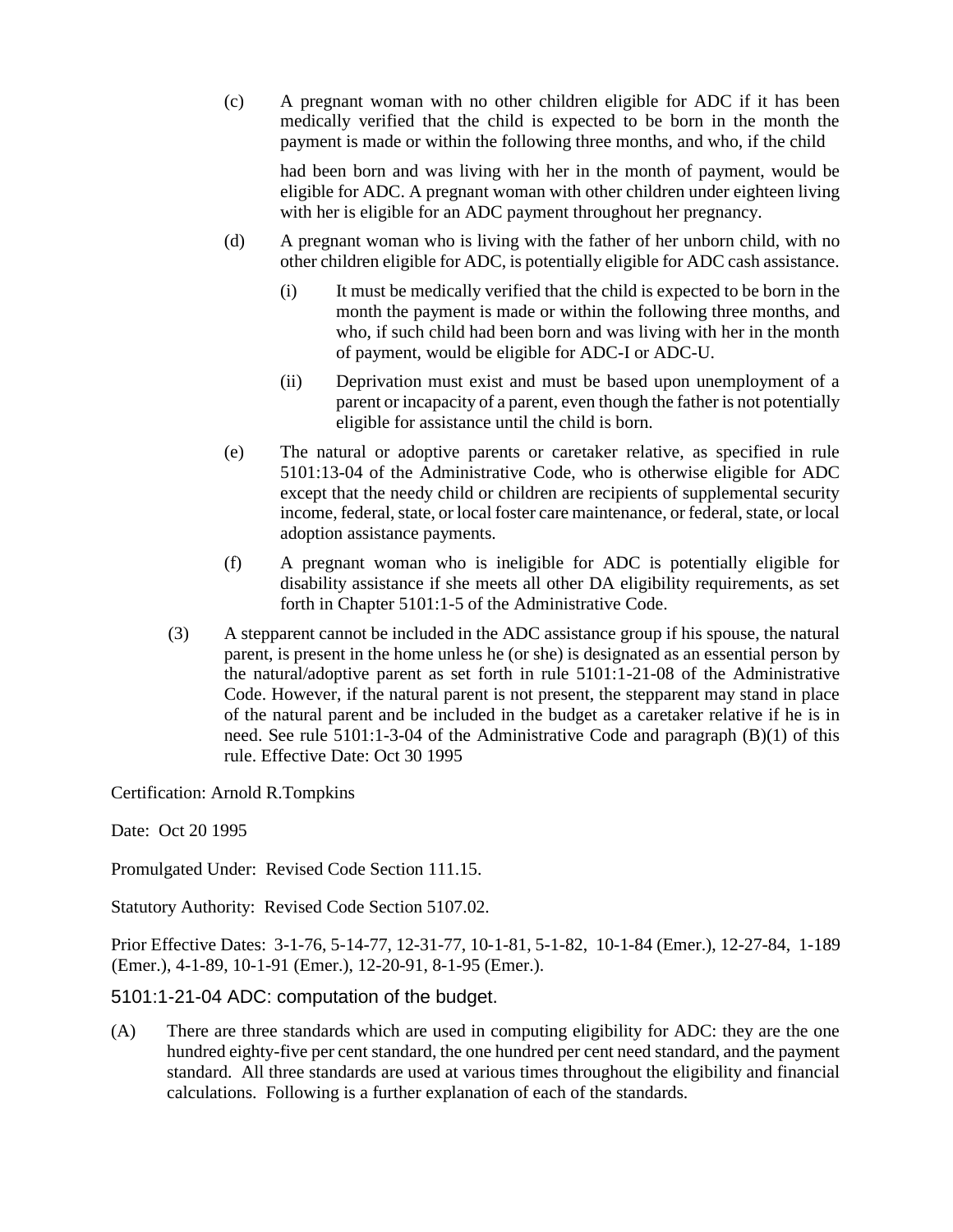- (B) The one hundred eighty-five per cent standard is calculated based upon the one hundred per cent standard of need and is used as a limit on the amount of gross income a family may have and still be eligible for ADC.
	- (1) Any month in which the assistance group's gross income exceeds the one hundred eightyfive per cent standard, including the special allowance, if appropriate, the group is ineligible for that month. The assistance group's income includes the income of those individuals applying for or receiving ADC, the income of the natural parent, and the excess income of the stepparent or alien sponsor.
	- (2) Gross income is all earned and unearned income which is counted or not exceeded in determining eligibility for ADC. Gross income includes self-employment earned income after allowing for business expenses as set forth in rules 5101:1-23-21 to 5101:1-23-215 of the Administrative Code, and child support income collected by the child support enforcement agency.
	- (3) Any income which is considered exempt in the calculation of eligibility as listed in rules
		- 5101:1-23-02, 5101:1-23-022, 5101:1-23-06, 5101:1-23-08, 5101:1-23-09, 5101:1-23-12, 5101:1-23-13, 5101:1-23-14, 5101:1-23-17, 5101:1-23-20 and 5101:1-23-23 of the Administrative Code, is excluded from the calculation of gross income for the one hundred eighty-five per cent standard test.
	- (4) Any assistance payment received is excluded. Gross earned income is counted towards the one hundred eighty-five per cent standard without any earned income disregards applied. The appropriate disregards are applied to the income of the stepparent, parent of a minor caretaker, ineligible alien parent, and alien's sponsor before including it in applying the one hundred eighty-five per cent test.
	- (5) A comparison of income to the one hundred eighty-five per cent financial eligibility standard is the first budget step in calculating financial eligibility. Any month in which the assistance group's income exceeds the one hundred eighty-five per cent standard results in ineligibility for ADC for that month. If the report of income during the month exceeds the one hundred eighty-five per cent standard, the group is ineligible for that month. If ineligible for the payment already received, the payment must be recovered through regular overpayment procedures. This comparison must be done at application, reapplication, and any time income or need changes.
- (C) The one hundred per cent need standard is the amount determined necessary to meet the minimum requirement for food, clothing, housing, utilities, transportation, and personal/incidental items.
- (D) The payment standard is a ratable reduction of the one hundred per cent standard. The payment standard is the figure used to calculate the actual ADC payment and from which all countable income is deducted.
- (E) The following chart shows: (1) the one hundred eighty-five per cent standard or the gross income limitation for ADC eligibility; (2) the one hundred per cent need standard or the amount determined necessary for the minimum requirement for food, clothing, housing, utilities, transportation, and personal/incidental items; and (3) the payment standard which is a ratable reduction based on state appropriation.

| Number in assistance | 185%     | 100%     | <b>Payment</b> |
|----------------------|----------|----------|----------------|
| group                | standard | standard | standard       |
|                      | \$1046   | \$566    | \$203          |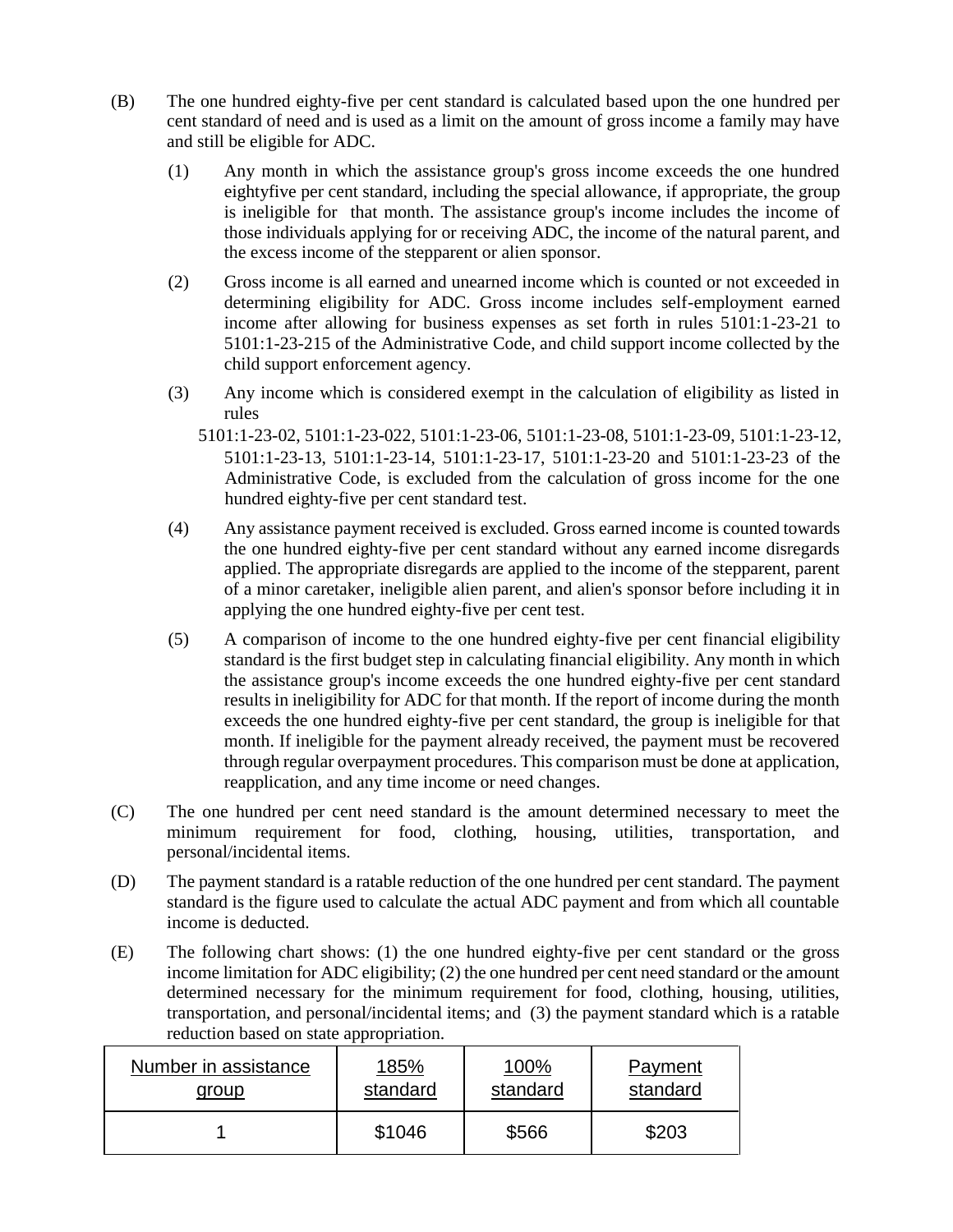| $\overline{2}$                  | 1438 | 777  | 279  |
|---------------------------------|------|------|------|
| $\mathfrak{S}$                  | 1757 | 950  | 341  |
| $\overline{4}$                  | 2170 | 1173 | 421  |
| 5                               | 2541 | 1373 | 493  |
| 6                               | 2830 | 1530 | 549  |
| $\overline{7}$                  | 3159 | 1708 | 613  |
| 8                               | 3505 | 1894 | 680  |
| 9                               | 3855 | 2084 | 748  |
| 10                              | 4206 | 2273 | 816  |
| 11                              | 4541 | 2454 | 881  |
| 12                              | 4891 | 2644 | 949  |
| 13                              | 5237 | 2831 | 1016 |
| 14                              | 5577 | 3014 | 1082 |
| 15                              | 5927 | 3204 | 1150 |
| Add for each Person<br>above 15 | 493  | 234  | 84   |

<sup>(</sup>F) A "special allowance" is one which is not common to all recipients and for which an unusual circumstance exists. In the ADC program the only special allowance is one given because there is a pregnant woman in the assistance group. The allowance is provided to assist the pregnant woman with the increased dietary needs due to pregnancy.

- (1) A special allowance of twenty dollars a month shall be added to the ADC standards for a pregnant woman. An allowance shall be granted for each pregnant person in the assistance group. The pregnancy allowance is added to each of the one hundred eightyfive per cent and one hundred per cent standards when computing financial eligibility and to the payment standard when computing the amount of the grant.
- (2) The pregnancy allowance is to be added only after it has been medically verified that the woman is in at least her sixth month of pregnancy. Although a pregnancy may be verified prior to the sixth month, the special allowance cannot be authorized prior to the woman being in her sixth month of pregnancy. If pregnancy is verified after the woman is past her sixth month of pregnancy, the special allowance may be authorized only from the month in which verification was received.
- (3) No extra allowance is added to the ADC standards for the expected delivery of twins, triplets, etc.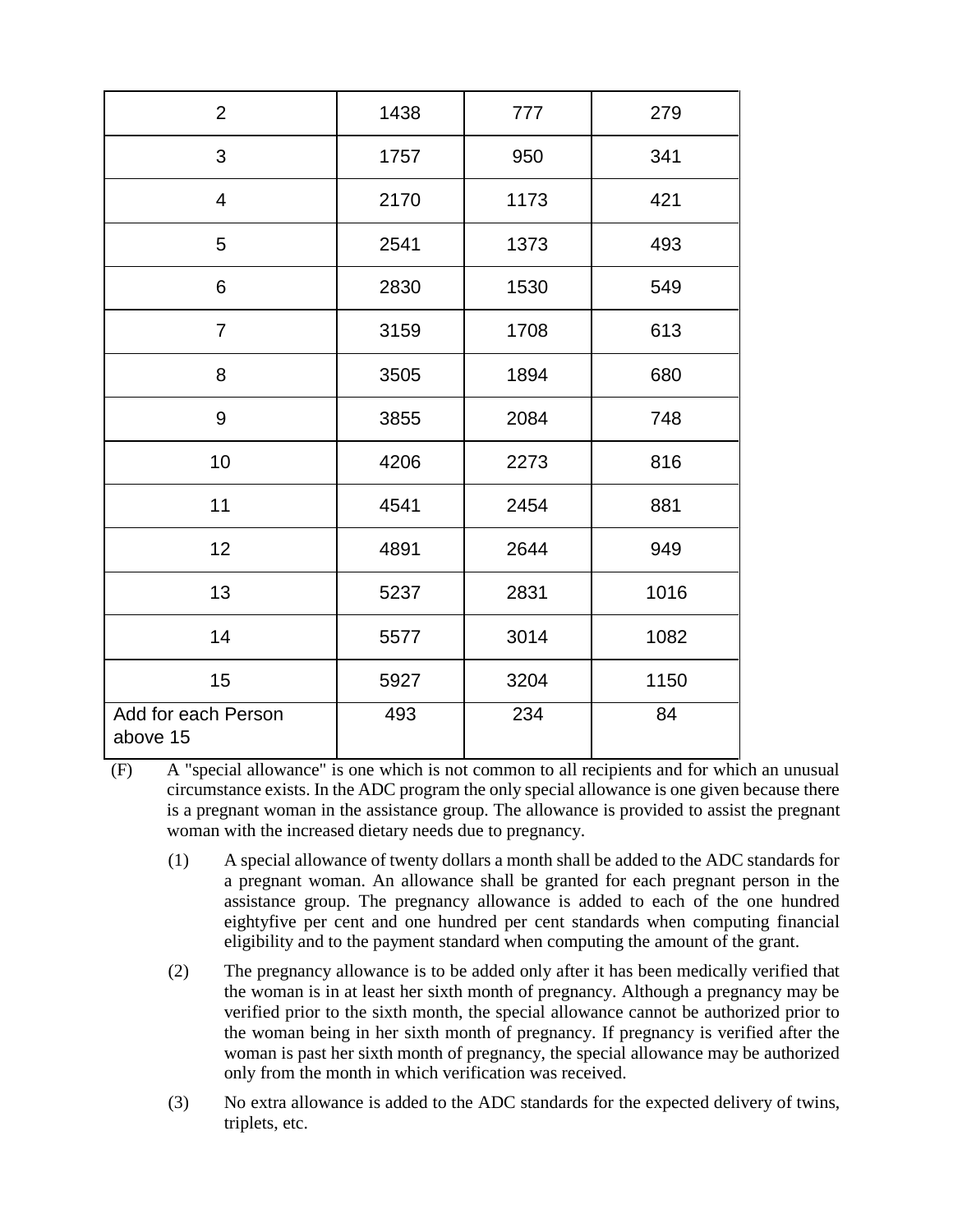(G) An additional allowance may be added to the ADC benefit for individuals in the assistance group who are participating in JOBS or LEAP.

Effective Date: Jul 01 1996 Certification: Arnold R.Tompkins

Date: Jun 20 1996

Promulgated Under: Revised Code Section 111.15.

Statutory Authority: Revised Code Sections 5107.02 and 5107.05.

Prior Effective Dates: 9-1-76, 12-31-77, 3-10-78, 7-1-78, 8-4-78, 1-1-79, 8-1-79, 1-25-80, 6-1-81, 10181, 7-1-82, 1-1-83, 7-1-83, 1-1-84, 7-1-84, (Temp.), 10-1-84, 10-2-84 (Emer.), 12-27-84, 1-1-85 (Emer.),

4-1-85, 7-1-85 (Emer.), 8-1-85 (Emer.), 10-17-85, 1-2-86, 4-1-86, 7-1-86, 2-1-87 (Emer.), 4-1-87, 71- 87

(Emer.), 8-3-87, 7-1-88 (Emer.), 9-1-88, 1-1-89, 7-1-89 (Emer.), 8-21-89, 1-1-90 (Emer.), 2-19-90, 7190, 10-1-90, 5-1-91 (Emer.), 7-1-91, 7-12-91 (Emer.), 9-22-91, 7-1-92, 1-1-93, 7-1-93, 7-1-94, 5- 1-

95, 715-95.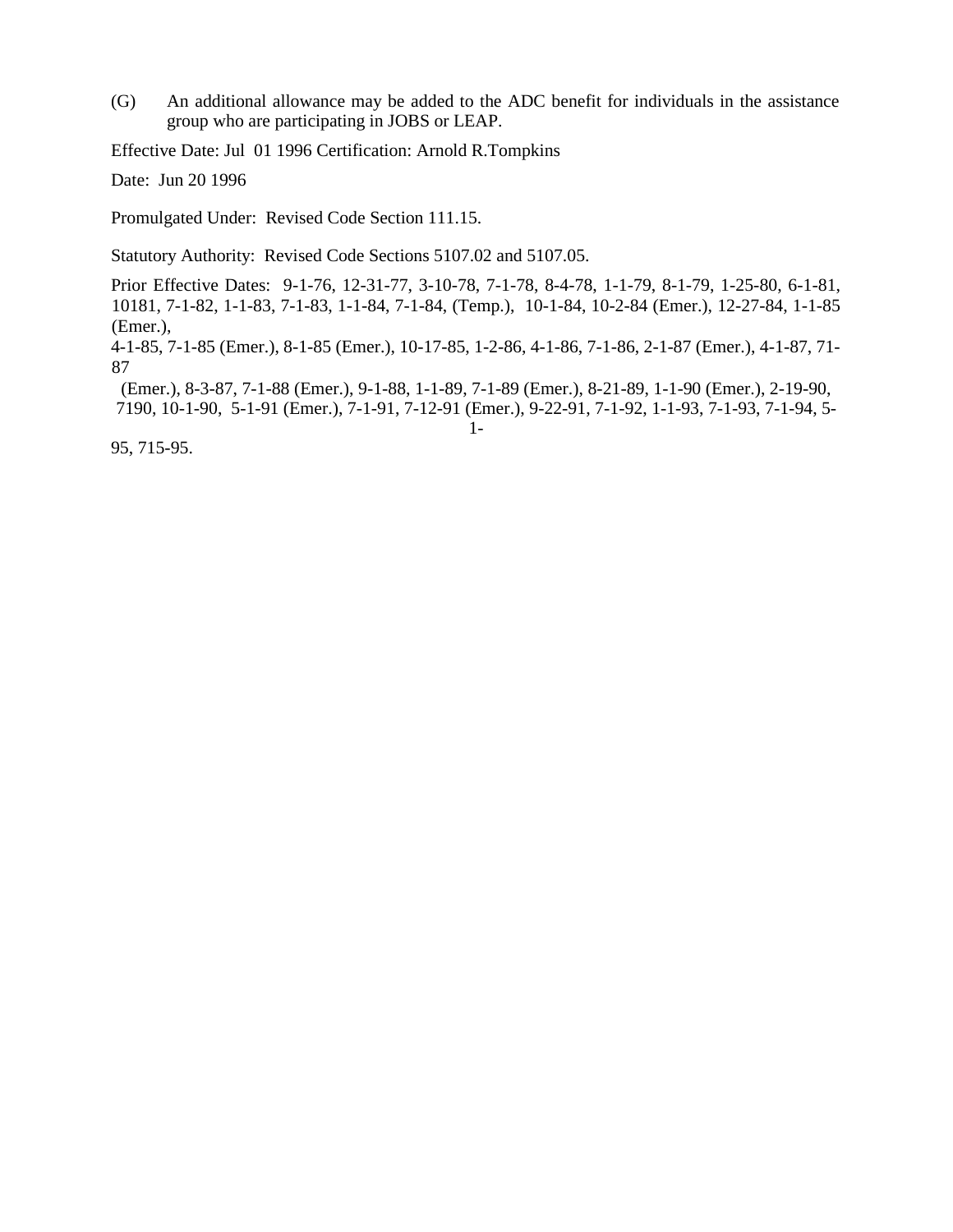### 5101:1-23-01 ADC: availability of income.

- (A) Income received by the ADC assistance group must be considered in determining need and the amount of the ADC grant. Certain types of income are excluded from consideration and there are some disregards of earned income.
- (B) "Income" is any benefit in cash which is received by the individual during a calendar month as a result of current or past labor or services, business activities, interests in real or personal property, or as a contribution from persons, organizations, or assistance agencies. To be considered in determining the amount of aid payment, income must, in fact, be received or be reasonably anticipated by members of the assistance group during the budget period as set forth in rules 5101:1-23-03 and 5101:1-23-032 of the Administrative Code.
- (C) The determination of eligibility for ADC is dependent in part upon the amount of income available to the assistance group. Since ADC is a need-oriented program, there must be an established need for assistance. Those persons who have substantial income in excess of established need are not eligible for ADC even though the other eligibility requirements are met.
- (D) Only available income is considered in determining need. Availability depends upon the date of receipt and the number of months the income is intended to cover. It may be necessary in certain instances to apportion income to future months. Such income is current income to the month to which it is apportioned.
- (E) An employee under an annual contract of employment shall have the income from such contract averaged over the number of months covered under the contract. This is done regardless of whether the employee chooses to receive the income in fewer months than the contract covers or whether it is paid in fewer months at the convenience of the employer.
- (F) Income received by a member of the ADC assistance group is considered available to all members of the assistance group. This includes the receipt of social security Title II benefits.
- (G) When a Title II beneficiary is a minor, benefits are usually paid through a representative payee. If the beneficiary is a member of the ADC assistance group, it is necessary to determine if the Title II benefits in their entirety are countable as income to the assistance group.
	- (1) The determination is first made by establishing whether or not the representative payee resides in the same household (i.e., residence) as the assistance group.
	- (2) If the representative payee resides in the same household, the total amount of Title II benefits received for the beneficiary is countable income.
	- (3) If the representative payee does not reside in the same household as the beneficiary, only that portion made available to the beneficiary and/or caretaker is countable.
	- (4) Title II benefits retained by a representative payee who does not reside in the same household as the beneficiary are not considered potential income. The requirement to explore potential income in accordance with rule 5101:1-23-011 of the Administrative Code, does not apply.
- (H) If income is received jointly by a member of the assistance group and one or more persons not in the assistance group, the assistance group member's portion to be considered available is the prorated share, unless evidence is produced to the contrary.
- (I) The income and resources of a parent specifically excluded from the standard filing unit regulation as stated in paragraphs  $(A)(2)$ ,  $(A)(3)$ ,  $(A)(5)$ , and  $(A)(6)$  of rule 5101:1-21-011 of the Administrative Code are counted in determining the assistance group's eligibility and payment.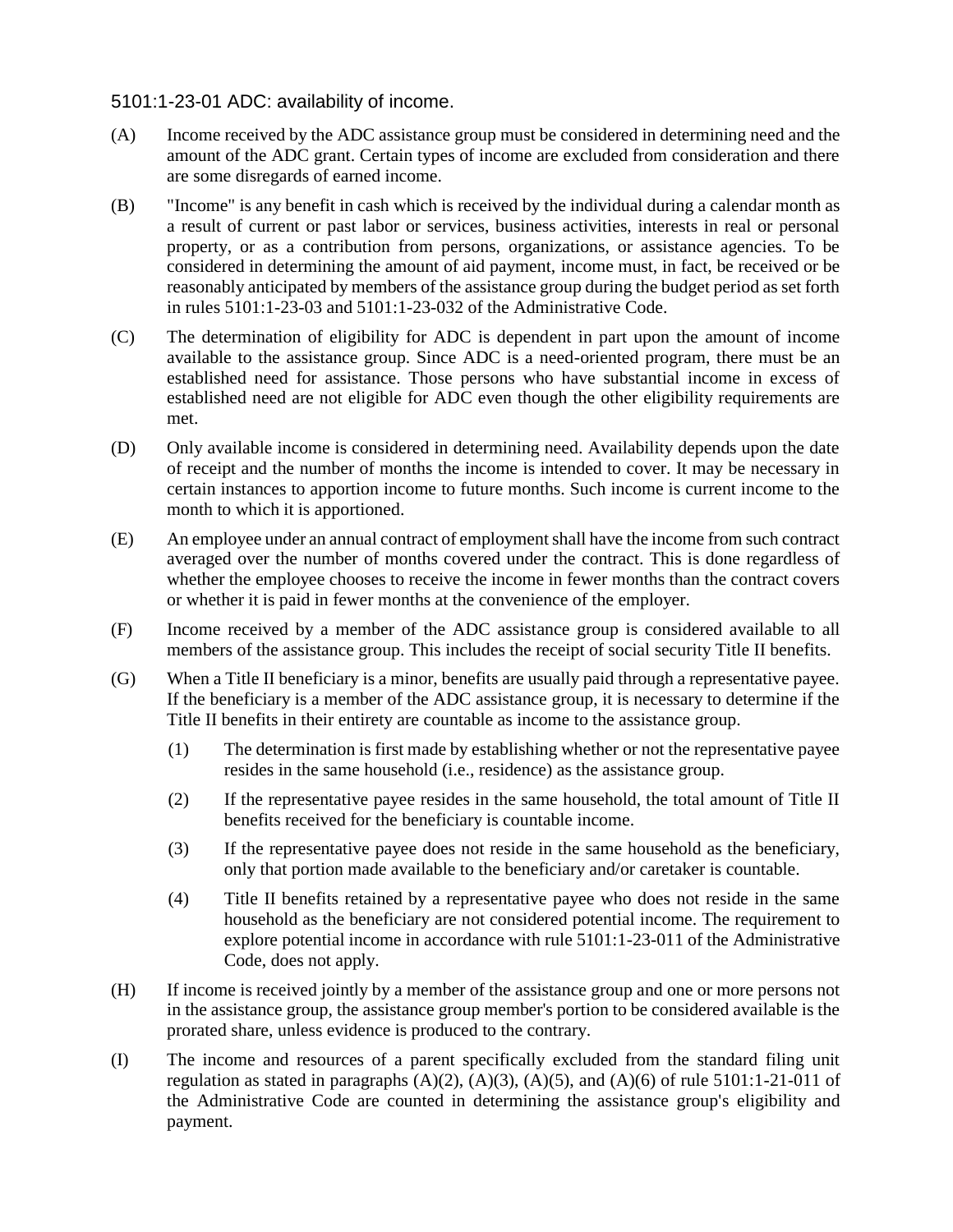- (1) SSI recipients and, effective May 1, 1991, parents or children for whom federal, state or local foster care maintenance or adoption assistance payments are made, are the exceptions. If the individual is a sibling, his income and resources are not countable.
- (2) If the individual who is excluded due to his failure to meet the citizenship requirement is a parent, his income, less the disregarded amounts set forth in rule 5101:1-23-044 of the Administrative Code, is counted in determining the assistance group's eligibility and payment.
- (J) Individuals who are subject to sanction are those who are not ineligible due to a specific exclusion, but rather due to failure on their part to fulfill an eligibility requirement, such as assignment of child support. Individuals who are disqualified due to intentional program violation as set forth in rule 5101:1-25-10 and Chapter 5101:6-20 of the Administrative Code are ineligible to be included in the filing unit for the duration of the disqualification penalty. Sanctioned individuals, and individuals who are disqualified due to intentional program violation, who are otherwise required to be included in the assistance group are treated as follows:
	- (1) Income and resources of these individuals are included in determining eligibility and payment amount of the assistance group.
	- (2) In determining need and the amount of assistance, the needs of such individuals are excluded.
	- (3) Effective February 25, 1991, the earned income of these individuals will be counted after deducting the applicable earned income disregards set forth in rule 5101:1-23-033 of the Administrative Code. The net amount of the sanctioned individual's income will be considered available as unearned income to the assistance group. Effective Date: Sep 01 1994

Certification: Arnold R.Tompkins

Date: Aug 22 1994

Promulgated Under: Revised Code Section 111.15.

Statutory Authority: Revised Code Sections 5107.02 and 5107.05.

Prior Effective Dates: 8-1-75, 4-1-86, 8-1-86 (Emer.), 10-3-86, 1-1-90 (Emer.), 3-22-90, 10-1-90, 5191, 7-12-91 (Emer.), 9-22-91.

5101:1-23-011 ADC exploration of potential income.

- (A) The county department of human services must explore with each assistance group the potential development of monthly income. The assistance group must apply for any monthly benefits to which it is entitled. It is not appropriate to require the assistance group to apply for lump-sum withdrawals of retirement or pension funds which would negate the drawing of monthly benefits in the near future.
- (B) Resources with income-producing potential include, but are not limited to:
	- (1) Social security insurance, e.g., RSDI, railroad retirement, unemployment insurance, disability insurance, workers' compensation.
	- (2) Benefits available to veterans, servicemen, and their dependents.
	- (3) Supplemental security income for the disabled regardless of age or for those over age sixty-five.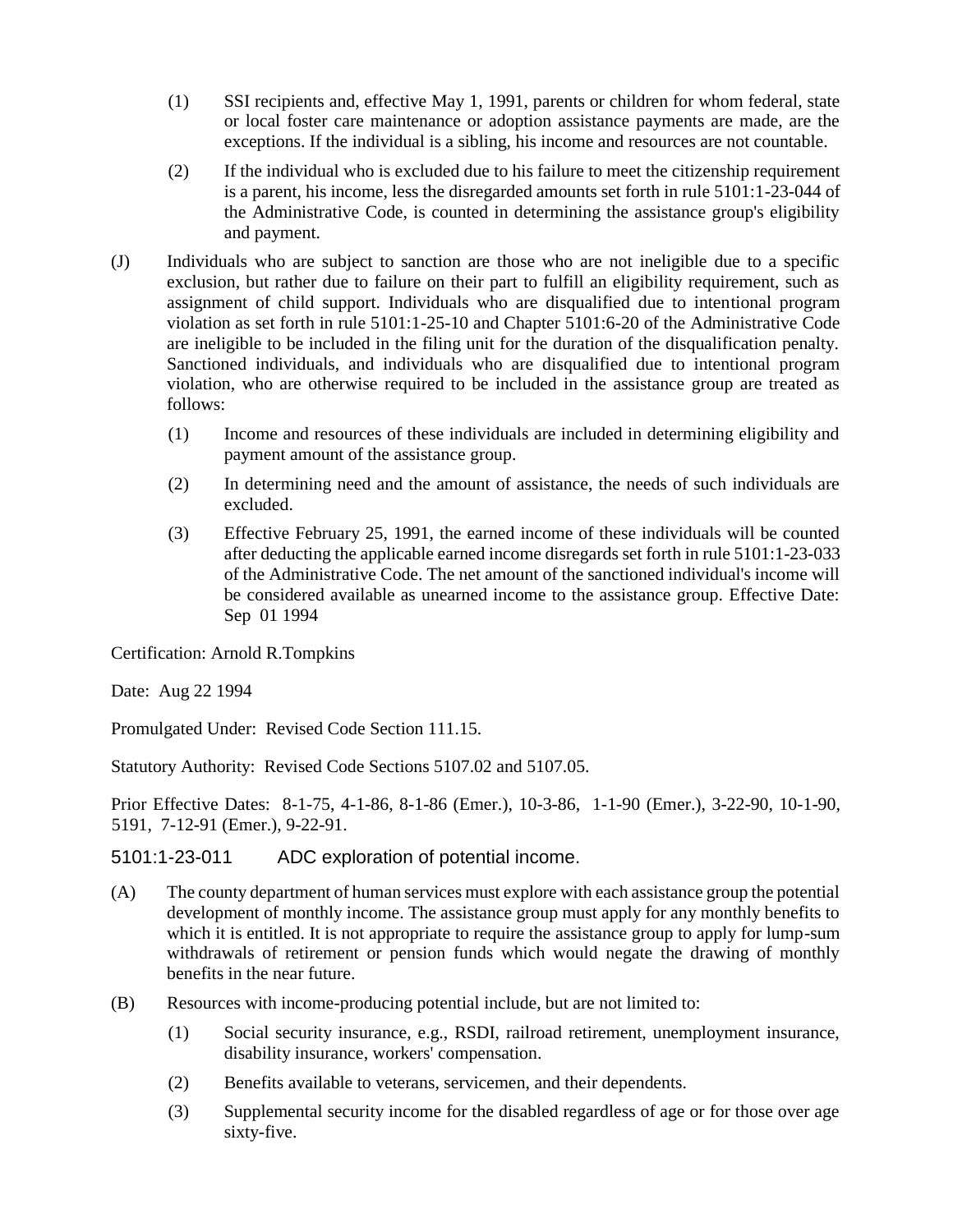- (4) Rights and interests in real and personal property.
- (5) Responsible relatives, especially an absent parent, who may be contributing or have a legal ability to contribute.
- (6) Other persons who may be contributing, i.e., a cash payment made voluntarily by an individual who is not an assistance group member to the ADC assistance group for its unrestricted use (whether or not the individual who is not a member of the assistance group lives with the ADC assistance group). This does not include situations in which an individual shares a residence with an ADC assistance group and shares responsibility for household expenses through an informal arrangement, as set forth in rule 5101:1-23-12 of the Administrative Code.
- (7) The assistance group's own capacity for self-help and employment.
- (8) Private pension plans, union welfare funds, life insurance disability benefits, other forms of assistance, etc.
- (C) The assistance group, including the person responsible for a child in ADC, is responsible for giving information necessary to income determinations, and for taking all actions necessary to obtain unconditionally available income.
	- (1) Income shall be unconditionally available if the assistance group has only to claim or accept the income, or to establish eligibility for the income; e.g., relative's offer of a contribution, RSDI.
	- (2) Ineligibility for aid results if the assistance group refuses to accept unconditionally available income. Effective Date: Sep 23 1989

Certification: Roland T. Hairston

Date: Sep 13 1989

Promulgated Under: Revised Code Section 111.15.

Statutory Authority: Revised Code Sections 5107.02 and 5107.05.

Prior Effective Dates: 8-1-75, 4-1-86, 7-1-89 (Emer.).

5101:1-23-02 Exempt income.

- (A) Federal statute and court decisions exclude or exempt certain types of payments or benefits in whole or in part from consideration as income. The exclusions and exemptions vary widely in their effect upon the retention or inclusion of an otherwise eligible person in the assistance group. In some instances, the payments received have no effect on the person's eligibility, and the individual remains part of the assistance group. Rules 5101:1-23-06 to 5101:1-23-18 of the Administrative Code list the various forms of exempt income.
- (B) The monthly earned income of each child receiving ADC, if the child is a full-time student, or a full-time student in a program carried out under JTPA, is exempt from the one hundred eightyfive per cent and one hundred per cent income tests for a period of time not to exceed six months per calendar year. The six months need not be consecutive but must fall within the twelve-month calendar year. The income of students will be considered as the first disregard of earned income at all times.

Effective Date: Apr 01 1985

Certification: Patricia Barry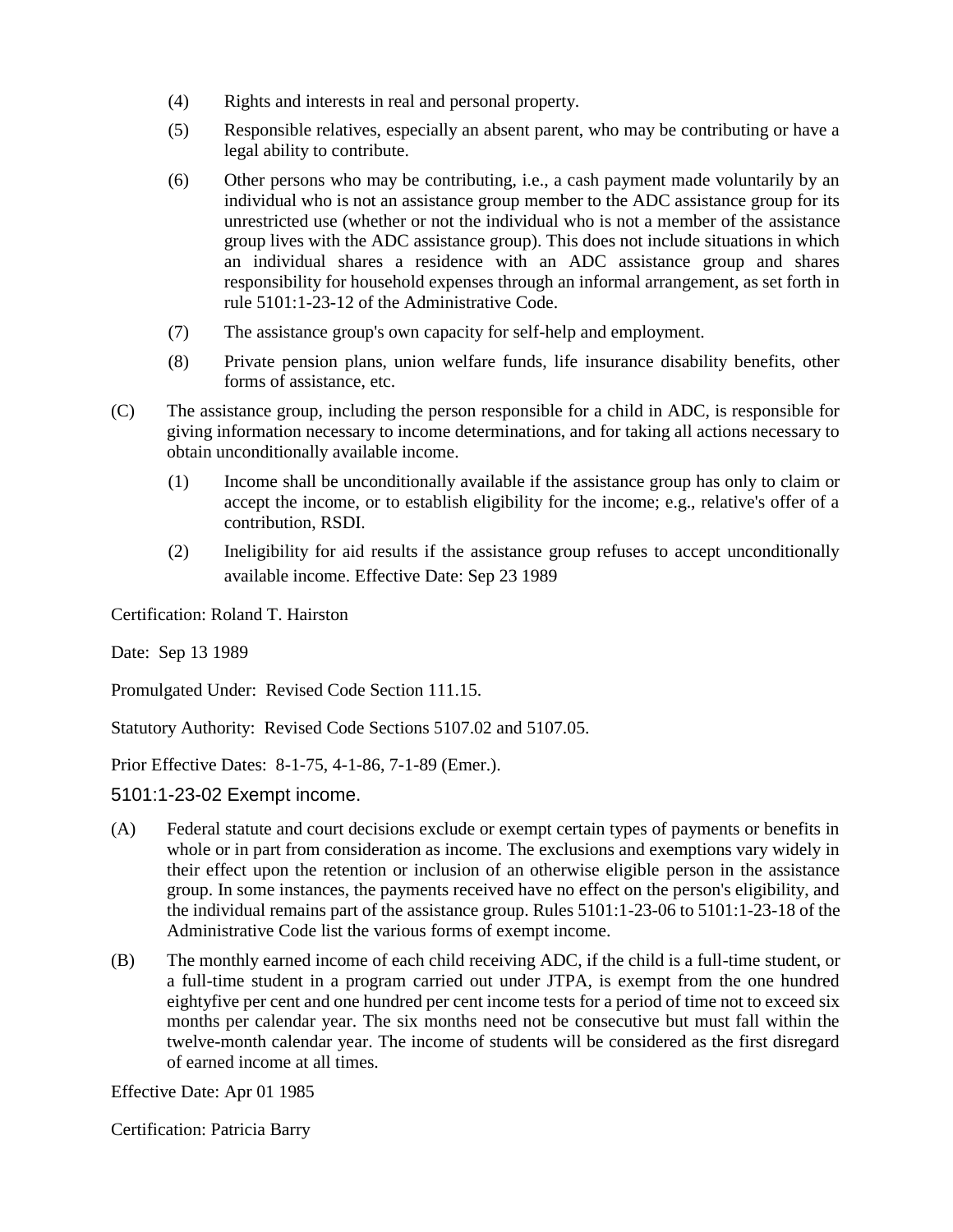Date: Mar 20 1985

Promulgated Under: Revised Code Section 111.15.

Statutory Authority: Revised Code Sections 5107.02 and 5107.04.

Prior Effective Dates: 11-1-76, 12-31-77, 12-1-79, 5-29-80, 9-7-81, 10-1-84(Emer.), 12-27-84, 1-1- 85 (Emer.).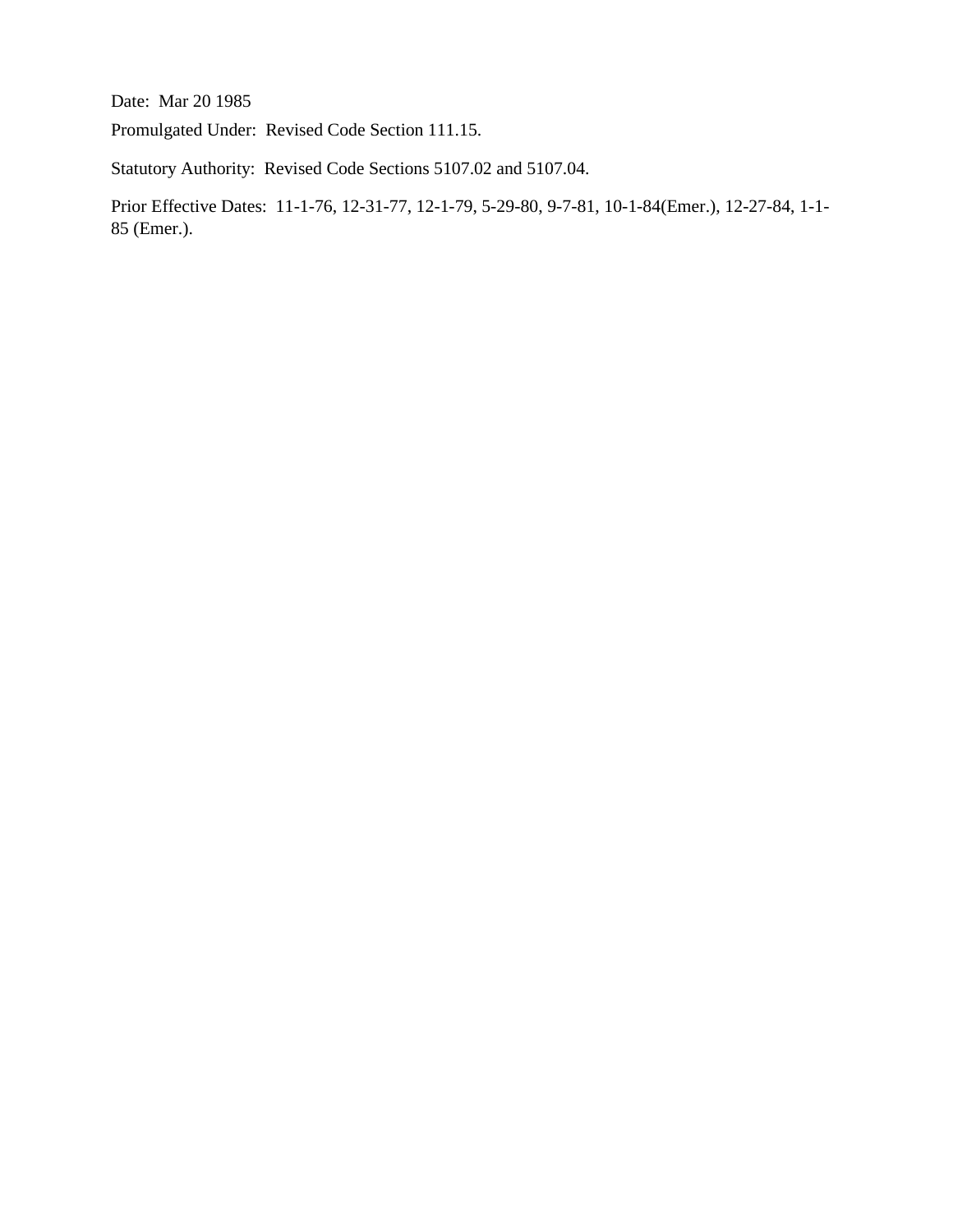5101:1-23-021 ADC: child support payments.

Court-ordered child support payments made by a member of the assistance group for a child outside the assistance group are exempt from consideration as income. The actual verified amount paid, up to the amount ordered, is exempt.

Effective Date: Oct 01 1987

Certification: Patricia Barry

Date: Sep 21 1987

Promulgated Under: Revised Code Section 111.15.

Statutory Authority: Revised Code Sections 5107.02 and 5107.05.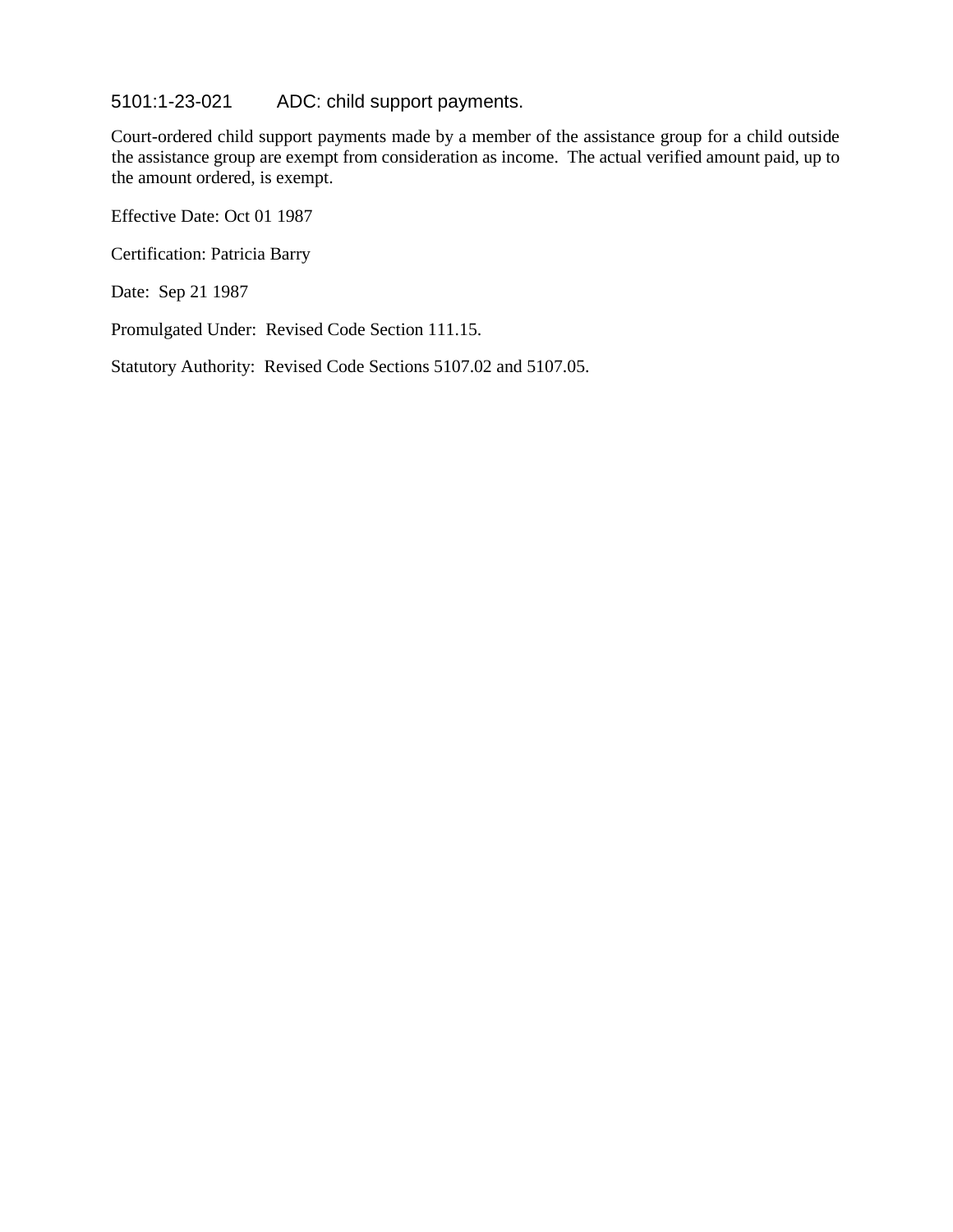## 5101:1-23-03 ADC and DA: nonexempt income.

- (A) Unless specifically listed as exempt income in rule 5101:1-23-02 of the Administrative Code, all income is considered as nonexempt income and is to be deducted from the need allowance. In the determination of financial need, the amount of gross monthly income must first be established. Deductions, when applicable, are then made from monthly gross income.
- (B) In calculating gross nonexempt income (both earned and unearned), the amount shall be rounded down to the nearest whole dollar by dropping all cents. All cents in gross weekly, biweekly, or semimonthly income shall be dropped prior to applying the conversion factors to convert the income into a standard month. All cents shall be dropped before and after multiplying by the appropriate conversion factor, prior to applying the earned income disregards. Hourly rates which contain cents are not rounded but are converted in the exact amount.
- (C) Gross nonexempt income (both earned and unearned) which is received in a frequency other than monthly must be converted to a standard month rather than adjusting income each month. Conversion shall be performed using the following factors:
	- (1) Income received on a weekly basis is multiplied by 4.3.
	- (2) Income received biweekly (every two weeks) is multiplied by 2.15.
	- (3) Income received semimonthly (twice a month) is multiplied by 2.
- (D) In situations in which an individual has fluctuating income, the income must first be averaged (as set forth in rule 5101:1-23-032 of the Administrative Code) to arrive at a figure to be converted into monthly income.
- (E) In calculating the expenses which may be subtracted from gross nonexempt income, the actual amount of each expense shall be used in the calculation. The sum of these expenses shall be deducted from the individual's rounded-down monthly income prior to rounding down in the determination of countable income.
- (F) If there are different categories of allowable expenses, the actual amount of the expenses are added by category. The sum of each category of expenses shall be deducted from the corresponding category of rounded-down gross monthly income. Effective Date: Oct 30 1995 Certification: Arnold R.Tompkins

Date: Oct 20 1995

Promulgated Under: Revised Code Section 111.15.

Statutory Authority: Revised Code Sections 5107.02, 5107.04, 5115.05.

Rule Amplifies: Revised Code Section 5115.05.

Prior Effective Dates: 11-1-76, 5-14-77, 4-5-79, 10-1-81, 12-1-82, 3-1-84, 10-1-84 (Emer.), 12- 2784, 8-1-86 (Emer.), 10-3-86, 10-1-88 (Emer.), 12-20-88, 10-1-89 (Emer.),12-16-89, 5-1-91 , 8-1- 95 (Emer.).

## 5101-23-031 ADC: unearned income.

"Unearned income" is that benefit received in cash which is not the result of current compensation in the form of a wage, salary, or commission for labor or services rendered.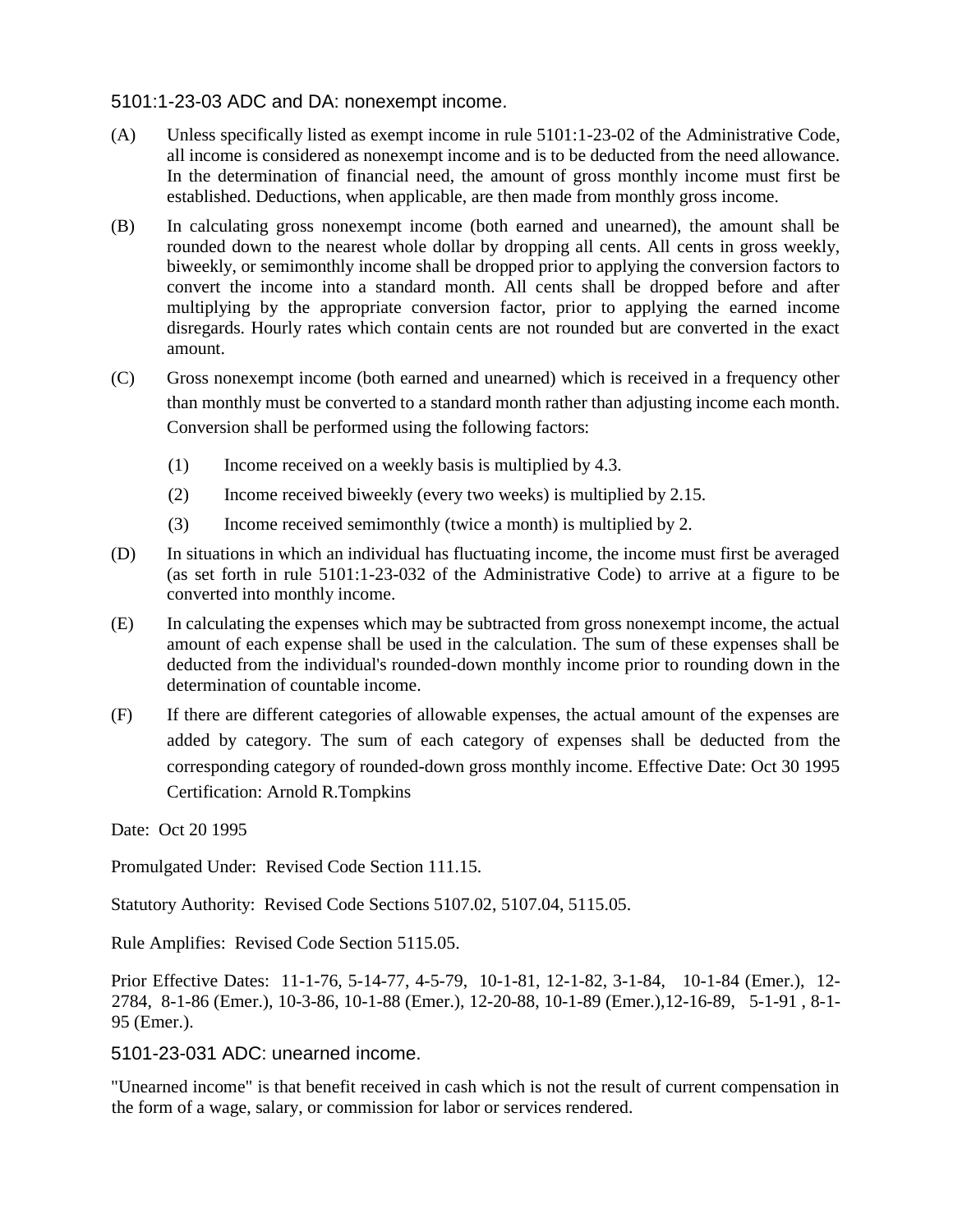- (A) The gross amount of OASDI, railroad retirement benefits, veterans' benefits, or other sources of public or quasi-public pensions is considered net income, and the full amount received would be deducted as income from the need allowance for the assistance group.
- (B) The gross amount of other types of pensions or other unearned income is usually the same as net deductible income. However, if the individual can substantiate that he is required to pay income tax on such income or has other required expenses in receiving such income, those expenses are deducted in determining net deductible income.
- (C) The entire payment from mortgage and land contract payments is unearned income. The verified amount paid for taxes and insurance on the property are an allowable expense. Any amount the individual pays on the property such as the mortgage payment itself is deducted.
- (D) Sick leave payments received in the form of an insurance benefit are unearned income. Benefits received in the form of wages are earned income.
- (E) The income received from the rental of real property where the property is managed by a management firm or other company is considered unearned income to the family.
	- (1) Management of rental property would entail the actual functions of upkeep of property, collection of rent payments, payment of operation costs, bookkeeping and rental procedures such as credit analysis, and filling of vacancies.
	- (2) A relative, friend or tenant that provides services on a custodial basis would not be considered a property manager.
	- (3) When the management firm or other company manages the rental property and the recipient is forwarded an amount (less management expenses), that amount is to be considered unearned income. When the recipient receives the total amount of income from rental property, the unearned income would be the amount remaining after deducting operating expenses and management fees.
	- (4) Regardless of whom receives the total income from the rental property, operating and management expenses are to be deducted from the total income.
	- (5) If the individual receives income from his efforts as manager of rental property, that situation would be considered self-employment and as such earned income. Only in situations where the individual directly manages the rental property will this be considered self-employment.

Effective Date: Jan 02 1986

Certification: Patricia Barry

Date: Dec 23 1985

Promulgated Under: Revised Code Section 111.15.

Statutory Authority: Revised Code Sections 5107.02, 5107.04.

Prior Effective Dates: 11-1-76, 5-14-77, 4-5-79, 10-1-81, 12-1-82, 3-1-84, 10-1-84 (Emer.), 12- 2784.

5101:1-23-032 ADC: earned income.

(A) "Earned income" is payment received by an individual for services performed as an employee or as a result of his being engaged in self-employment or as a result of providing room and board or board.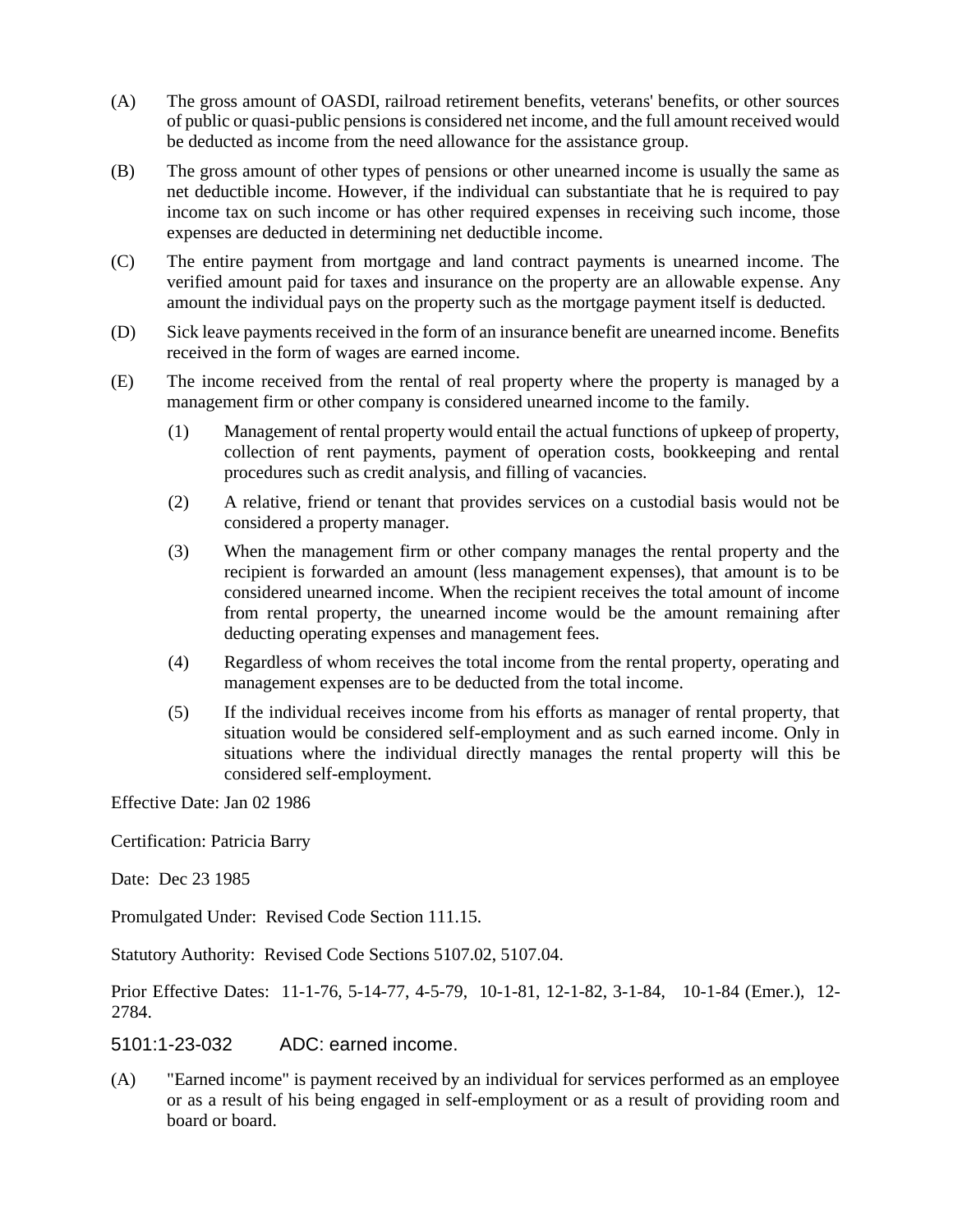- (B) Earned income includes wages, salary, commissions, or profit from activities such as business enterprise, farming, etc., in which the recipient is engaged as a self-employed individual or as an employee.
- (C) Generally, wages include all remunerations from employment. The verified amount which is being garnisheed is excluded from determination of gross earnings.
- (D) "Earned income with respect to self-employment" means the total profit from a business enterprise resulting from a comparison of the gross receipts with the business expenses directly related to producing the goods or services. Where the individual is both employed and selfemployed, his gross earned income will consist of his wages plus his proceeds from selfemployment minus operating expenses.
- (E) State temporary disability insurance and temporary worker's compensation payments are considered earned income when such payments are employer funded; made to an individual who remains employed during recuperation from a temporary illness or injury pending return to the job; and are specifically characterized under state law as temporary wage replacements. Shortterm disability benefits paid under public employees retirement system, state teachers retirement system, school employees retirement system and highway patrol retirement system meet these conditions.
- (F) The county department of human services shall determine the monthly gross amount of earnings, i.e., the amount of earnings before taxes and other deductions according to the requirements

set forth in paragraphs (G) and (H) of this rule and rule 5101:1-23-03 of the Administrative Code, and apply the appropriate income disregards to determine the monthly net earned income.

- (G) If the employed individual works a set number of hours per pay period, that set number of hours shall be used in computing the individual's gross monthly earned income. The gross monthly income shall be computed by either using the gross earnings listed on the individual's pay stubs or by multiplying the set number of hours per pay period by the hourly rate of pay as the figure to be used in converting the income into a standard month.
- (H) If the employed individual has fluctuating hours, the pay shall be averaged to arrive at a figure to be used in converting the income into a standard month. In these fluctuating income situations, the CDHS shall use actual pay stubs for at least six weeks, when possible, in arriving at a figure to use in converting the income into a standard month.
- (I) Averaging the previous six weeks of earned income is suggested as a guide in determining a representative figure in situations involving fluctuating income. Sometimes, the earned income from the prior six week period is not representative of current or future income. In situations when the prior six week period is not representative of future income, the CDHS shall project countable income for a pay period based on a best estimate. The best estimate shall be determined based on a number of variables which may affect the determination. The variables that may need to be considered include situations when:
	- (1) There are more than six weeks of pay stubs available and the assistance group member advises the CDHS representative that an average of a longer period of time would be more representative of the individual's average earnings because the most recent six weeks of earnings were less or greater than average. In the event that more than six weeks of pay stubs are available at the time that the CDHS is making the determination, the CDHS shall use all income related information within three months of the estimate that is available in order to arrive at a representative figure to be subsequently converted into a standard month. This includes situations when the assistance group member disagrees with the use of earnings from the past six week period as indicative of future earnings. Also, when there are more than six weeks of pay stubs available,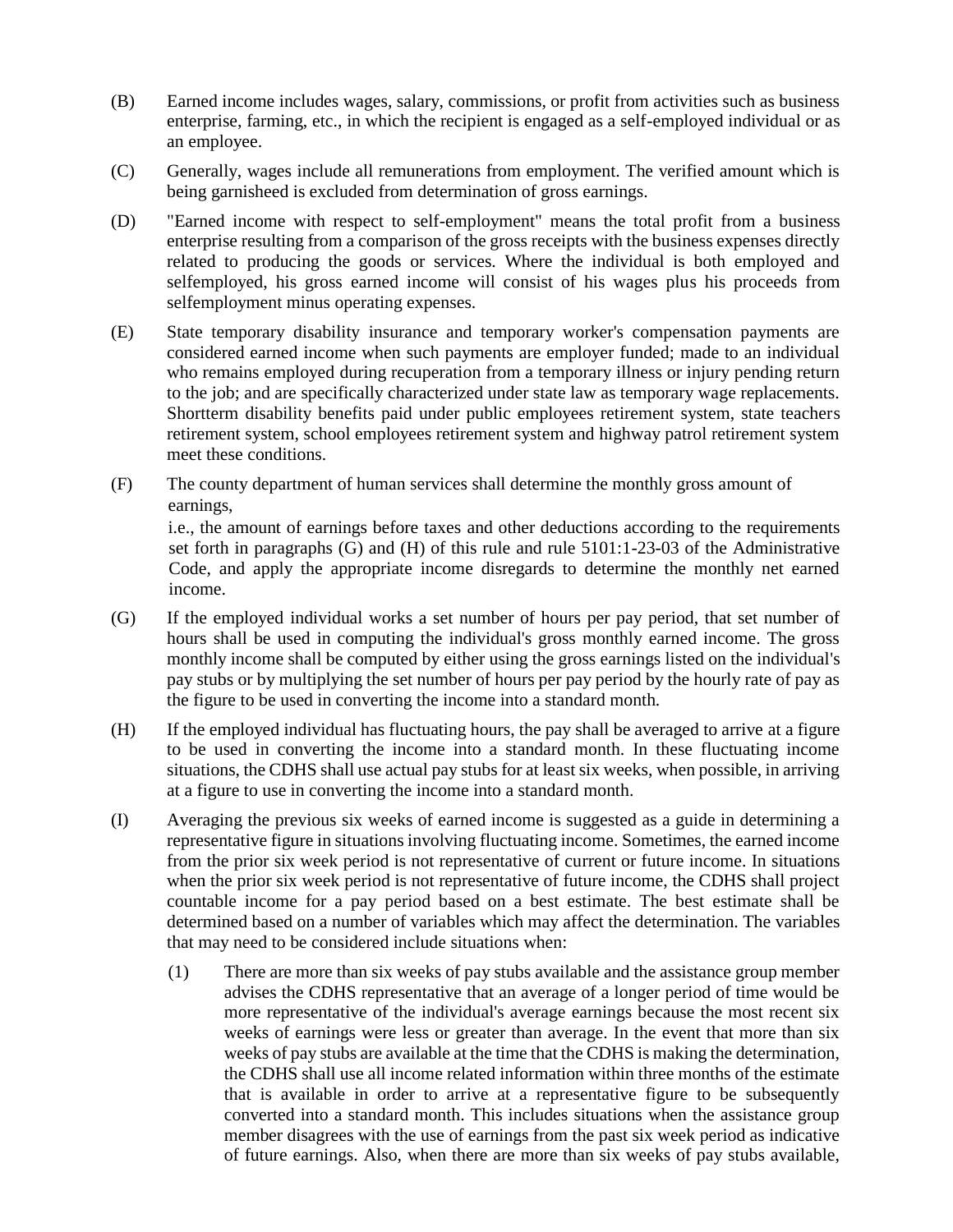but the assistance group member advises the CDHS that the earned income that is expected in the future is going to be less than that in the most recent (six weeks) past, the CDHS shall use all income related information that is available (including the individual's projection of future earnings) to determine a representative figure. Additionally, some pay stubs reflect year-to-date earnings. This is an acceptable method of determining average income for longer than the six week period prior to the eligibility determination.

- (2) Conversely, if there are fewer than six weeks of pay stubs available at the time of the eligibility determination, the CDHS shall use all income information that is available in order to arrive at a representative figure. This includes situations when the employed assistance group member disagrees with the use of earnings from the past six week period as indicative of future earnings.
- (3) If there are no pay stubs available because the employment is new, the CDHS shall project an estimated amount for a pay period based on the CDHS' best estimate of the individual's income and circumstances. In this situation, the CDHS' best estimate shall be based on projected wages from and hours of employment as reported by the individual. The CDHS' best estimate for the pay period shall be converted into a standard month as set forth in rule 5101:1-23-03 of the Administrative Code. The CDHS must remind the individual of his reporting responsibilities, especially in regard to its earnings.
- (J) The computed average (and the subsequent conversion to a standard monthly figure) shall remain unchanged until a change in income occurs or until the next reapplication. A reported change in income will require a recomputation of the budget.
- (K) All changes in income, resources and circumstances must be reported to the CDHS in accordance with the provisions set forth in rule 5101:1-2-073 of the Administrative Code. Whenever a change in income is reported (including increases in hourly wages, a change from fluctuating hours to set hours, change in employer, part-time to full-time employment or vice versa), the monthly income must be recomputed according to the policy set forth in this rule and in rule 5101:1-23-03 of the Administrative Code to determine continued eligibility. Effective Date: Nov 01 1994

Certification: Arnold R.Tompkins

Date: Oct 21 1994

Promulgated Under: Revised Code Section 111.15.

Statutory Authority: Revised Code Sections 5107.02, 5107.05.

Prior Effective Dates: 11-1-76, 5-14-77, 4-5-79, 10-1-81, 12-1-82, 3-1-84, 10-1-84 (Emer.), 12- 2784, 8-1-86 (Emer.), 10-3-86, 5-1-91.

## 5101:1-23-033 ADC: disregards of earned income.

For each individual whose needs are included in the eligibility determination, for each individual whose needs are not included in due to the imposition of a disqualification penalty due to intentional program violation, and/or effective February 25, 1991, for each individual whose needs are not included due to the application of a sanction for the individual's failure to fulfill an eligibility requirement, there are certain disregards allowed in order to determine the countable income. The disregards are deducted from the gross earnings of each employed individual included in the assistance group, each individual who is disqualified for intentional program violation, and/or effective February 25, 1991, for each individual whose needs are not included due to the application of a sanction for the individual's failure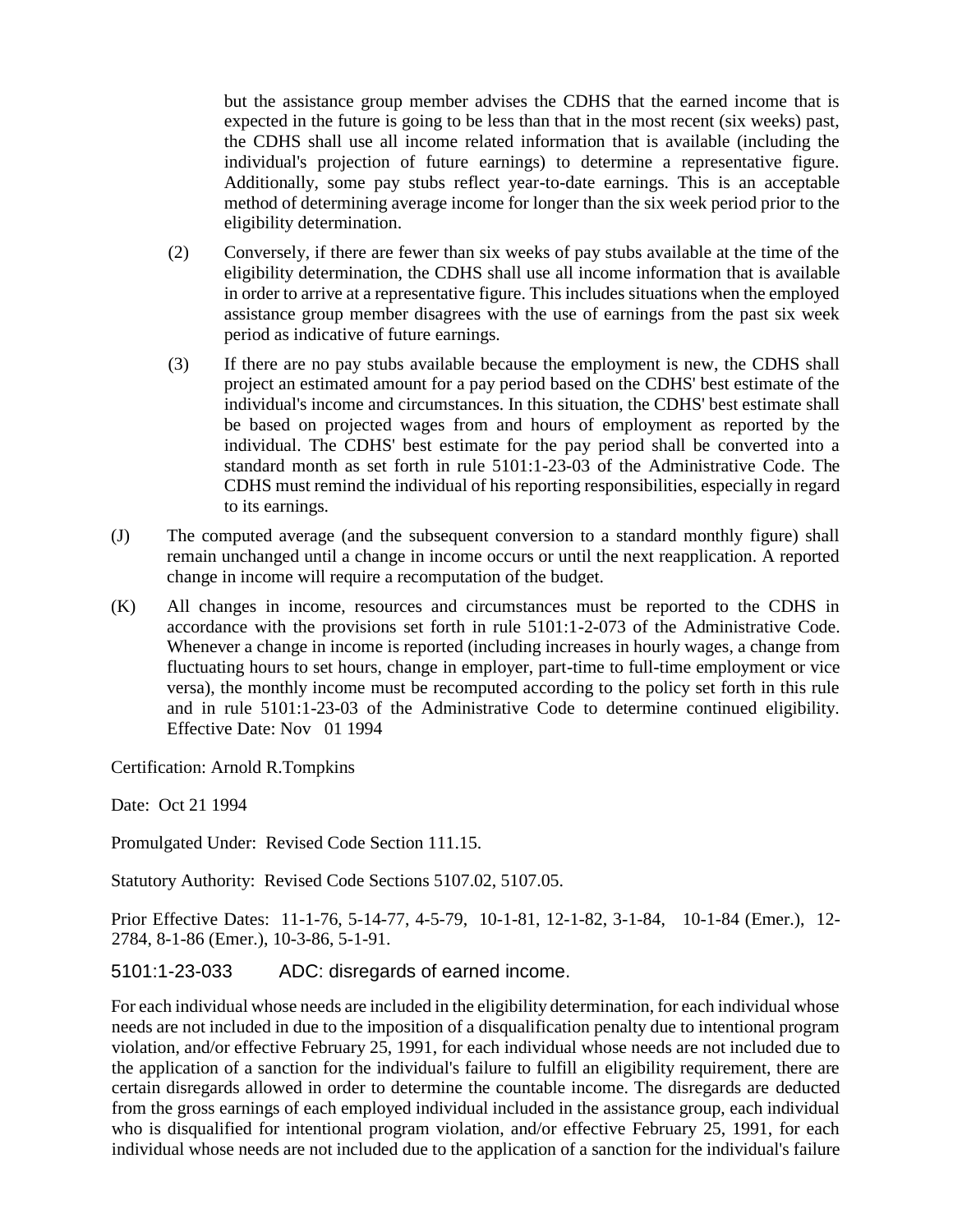to fulfill an eligibility requirement, in the order listed. For self-employed individuals, these disregards are also deducted from gross earnings. These disregards are not allowed when comparing the gross income to the one hundred eighty-five per cent standard. These disregards are not all applicable when determining a stepparent's income when computing the countable income of the grandparents in the minor caretaker budgeting process, and in the determination of countable income to be allocated when there is a parent who is ineligible due to citizenship status.

- (A) The monthly earned income of each dependent child who is a full-time student, a full-time student from a JTPA program, or is a part-time student who is not a full-time employee is totally disregarded when determining the countable income of the ADC assistance group. There is no time limit on this total disregard for participants in a JTPA program or national service program established under the National and Community Service Trust Act of 1993, (i.e., Americorps, Youth Corps).
- (B) JTPA earnings received by a dependent child who is not a full-time student are exempt from consideration as income in the one hundred eighty-five per cent and one hundred per cent need tests and in the assistance group's benefit calculation for six months within a twelve-month calendar period.
- (C) The first ninety dollars of monthly earned income of each individual whose needs are included in the assistance group or who is receiving assistance, each individual who is disqualified due to intentional program violation, and/or effective February 25, 1991, for each individual whose needs are not included due to the application of a sanction for the individual's failure to fulfill an eligibility requirement.
- (D) For individuals found otherwise eligible or who have received assistance in one of the prior four months, thirty dollars and one-third of the remaining income. An assistance group which did not receive a cash payment due to the ten-dollar minimum payment requirement is considered to be receiving assistance.
	- (1) The thirty-dollar disregard is not provided after the twelfth consecutive month it has been applied to earned income unless the individual is again eligible to receive the onethird disregard.
	- (2) The one-third disregard is not provided after the fourth consecutive month it has been applied to earned income unless the individual is not a recipient of ADC for twelve consecutive months.
- (E) An amount equal to the actual cost but not to exceed one hundred seventy-five dollars per child or two hundred dollars if the child is under age two, for the care of each dependent child or incapacitated adult living in the home and receiving ADC if the employed caretaker is employed full time. If the employed caretaker is employed part time, an amount equal to the actual cost, but not to exceed one hundred twenty dollars per child may be deducted. "Fulltime employment" is defined as thirty-five hours or more per week. "Part-time employment" is defined as less than thirty-five hours per week. The cost of care for a dependent child or incapacitated adult may be disregarded even though the provider is a household member or relative. The disregard does not apply if the dependent care provider is an assistance group member, a parent of the child receiving dependent care, or a legal guardian of the child receiving dependent care.

The caretaker shall have the following options with respect to child care costs:

(1) The caretaker may elect to have the actual monthly child care costs (up to the applicable maximums of one hundred seventy-five dollars per child, or two hundred dollars if the child is under age two, for full time or one hundred twenty dollars for part-time) disregarded in the ADC budget calculation.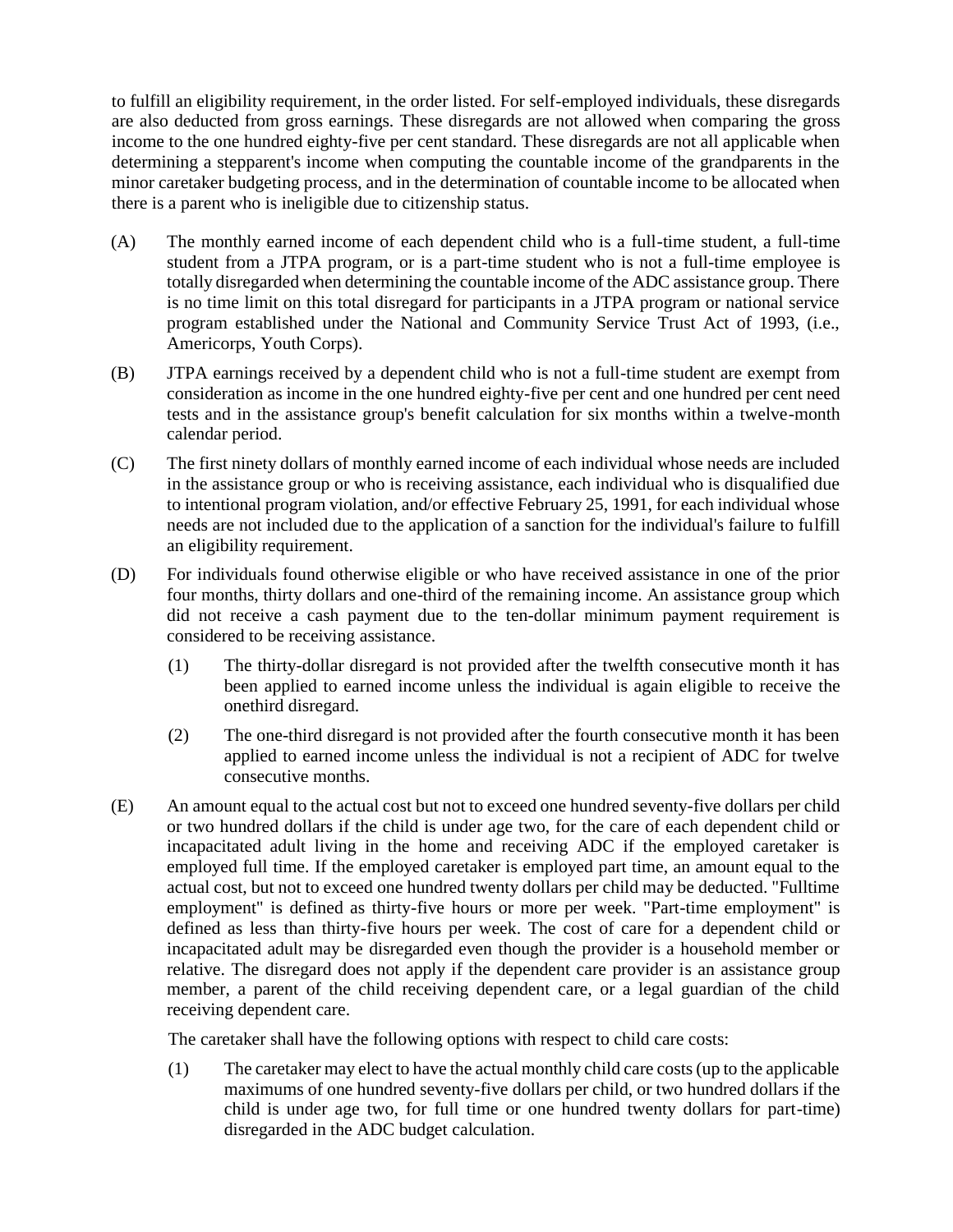(2) The caretaker may elect to have the monthly child care costs met through social service vendor payment. This option is contingent upon the availability of a vendor payment provider and sufficient Title XX funds.

Effective Date: Mar 01 1995Certification: Arnold R.Tompkins

Date: Feb 17 1995

Promulgated Under: Revised Code Section 111.15.

Statutory Authority: Revised Code Sections 5107.02, 5107.05.

Rule Amplifies: Revised Code Sections 5107.02, 5107.05.

Prior Effective Dates: 11-1-76, 5-14-77, 4-5-79, 10-1-81, 12-1-82, 3-1-84, 10-01-84 (Emer.), 12- 2784, 1-1-85 (Emer.), 4-1-85, 1-2-86, 4-1-88 (Emer.), 6-30-88, 1-1-89 (Emer.), 4-1-89, 7-1-89 (Emer.),

9-2389, 10-1-89 (Emer.), 12-16-89, 4-23-90, 7-12-91 (Emer.), 9-12-91, 9-1-94.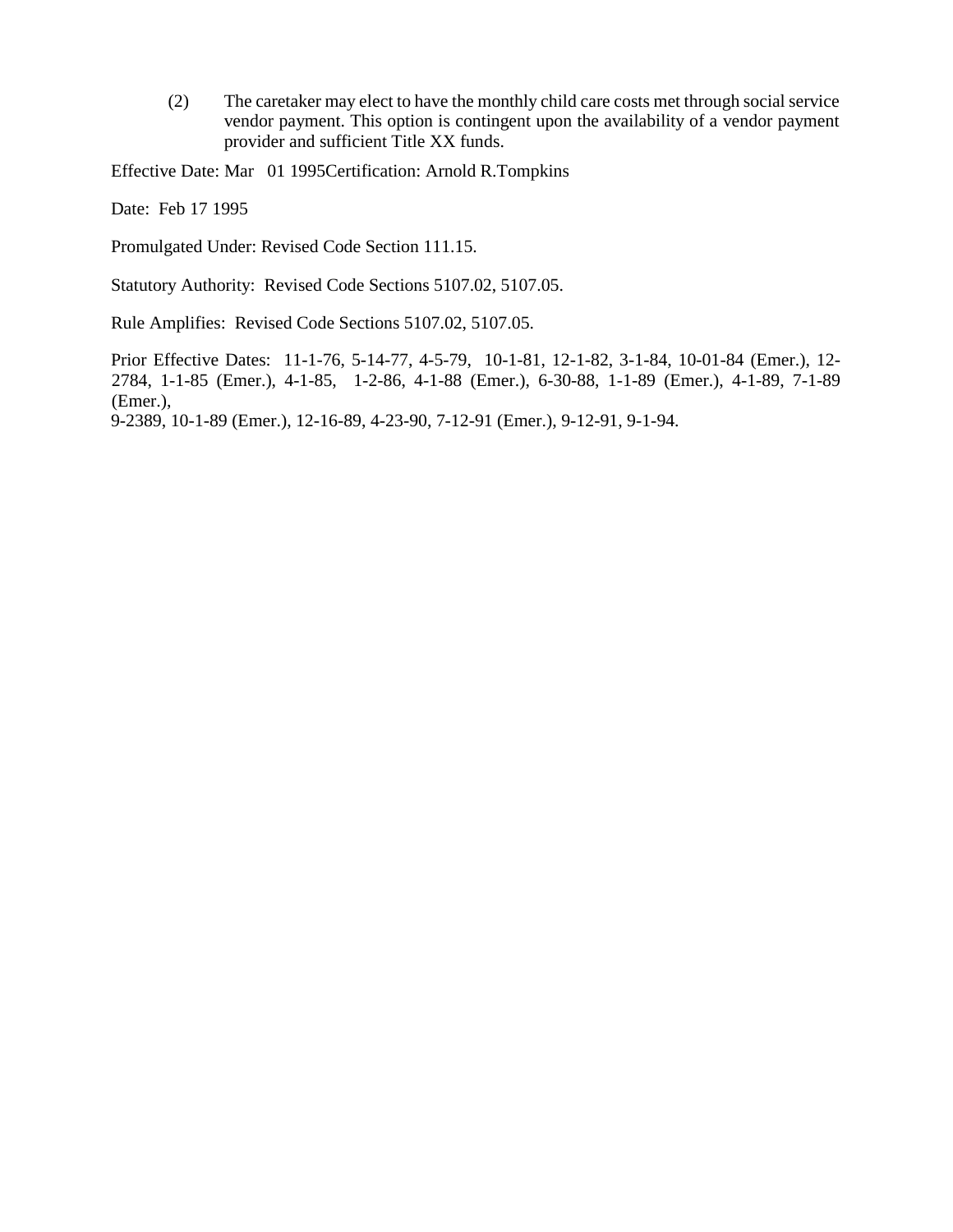#### 5101:1-23-034 ADC: income from room and board.

When income is received from room and board (or board only), a standard operating expense equal to the zero income level food stamp coupon allotment for the number of boarders in the household is deducted from total income. The remainder is gross earned income.

Effective Date: Dec 27 1984

Certification: Patricia Barry

Date: Dec 17 1984

Promulgated Under: Revised Code Section 111.15.

Statutory Authority: Revised Code Sections 5107.02, 5107.05.

Prior Effective Dates: 11-1-76, 5-14-77, 4-5-79, 10-1-81, 12-1-82, 3-1-84, 10-1-84 (Emer.).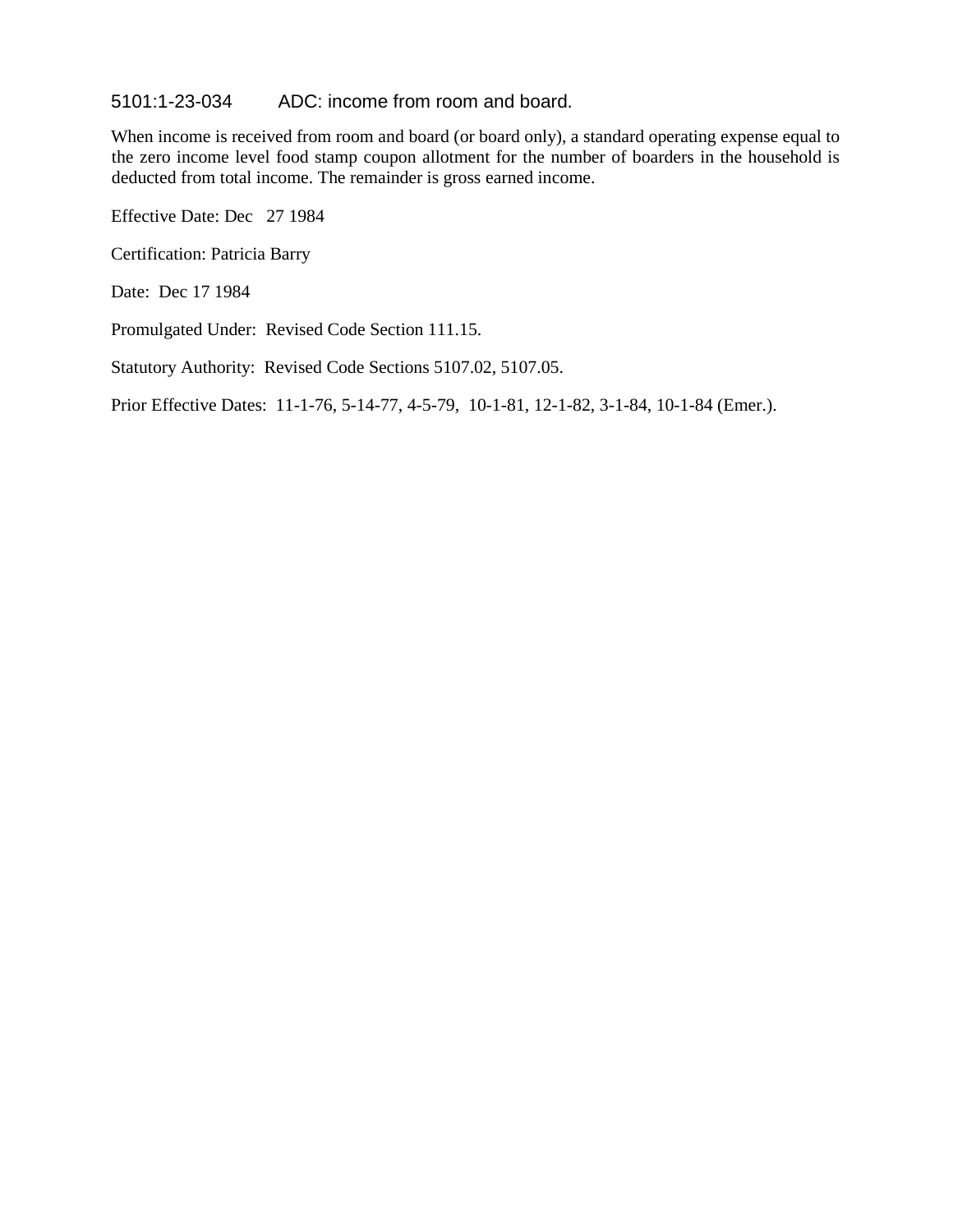# 5101:1-23-035 ADC: program eligibility for applicants.

- (A) For an applicant of ADC whose income does not exceed the one hundred eighty-five per cent standard, there is a preliminary step to determine whether the assistance group would be eligible for ADC without benefit of the thirty-dollar disregard plus the one-third disregard. This program eligibility does not apply if the assistance group received ADC cash payment in one of the four months prior to the month of application.
- (B) In the program eligibility step, the earned income remaining after all exemptions and disregards other than the thirty-dollar plus one-third, are applied plus any nonexempt unearned income is compared to the one hundred per cent standard. In this budget step, any child support payments are considered as income even though they will be assigned if there is money payment eligibility. In addition, the actual child care costs not to exceed the maximums are allowed as disregards even though vendor pay day care may be provided.
	- (1) If the income is more than the one hundred per cent ADC standard for the assistance group, the assistance group is ineligible for ADC.
	- (2) If the income is equal to or less than the one hundred per cent ADC standard, the assistance group may be eligible for ADC. The budget is recomputed allowing the thirtydollar disregard plus the one-third disregard provided the employed assistance group member is eligible for it. Effective Date: Aug 21 1989

Certification: Patricia Barry

DATE: Aug 11 1989

Promulgated Under: Revised Code Section 111.15.

Statutory Authority: Revised Code Sections 5107.02, 5107.05.

Prior Effective Dates: 4-1-86, 7-1-89 (Emer.).

5101:1-23-038 ADC: treatment of income received from participation in programs established under the National and Community Service Trust Act of 1993.

- (A) The National and Community Service Trust Act of 1993 (NCSTA) establishes educational opportunities for individuals who participate in national service programs. Participants could qualify for a living allowance, basic health insurance, child care services or a child care allowance, aid and services for disabled individuals, and a national service educational award.
- (B) The monthly living allowance received by participants (including minor parents who are caretaker relatives in an ADC assistance group) under NCSTA shall be treated as earned income, with appropriate earned income disregards applied.
- (C) The basic health insurance, child care services or the child care allowance, aid and services, and the national service educational award shall be treated as complementary payments and services to the extent that the funds are used to meet the expenses necessary for participation in a NCSTA program.

Effective Date: Mar 01 1995

Certification: Arnold R.Tompkins

Date: Feb 17 1995

Promulgated Under: Revised Code Section 111.15.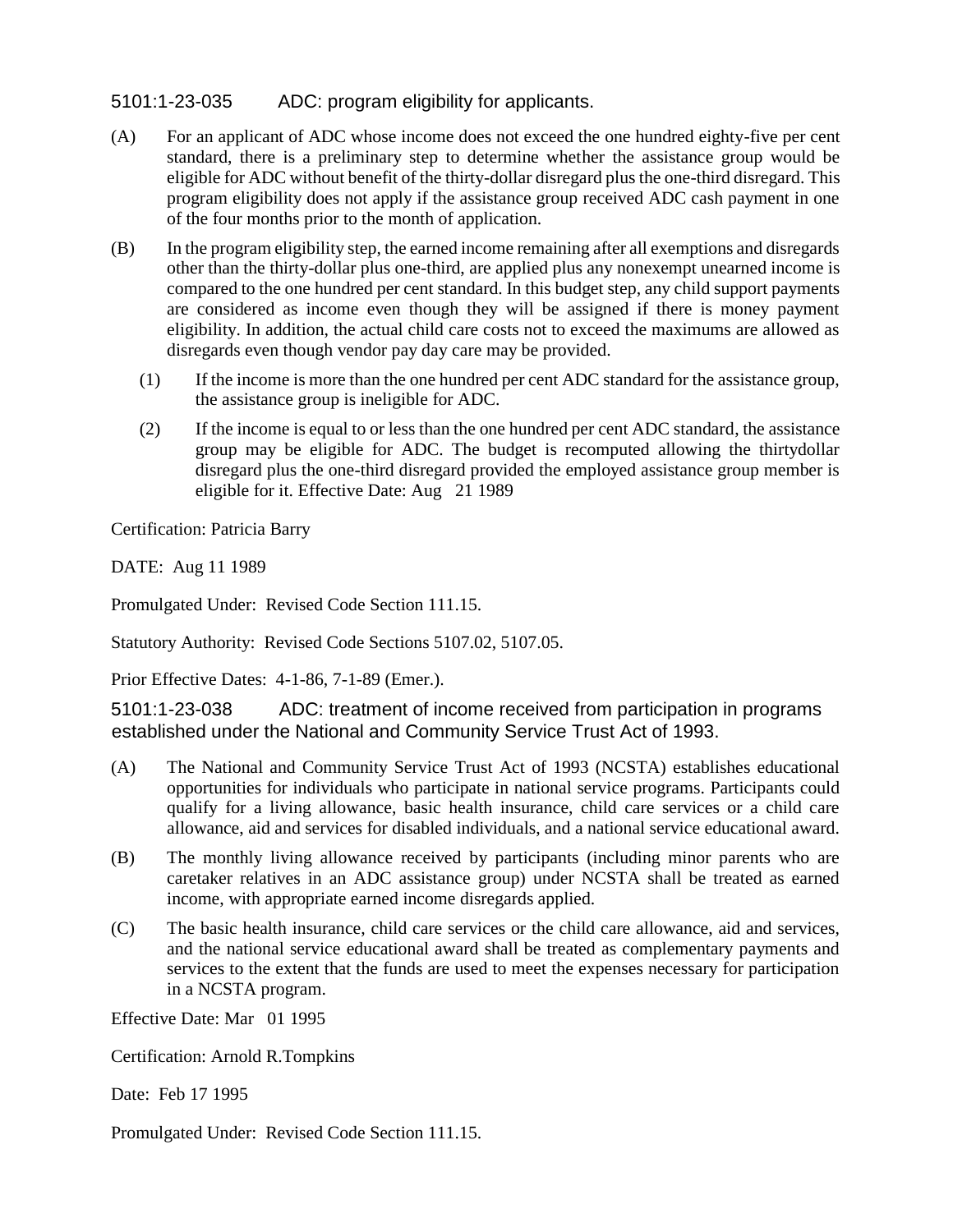Statutory Authority: Revised Code Sections 5107.02, 5107.05.

Rule Amplifies: Revised Code Sections 5107.02, 5107.05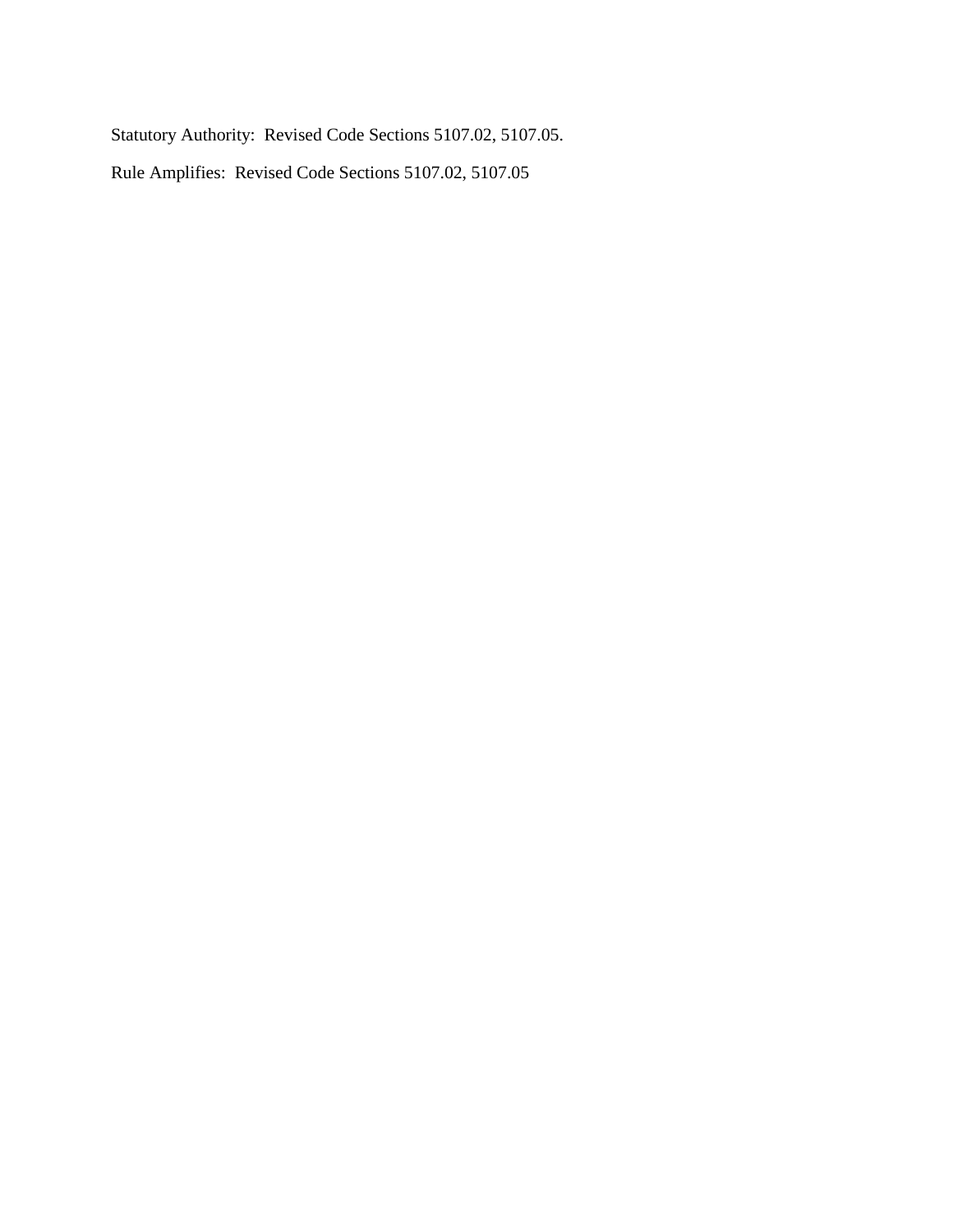# 5101:1-23-04 ADC: earned income calculation.

The following is a step-by-step summary of the calculation of earned income in ADC for applicants and recipients.

- (A) Determine nonexempt gross monthly earned and unearned income. Include income of members of the assistance group, any income of the parent not included in the assistance group (i.e., sanctioned, excluded or disqualified due to intentional program violation), excess income of the stepparent, parent of a minor caretaker, or undocumented alien, and excess income of an alien's sponsor.)
- (B) Compare the gross monthly earnings plus any unearned income (minus the fifty dollar child support disregard if applicable) to the one hundred eighty-five per cent standard for the appropriate assistance group size. This step applies to applicants as well as recipients. If the gross monthly income exceeds the one hundred eighty-five per cent standard, the assistance group is ineligible for ADC. If total income is equal to or less than the one hundred eighty-five per cent standard, go to paragraph (C) of this rule.
- (C) Calculate program eligibility as set forth in rule 5101:1-23-035 of the Administrative Code. If the assistance group has not received an ADC payment in one of the four months prior to the month of application. Allow only disregards for the standard work expense and child care costs from gross earned income of each employed individual. Allow the fifty dollar support disregard if applicable. If income without the thirty dollars and the one third disregards is greater than the one hundred per cent standard plus any special allowance, the assistance group is ineligible for ADC. If income without the thirty dollars and one third disregards is equal to or less than the one hundred per cent standard plus any special allowance, eligibility for a money payment is determined.
- (D) The following are disregards of earned income for each employed individual whose needs are included in the eligibility determination, whose needs are not included due to the imposition of a disqualification penalty due to intentional program violation, and/or, effective February 25, 1991, for each individual whose needs are not included due to the application of a sanction for the individual's failure to fulfill an eligibility requirement.
	- (1) Ninety dollars of each employed individual in the assistance group, for each employed individual who would be included in the assistance group but is disqualified for intentional program violation, and/or, effective February 25, 1991, each employed individual who would be included in the assistance group, but is sanctioned for failure to fulfill an eligibility requirement.
	- (2) Thirty dollars and one-third of the remainder of earned income not already disregarded.
		- (a) Thirty dollars and one-third of the remainder are disregarded for applicants who have received assistance in one of the four months prior to application.
		- (b) The thirty-dollar disregard is limited to an individual for twelve consecutive months (eight additional months immediately following the fourconsecutivemonth period whether or not the thirty dollars is actually received). After twelve consecutive months, the thirty-dollar disregard is unavailable to that individual until he is once again eligible to receive the onethird disregard of earned income.
		- (c) The one-third disregard is limited to an individual for four consecutive months. After the one-third disregard has been applied to an individual for four consecutive months, it is unavailable to that individual again until the expiration of a twelve-consecutive-month period during which the individual has not been an ADC recipient.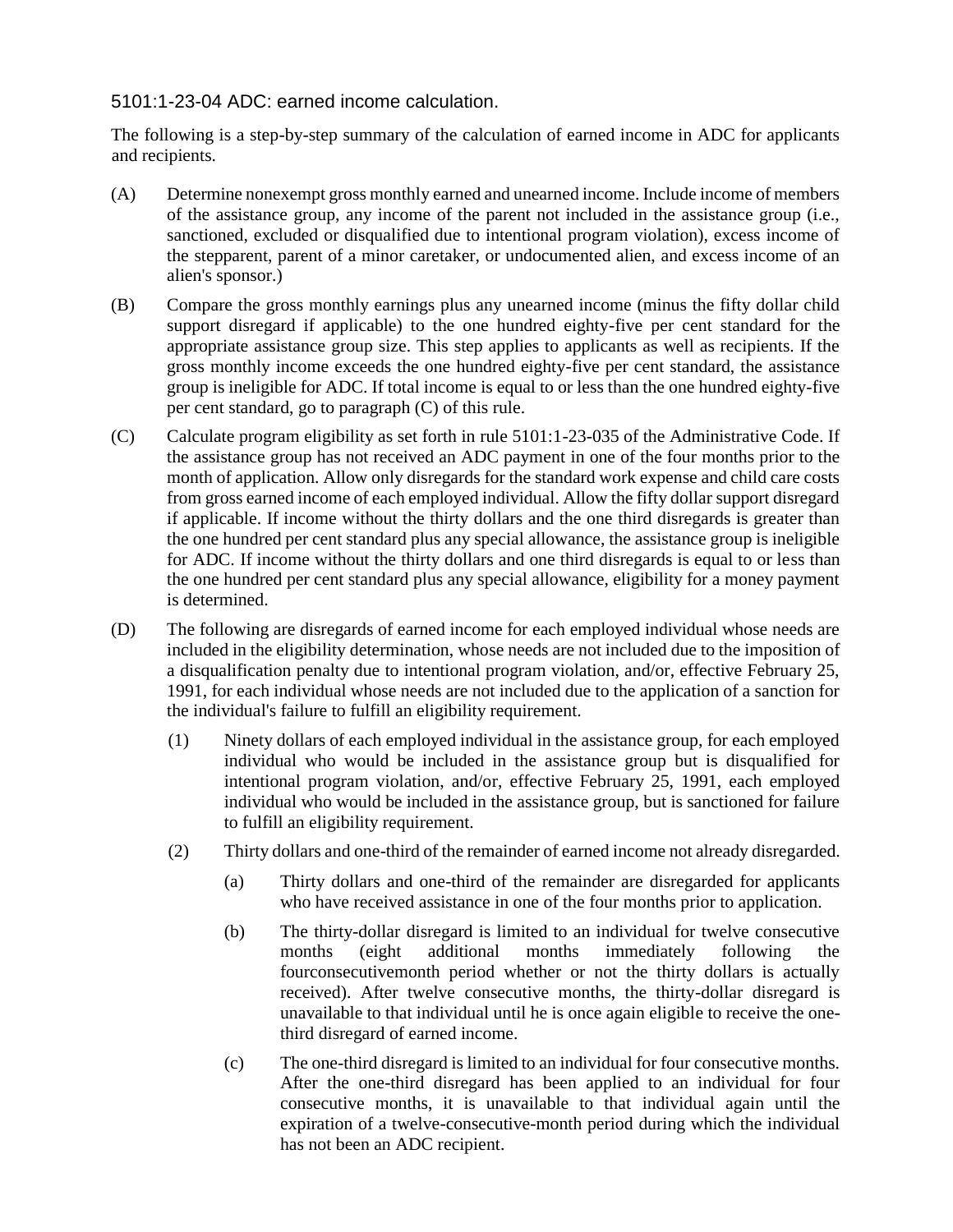- (d) The thirty-dollar disregard provision only applies to recipients who have not already received the thirty-dollar and one-third disregard for four consecutive months prior to October 1, 1984 (unless they have been ineligible for ADC for twelve consecutive months).
- (3) An amount equal to the actual cost, but not to exceed one hundred seventy-five dollars for individuals who are employed full time, or two hundred dollars if the child is under age two (or one hundred twenty dollars if the individual is employed less than full time) for the care of each dependent child or incapacitated adult living in the home and receiving ADC.
- (E) The remaining income after the deductions set forth in paragraph (D) of this rule is countable earned income.
- (F) Add the countable earned income to the nonexempt gross unearned income (minus the fifty dollar support disregard if applicable). Included is any countable income of the stepparent, parent of a minor caretaker, undocumented alien, or alien sponsor and countable income of a parent who is not included in the assistance group (i.e., sanctioned, excluded, or disqualified due to intentional program violation).
- (G) Deduct the total calculated in paragraph (F) of this rule from the ADC payment for the size of the assistance group.
- (H) Deficits or the lack of deficits are treated as follows:
	- (1) If there is a deficit, the assistance group is eligible for ADC.
	- (2) If there is no deficit, the assistance group is ineligible for ADC. Effective Date: Sep 01 1994

Certification: Arnold R.Tompkins

Date: Aug 22 1994

Promulgated Under: Revised Code Section 111.15.

Statutory Authority: Revised Code Sections 5107.02, 5107.05.

Prior Effective Dates: 7-1-76, 11-1-76, 5-14-77, 12-31-77, 10-26-78, 4-5-79, 5-1-79, 9-21-79, 2-3-80, 10-1-81, 12-1-82, 5-1-83, 3-1-84, 10-1-84 (Emer.), 12-27-84, 1-1-85 (Emer.), 4-1-85, 10-1-89 (Emer.), 12-16-89, 7-12-91 (Emer.), 9-22-91.

5101:1-23-041 ADC: treatment of earned income of a dependent child.

Earned income may be treated specially under certain case situations. The case situations and their special treatment are listed in paragraphs (A) and (B) of this rule.

- (A) Earned income of an individual included in the assistance group as a dependent child is excluded (not deducted) in determining the amount of grant provided the following occur:
	- (1) If he is enrolled in and physically attending a full-time (as certified by the school or institute attended) program of study or training leading to a certificate, diploma, or degree;
	- (2) If he is enrolled in and physically attending at least part time (as certified by the school or institute attended) a program of study or training leading to a certificate, diploma,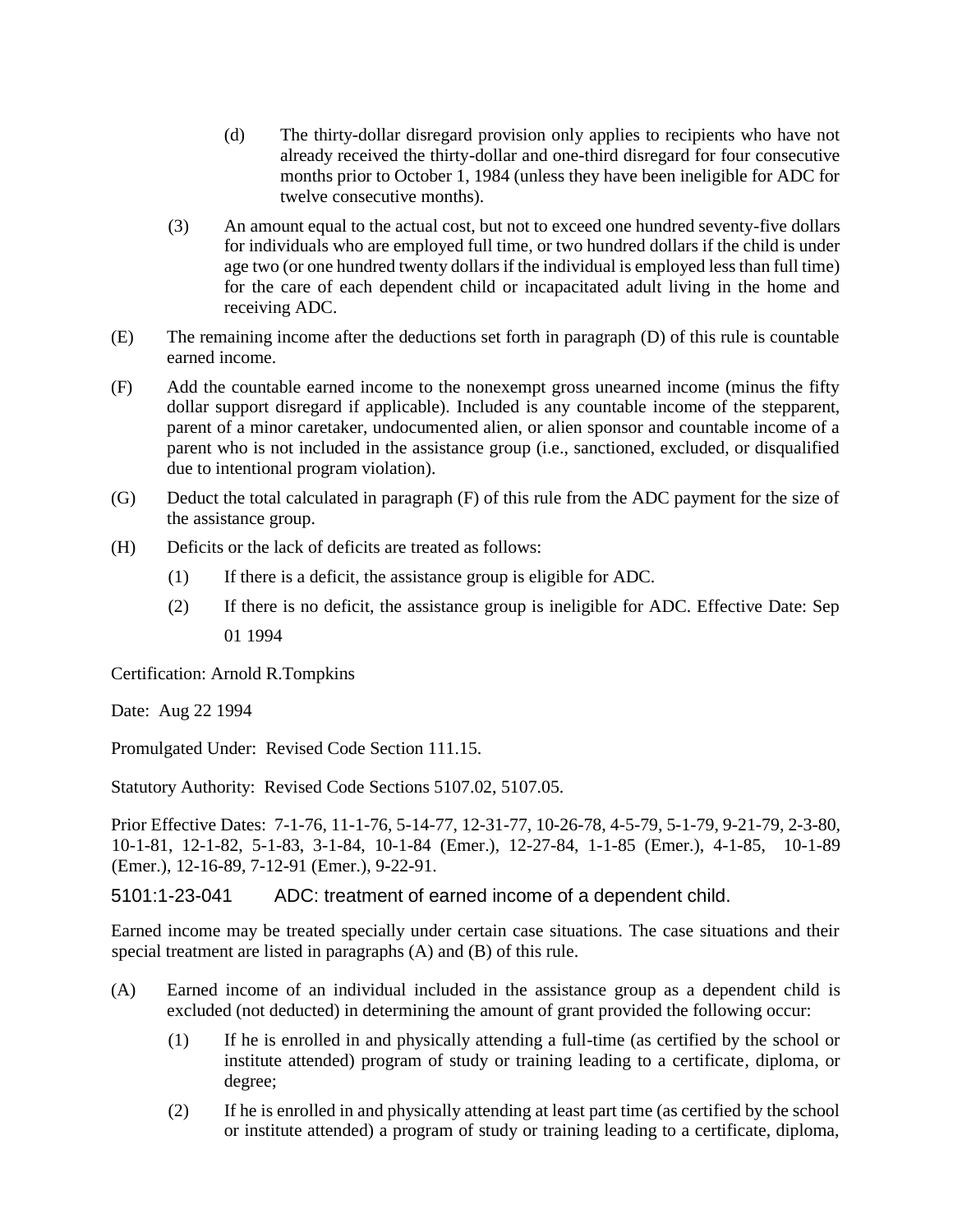or degree and is regularly employed in or available for and actually seeking part-time employment;

- (3) If he is enrolled in and physically attending at least part time (as certified by the school or institute attended) a program of study or training leading to a certificate, diploma, or degree and is precluded from full-time attendance or part-time employment because of a verified physical handicap;
- (4) "Full-time attendance" and "part-time attendance" are defined as follows:
	- (a) In a secondary school, "full time" is the completion of four Carnegie units per year. A "Carnegie unit" is a measure of counting course credits in secondary education. The completion of one hundred twenty clock hours per year for an individual course equals one Carnegie unit. "Part time" is the completion of two Carnegie units per school year;
	- (b) In a college or university, "full time" is generally twelve semester or eighteen quarter hours and "part time" is considered to be anything less than eighteen quarter hours or twelve semester hours;
	- (c) In a technical school in a program with shop practice, "full time" is thirty clock hours per week. With no shop practice, "full time" is twenty-five clock hours per week. "Part time," without shop practice, is twelve hours per week. With shop practice, "part time" is fifteen hours per week.
	- (d) In a secondary education program of cooperative training or in apprenticeship training, "full-time attendance" is thirty clock hours per week, or six clock hours per day.
	- (e) In a vocational school, required attendance varies from eighteen to twenty-two and one-half hours per week.
	- (f) A teen subject to the school attendance requirements of the LEAP program must meet the school attendance requirements set forth in rule 5101:1-23-60 of the Administrative Code.
	- (g) A child not subject to the LEAP program requirements shall be considered in regular attendance in months in which he is not attending because of official school or training program vacation, illness, convalescence, or family emergency, and for the month in which he completes or discontinues his school or training program. This exclusion does not apply for an individual who is included in the assistance group as the relative caretaker, or for individuals included in the assistance group as dependent children but who are not enrolled in school on at least a part-time basis. Earnings of these two groups are treated as outlined in paragraph (A) of this rule.
- (B) JTPA earnings received by a dependent child who is not a full-time student are exempt from consideration as income in the one hundred eighty-five per cent and one hundred per cent need tests and in the assistance group's benefit calculation for six months within a twelvecalendarmonth period.

Effective Date: Nov 10 1990

Certification: Roland T. Hairston

Date: Oct 31 1990

Promulgated Under: Revised Code Section 111.15.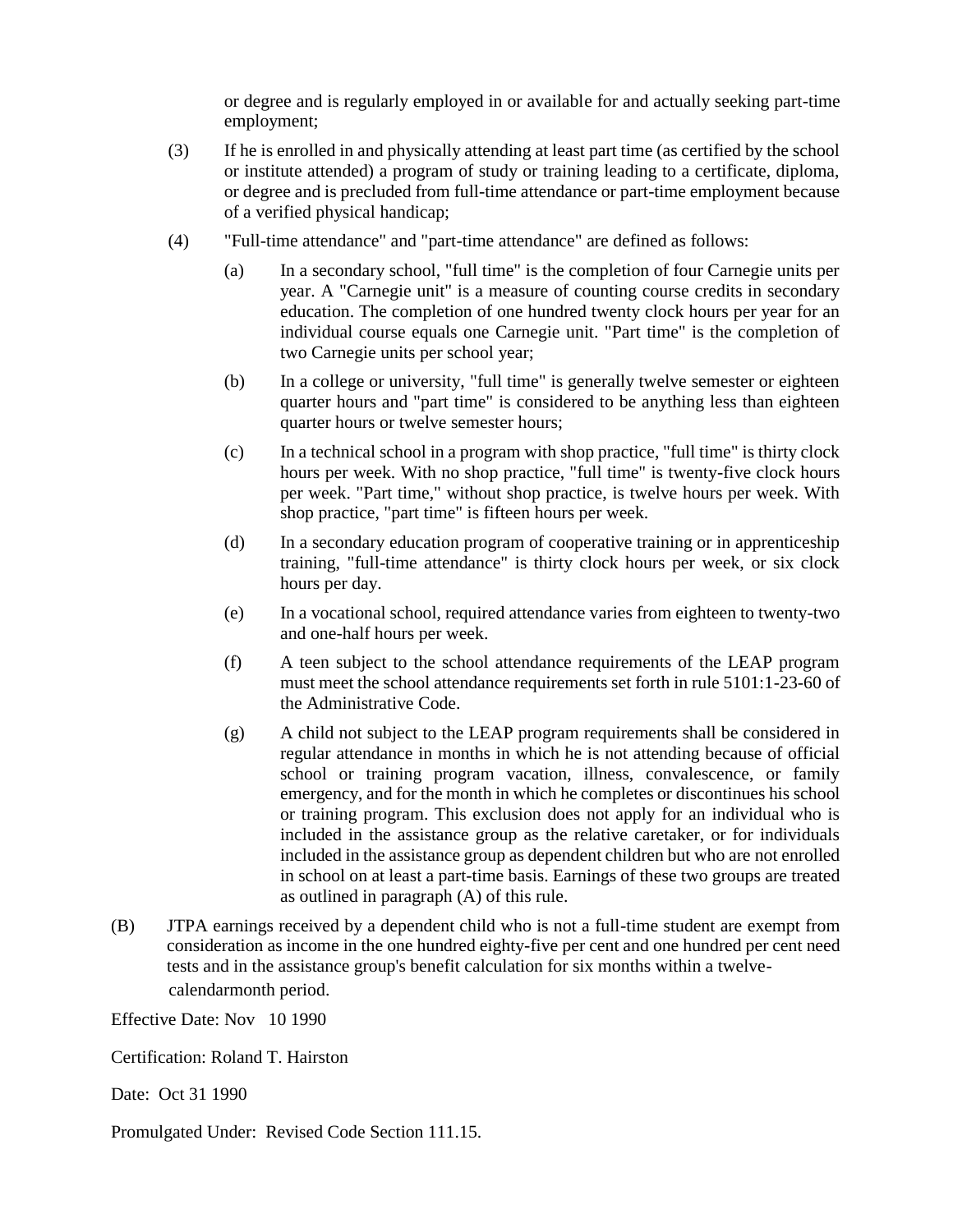Statutory Authority: Revised Code Section 5107.02.

Rule Amplifies: Revised Code Sections 5101.20, 5107.05.

Prior Effective Dates: 8-1-75, 7-1-76, 5-14-77, 12-31-77, 10-26-78, 5-1-79, 9-21-79, 2-3-80, 10-181, 5-1-82, 12-10-82, 12-29-82, 1-13-83, 3-1-84, 10-1-84 (Emer.), 12-27-84, 1-1-89 (Emer.), 4-1-89, 7-1-89 (Emer.), 9-23-89, 1-1-90 (Emer.), 3-22-90, 9-1-90 (Emer.).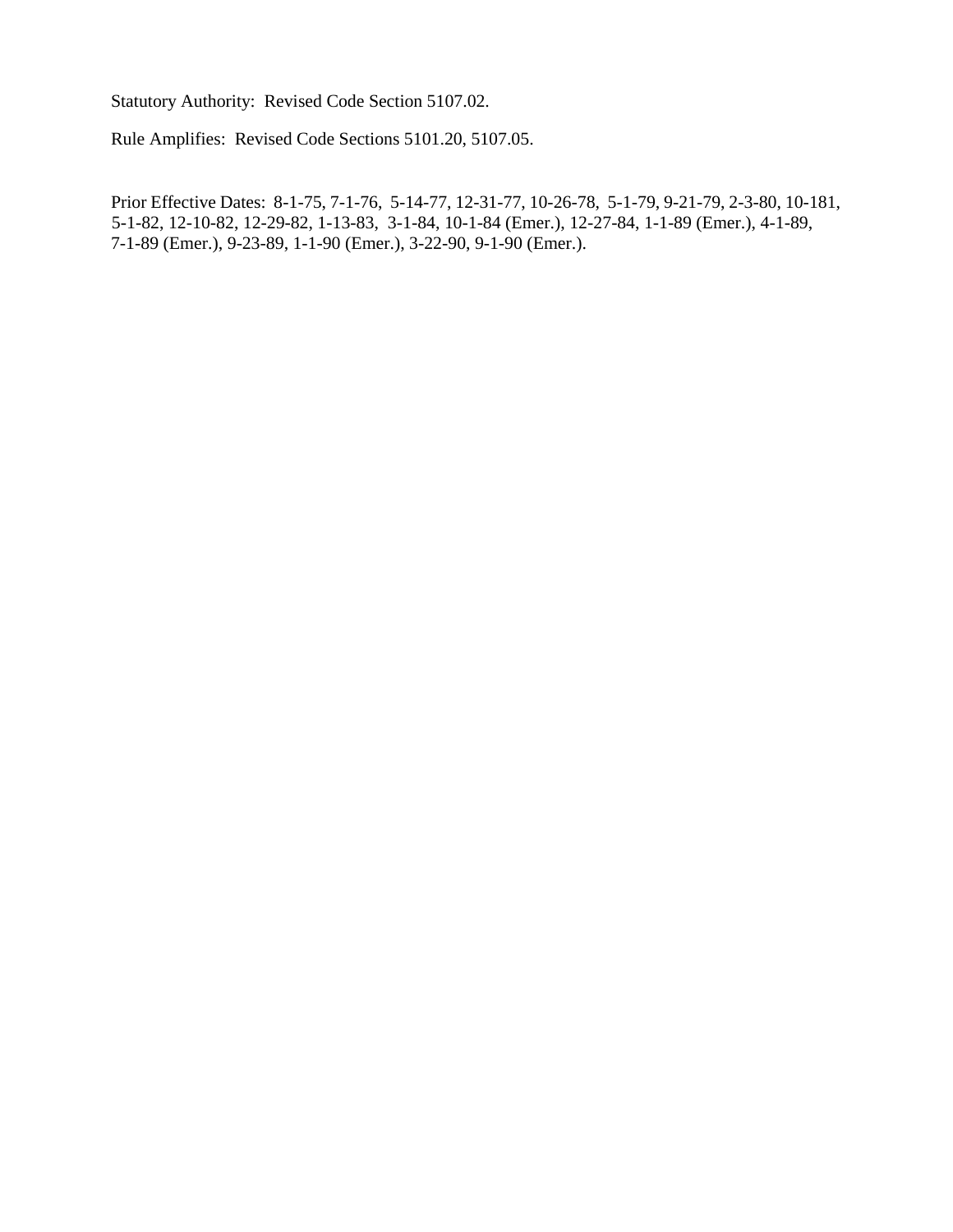## 5101:1-23-042 ADC: minor caretaker budgeting.

- (A) When the unemancipated minor caretaker is not living with his parent(s), financial responsibility of the parents to support the caretaker must still be explored.
	- (1) If the parents receive income based upon need such as SSI, ADC, or GA, it is assumed that they do not have the ability to support and no action is taken.
	- (2) If the parents have income which is not based upon need, a referral will be made to the person/unit responsible for support recovery investigation so that the parents' responsibility is established.
	- (3) When support payments or contributions from the parents are made to the minor caretaker, the amount of the payment is deducted from the caretaker's grant. These payments will not be deducted until they are actually paid to the caretaker. In each situation, the case record must document the attempts to determine parental responsibility, i.e., investigation of the parents' ni come as well as attempts to secure support for the caretaker, i.e., referral for child support action.
- (B) When the caretaker of an eligible child is under the age of eighteen and lives with his/her parent(s), the CDHS must review the minor caretaker's parent(s) income. When a minor caretaker resides with a parent and a stepparent (spouse of the minor's parent), only the income of the minor caretaker's biological or adoptive parent(s) is used. The income of the stepparent of the minor caretaker shall not be used in the minor caretaker budget. If the caretaker's parents are self sustaining, an one-hundred per cent ADC budget shall be computed for the parent of the minor caretaker to determine the amount of countable income to apply to the assistance group, consisting of the minor caretaker and the caretaker's child(ren). If the income deemed from the minor caretaker's parent causes ineligibility for cash assistance, the CDHS shall determine eligibility for medicaid coverage in accordance with Chapter 5101:1-39 of the Administrative Code for the child of the minor caretaker.
	- (1) A lump-sum payment received by a parent of a minor caretaker who is not a part of the ADC assistance group is considered as income available to the filing unit. When the countable income, including the lump sum, exceeds the needs of the assistance group for the month, the group is ineligible for that month. Any portion of the lump-sum income retained by the parent of the minor caretaker subsequent to the month of receipt represents a resource to the parent of the minor caretaker.
	- (2) The following are the only disregards allowed from the monthly gross income of the parent(s) of the minor caretaker. All remaining income is counted in the one hundred eighty-five per cent standard of need test and is deducted dollar-for-dollar as unearned income from the ADC grant for the assistance group.
		- (a) Effective October 1, 1993, the first ninety dollars of the monthly gross earned income.
		- (b) The amount equal to theone hundred per cent standard for the parent(s) of the minor caretaker and any other individual who meets all of the following conditions.
			- (i) Is living in the home.
			- (ii) Whose needs are not included in the ADC assistance group.
			- (iii) Is claimed or could be claimed by the parent(s) as a dependent for federal personal income tax liability under the internal revenue service's rule.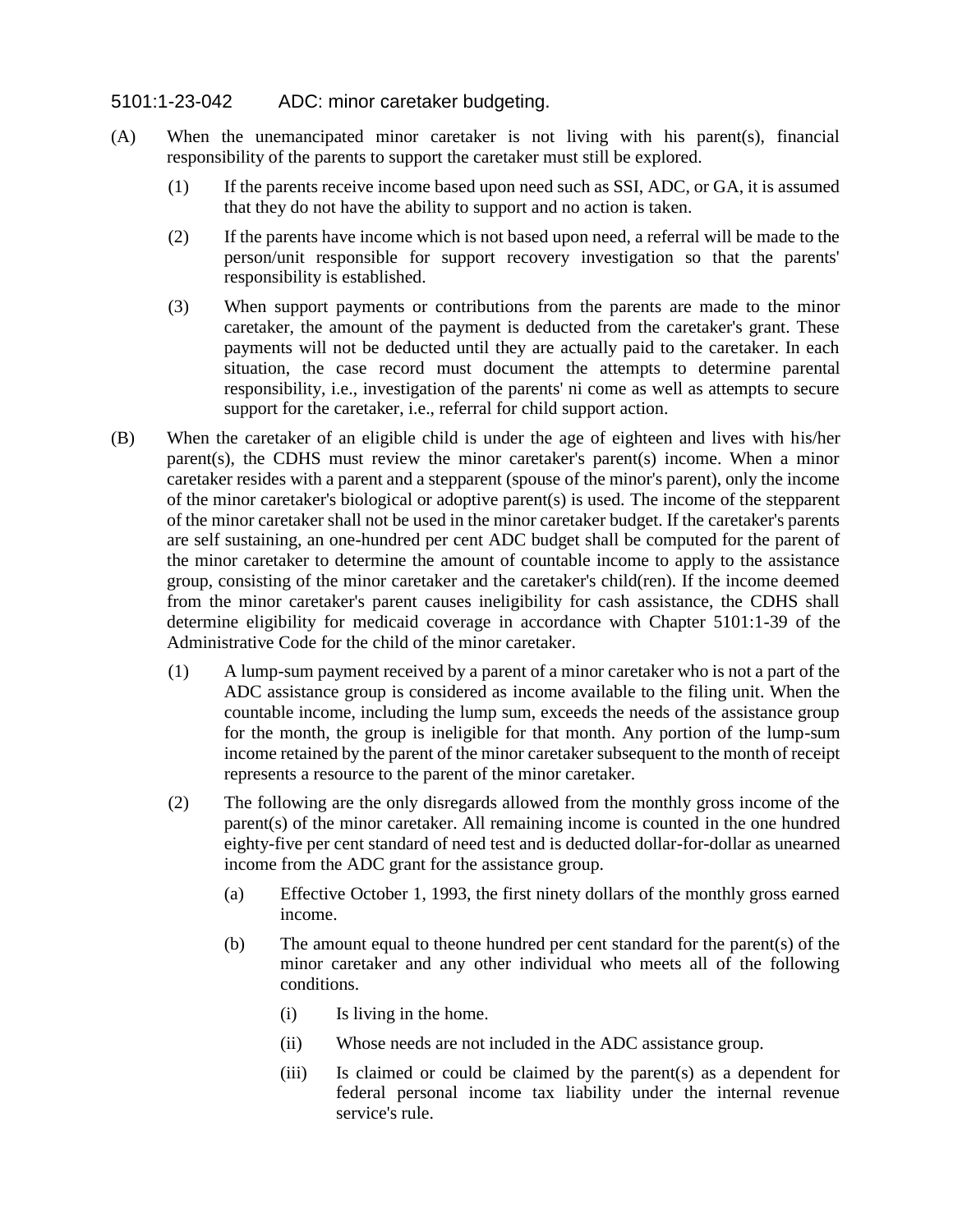(c) The amount of the payments made by the parent(s) of the minor caretaker or individuals who are not living in the home but are claimed or could be claimed

by the parent(s) of the minor caretaker as dependents for federal personal income tax liability under the internal revenue service's rules.

(d) The amount paid by the parent(s) of the minor caretaker as alimony or child support for individuals not living in the home. Effective Date: May 30 1996 Certification: Arnold R.Tompkins

Date: May 17 1996

Promulgated Under: Revised Code Section 111.15.

Statutory Authority: Revised Code Sections 5107.02.

Rule Amplifies: Revised Code Sections 5107.02.

Prior Effective Dates: 7-1-76, 11-1-76, 5-14-77, 12-31-77, 10-26-78, 4-5-79, 5-1-79, 9-21-79, 2-380, 10-1-81, 5-1-82, 12-1-82, 3-1-84, 10-1-84 (Emer.), 12-27-84, 1-1-85 (Emer.), 4-1-85, 10-1-87, 10-1-88 (Emer.), 12-20-88, 10-1-93 (Emer.), 12-25-93, 3-1-96 (Emer.).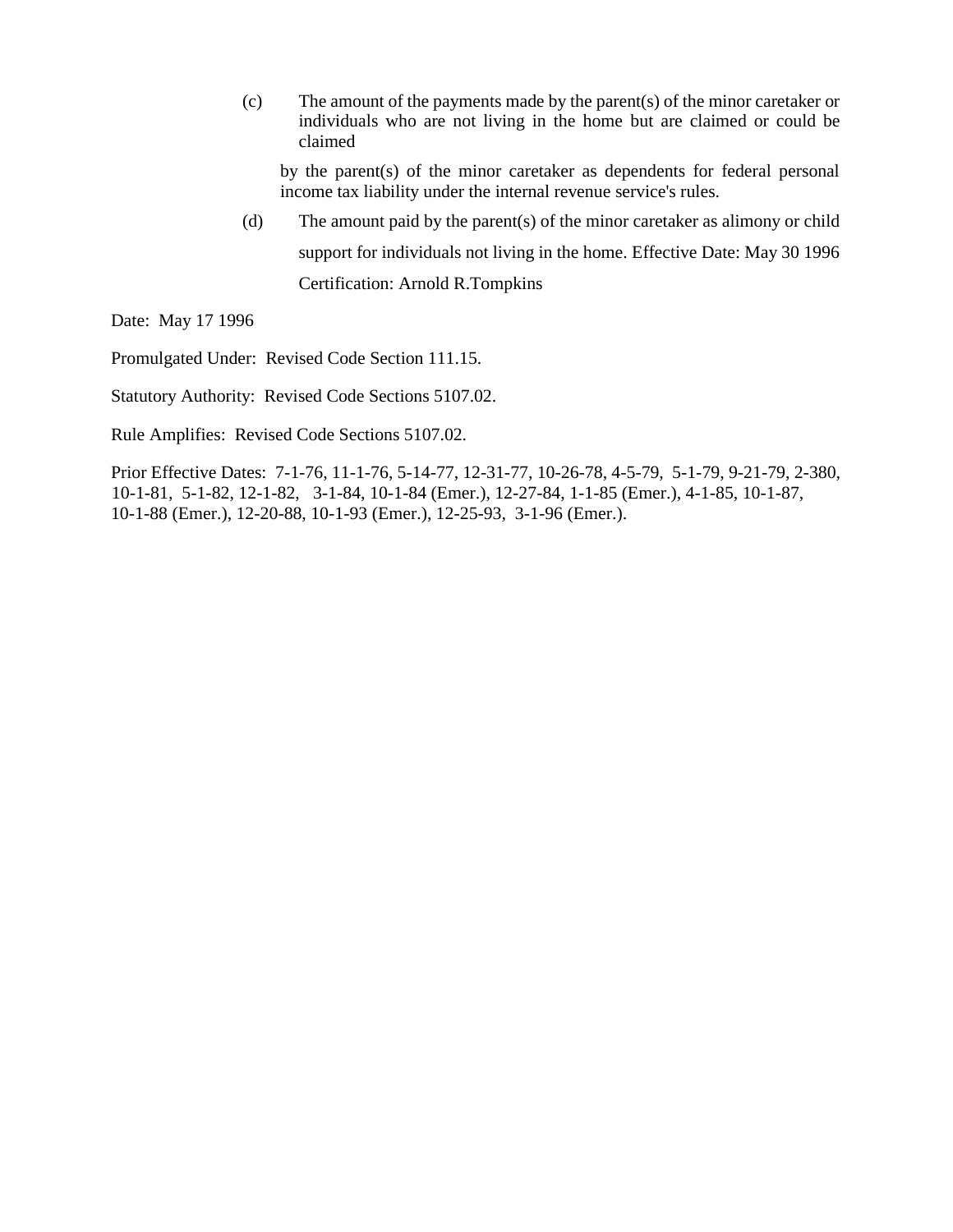# 5101:1-23-043 ADC: income of a stepparent.

- (A) All income of a stepparent who is living in the home with the ADC children must be considered in determining the eligibility of the ADC children.
- (B) The only disregards allowed are:
	- (1) Effective October 1, 1993, the first ninety dollars of the monthly gross earned income.
	- (2) The amount equal to the one hundred per cent standard for the stepparent and any other individuals who are living in the home, whose needs are not included in the ADC assistance grant, and who are claimed by the stepparent as dependents for federal personal income tax liability under the internal revenue service rules.
	- (3) The amount of the payments made by the stepparent to individuals who are not living in the home but are claimed by the stepparent as dependents for federal personal income tax liability under the internal revenue service rules.
	- (4) The amount paid by the stepparent as alimony or child support for individuals not living in the home.
- (C) Nonrecurring lump-sum payments received by a stepparent are considered as income in the month received. That portion retained by the stepparent subsequent to the month of receipt represents a resource to the stepparent.
- (D) Since the parent of the ADC children must be included in the ADC grant, his needs are not included in the one hundred per cent standard allowed in the stepparent disregards. The parent's needs would be considered as part of the ADC payment standard.
- (E) If the parent has earned income and is included in the ADC grant, the applicable earned income disregards are allowed. The monthly net income is counted toward the payment standard for the parent and the ADC children.
- (F) Any unearned income, with the exception of a monthly fifty-dollar child support disregard, is deducted from the payment standard for the assistance group.
- (G) For ADC purposes, a "stepparent" is a person who is ceremonially or legally married to the child's parent.

Effective Date: Dec 25 1993

Certification: Arnold R.Tompkins

Date: Dec 15 1993

Promulgated Under: Revised Code Section 111.15.

Statutory Authority: Revised Code Sections 5107.02.

Prior Effective Dates: 10-1-81, 12-1-82, 10-1-84, 10-2-84 (Emer.), 12-27-84, 1-1-85 (Emer.), 4-185, 8-1-86 (Emer.), 10-3-86, 10-1-88 (Emer.), 12-20-88.

5101:1-23-044 ADC: budgeting methodology applicable when a parent does not meet the citizenship requirement.

- (A) When a parent in an ADC assistance group does not meet the citizenship requirement necessary for receipt of ADC, the alien parent shall be excluded from the ADC assistance group.
- (B) The income of the ineligible alien parent shall be counted in the determination of eligibility and level of benefits after deducting the disregards set forth in paragraphs  $(C)(1)$  to  $(C)(4)$  of this rule. All remaining income is counted in the one hundred eighty-five per cent standard of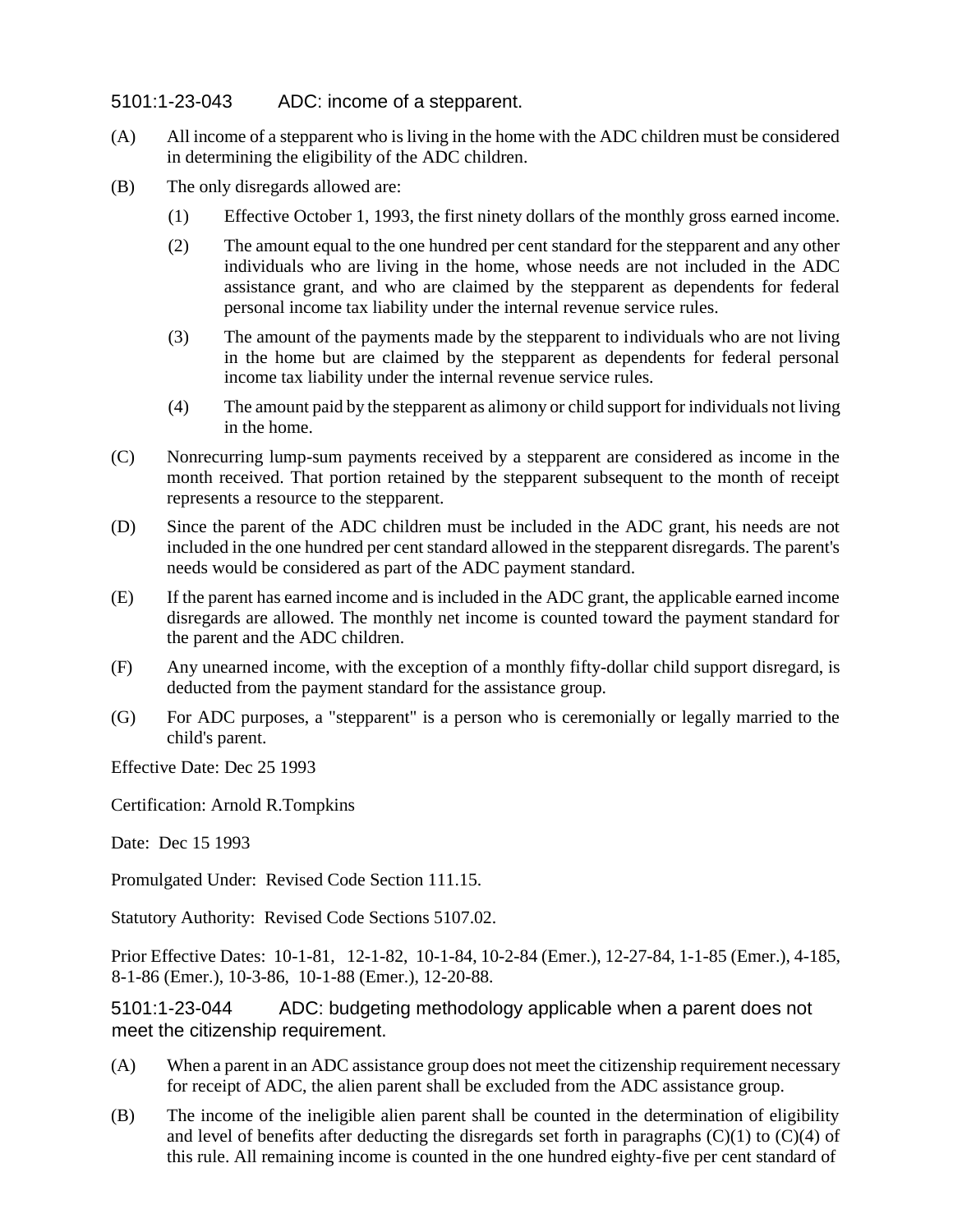need test and is deducted dollar-for dollar as unearned income from the ADC grant for the assistance group.

- (C) The following are the only disregards allowed from the monthly gross income of the ineligible alien parent.
	- (1) Effective October 1, 1993, the first ninety dollars of monthly gross earned income.
	- (2) The amount equal to the one hundred per cent standard for the ineligible alien parent and any other individual who meets all of the conditions set forth in paragraphs  $(C)(2)(a)$  to  $(C)(2)(c)$  of this rule.
		- (a) The individual is living in the home.
		- (b) The individual's needs are not included in the ADC assistance group.
		- (c) The individual is claimed, or could be claimed, as a dependent for federal personal income tax liability under the internal revenue service's rules.
	- (3) The amount of the payments made by the ineligible alien parent for individuals who are not living in the home but are claimed, or could be claimed by the ineligible alien parent as dependents for federal personal income tax liability under the internal revenue service's rules.
	- (4) The amount paid by the ineligible alien parent as alimony or child support for individuals not living in the home. Effective Date: Dec 25 1993

Certification: Arnold R.Tompkins

Date: Dec 15 1993

Promulgated Under: Revised Code Section 111.15.

Statutory Authority: Revised Code Sections 5107.02.

Prior Effective Dates: 7-12-91 (Emer.), 9-22-91.

5101:1-23-06 ADC and DA: relocation assistance.

A relocation assistance benefit, paid by a public agency to a public assistance recipient who has been relocated as a result of a program of area redevelopment, urban renewal, freeway construction, or any other public development involving demolition or condemnation of existing housing, is exempt income for the ADC and DA programs provided:

- (A) The benefit payment is a nonrecurring lump sum; or
- (B) If more than one payment is made, such payments are made for a limited time in a manner which does not result in duplication of an allowance in the assistance standard.
- (C) Examples are highway relocation assistance paid under sections 163.53 to 163.55 of the Revised Code and any additional relocation payment under Public Law 91-646 (Uniform Relocation Assistance and Real Property Acquisition Policies Act of 1970). Effective Date: Oct 30 1995

Certification: Arnold R.Tompkins

Date: Oct 20 1995

Promulgated Under: Revised Code Section 111.15.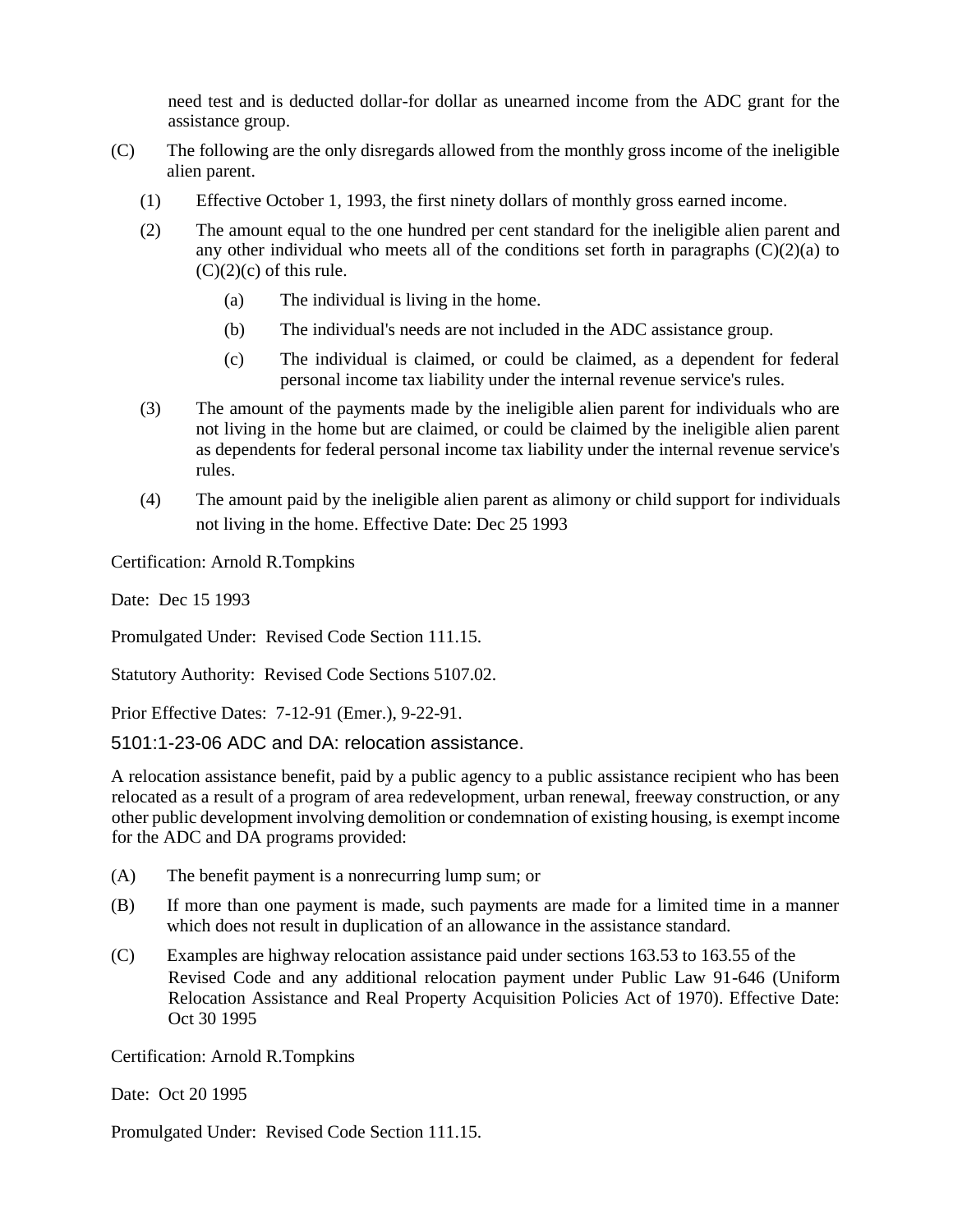Statutory Authority: Revised Code Sections 5113.06, 5115.05.

Prior Effective Dates: 11-1-76, 12-31-77, 12-1-79, 5-29-80, 9-7-81, 10-1-91 (Emer.), 12-20-91, 8-1- 95 (Emer.).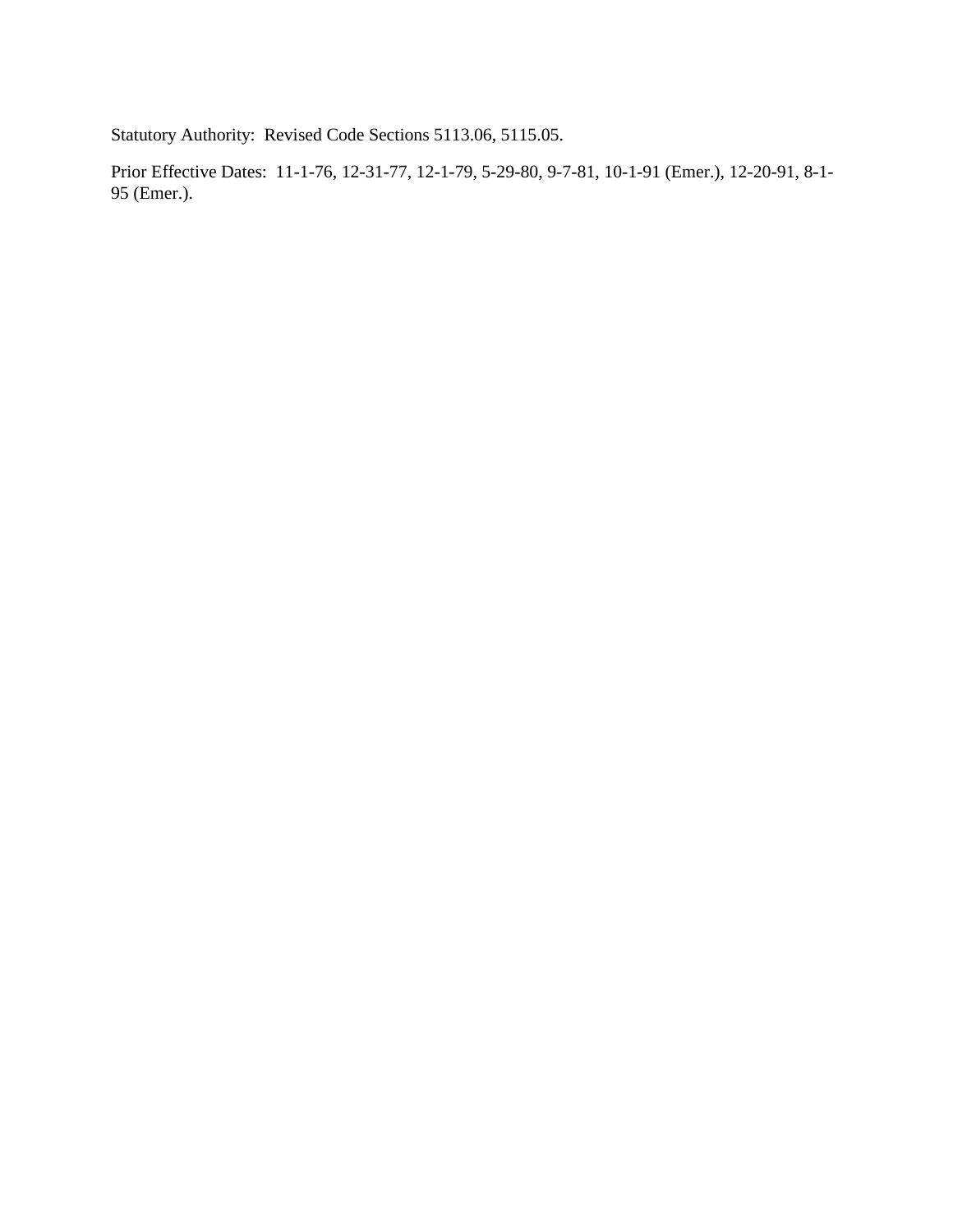5101:1-23-07 ADC, DA, and ADC-related medicaid: nonrecurring lump-sum payment.

- (A) With the exceptions of the provisions set forth in paragraphs (I) to (O) of this rule, all other provisions set forth in this rule are applicable in the ADC, ADC-related medicaid, and DA programs.
- (B) Nonrecurring payments received by an assistance group are considered as lump-sum payments. Nonrecurring lump sums can be either earned or unearned income. A nonrecurring payment is income that is not anticipated or expected to be received again. Any income representing an individual's most recent wages shall not be considered a lump sum. Lump-sum payments are those which are accrued over two or more months and which are not expected to be received in the same amount in the future. A lump-sum payment may be unrelated to any time period, such as inheritance or life insurance proceeds.
- (C) Supplemental security income (SSI) benefits received in a lump-sum payment are not considered for this rule.
- (D) The following is a list of commonly received lump-sum payments:
	- (1) Gifts, prizes, and awards.
	- (2) Inheritances and bequests.
	- (3) Property tax refunds.
	- (4) Veteran's benefits.
	- (5) Social security benefits.
	- (6) Retirement and pension funds.
	- (7) Proceeds received as the beneficiary of a life insurance policy.
	- (8) Compensatory awards which include personal injury, wrongful death, and worker's compensation for personal injury.
- (E) An Ohio victim's of crime compensation award shall be treated as a resource and must be evaluated according to the resource limits set forth in rules 5101:1-3-05 to 5101:1-3-053 and 5101:1-5-30 to 5101:1-5-31 of the Administrative Code.
- (F) Lump-sum payments received prior to the month of application are not considered as income. Any of the payment remaining in the month of application is considered a resource.
- (G) Lump-sum payments received as compensation for loss of resources are treated as set forth in rules 5101:1-3-056 and 5101:1-5-31 of the Administrative Code.
- (H) The source, amount, and date of receipt of lump-sum payments must be verified and information recorded in the assistance group record.
- (I) In the ADC and ADC-related medicaid programs only, all nonrecurring lump-sum payments are considered as income in the month received and apportioned toward future months' eligibility. Any income which is exempt under rules  $5101:1-23-02$  to  $5101:1-23-20$  of the Administrative Code is exempt from the lump sum requirement.
- (J) In ADC and ADC-related medicaid only, although an assistance group receives a lump-sum payment, the use of some portion of the money may be controlled so that it is unavailable to meet current and future needs.
	- (1) The amount of the lump-sum payment which is designated or controlled by court order, contract, or other legally binding document is excluded from the lump sum provision.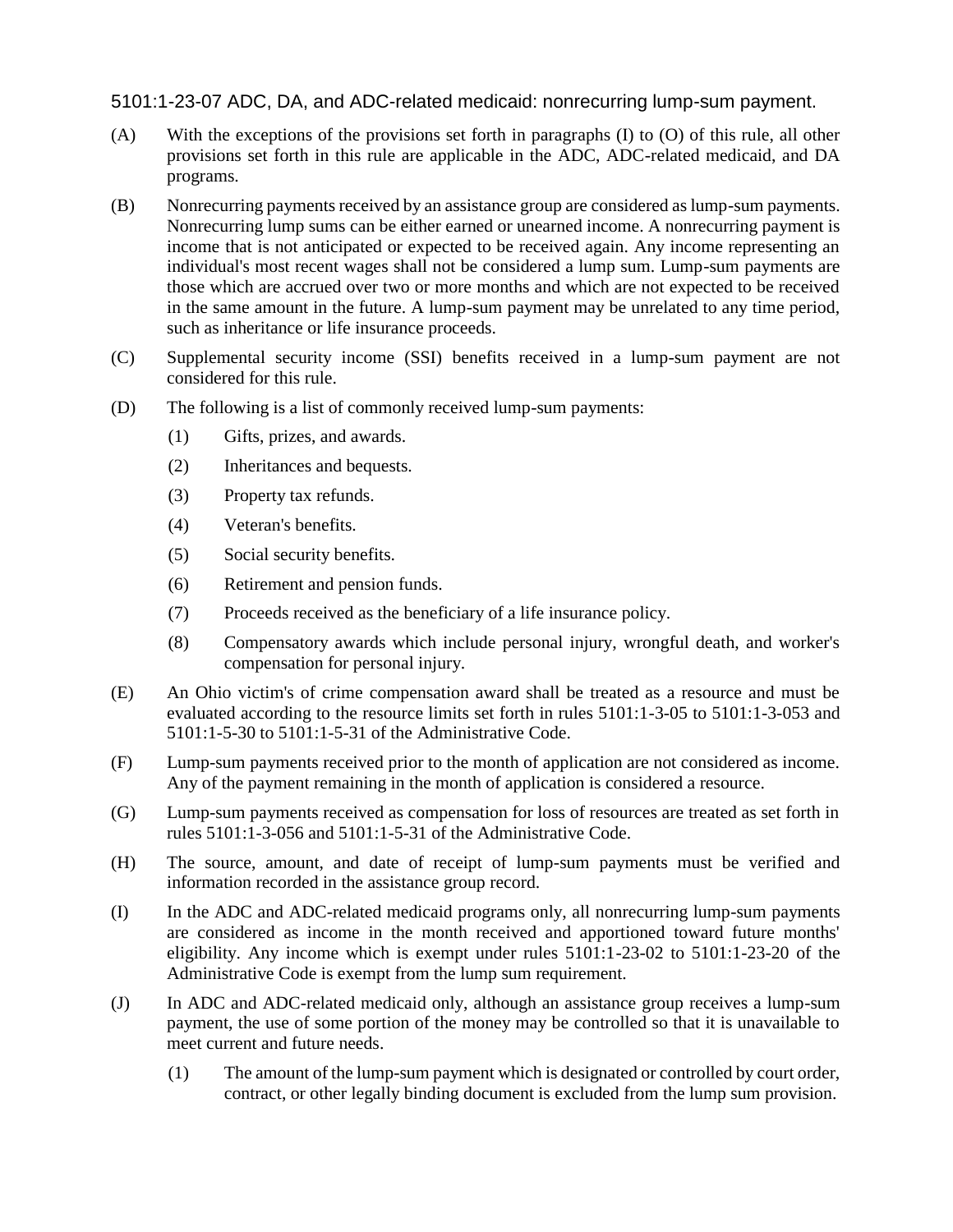- (2) The portion of the payment disregarded is the amount the assistance group is legally obligated to pay to someone or is controlled by the court order, contract, or binding document.
- (3) CDHS must disregard any amount from a lump-sum payment received as a result of a life insurance claim, medical claim, property loss claim, legal settlement, etc., that is designated in the claim for payment of incurred or expected costs. The assistance group has the burden of proof to verify all costs which are to be deducted from the lump sum. The remaining lump-sum amount, after deductions, shall be used to compute the period of ineligibility as set forth in rule 5101:1-23-071 of the Administrative Code.
- (4) On a rare occasion, the assistance group may have incurred expenses for which the assistance group has an obligation to repay upon receipt of the lump sum. There may be a portion of the lump sum which the assistance group will claim is unavailable for meeting future needs. The amount used to pay bills or loans for expenses incurred for normal living expenses may be excluded from the lump-sum provision provided both of the following conditions are met:
	- (a) The expenses were incurred prior to the receipt of public assistance; and
	- (b) A written or legal document for repayment was executed at the time the expense was incurred.
	- (5) Any amount of the lump-sum payment remaining after an exclusion for prior obligated normal living expenses is to be considered as income in the month received to be apportioned to meet future months' needs in accordance with rule 5101:1-23-071 of the Administrative Code.
- (K) In ADC and ADC-related medicaid only, escrowed rent payments which, by court order, are returned to an assistance group are not considered to be nonrecurring lump-sum payments. The escrowed rent payments are made to satisfy a shelter obligation, which because of certain conditions, are paid to the clerk of courts. If the escrowed rent payments are subsequently returned to the assistance group by court order, regardless of whether or not the court designates that the returned funds be used for any specific purpose, the money does not represent income to the assistance group. Any amount of the returned escrow payments which are not designated by court order for a specific purpose, represents a savings to the assistance group which shall be considered as a liquid asset, and evaluated in accordance with rules 5101:1-3-05 and 5101:13053 of the Administrative Code.
- (L) In the ADC-related medicaid program only, lump-sum payments shall be treated in accordance with the provisions set forth in this rule and rules 5101:1-23-071 to 5101:1-23-075 of the Administrative Code with the following exception: in ADC-related medicaid, the period of ineligibility begins the month following the month of proper termination. Eligibility resumes when eligibility for ADC cash assistance resumes or the period of ineligibility ends.
- (M) In the GA and DA programs only, nonrecurring lump-sum payments are considered personal property, subject to the maximum limitations in the month following receipt, and as income in the month received.
- (N) In the ADC-related medicaid program only, receipt of lump sum payments do not affect the eligibility of pregnant women in receipt of healthy start. However, eligibility of children in receipt of healthy start may be affected. Continued eligibility for children in receipt of healthy start shall be determined in accordance with the provisions set forth in rule 5101:1-23-075 of the Administrative Code.
- (O) In ADC and ADC-related medicaid only, court-ordered rent abatements returned to an assistance group are not considered as nonrecurring lump-sum payments. The decision of the court to award a rent abatement can be the result of either a suit brought against a landlord over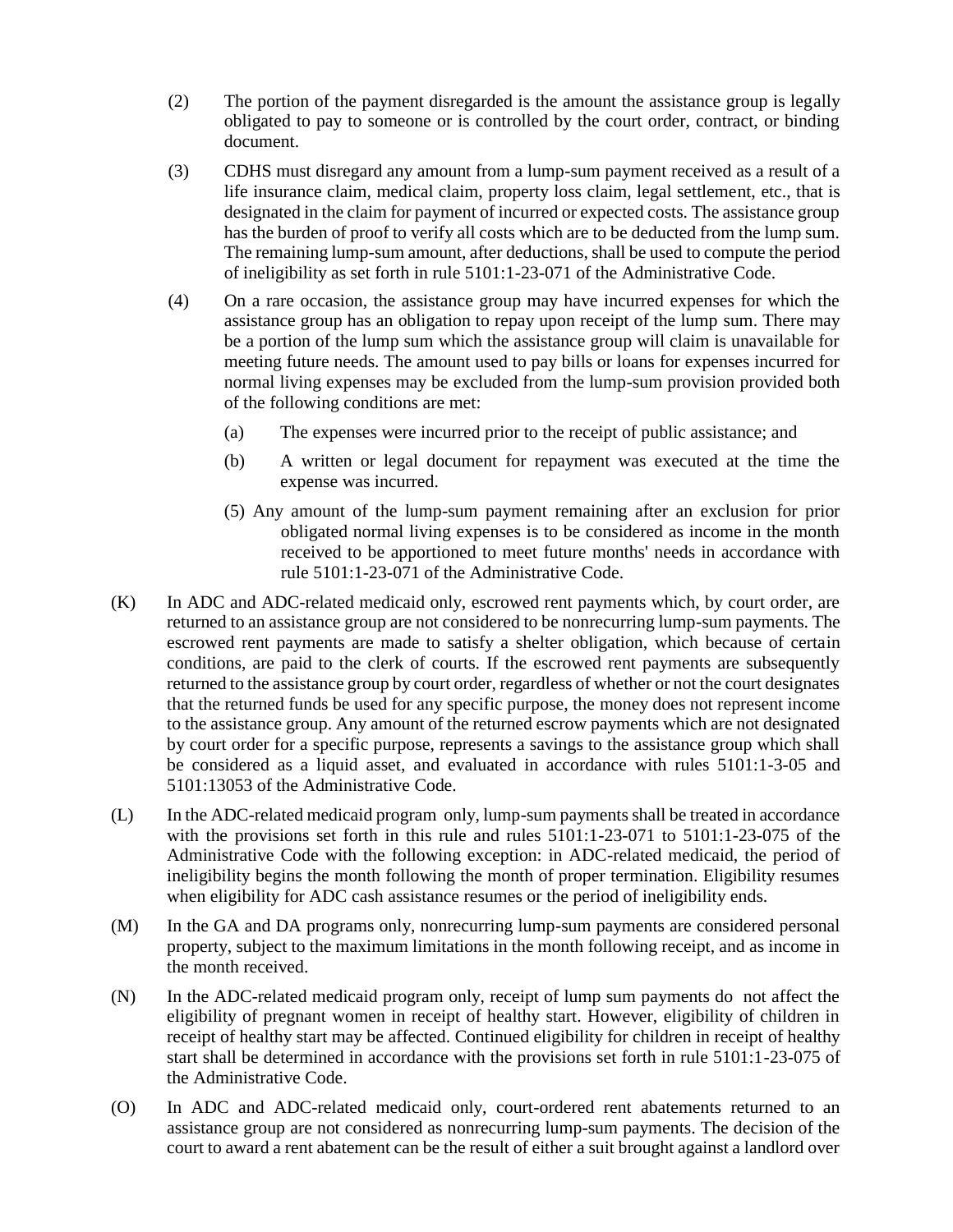severe living conditions or counterclaim brought by a tenant who has had an eviction filed against him. In both situations, the rent abatement amount awarded would be for the difference in rent paid and the determined value of the premises in its current condition. Any amount of the returned rent abatement which is not designated by court order for a specific purpose, represents a savings to the assistance group which shall be considered as a liquid asset not a lump-sum payment, and evaluated in accordance with rules 5101:1-3-05 and 5101:1-3-053 of the Administrative Code. Effective Date: Oct 30 1995

Certification: Arnold R.Tompkins

Date: Oct 20 1995

Promulgated Under: Revised Code Section 111.15.

Statutory Authority: Revised Code Sections 5107.02, 5111.01, 5111.011, 5115.05.

Rule Amplifies: Revised Code Sections 5107.02, 5111.01, 5111.011, 5115.05.

Prior Effective Dates: 7-1-76, 11-1-76, 12-31-77, 4-1-79, 12-1-79, 2-3-80, 5-29-80, 9-7-81, 10-1-81, 121-82, 6-1-83, 3-1-84, 10-1-84 (Emer.), 12-27-84, 1-1-85 (Emer.), 4-1-85, 8-1-85 (Emer.), 9-1-85 (Emer.), 10-17-85, 11-25-85, 8-1-86 (Emer.), 10-3-86, 10-1-87 (Emer.), 12-24-87, 10-3-88, 7-1-89 (Emer.), 9-2389, 10-1-91 (Emer.), 12-20-91, 9-1-92, 1-1-93, 7-1-93, 3-1-95, 5-25-95 , 8-1-95 (Emer.).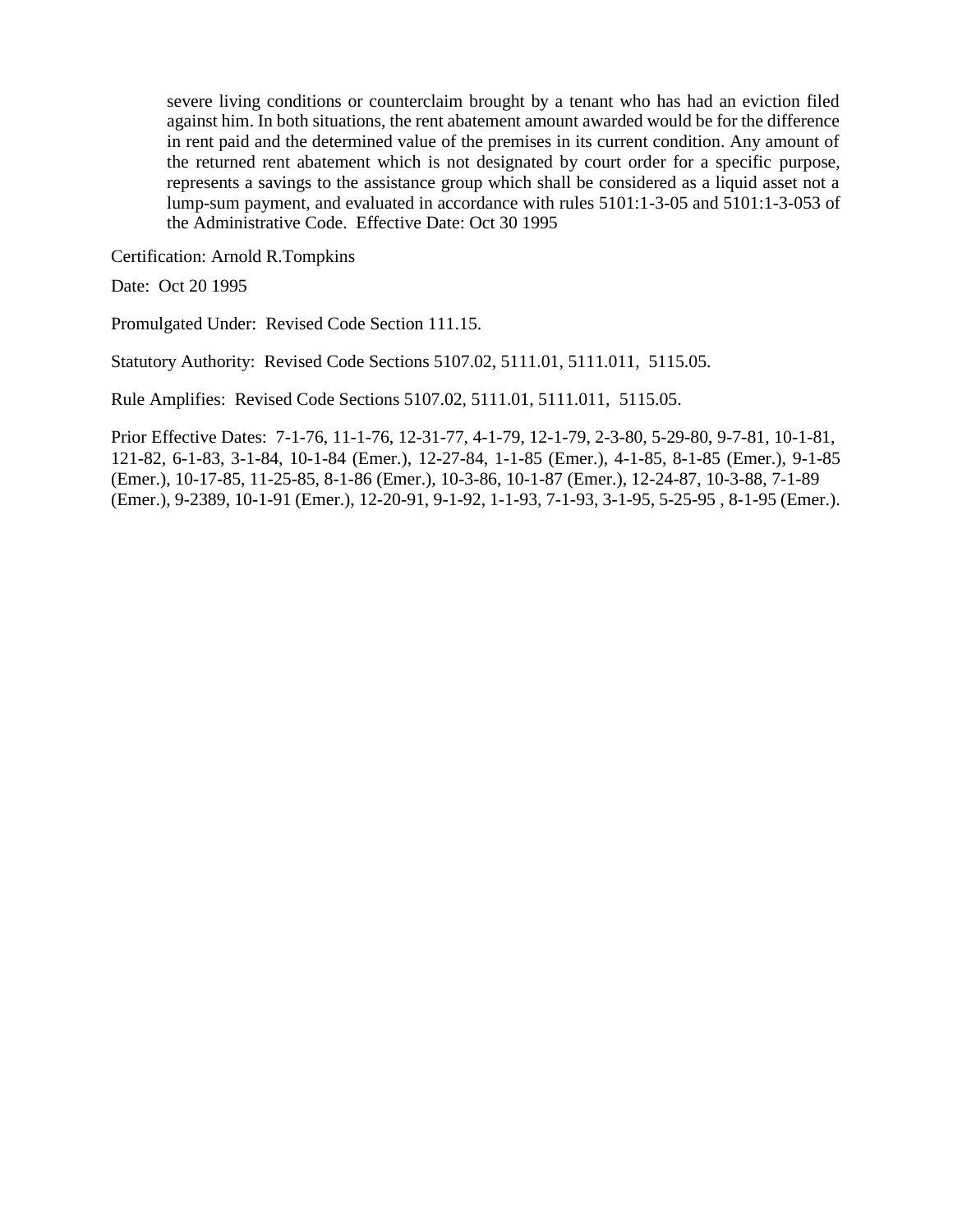# 5101:1-23-071 ADC: nonrecurring lump-sum period of ineligibility.

- (A) The "period of ineligibility" is defined as the number of months for which the assistance group is found to be ineligible. The period of ineligibility begins with the month the lump sum is received.
- (B) For purposes of applying the lump-sum provision, the family includes all persons whose needs are taken into account in determining eligibility and the amount of payment. To compute the period of ineligibility add all monthly income remaining after the application of the appropriate disregards together with the lump-sum payment and compare it to the one hundred per cent ADC standard for the family size excluding sanctioned individuals and individuals whose needs are excluded from the assistance group due to a failure to perform some action (e.g., a parent who is sanctioned for failure to assign support rights, or a sibling who failed to meet a JOBS participation requirement). While the needs of the sanctioned or ineligible individual are excluded from the one hundred per cent ADC standard for as long as the individual is subject to the sanction or ineligibility, the income of the sanctioned or ineligible individual is counted in determining the period of ineligibility. Once the sanction or ineligibility ceases, the needs of the sanctioned or ineligible individual must be included and the period of ineligibility must be recalculated using the appropriate one hundred per cent ADC standard as set forth in rule 5101:123-073 of the Administrative Code. Any ADC payment received by the assistance group is excluded in this calculation.
- (C) The comparison of the monthly income to the family's one hundred per cent ADC standard will result in one of two calculations.
	- (1) When the total income is equal to or less than the one hundred per cent ADC standard for the family, the ADC grant is computed as usual for the month of receipt of the lump sum. The assistance group may be ineligible for that month or may be eligible for a reduced payment. If an overpayment occurred for that month, the CDHS must determine the amount of the overpayment and recoup that amount.
	- (2) When the total monthly income exceeds the one hundred per cent ADC standard, the excess is counted as income available for future months. The family is ineligible for ADC for the number of full months that the excess will support the family at the one hundred per cent standard each month. Any excess income remaining after the full months of eligibility shall be counted as income in the first month following the ineligibility period. This excess income is counted in the one month following the period of ineligibility and will result in a reduced payment or no payment for that month.
- (D) When the period of ineligibility is calculated, only the monthly income to the family for the month of the receipt of the lump sum is considered in the calculation. The purpose of determining the period of ineligibility is to distribute the amount of the lump sum to meet future needs of the assistance group. Any monthly income of the members of the assistance group is not considered in the calculation beyond that first month. Effective Date: May 30 1996 Certification: Arnold R.Tompkins

Date: May 17 1996

Promulgated Under: Revised Code Section 111.15.

Statutory Authority: Revised Code Sections 5107.02, , 5107.04.

Rule Amplifies: Revised Code Section 5107.02.

Prior Effective Dates: 11-1-76, 12-31-77, 12-1-79, 5-29-80, 9-7-81, 10-1-81, 12-1-82, 6-1-83, 10- 184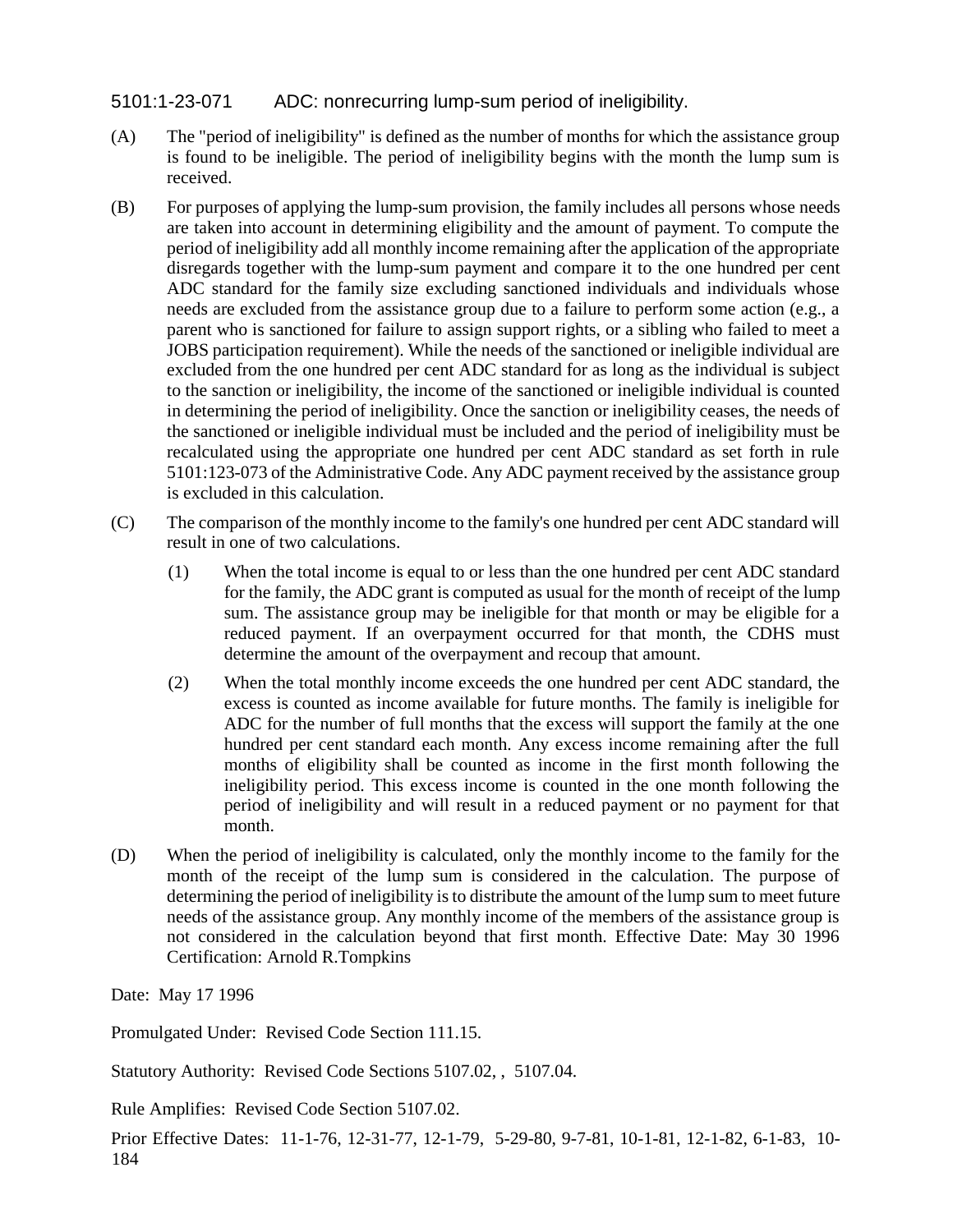(Emer.), 12-27-84, 1-1-85 (Emer.), 4-1-85, 9-1-85 (Emer.), 11-25-85, 7-1-89 (Emer.), 8-21-89, 3-196 (Emer.).

5101:1-23-073 ADC: shortening the period of ineligibility.

- (A) The period of ineligibility is shortened when certain circumstances occur prior to the expiration of the period of ineligibility and the assistance group has used or will have to use all or part of the lump-sum payment in order to meet that circumstance. The effect is that the lump-sum payment which was apportioned over future months to meet the assistance group's needs is not available to meet those needs during the entire period of ineligibility, so the period is shortened accordingly.
- (B) The CDHS shall recalculate the period of ineligibility with respect to the remaining months in the period of ineligibility when one or more of the following circumstances exists:
	- (1) An event occurs which had the family been receiving aid would have changed the amount of aid payable. When there is an addition to the family of an individual required to be in the standard filing unit, the need standard to be used in recalculating the period of ineligibility must include additions to the family during the period who are otherwise eligible. Examples of required additions to the family include the birth of a child, a child returning to the home, an individual who was sanctioned when the period of ineligibility was originally computed and for whom the sanction has ended, or any other individual required to be included in the assistance group. However, if the individual added to the unit for the purposes of recalculating the period of ineligibility subsequently leaves the unit, the lump-sum period of ineligibility does not follow that individual, nor is the period of ineligibility recalculated for the remaining members of the unit. The period of ineligibility must be recalculated as of the date that the event occurred which would have affected the payment, had the assistance group been receiving aid. Other examples of events which would have changed the amount of aid payable include eligibility for a special need allowance (i.e., pregnancy allowance) and a general increase in the one hundred per cent need standard.
	- (2) The lump-sum income has been unavailable to the family for reasons beyond their control. Examples are: a legal action has been brought against the assistance group freezing access to a checking or saving account which contains the lump sum, or remainder of it; the lump sum or remainder of it is stolen.
	- (3) The family verifies that medical expenses were incurred and paid in a month during the period of ineligibility. The amount of the medical expense payment must be sufficient to significantly reduce the resource of the family. Routine medical costs such as a visit to the doctor or six-month dental exam and ongoing prescriptions, may be included in the recalculation only when combined with a medical expense payment sufficient to significantly reduce the resources of the assistance group. As set forth in rules 5101:1-23071 and 5101:1-23-074 of the Administrative Code, income remaining after the determination of the period of ineligibility is counted as income against the payment standard in the first month following the period of ineligibility. The CDHS shall not initiate the recalculation to shorten the period of ineligibility until the medical expenses equal or exceed the amount of income remaining as set forth in paragraph (E)(3) of rule 5101:1-23-074 of the Administrative Code.
	- (4) A life-threatening circumstance exists and the lump sum will be used in connection with the circumstance and there are no other resources sufficient to meet the circumstances. For example, a tornado damaged the roof of the house and in order to repair it, the remainder of the lump sum is used to meet the emergency.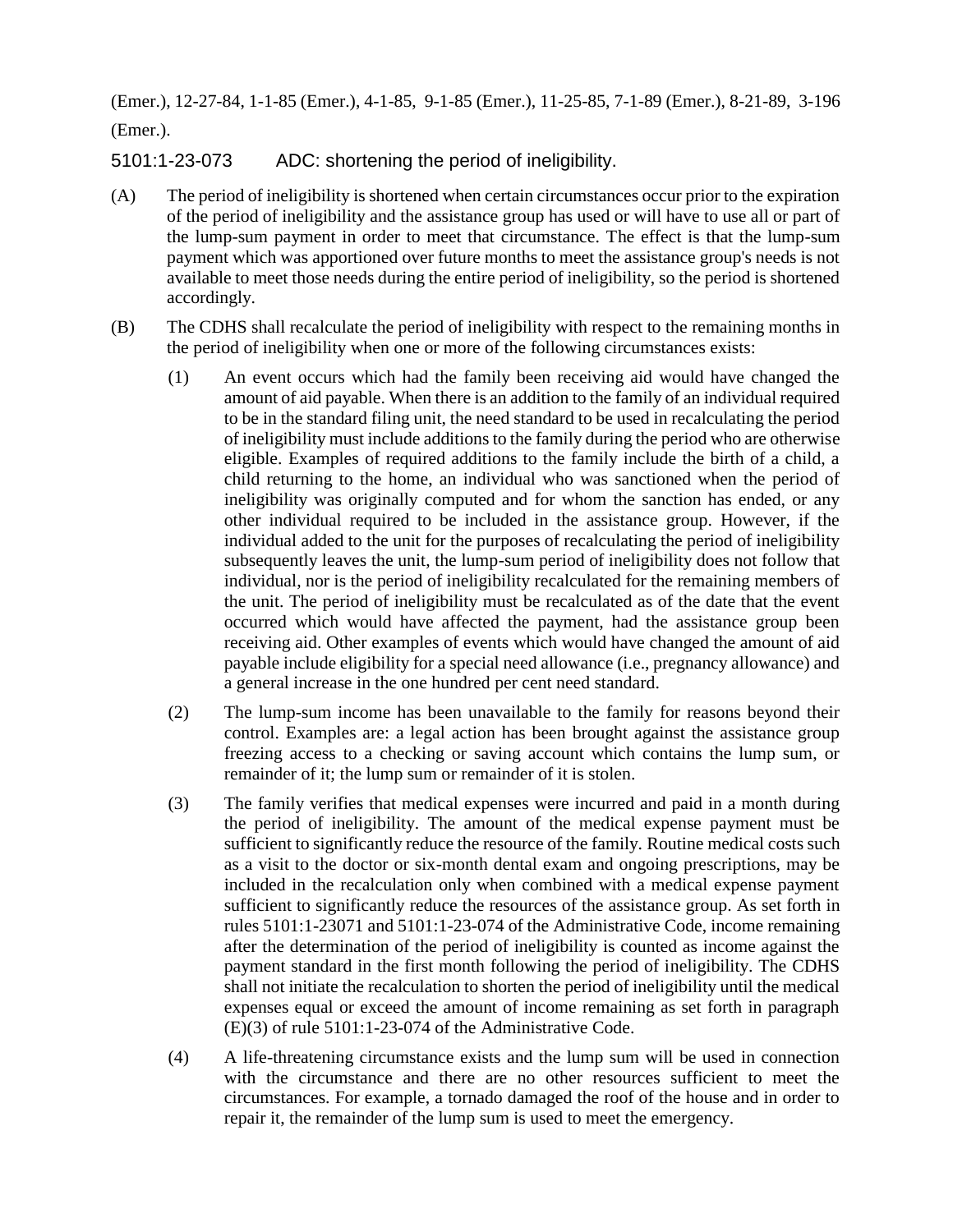- (5) The individual who received the lump sum was not a required member of the standard filing unit (e.g., a grantee relative, essential person, etc.) and that individual has requested that the individual's needs be removed from the filing unit (or, in essential person situations, the caretaker relative states that the individual is no longer essential and requests the removal of the individual). When the individual makes this request, the period of ineligibility for the remaining assistance group members ends with the first month following the individual's request for removal, as the lump-sum income is no longer attributed to the remaining assistance group members.
- (C) During the period of ineligibility, when a family claims the lump sum has been or will be used for any of the circumstances listed in paragraphs  $(B)(1)$  to  $(B)(5)$  of this rule, the burden of proof rests with the family to show that the condition(s) exist. If there is sufficient documentation to show that one or more of the conditions did occur, the CDHS shall recalculate the period of ineligibility. The assistance group record must contain sufficient documentation to indicate the reasons for shortening the period of ineligibility. Effective Date: May 30 1996 Certification: Arnold R.Tompkins

Date: May 17 1996

Promulgated Under: Revised Code Section 111.15.

Statutory Authority: Revised Code Sections 5107.02, , 5107.04.

Rule Amplifies: Revised Code Section 5107.02.

Prior Effective Dates: 11-1-76, 12-31-77, 12-1-79, 5-29-80, 9-7-81, 10-1-81, 12-1-82, 6-1-83, 10- 184

(Emer.), 12-27-84, 1-1-85 (Emer.), 4-1-85, 9-1-85 (Emer.), 11-25-85, 10-1-89 (Emer.), 12-16-89, 3- 1-96

(Emer.).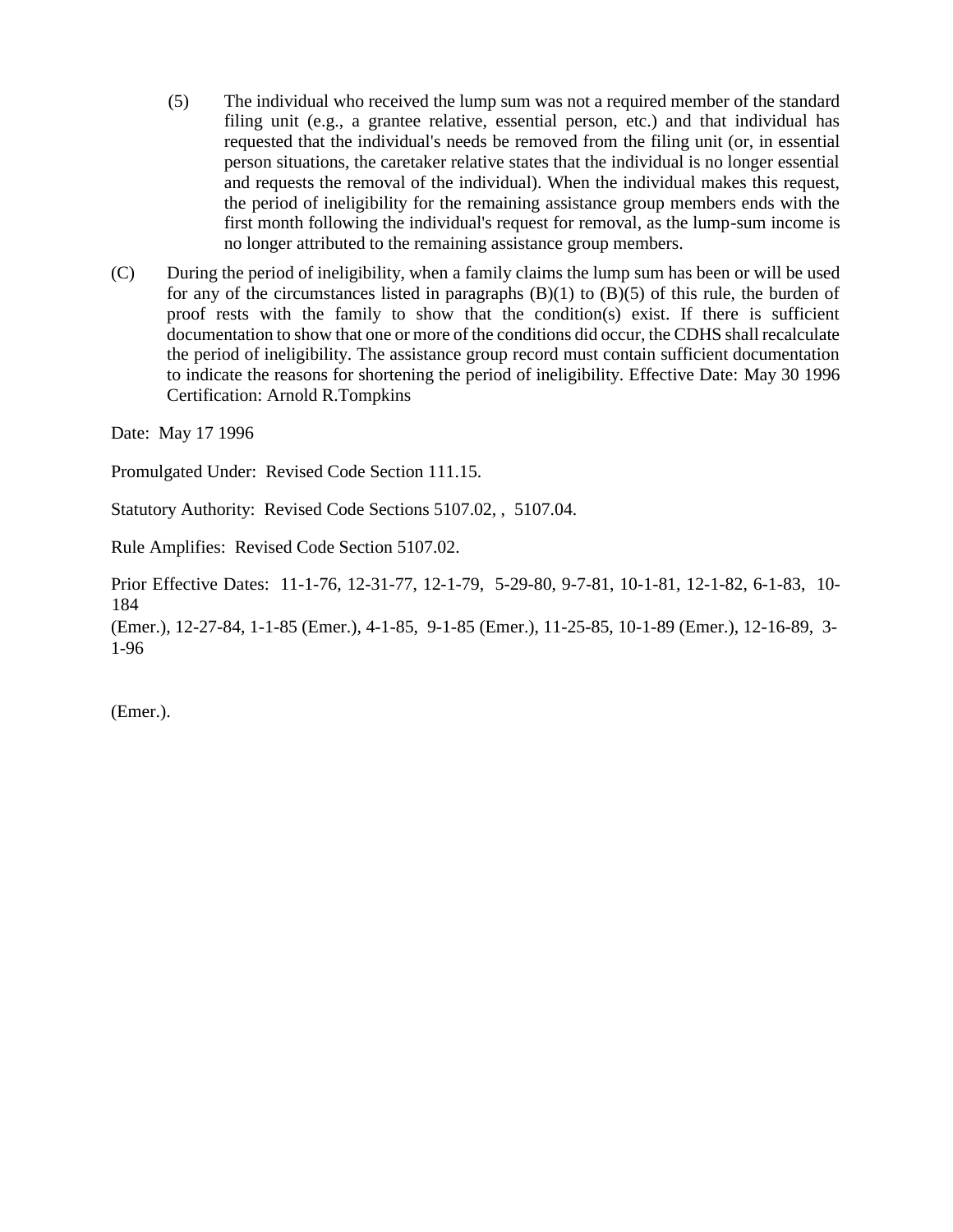# 5101:1-23-074 ADC: budgeting procedures to be used to determine period of ineligibility resulting from the receipt of a lump-sum payment.

When a lump-sum payment is received by any member of an assistance group, there are certain steps to follow to determine the period of ineligibility.

- (A) Determine if the lump-sum payment is excluded as income.
- (B) Determine if the payment is designated for a specific purpose as set forth in rule 5101:1-23-07 of the Administrative Code. If so, disregard the amount that is to be used for a specific purpose.
- (C) Total regular monthly income and allow any disregards which apply.
- (D) Add the nonexcluded amount of the lump-sum payment to the regular countable monthly income as determined in paragraph (C) of this rule.
- (E) Compare the total monthly income as determined in paragraph (D) of this rule to the one hundred per cent ADC standard for the assistance group.
	- (1) When the total monthly income is equal to or less than the one hundred per cent standard, apply the lump sum as income in the month received and recoup following regular overpayment procedures.
	- (2) When the total monthly income is more than the one hundred per cent standard, divide the total monthly income by the one hundred per cent standard to determine the months of ineligibility.
	- (3) All income remaining after the determination of the period of ineligibility is counted as income against the payment standard in the first month following the period of ineligibility.
	- (4) After the determination of the period of ineligibility, take the appropriate action to recover any overpayments and terminate or suspend the payment for the length of ineligibility.

Effective Date: Aug 21 1989

Certification: Patricia Barry

Date: Aug 11 1989

Promulgated Under: Revised Code Section 111.15.

Statutory Authority: Revised Code Sections 5107.02, 5107.04.

Prior Effective Dates: 7-1-89 (Emer.).

5101:1-23-08 ADC: bona fide loans.

- (A) A bona fide loan obtained by an ADC assistance group member from any source is exempt from consideration as countable income or resources. A bona fide loan shall not be considered as income available to the assistance group because the loan is a debt that the assistance group has an obligation to repay. The receipt of a bona fide loan (regardless of the source from which and the reason for which the bona fide loan was secured) by an assistance group shall not adversely affect the assistance group's eligibility or level of benefits because the loan does not result in a gain to the assistance group that should be considered as countable income.
- (B) Only bona fide loans are exempt from consideration as income. In determining whether a bona fide loan exists, any of the situations described in paragraphs (C), (D), or (E) of this rule shall suffice as evidence of a bona fide loan.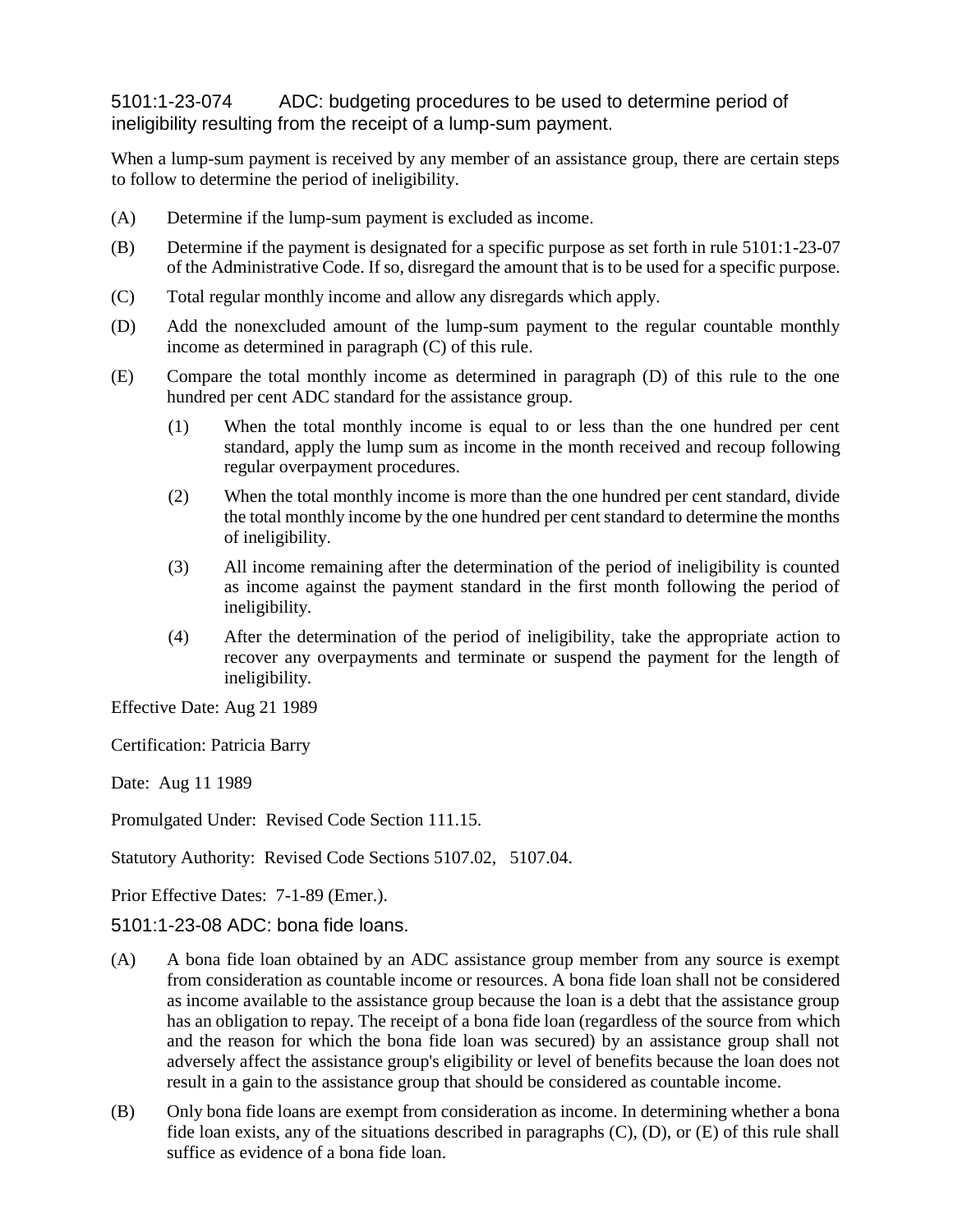- (C) A bona fide loan may be established by a written agreement to repay the money within a specified time frame.
- (D) A bona fide loan may be established by the existence of evidence to verify that the loan was obtained from an individual or establishment engaged in the business of making loans.
- (E) A bona fide loan may be established by the fact that the loan is obtained from an individual or establishment not normally engaged in the business of making loans, if one of the situations described in paragraph  $(E)(1)$ ,  $(E)(2)$ , or  $(E)(3)$  of this rule exists. The loan may be defined as a bona fide loan if:
	- (1) The borrower's acknowledgement of the obligation to repay the loan exists (with or without interest); or
	- (2) The borrower has expressed intent to repay the loan either by pledging real or personal property, or anticipated income; or
	- (3) A written statement exists detailing the borrower's plans to repay the loan when future anticipated income is received (e.g., a timetable and plan for repayment).

Effective Date: Sep 23 1989

Certification: Patricia Barry

Date: Sep 13 1989

Promulgated Under: Revised Code Section 111.15.

Statutory Authority: Revised Code Sections 5107.02.

Prior Effective Dates: 11-1-76, 12-31-77, 12-1-79, 5-29-80, 9-7-81, 7-1-89 (Emer.).

5101:1-23-09 ADC: educational grants and scholarships for college expenses.

- (A) Educational grants and scholarships from any source for undergraduate and graduate college expenses are exempt from consideration as income or resources.
- (B) Educational grants and scholarships are treated in the same manner whether the assistance group member who is the student is an adult or a child.
- (C) Educational grants and scholarships are totally exempt as income or resources whether the funds are paid directly to the school or paid to the student.
- (D) Educational grants and scholarships that are paid for, or to, a student strictly for educational expenses, or grants and scholarships that include educational and living expenses are exempt regardless of the source from which or the terms under which they are granted, as long as the funds are granted as financial assistance to a student attending an undergraduate or graduate educational institution. Examples include, but are not limited to:
	- (1) Any benefit received through participation in the federal work study program, 42 USC 2751, et seq.
	- (2) PELL grant (formerly BEOG).
	- (3) Supplemental education opportunity grant (SEOG).
	- (4) State student incentive grant (SSIG).
	- (5) Ohio instructional grant (OIG).
	- (6) War orphans' scholarship program for children of deceased or disabled veterans.
	- (7) Nursing scholarship program.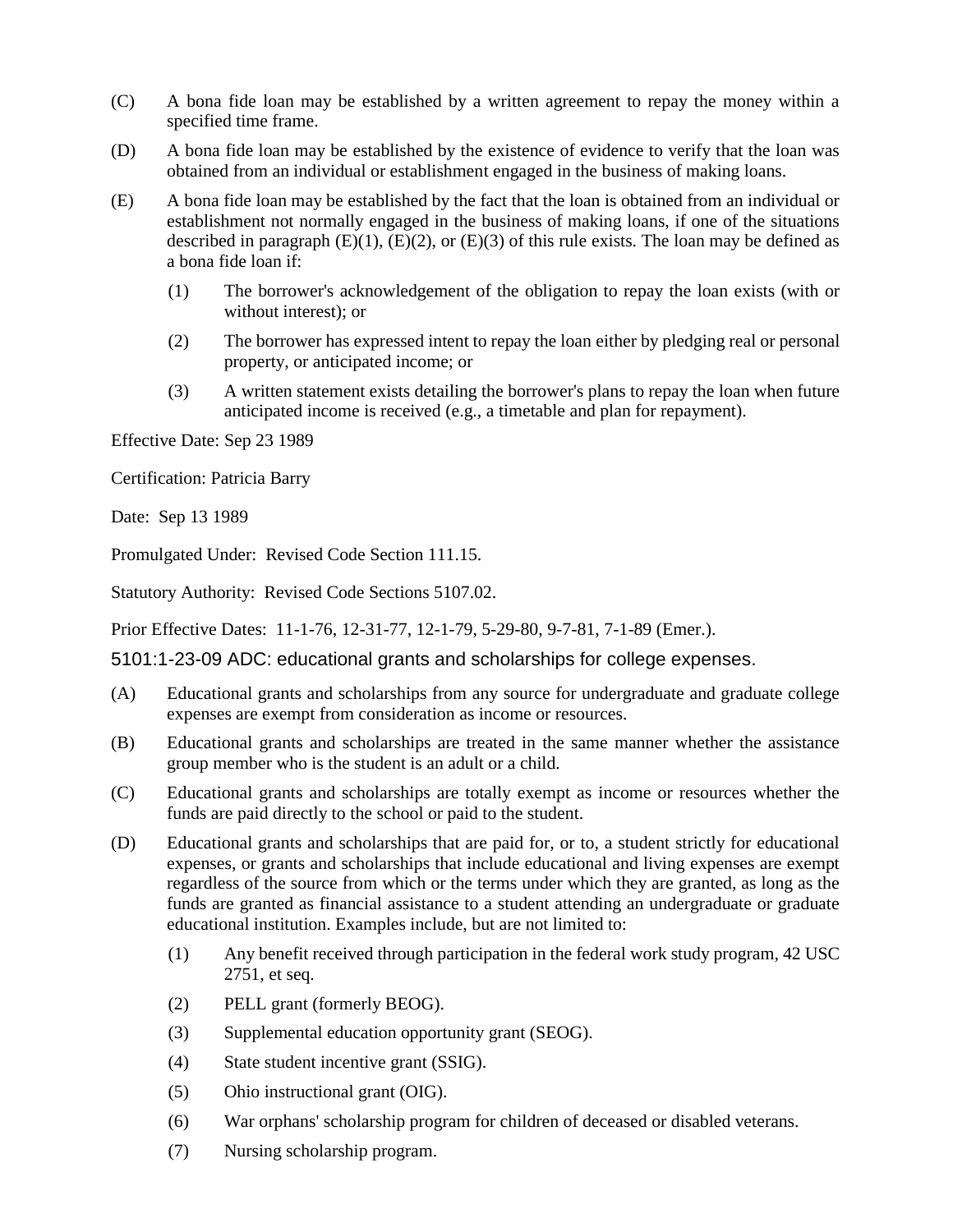- (8) Health professions scholarship program.
- (9) Law enforcement educational program (LEEP).
- (10) Veterans administration benefits (GI Bill). Effective Date: Dec 16 1989

Certification: Roland T. Hairston

Date: Dec 06 1989

Promulgated Under: Revised Code Section 111.15.

Statutory Authority: Revised Code Sections 5107.02, 5107.04.

Prior Effective Dates: 11-1-76, 12-31-77, 12-1-79, 5-29-80, 9-7-81, 7-1-84 (Temp.), 9-10-84, 1-1-86 (Emer.), 2-23-86, 7-1-89 (Emer.), 9-23-89, 10-1-89 (Emer.).

5101:1-23-12 ADC: contributions for shared living expenses.

- (A) Cash payments (contributions) received by an ADC assistance group from an individual who is not an assistance group member, but who resides in the household with the ADC assistance group and shares responsibility for the household expenses through an informal arrangement, shall not be considered unearned income available to the ADC assistance group. The cash contribution given to the ADC assistance group by the individual who is not an assistance group member is not available income to the ADC assistance group because the payment represents the individual's (who is not an assistance group member) share of the household expenses.
- (B) However, if the individual who shares the residence with the ADC assistance group voluntarily gives a cash contribution to the ADC assistance group for its unrestricted use, the cash contribution shall be treated as unearned income to the ADC assistance group. Effective Date: Sep 23 1989

Certification: Roland T. Hairston

Date: Sep 13 1989

Promulgated Under: Revised Code Section 111.15.

Statutory Authority: Revised Code Sections 5107.02.

Prior Effective Date: 7-1-89 (Emer.).

5101:1-23-13 ADC: casual income.

"Casual or inconsequential income" is income in cash or in kind which is unpredictable as to amount and time of receipt, of short duration, and by itself, of negligible importance in meeting continuing needs under the appropriate aid standard. Casual income remains such as long as it is not recurring and does not exceed thirty dollars per recipient in any quarter, beginning with January, April, July, or October. The following examples illustrate some types of income which usually are considered casual income for the ADC program:

- (A) Income from occasional labor and services of a temporary nature and which offers no security as a regular source of maintenance.
- (B) Income from occasional sale of products or resulting from work engaged in wholly or primarily for its therapeutic value, such as knitting, art work, or cabinet work.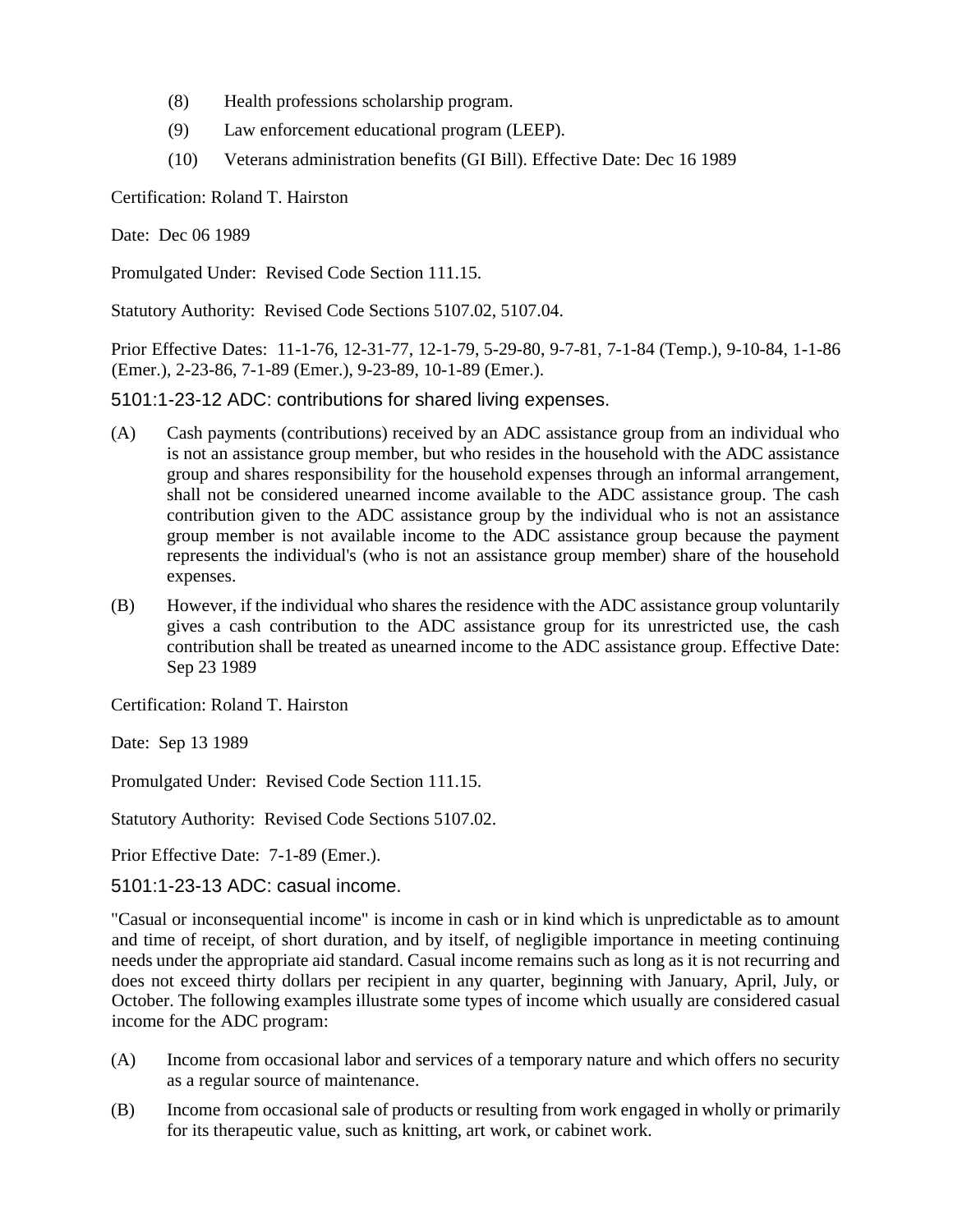- (C) Income from occasional rental of a room which is not ordinarily advertised or listed for rent and which is rented for a short period only.
- (D) The value of the usual small gifts in kind given in commemoration of holidays and anniversaries; or a gift in kind earmarked for a specific purpose and not useful for meeting the continuing needs of the recipient, such as a gift of a ticket for a trip, gifts of personal property such as a radio or refrigerator.
- (E) Returns from home produce, garden, orchard, farm livestock, poultry, or firewood which is sold or exchanged.
- (F) Interest on securities which has no appreciable significance in meeting continuing needs.
- (G) Results of occasional barter transactions, such as the exchange of wood produced on the recipient's property for work on the road leading to his house.
- (H) Emergency relief granted a recipient who has lost or spent his grant.
- (I) The net return from interest in real or personal property which, by itself, makes no appreciable contribution to the continuing needs of a recipient under the aid standard.
- (J) The accrual of interest or appreciation in the value of prepaid funeral arrangements. Effective Date: Oct 01 1987

Certification: Patricia Barry

Date: Sep 18 1987

Promulgated Under: Revised Code Section 111.15.

Statutory Authority: Revised Code Sections 5107.04, 5113.03, 5113.04.

Prior Effective Dates: 11-1-76, 12-31-77, 12-1-79, 5-29-80, 9-7-81.

5101:1-23-14 ADC and DA: income in kind.

"Income in kind" is any benefit received other than in cash. Free rent, including the situation where the absent parent is responsible for meeting housing or rent payments, is an example of income in kind. Income in kind is exempt in the determination of need and the amount of the assistance payment for the ADC and DA programs. Effective Date: Oct 30 1995

Certification: Arnold R.Tompkins

Date: Oct 20 1995

Promulgated Under: Revised Code Section 111.15.

Statutory Authority: Revised Code Sections 5107.02, 5115.05.

Prior Effective Dates: 11-1-76, 12-31-77, 12-1-79, 5-29-80, 9-7-81, 10-1-91 (Emer.), 12-20-91, 8-1- 95 (Emer.).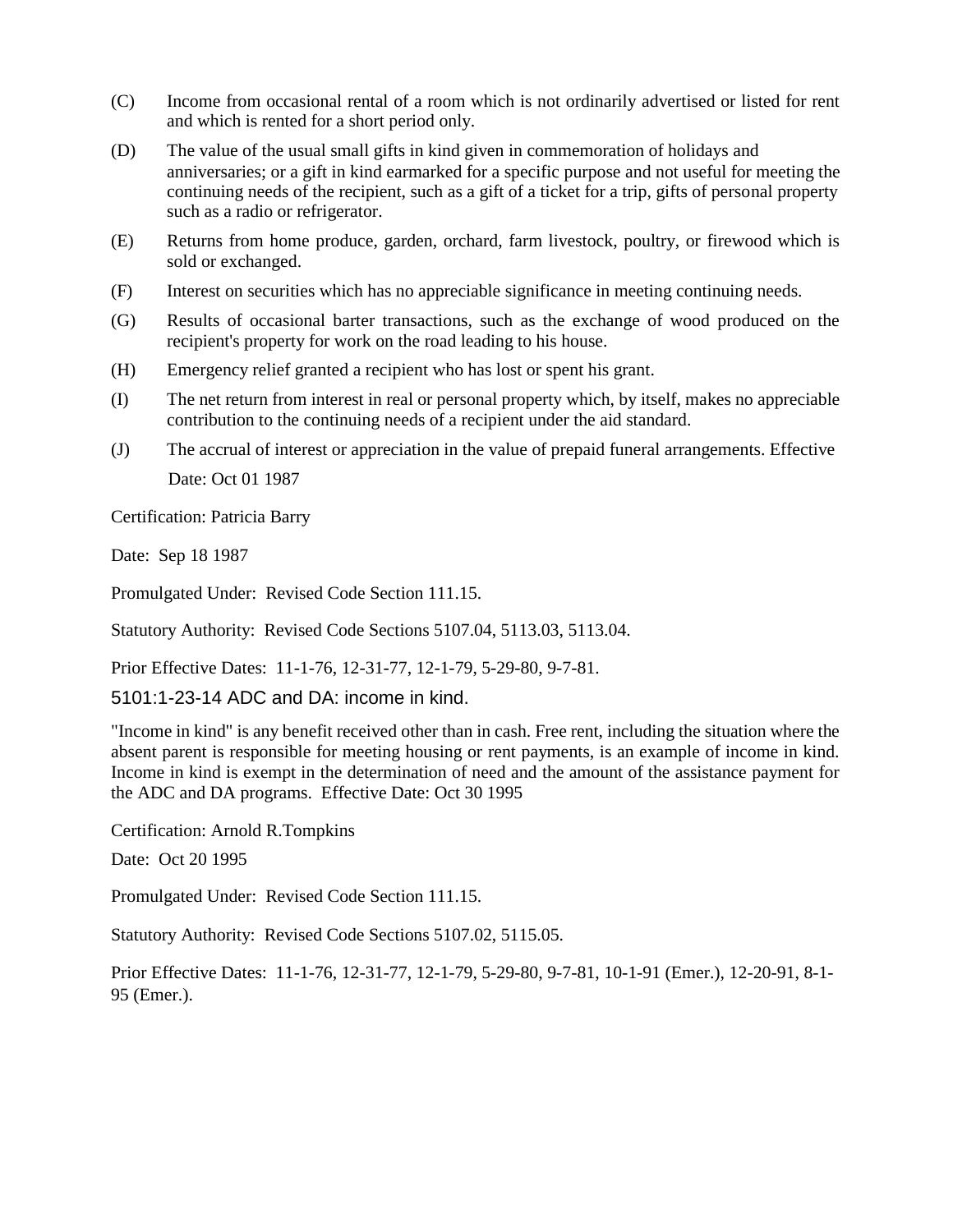# 5101:1-23-17 ADC: income paid by public or private agencies, or community groups.

Income paid by public or private agencies, or community groups, which is either designated by law to be disregarded or given for a special purpose, shall not be deducted. The following are examples:

- (A) Rural housing loans made by farmers home administration to help individuals and families acquire and/or make needed improvements to a home or other property.
- (B) The value of surplus commodities donated by the department of agriculture.
- (C) Any payments distributed per capita to or held in trust for members of any Indian tribe under Public Law 92-254, Public Law 93-134, or Public Law 94-540.
- (D) Receipts distributed to members of certain Indian tribes as a result of section 5 of Public Law 94114.
- (E) Tax-exempt portions of payments received by Alaskan natives as a result of the Alaska Native Claims Settlement Act, Public Law 92-203.
- (F) Payments made for supporting services or reimbursement of out-of-pocket expenses to volunteers participating in any program created as a result of Titles II and III, section 418 of Public Law 93113. Examples are foster grandparents program, senior companions, senior health aides, service corps of retired executives (SCORE), and active corps of executives (ACE).
- (G) Benefits received under Title VII, nutrition program for the elderly, of the Older Americans Act of 1965, Public Law 92-258.
- (H) The value of supplemental food assistance received under the Child Nutrition Act of 1966, as amended, and the special food service program for children under the National School Lunch Act, as amended, Public Law 92-433 and Public Law 93-150.
- (I) Other payments made by a public or private agency for the purpose of supplementing standards, so long as there is no duplication of payment. This includes payments made by an agency providing vocational rehabilitation and payments made to individuals through participation in a JTPA program including all income received from the summer youth employment training program (SYETP). However, any payments made in the form of wages are not exempt under this rule. Payments made in the form of wages, as in the JTPA on-thejob training (OJT) program, cannot be disregarded.
- (J) Payments to assistance groups participating in the volunteers in service to America (VISTA) program regardless of the amount of the payments. This disregard does not apply when the director of ACTION determines that the value of all such payments, adjusted to reflect the number of hours such volunteers are serving, is equivalent to or greater than the minimum wage then in effect under the Fair Labor Standards Act of 1938, or the minimum wage under the laws of the states where the volunteers are serving, whichever is greater. (Reference: section  $404(g)$  of Public Law 93-113, as amended by section 9 of Public Law 96-143.)
- (K) Need-based payments made to a youth under age twenty-two to enable him to participate in training under the JTPA program, Public Law 97-300.
- (L) HUD (metropolitan housing authority) payments covering rent/utility bills which exceed the rent payment limitations stipulated by the Brooke Amendment.
- (M) Retroactive payments paid as a result of a state hearing.
- (N) Retroactive payments paid as a result of a reconsideration of SSI benefits.
- (O) Foster care payments, made by a state, a political subdivision, or a tax-exempt child placement agency, for a qualified foster-care child boarded in the home.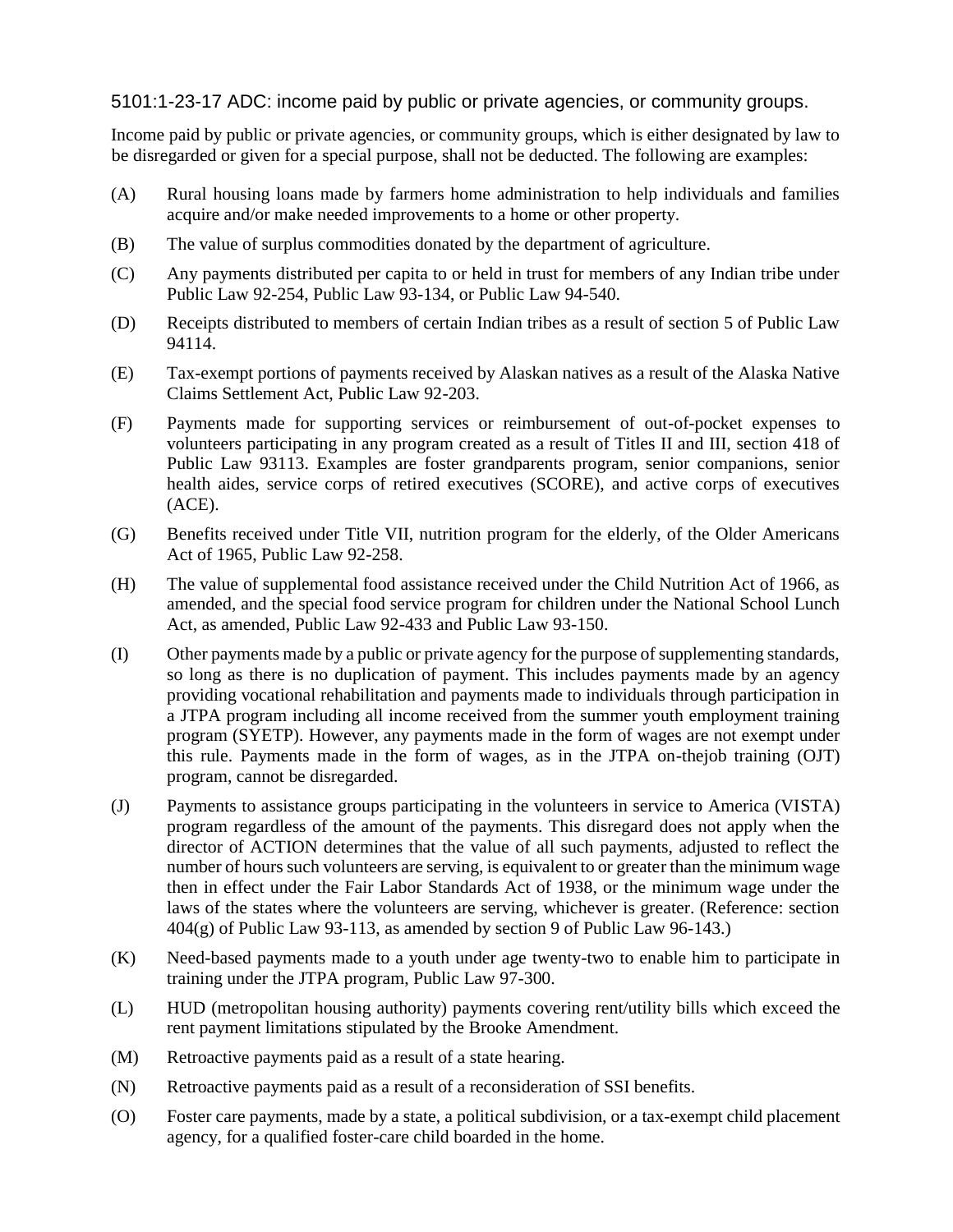- (P) Experimental housing allowance program payments made under annual contributions contracts entered into prior to January 1, 1975, under section 23 of the U.S. Housing Act of 1937, as amended. This program is designed to aid low-income families to secure adequate housing.
- (Q) HUD community development block grant funds received by an assistance group. Funds for this program are paid from Title I of the Housing and Community Development Act of 1974 (Public Law 93-383 and Public Law 95-128). The primary purpose of this program is to prevent the deterioration of property occupied and owned by persons with low and moderate income. Rehabilitation projects made possible by this program do not include routine repairs and maintenance, but consist of major repairs or improvements such as complete renovation of the exterior or interior of a house. Funds from this program cannot be used for support and maintenance.
- (R) Cash or in-kind assistance provided for supportive services that are necessary to enable program participation to a youth under age twenty-two eligible for training under the Job Training Partnership Act but who cannot pay for required supportive services. Supportive services may be required for transportation, temporary shelter, meals, health care, etc., Public Law 97-300.
- (S) Compensation provided in lieu of wages to any youth under age twenty-two participating in tryout employment under the Job Training Partnership Act at a private-for-profit work site or at a public and private nonprofit work site when private-for-profit work sites are not available. Individuals in tryout employment may not participate more than twenty hours per week during the school year or two hundred fifty hours per assignment, Public Law 97-300.
- (T) Payments distributed to the Red Lake Band of Chippewa Indians, the Assiniboine Tribe of the Fort Belknap Indian Community, and the Assiniboine Tribe of the Fort Peck Indian Reservation under Public Law 98-123 or Public Law 98-124.
- (U) Home energy assistance (HEA) or support and maintenance assistance (SMA) paid to clients in cash or in kind per Public Law 97-377, Public Law 97-424, or Public Law 98-21.
	- (1) "Home energy assistance" means any assistance related to home energy (e.g., payment/vouchers for heating and/or cooling bills, weatherization, blankets, storm doors, etc.).
	- (2) "Support and maintenance assistance" means in-kind (non-cash) assistance from a private nonprofit organization recognized by ODHS; to meet food, clothing, or shelter needs (e.g., food, clothing, payment of utility bills, etc.); or cash or in-kind assistance from a rateofreturn entity providing home energy, a supplier of home heating oil or gas, or a municipal utility providing home energy.

The assistance is only in-kind and is provided by a private nonprofit organization; or it is cash or in-kind assistance furnished by a supplier of home heating oil or gas, an entity providing home energy whose revenues are primarily derived on a rate-of-return basis regulated by a state or federal governmental body, or a municipal utility providing home energy; and the assistance is provided on the basis of need for such support.

- (V) Payments received by individuals of Japanese ancestry under section 105 of Public Law 100383, and payments received by Aleuts under section 206 of Public Law 100-383.
- (W) Payments received under the provisions of the Agent Orange Compensation Exclusion Act (Public Law 101-201) received on or after January 1, 1989.
- (X) Payments received under the provisions of the Radiation Exposure Compensation Act (Public Law 101-426) received on or after October 15, 1990.
- (Y) Payments received under the provisions of the Maine Indian Claims Settlement Act of 1980 (Public Law 96-420) received on or after October 10, 1980.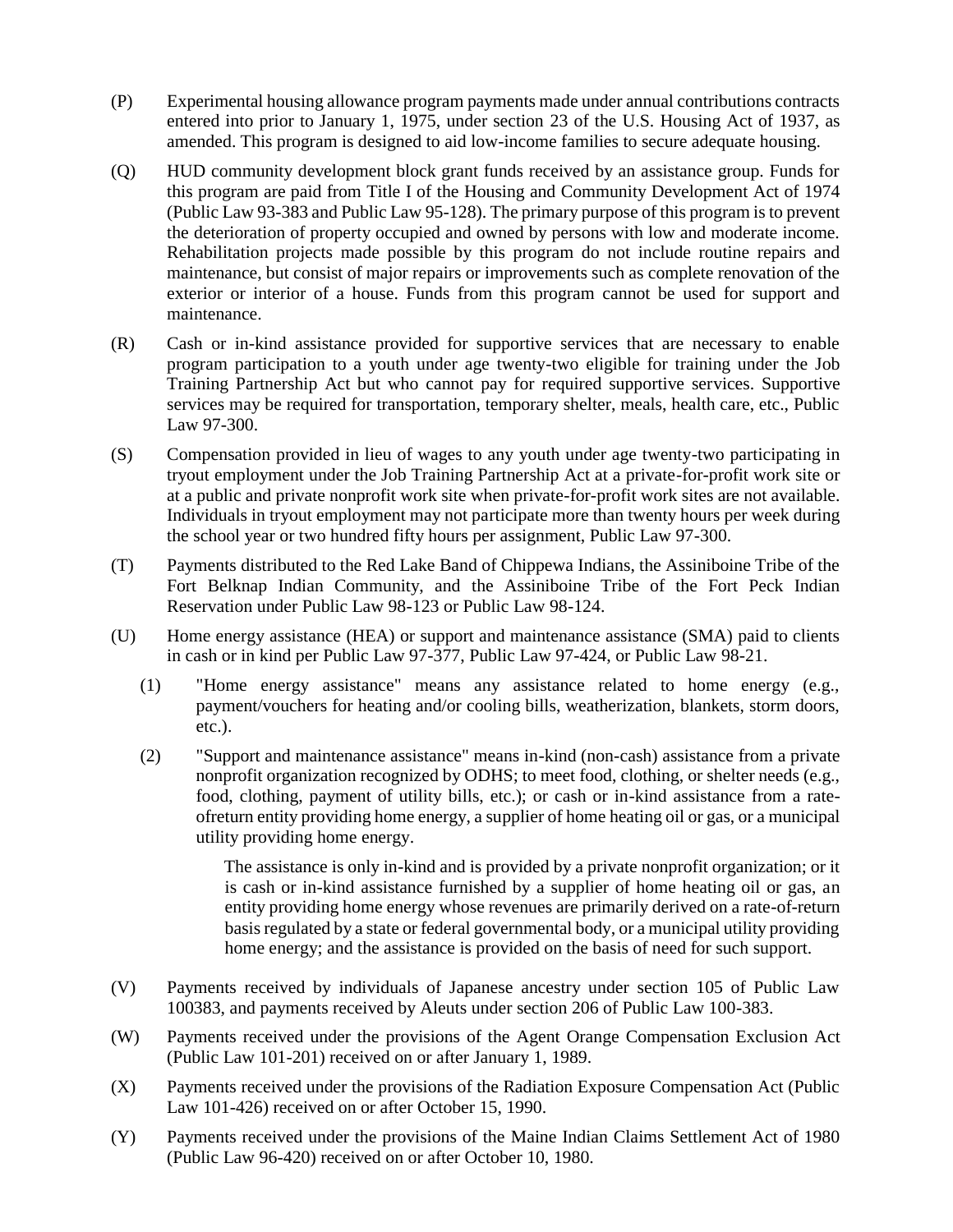- (Z) Payments received under the provisions of Aroostook Band of Micmacs Act (Public Law 102171) received on or after November 26, 1991.
- (AA) Payments received under the provisions of the Child Care and Development Block Grant (Section 5082 of Public Law 101-508).
- (BB) Escrow accounts established and credited as the direct result of the assistance group's involvement in the family self-sufficiency program on or after May 13, 1992. These escrow accounts are only considered available when the assistance group is no longer receiving any federal, state, or other public assistance for housing.
- (CC) Payments received under the provisions of the Seneca Nation Settlement Act of 1990 (Public Law 101-503) received on or after November 3, 1990.
- (DD) Basic health insurance, child care or child care allowances, auxiliary aid and services for disabled individuals and the national service educational award provided for individuals participating in a national service program established under the National and Community Service Trust Act of 1993 (Public Law 103-82). Payments received as a living allowance shall be considered earned income. Effective Date: Mar 01 1995

Certification: Arnold R.Tompkins

Date: Feb 17 1995

Promulgated Under: Revised Code Section 111.15.

Statutory Authority: Revised Code Sections 5107.02, 5107.04.

Rule Amplifies: Revised Code Sections 5107.02, 5107.04.

Prior Effective Dates: 11-1-76, 12-31-77, 12-1-79, 5-29-80, 9-7-81, 3-1-84, 6-1-84, 9-1-84, 1-2-86, 8186 (Emer.), 10-3-86, 10-1-87, 11-1-89 (Emer.), 1-29-90, 6-1-90, 7-12-91 (Emer.), 9-22-91, 4-1-92, 9-192, 10-1-92 (Emer.), 12-21-92.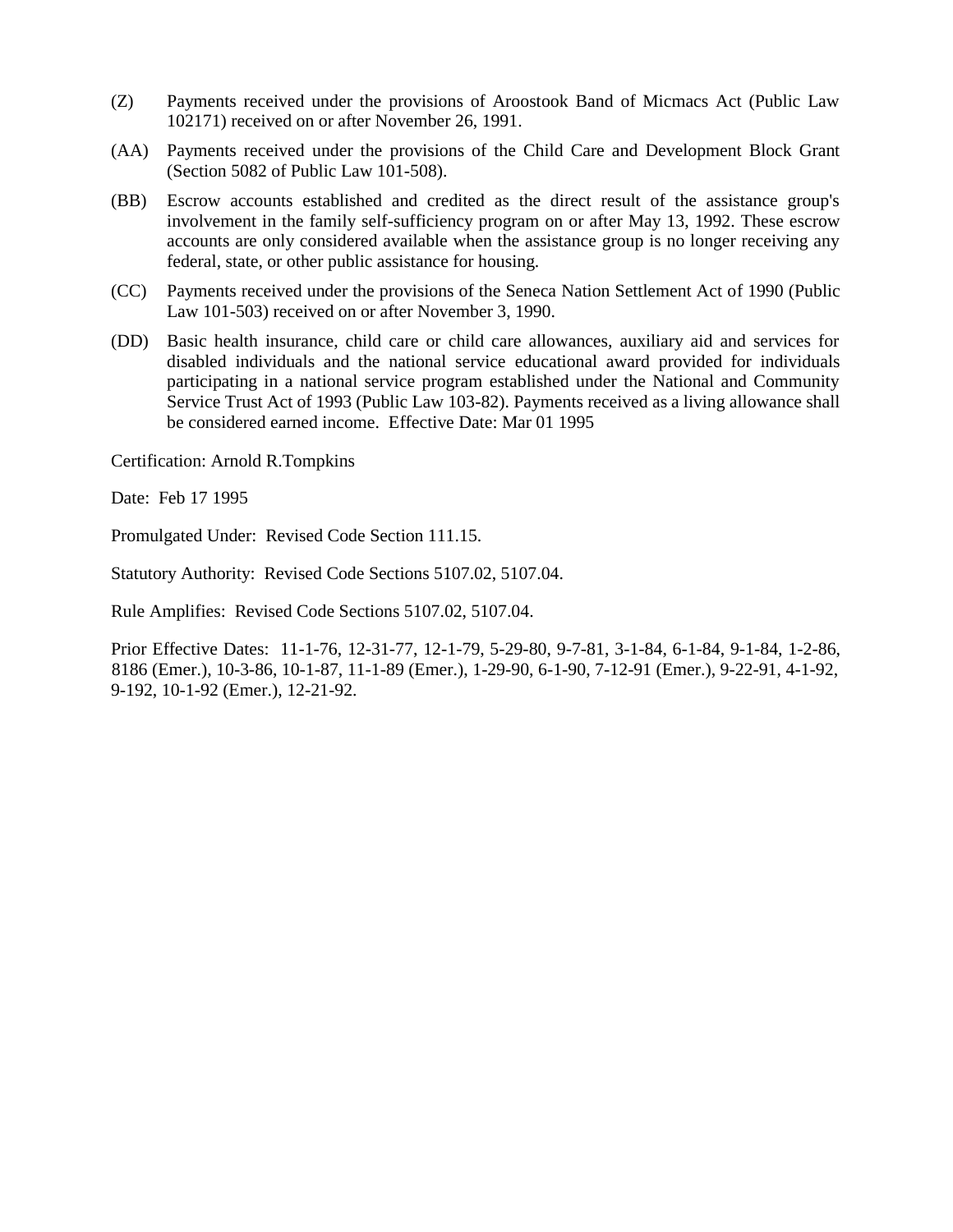### 5101:1-23-

#### 20 ADC: earned income tax credit.

Effective January 1, 1991, any earned income tax credit (EITC) received, whether added to the individual's wages or as part of an income tax refund, is exempt from consideration as income in the determination of eligibility or level of benefits.

Effective Date: Jul 11 1991

Certification: Terry A. Wallace

Date: Jul 01 1991

Promulgated Under: Revised Code Section 111.15.

Statutory Authority: Revised Code Sections 5107.02.

Prior Effective Dates: 7-1-85, 10-1-89 (Emer.), 12-16-89, 10-1-90, 5-1-91 (Emer.).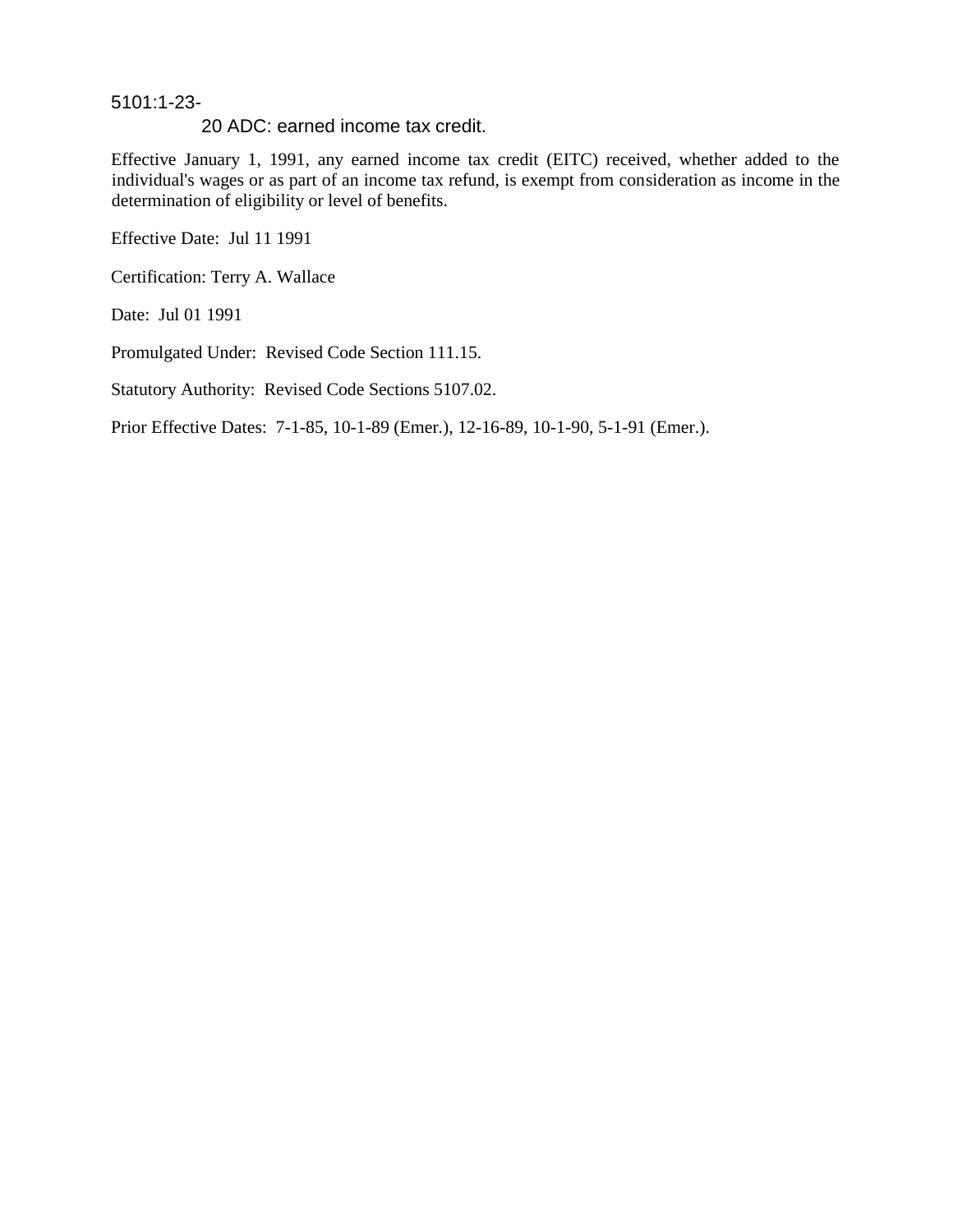21 ADC: definition of self-employment and gross earnings.

- (A) An individual who operates his own business has earnings from self-employment. The gross earnings and the amount and type of operating expenses must be determined.
- (B) An individual who performs managerial duties or puts forth efforts to operate and rent his own real property has earnings from self-employment. Only in situations where the individual directly manages his own rental property will this be considered self-employment.
- (C) "Gross earnings from self-employment" means the total proceeds or gross receipts from selfemployment minus operating expenses. Operating expenses are deducted from the total proceeds or gross receipts to determine gross earned income to be applied to the one hundred eighty-five per cent and one hundred per cent standards. Earned income disregards are deducted from the calculated gross earned income. Effective Date: May 01 1991 Certification: Terry A. Wallace

Date: Apr 19 1991

Promulgated Under: Revised Code Section 111.15.

Statutory Authority: Revised Code Sections 5107.02 and 5107.05.

Prior Effective Dates: 11-1-76, 5-14-77, 4-5-79, 10-1-81, 12-1-82, 1-2-86, 8-1-86 (Emer.), 10-3-86.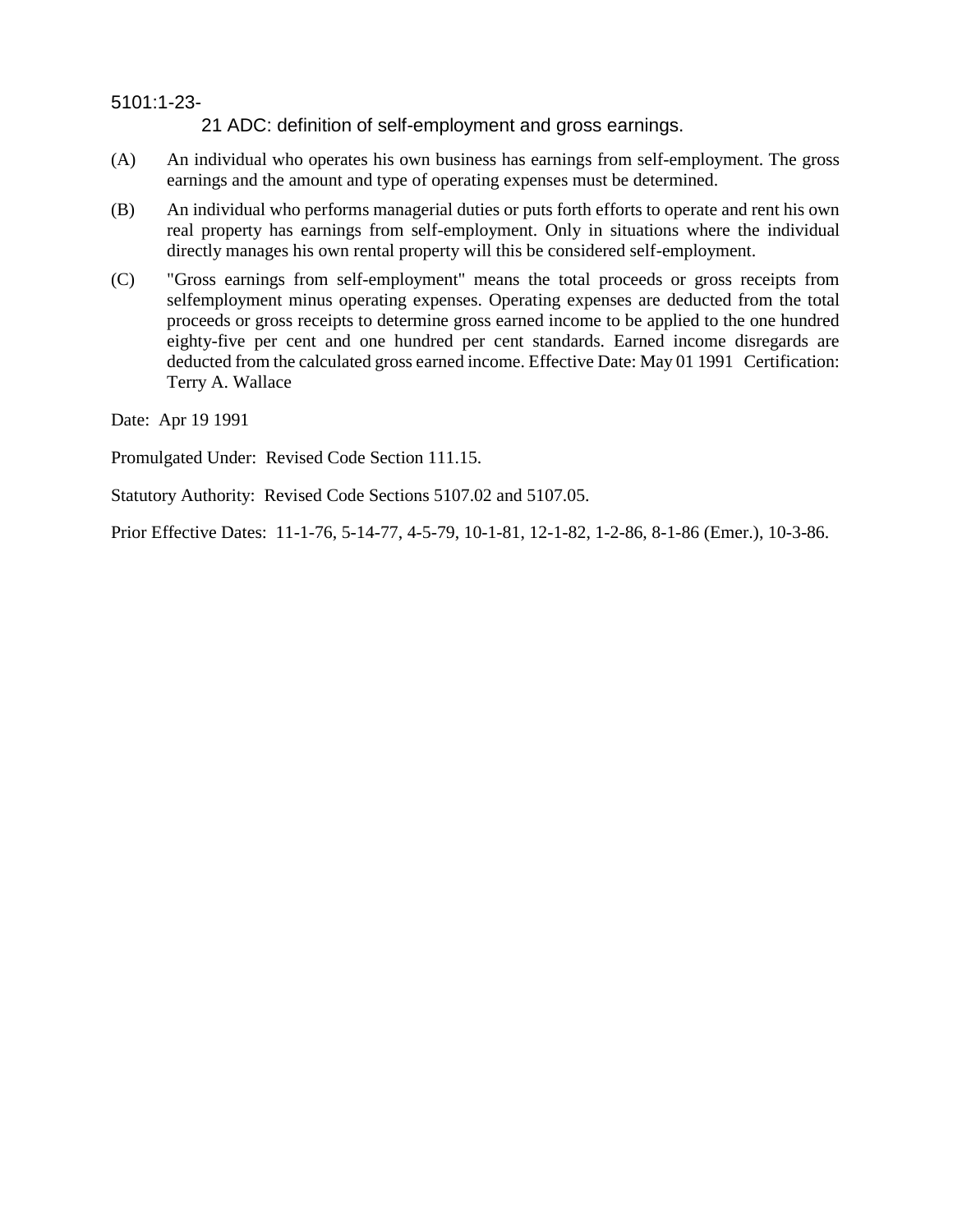## 211 ADC: self-employment operating expenses.

"Operating expenses" are the identifiable costs of producing goods or services and without which the goods or services could not be produced. Verified costs of certain items necessary for the operation of a self-employment business/farm are appropriately deducted from the total business income to determine gross earnings.

- (A) The following are those items which may be deducted as operating expenses:
	- (1) The cost of renting land, buildings, machinery, and equipment necessary for the operation of the business or farm.
	- (2) The cost of utilities for business or farm buildings.
	- (3) The cost of office supplies.
	- (4) The amount of real property taxes (except special assessment taxes that increase the value of the property) on business or farm land owned or being purchased by the individual.
	- (5) The cost of employee's wages and benefits and the employer's share of the employee's social security taxes.
	- (6) The costs of repairs and maintenance of business or farm property (including buildings, machinery, equipment, trucks, etc.) owned or being purchased by the individual, if such expenditures do not appreciably add to the value of the property.
	- (7) The interest portion of business and farm loans or mortgages.
	- (8) Insurance on business and farm property (including buildings, machinery, livestock, cars, trucks, etc.).
	- (9) Business licenses.
	- (10) The cost of gas and oil for business or farm vehicles.
	- (11) The cost of feed, fertilizer, seeds, plants, and farm supplies.
	- (12) The cost of breeding fees, veterinary fees, and livestock medicines.
	- (13) The cost of advertising.
	- (14) Postage.
	- (15) The cost of tools purchased for the business.
	- (16) Attorney fees related to the business.
	- (17) The cost of tax return preparation.
	- (18) Wholesale cost of products sold.
	- (19) Business-related travel expenses.
	- (20) The cost of business transportation (including parking expenses).

Travel expenses to and from the individual's home to place of employment are not deductible. Travel expenses while at work (such as going to pick-up materials required for the business) are considered a business expense. Personal use of a car is not an allowable expense. All transportation expenses must be prorated according to how the car is used.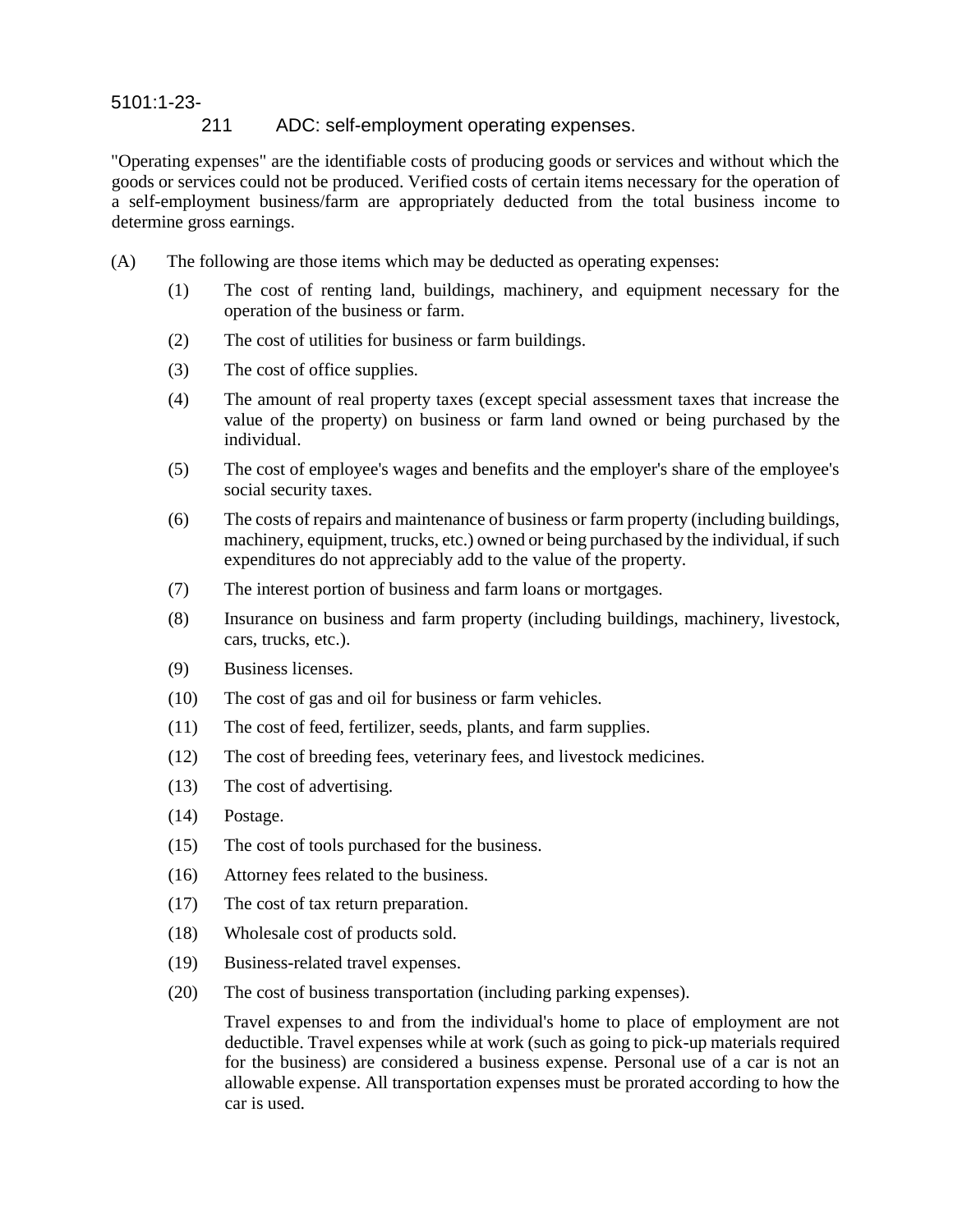(B) Deductions from gross receipts from self-employment may not be made for any of the following: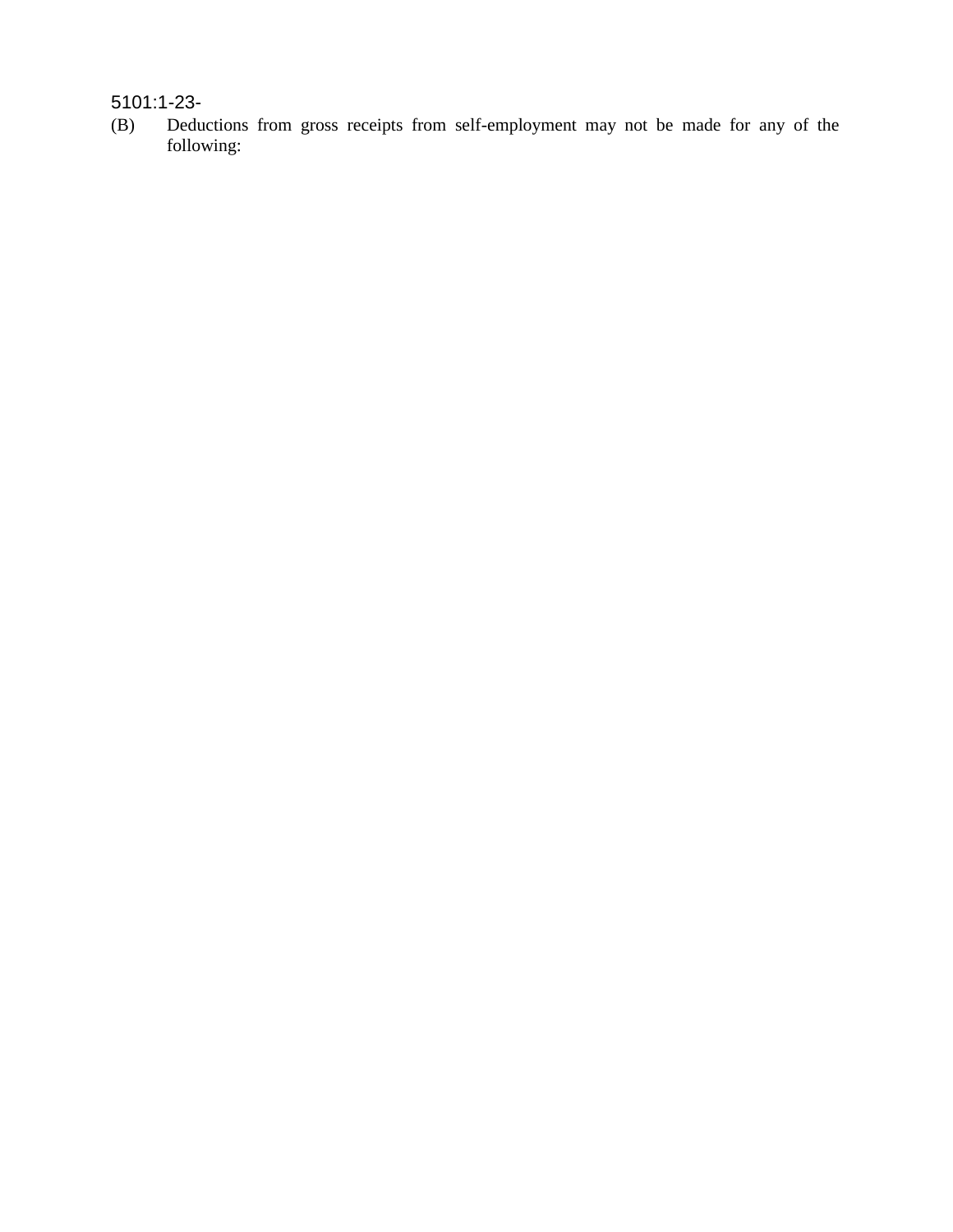- (1) Monies paid to purchase capital assets, equipment, machinery, and other durable goods.
- (2) Payments on the principal of mortgages on income-producing real property.
- (3) Any amount claimed as depreciation for federal income tax or other purposes.
- (4) Any amount claimed as a net loss sustained in any prior period.
- (5) Any amount claimed as the applicant/recipient's own federal, state, local, and social security taxes.
- (6) Any amount claimed as personal business and entertainment expenses and personal transportation.
- (C) Standard deduction for operating expenses for home day-care providers:

A flat fifty per cent deduction from gross earnings from self-employment related to being a home day-care provider may be used in lieu of determining and verifying actual operating expenses. If an assistance group is able to document acceptable operating expenses (as set forth in paragraph (A) of this rule) that exceed the fifty per cent standard deduction, the actual expenses may be used in the determination of gross earned income.

Effective Date: Apr 01 1990

Certification: Roland T. Hairston

Date: Mar 22 1990

Promulgated Under: Revised Code Section 111.15.

Statutory Authority: Revised Code Sections 5107.02 and 5107.05.

Prior Effective Dates: 11-1-76, 5-14-77, 4-5-79, 10-1-81, 12-1-82, 1-2-86, 8-1-86 (Emer.), 10-3-86, 1-1-90 (Emer.)

### 5101:1-23-212 ADC: establishing annual gross earned income from selfemployment.

- (A) Generally, it will be necessary for the self-employed individual to provide copies of his tax return from the previous year and the individual's current business records in order for a projection of annual gross income to be determined. Additionally, the self-employed individual's estimate of expected income and expenses must be secured.
- (B) The amount of annual gross earned income from self-employment shall be determined by subtracting the allowable annual operating expenses (or, if applicable, the standard deduction as set forth in rule 5101:1-23-211 of the Administrative Code) from the annual gross receipts. The amount of the gross annual self-employment earnings shall then be distributed into all months of the taxable year. Effective Date: May 01 1991

Certification: Terry A. Wallace

Date: Apr 19 1991

Promulgated Under: Revised Code Section 111.15.

Statutory Authority: Revised Code Sections 5107.02 and 5107.05.

Prior Effective Dates: 11-1-76, 5-14-77, 4-5-79, 10-1-81, 12-1-82, 1-2-86, 8-1-86 (Emer.), 10-3-86,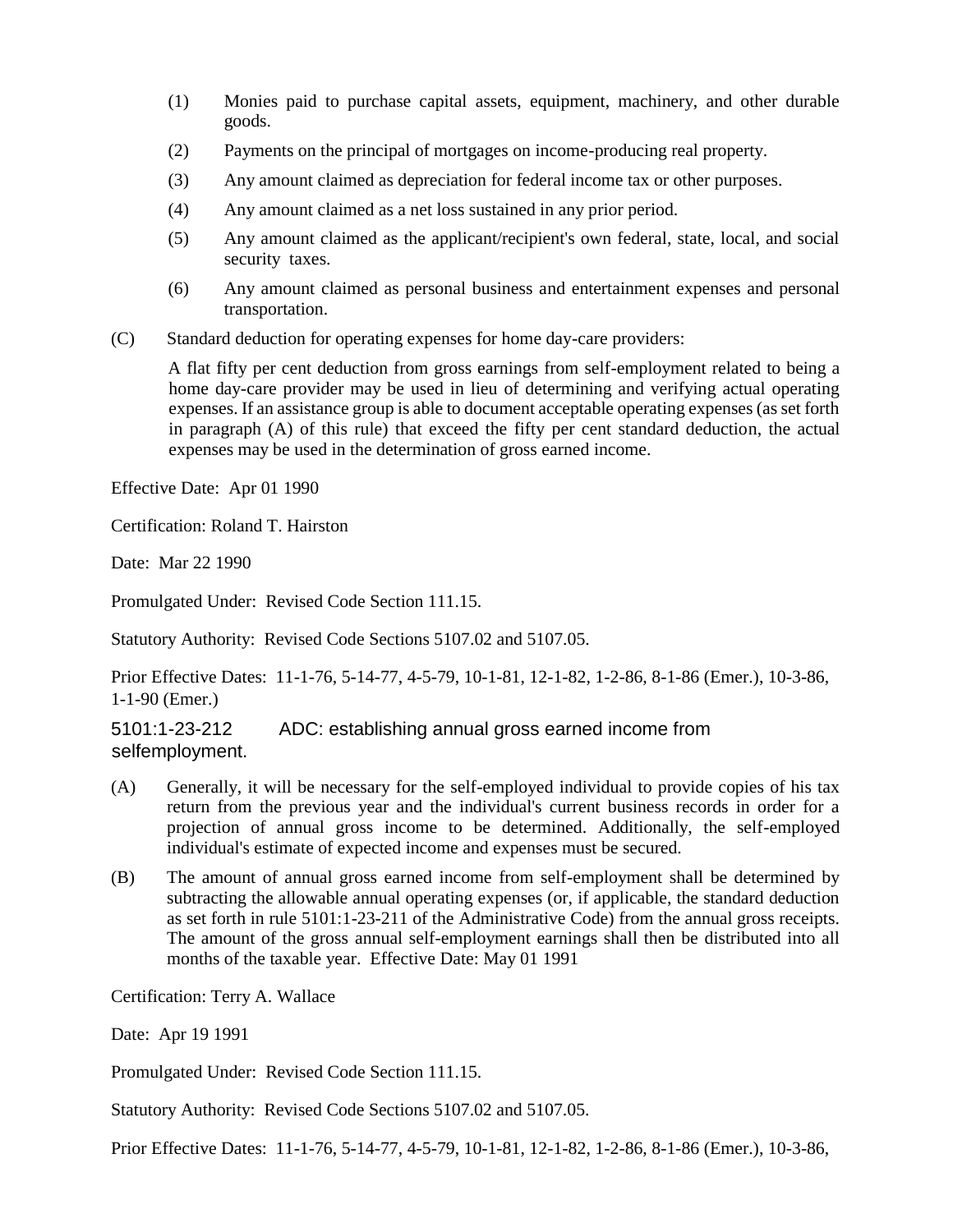10-1-87.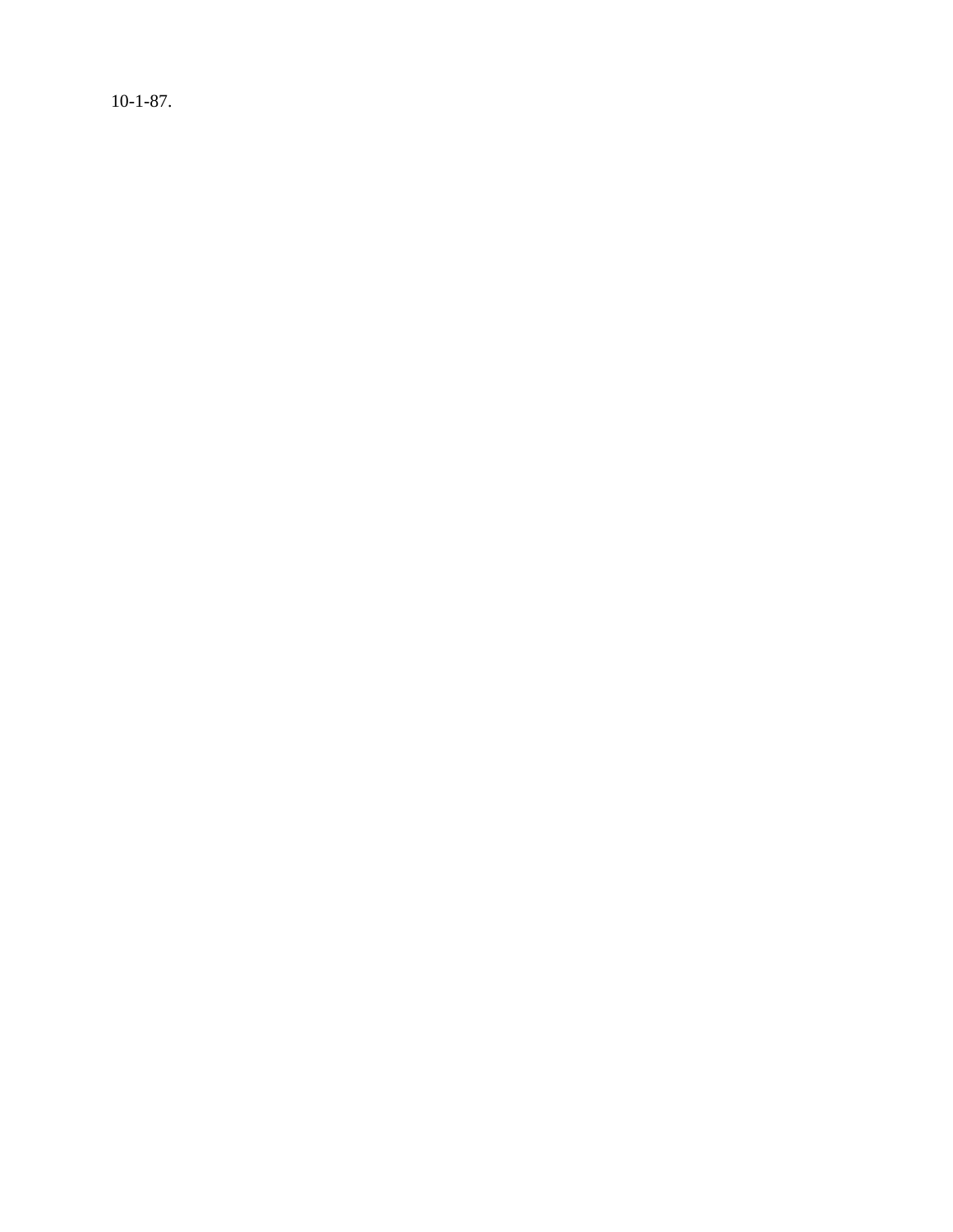(A)

## 213 ADC: distributing monthly income from self-employment earnings.

The CDHS must determine the countable monthly income of a self-employed individual based on an estimate of the individual's gross earnings.

- (B) Whenever possible, the CDHS must secure a copy of the self-employed individual's previous year's tax return. The income listed on the previous year's tax return should be used to estimate the expected earnings for the current and future months.
- (C) Unless the individual contests the determination of expected income as set forth in paragraph (B) of this rule, the estimate of income for the current taxable year shall be based on the previous year's tax return. The individual's gross monthly income should be determined to be one-twelfth of the gross earnings as shown on the tax return for the preceding year. The applicable earned income disregards must subsequently be applied to determine eligibility and level of benefits. This method of estimating the self-employed individual's income should be applicable in situations in which the individual has been self-employed for some time, his gross earnings from self-employment have remained fairly constant (as evidenced by tax returns from previous years) and there is not anticipated change in circumstances.
- (D) If the individual contests the estimate of his income from self-employment based solely on information on the previous year's tax return, the individual must provide a projected estimate of his gross earnings for the current taxable year, based upon his current business records to support his contention.
	- (1) When the individual can estimate his gross earnings for the current taxable year based on his current business records, the CDHS shall accept the individual's best estimate. Using the individual's best estimate of income for the current taxable year, the CDHS shall allocate one-twelfth of the gross annual income equally into each month of the taxable year. The CDHS shall subsequently use the one-twelfth figure as the individual's gross monthly income to which all applicable earned income disregards are applied to arrive at the countable monthly income that shall be compared to the payment standard in the determination of eligibility and level of benefits.
	- (2) If the individual contests the CDHS' estimate of his income from self-employment (based solely on information on his previous year's tax return) but does not provide a projected estimate of gross earnings for the taxable year based on current business records to support his contention, the CDHS shall project his earnings based on the gross earnings listed on his previous year's tax return.
- (E) In the event that the individual does not have a tax return from the previous year because the business is a new one, (or because the individual's records have been destroyed or are unavailable and all attempts to recover the records have been exhausted) the CDHS shall project an estimate of the individual's countable annual income based on the individual's current business records. The CDHS shall base its decision on the individual's business records for the current year unless the individual contests this determination and provides a reasonable explanation as to why the current business records do not reflect the income (and expenses) that he expects to receive in the future. If the individual contests the determination by providing a reasonable explanation as to why the CDHS projection is not satisfactory and provides a written estimate of his projected annual income and expenses, the CDHS shall use the individual's written estimate on which to base the eligibility determination. The CDHS shall determine that one-twelfth of the projected gross earnings shall be allocated as the individual's gross monthly income.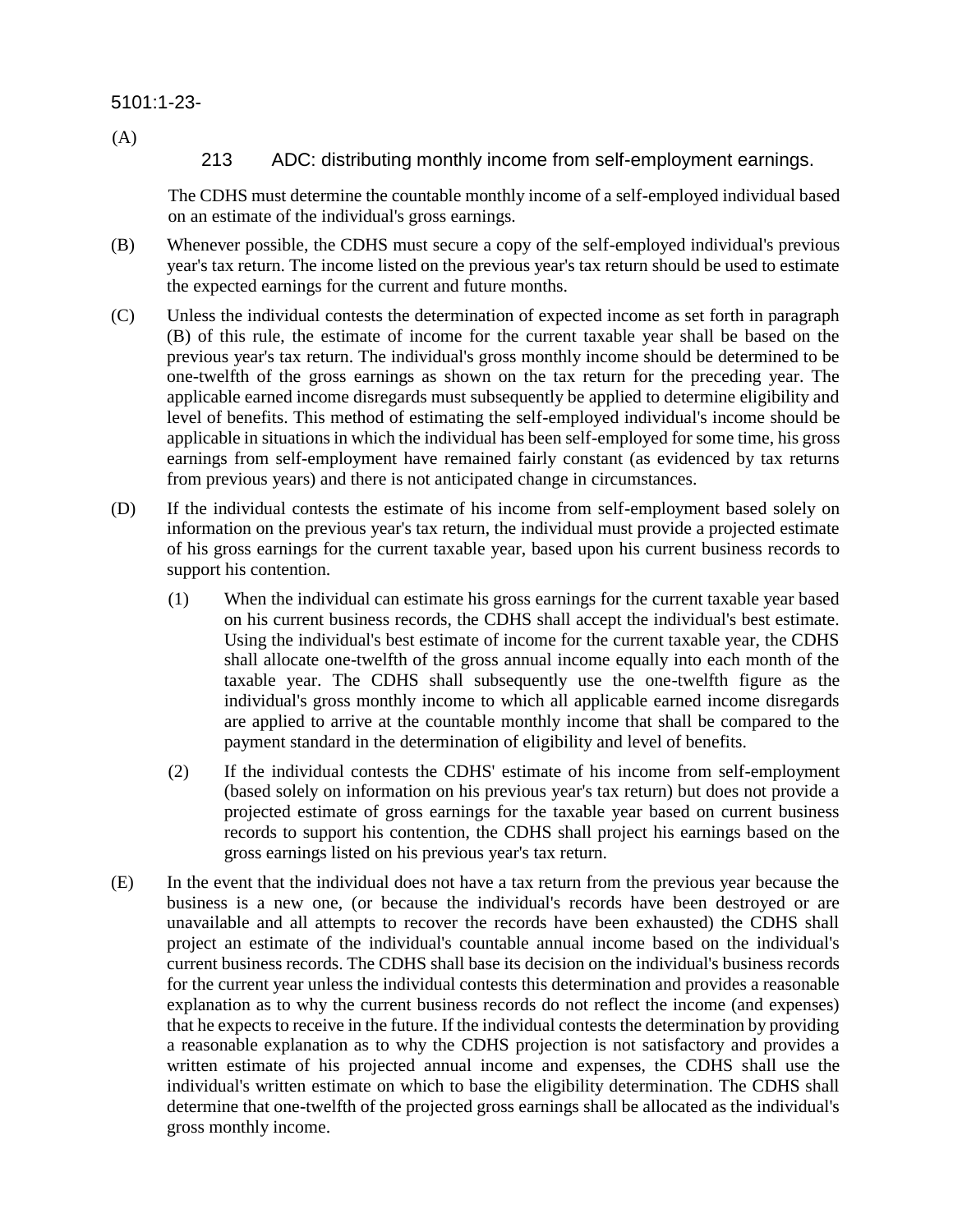(F) In some situations the previous year's tax return of a self-employed individual is not representative of the expected earnings/income for the current year. There are some situations in which it will be difficult to project future earnings from the individual's self-employment. Projecting income will be especially difficult in these situations on a monthly basis because the allowable expenses may be higher or even exceed the gross receipts, for a particular month.

The previous year's tax return or current business records may not be considered to be accurate indicators of the individual's expected earnings for a variety of reasons. Some examples of these reasons are listed in paragraphs  $(F)(1)$  to  $(F)(5)$  of this rule.

- (1) The business may be a new one for which there is no previous year's tax return;
- (2) The individual may not have record keeping expertise;
- (3) The business records may not be maintained on a monthly basis;
- (4) The individual may not have the time, ability, or assistance necessary to develop the necessary data from his record; or
- (5) There are other circumstances as explained by the individual, which preclude the use of the previous year's tax return or business records as an accurate means of projecting future income.
- (G) In the absence of both the previous year's tax return and current business records, the CDHS shall require the individual to provide a written best estimate of his projected annual income and expenses. The CDHS shall then determine that one-twelfth of the projected annual income (less expenses) shall be allocated as the individual's gross monthly income. Effective Date: Oct 30 1995

Certification: Arnold R.Tompkins

Date: Oct 20 1995

Promulgated Under: Revised Code Section 111.15.

Statutory Authority: Revised Code Sections 5107.02 and 5107.05.

Prior Effective Dates: 11-1-76, 5-14-77, 4-5-79, 10-1-81, 12-1-82, 1-2-86, 10-3-86, 8-1-86 (Emer.), 5-191, 8/1/95 (Emer.).

## 22 Child support income.

Any child support payments (minus the disregarded amount under rule 5101:1-23-221 of the Administrative Code) whether received by the assistance group or assigned to the CDHS are counted as income in the determination of eligibility.

- (B) Child support (minus the disregarded amount under rule 5101:1-23-221 of the Administrative Code) is considered as countable income in all budget calculations until the assignment of support is effective. The effective date of assignment is given in rule 5101:1-3-013 of the Administrative Code.
- (C) Direct payments of support received by an ADC assistance group from the month of application through the month in which eligibility is determined and assistance is approved shall be budgeted as unearned income by the IV-A worker.
- (D) When eligibility is established, the amount of the ADC assistance payment for the month following the month of approval is determined without child support considered as countable income because the assignment of support will take effect. Once the assignment of support is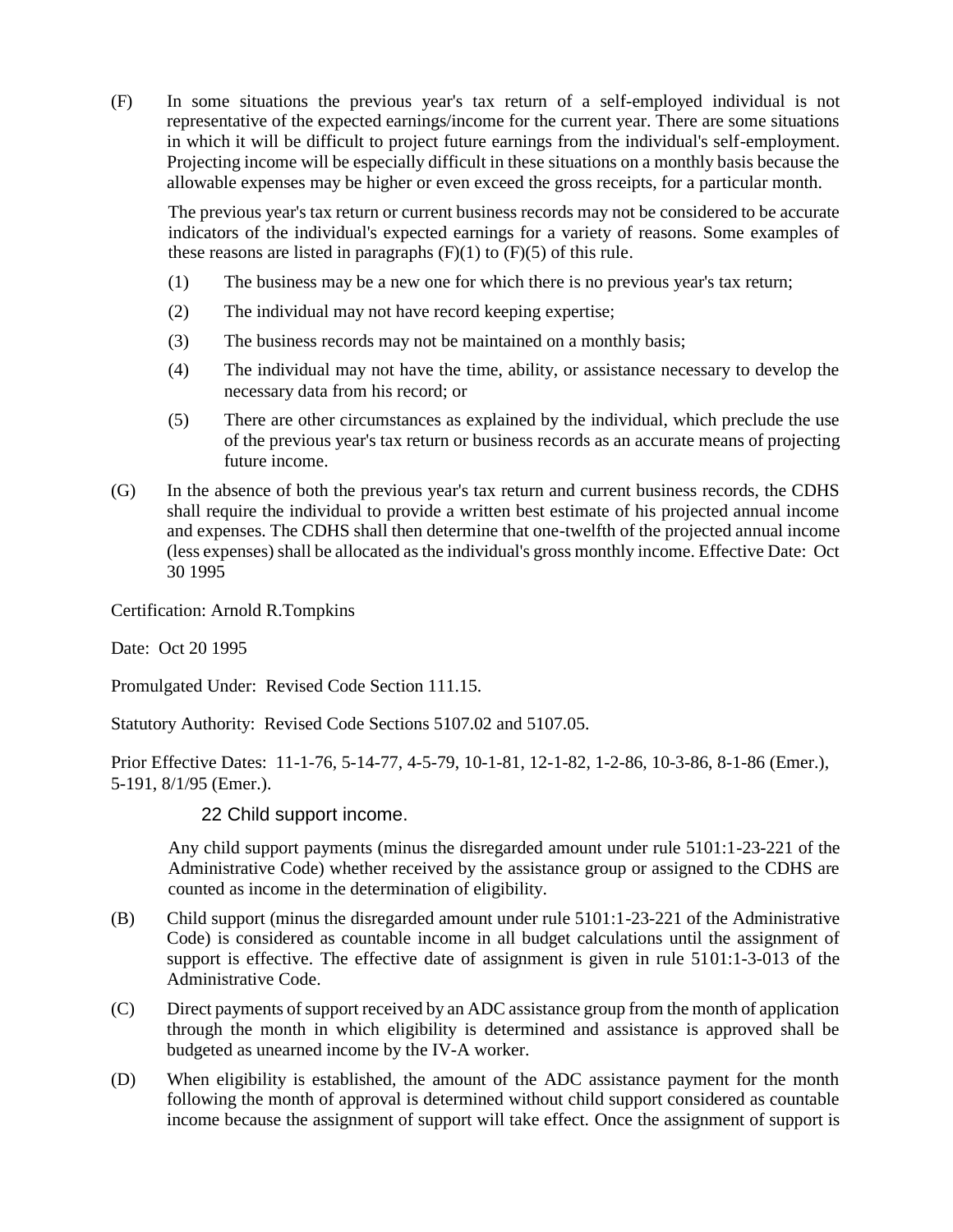(A)

effective, any child support received by the assistance group is not counted as income in the actual grant calculation.

- (E) An exception to this rule concerns support collections in cases where the ADC payment is suspended. The current support collected during the month of suspension is released to the family and is treated as countable unearned income (minus the disregarded amount under rule 5101:123-221 of the Administrative Code) in the month received.
- (F) When the CDHS adds an individual to an existing ADC assistance group, the child support assignment is effective the first day of the month following the month the individual is added to the assistance group. The child support assignment may be deemed retroactive to the date the individual is required to be included in the assistance group. However, the child support payments received by or for the added individual prior to the effective date of assignment shall be treated as unearned income minus the child support disregard.
- (G) When the CSEA notifies the IV-A unit that direct payments have been retained by the assistance group after the assignment is effective, and the assistance group has failed to agree to repay the amounts or to repay the amounts owed, the IV-A unit must determine whether the assistance group is cooperating as defined in rule 5101:1-3-10 of the Administrative Code. If the assistance group is found to have failed to cooperate, the caretaker relative is ineligible for assistance. During the period when the sanction is applied, any direct child support payments received and retained by the assistance group are counted as income in the determination of the ADC assistance payment. These retained child support payments are not subject to IV-D recovery during the sanction period.
- (H) At such time when the assistance group signs the repayment agreement with the CSEA or makes a regularly scheduled payment according to the terms of the agreement, the sanction must be lifted. The payments are no longer counted as income in the calculation of the assistance payment because they are being sent to the CSEA.
- (I) Any new or modified Ohio court orders with an effective date on or after December 1, 1986 are to be sent to the CSEA. Any payment not delivered to the CSEA on a support order with an effective date on or after December 1, 1986 is not considered child support.
- (J) In some circumstances, the child support payments received by the CSEA cannot all be distributed for present, future, and past months. This results in a refund of child support payable directly to the assistance group.

When child support money has been distributed by the CSEA and an amount is refunded to the assistance group, the amount is counted as income in the month received.

Effective Date: May 01 1993

Certification: Arnold R.Tompkins

Date: Apr 16 1993

Promulgated Under: Revised Code Section 111.15.

Statutory Authority: Revised Code Sections 5107.02 and 5107.03.

Prior Effective Dates: 12-1-82, 10-1-84 (Emer.), 12-27-84, 4-1-86, 10-3-86, 10-1-87 (Emer.), 12-24- 87, 7-1-89 (Emer.), 9-23-89.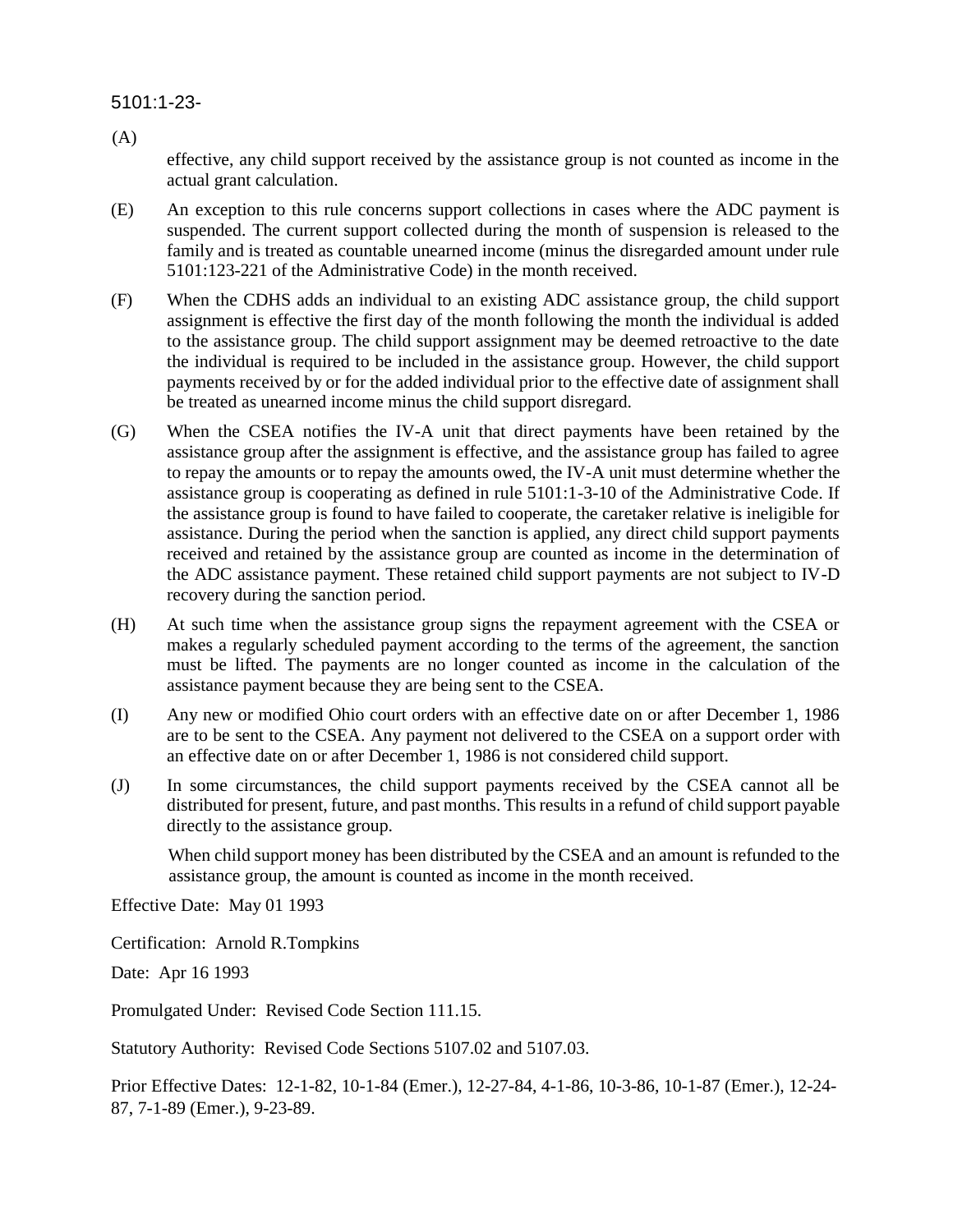## 221 Child support disregard and payment.

Of any amount of child support that is collected on or after January 1, 1989, and in a month which represents payment on the required support obligation for that month, the first fifty dollars of that amount shall be paid to the assistance group. If the amount collected includes payment on the required support obligation for a previous month or months, the assistance group shall only receive the first fifty dollars of the amount which represents the required support obligation for the month in which support was collected. If the amounts are collected for one assistance group which represents current support payments from two or more absent parents, only the first fifty dollars of the amount collected shall be paid to the assistance group.

- (B) Additional conditions which may affect the child support enforcement agency (CSEA) determination to issue a child support disregard payment are:
	- (1) Court-ordered child support with an effective date prior to December 1, 1986 and received directly by the assistance group or by the (CSEA) shall have the first fifty dollars disregarded.
	- (2) The disregard will be applied at eligibility determination and benefit calculation.
	- (3) The disregard payment is issued by the Ohio department of human services (ODHS) only if the child support has been received by the CSEA.
	- (4) Warrant for the disregard payment shall not be issued if the assistance group receives child support directly, but the disregard will be applied in the budget calculation.
- (C) New or modified Ohio court-ordered child support with an effective date on or after December 1, 1986 is to be paid through the CSEA. Any income received by the custodial parent shall be considered a gift and no child support disregard shall be applied in the budget calculation.
- (D) Support is considered current when collected in the month for which there is an obligation. The absent parent may make his support payment in several different ways. If the absent parent pays directly to the CSEA, the payment must be received by the CSEA in the month for which the child support was due in order for that payment to be determined current child support. If the child support is collected through a method such as wage withholding, the payment is considered collected for that month even though the payment is not received by the CSEA until a later month. The ADC assistance group shall not be denied the disregard payment because of a delay in transmitting the payment from the point of collection to the agency responsible for distribution. The date of the withholding from wages, unemployment compensation, military pay, etc., shall be considered the date the child support was collected. That date shall be used to determine if the current child support obligation has been made and whether a child support disregard payment shall be issued. The child support payment must be credited for the period during which the withholding actually occurred.
- (E) The child support disregard payment shall be authorized and disbursed to eligible assistance groups in those months for which future payments have been collected and when an arrearage does not exist.
- (F) The CSEA processes and submits the appropriate information on collections to ODHS, which then issues child support payments directly to the assistance group. The child support disregard payment is processed when the CSEA has received current child support sufficient to issue the payment (e.g., when fifty-dollars has been collected). The CSEA and ODHS must establish and maintain a mutually acceptable time schedule which will assure that the child support disregard payment is issued to the assistance group no later than fifteen days from the CSEA's date of receipt of the payment. When any child support disregard payment is issued, ODHS sends the appropriate notice to the assistance group and a copy of the notice to the CDHS. This requires that the CDHS issue monthly notices as delineated in rule 5101:1-35-2716 of the